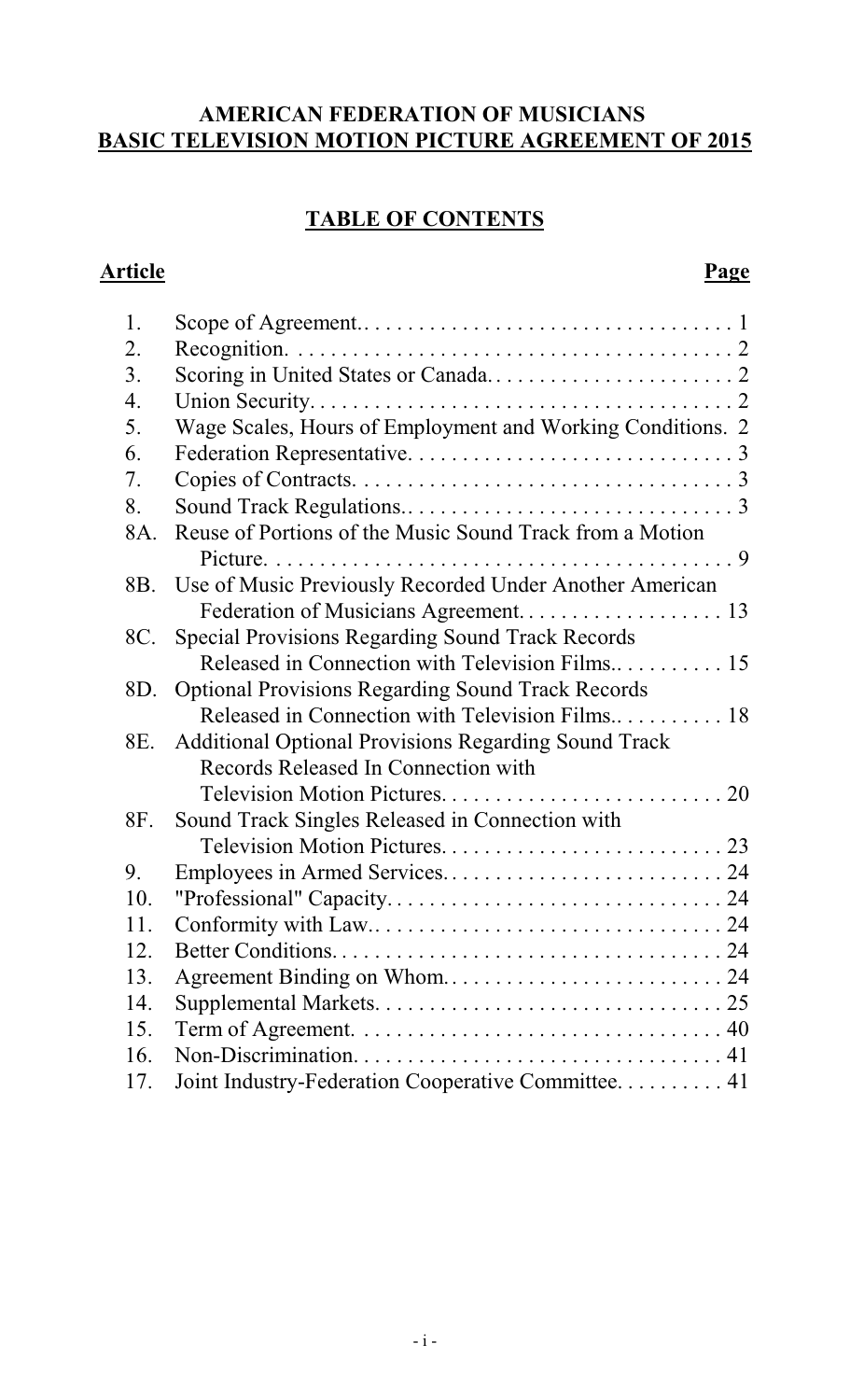# **WAGE SCALES, HOURS OF EMPLOYMENT AND WORKING CONDITIONS FOR TELEVISION MOTION PICTURES OTHER THAN THOSE COVERED BY SECTION VIII, "LOW BUDGET FILMS"**

#### **I. GENERAL CONDITIONS**

#### **Paragraph Page**

| $\mathbf{1}$ . |                                                                                                     |
|----------------|-----------------------------------------------------------------------------------------------------|
| 2.             |                                                                                                     |
| 3.             |                                                                                                     |
| 4.             |                                                                                                     |
| 5.             |                                                                                                     |
| 6.             |                                                                                                     |
| 7.             |                                                                                                     |
| 8.             |                                                                                                     |
| 8.1            | Waiver of New York City Earned Sick Time Act and                                                    |
|                |                                                                                                     |
| 9.             |                                                                                                     |
| 10.            |                                                                                                     |
| 11.            | Supervisory Employees. $\dots \dots \dots \dots \dots \dots \dots \dots \dots \dots \dots \dots 50$ |
| 12.            |                                                                                                     |
| 13.            |                                                                                                     |
| 14.            |                                                                                                     |
|                |                                                                                                     |

#### **II. MOTION PICTURE RECORDING MUSICIANS**

|--|--|--|--|--|--|

## **III. PRODUCTION MUSICIANS (NON-RECORDING)**

#### **IV. SIDELINE MUSICIANS**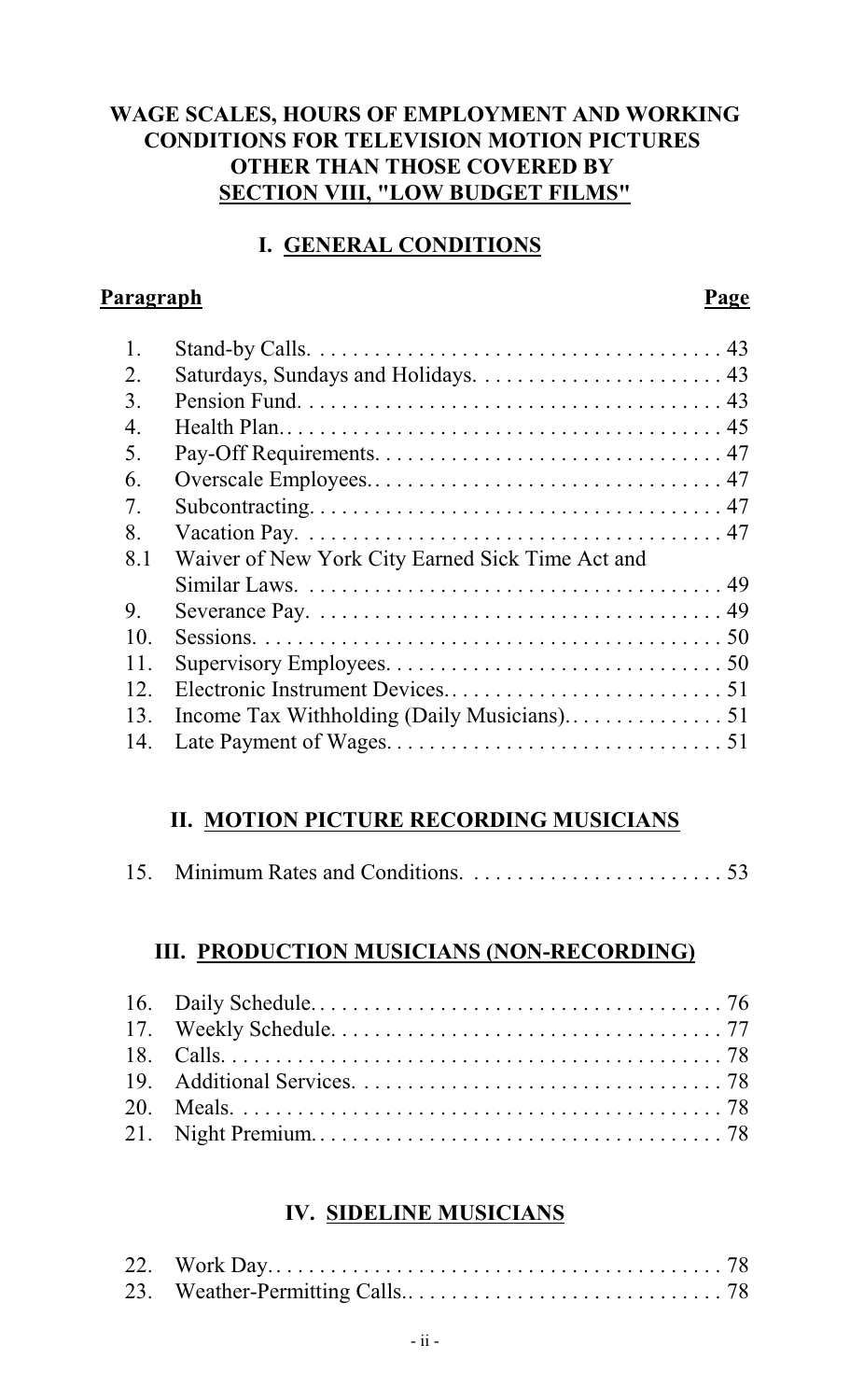# **IV. SIDELINE MUSICIANS** (continued)

# **Paragraph Page**

| 24. |    |
|-----|----|
| 25. |    |
| 26. |    |
| 27. |    |
| 28. |    |
| 29. |    |
| 30. |    |
| 31. |    |
| 32. |    |
| 33. |    |
| 34. |    |
| 35. | 85 |
| 36. |    |

# **V. ORCHESTRATORS**

# **VI. MUSIC PREPARATION**

|     | 46. Rate for Copyist Performing Librarian's Duties. 89 |  |
|-----|--------------------------------------------------------|--|
|     |                                                        |  |
|     |                                                        |  |
|     |                                                        |  |
|     |                                                        |  |
|     |                                                        |  |
| 52. |                                                        |  |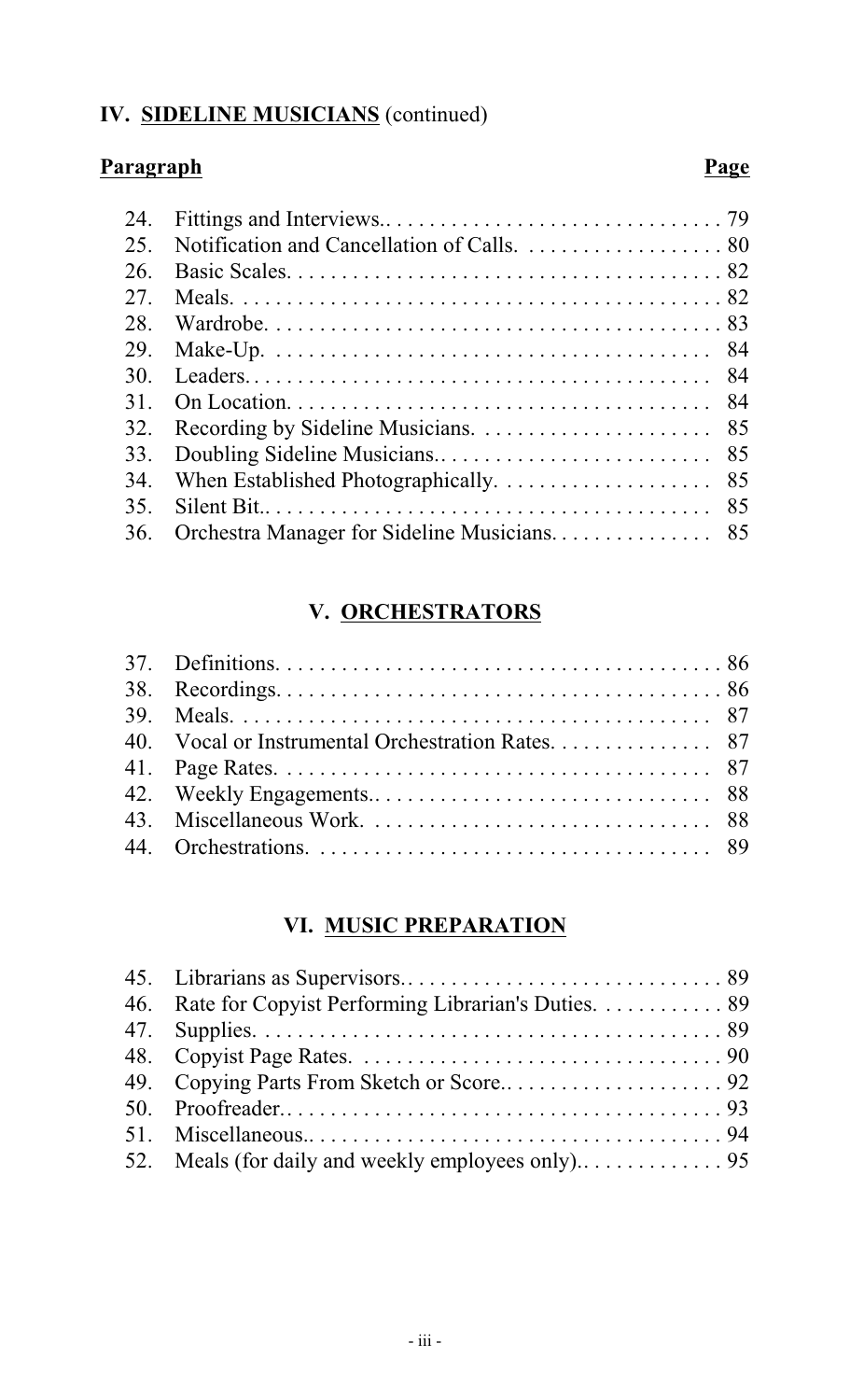## **VII. LIBRARIANS**

| 58. Music Librarian Rates, Page Rates, Supervising |
|----------------------------------------------------|
|                                                    |
|                                                    |
|                                                    |

#### **VIII. WAGE SCALES, HOURS OF EMPLOYMENT AND WORKING CONDITIONS FOR LOW BUDGET FILMS**

|--|--|--|--|

#### **IX. OPTIONAL SPECIAL RATES AND CONDITIONS FOR EPISODIC TELEVISION (INCLUDING PILOTS)**

| 62. Optional Special Rates and Conditions for First 25 Episodes |  |
|-----------------------------------------------------------------|--|
|                                                                 |  |

| Exhibit "A": Film Musicians Secondary Markets Fund Agreement. . 108 |
|---------------------------------------------------------------------|
| Exhibit "B": Declaration Regarding Income Tax Withholding -         |
| Musicians Employed by the Day. 120                                  |
| Exhibit "C": Payment Requirements/ Options for Soundtrack           |
| Recordings Using Music Soundtrack Recorded Under                    |
| Any Television Motion Picture Agreement. 121                        |
| Exhibit "D": Supplemental Agreement Between American Federation     |
| of Musicians and Employers re Pension Fund                          |
|                                                                     |

#### **Sideletters:**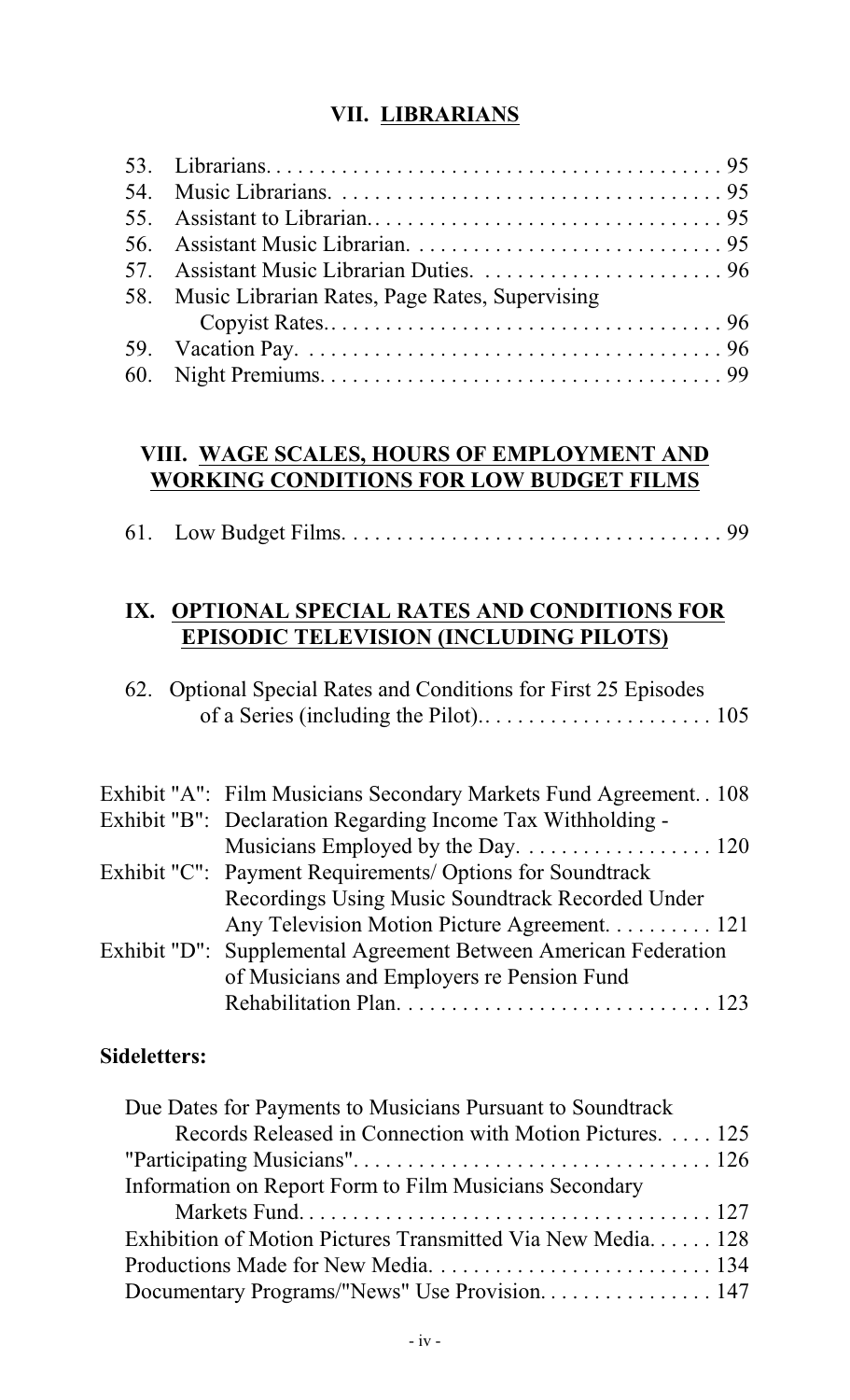# **Page**

| Reopening of Supplemental Markets Provisions. 149        |  |
|----------------------------------------------------------|--|
| Pro Rata Formula for Post '60s and Supplemental Markets  |  |
| Payments when Scoring Takes Place Partly in the U.S.     |  |
| and/or Canada and Partly Outside the U.S. and Canada 150 |  |
|                                                          |  |
| Changes to Exhibit "A," Film Musicians Secondary Markets |  |
|                                                          |  |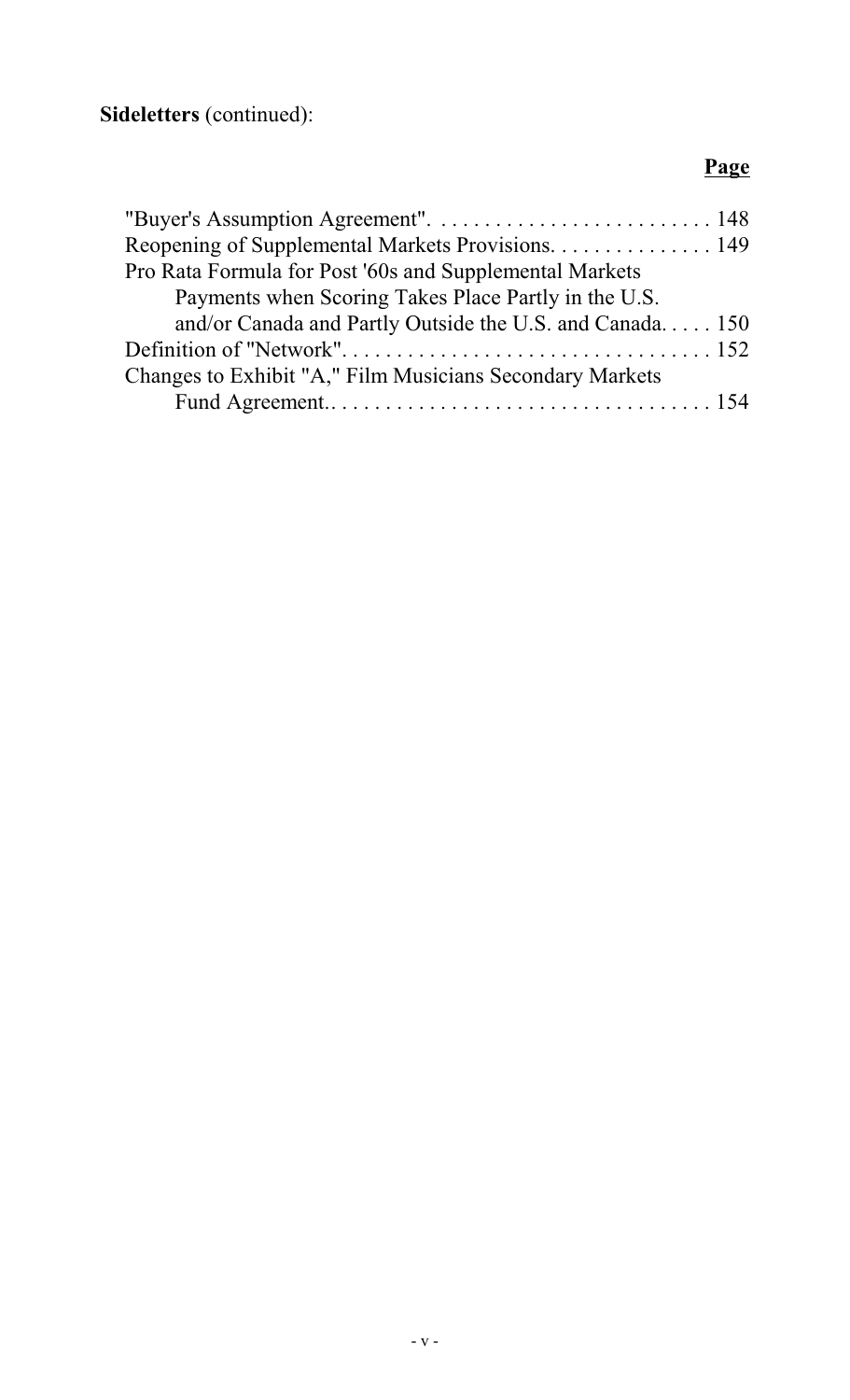#### **AMERICAN FEDERATION OF MUSICIANS BASIC TELEVISION FILM AGREEMENT OF 2015**

**THIS AGREEMENT,** executed at Los Angeles, California, as of this 5th day of April, 2015, between the American Federation of Musicians of the United States and Canada (hereinafter referred to as the "Federation") and the following Companies, separately and respectively (each hereinafter referred to as "Producer"):

> ABC Studios Ald Productions, Inc. Cast & Crew Talent Services, LLC CBS Studios Inc. CPT Holdings, Inc. EPSG Talent Services Film Payment Services, Inc. J-Mac Music, Inc. MGM Television Entertainment Inc. Monarch Consulting, Inc. dba PAEINC New Liberty Productions, Inc. Paramount Pictures Corporation Sabron, Inc. Savant Productions, Inc. Twentieth Century Fox Film Corporation Universal Network Television LLC Walt Disney Pictures Warner Bros. Television

#### **W I T N E S S E T H:**

In consideration of the mutual agreements herein contained, the parties hereto agree as follows:

#### **1. SCOPE OF AGREEMENT**

This Agreement shall be applicable to the classifications of employees listed in the "Wage Scales, Hours of Employment and Working Conditions" attached hereto, and also to all conductors, featured instrumental musicians and orchestras, employed by the Producer in the State of California or elsewhere in the United States and Canada and whose services are rendered in connection with the production of television motion pictures (excluding newsreels), all of whom will herein be collectively referred to as "Musicians."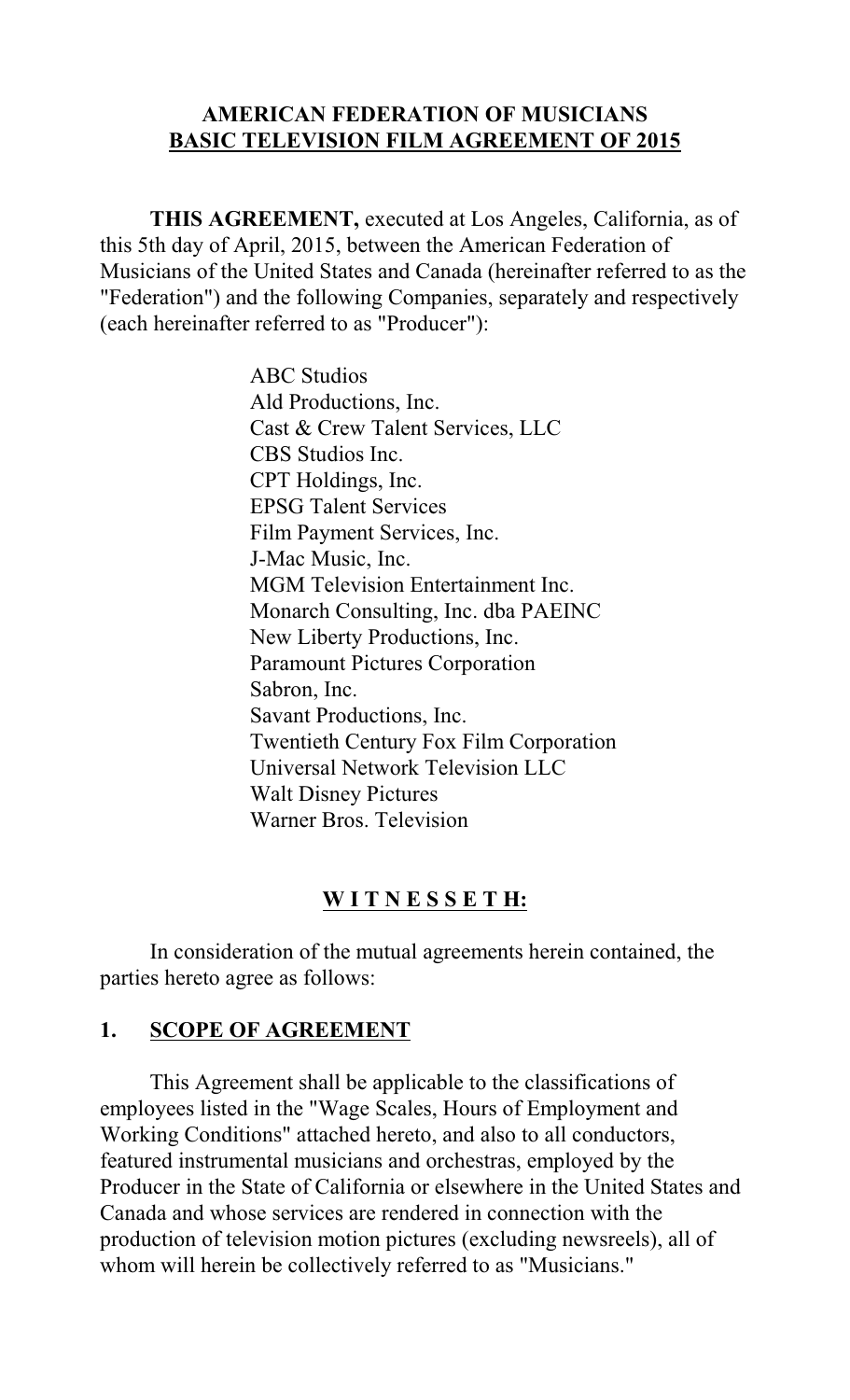The term "television motion pictures" (hereinafter also referred to as "television films"), as used herein, means motion pictures initially released in free television, whether made on or by film, tape or otherwise, and whether produced by means of motion picture cameras, electronic cameras or devices, tape devices or any combination of the foregoing or any other means, methods or devices now used or which may hereafter be adopted.

#### **2. RECOGNITION**

The Producer recognizes the Federation as the exclusive collective bargaining representative of all musicians employed by the Producer.

#### **3. SCORING IN UNITED STATES OR CANADA**

All television motion pictures produced by the Producer in the United States or Canada, if scored, shall be scored in the United States or Canada.

#### **4. UNION SECURITY**

It shall be a condition of employment that all employees of the Producer covered by this Agreement who are members of the Federation in good standing on the execution date of this Union Security agreement shall remain members in good standing and those who are not members on the execution date of this Union Security agreement shall, on the thirtieth day following said execution date, become and remain members in good standing of the Federation. It shall also be a condition of employment that all employees covered by this Agreement and hired on or after said execution date shall, on the thirtieth day following the beginning of such employment, become and remain members in good standing of the Federation.

To the extent permitted by applicable law, only the services of members in good standing of the Federation shall be used for the performance of any bargaining unit work in Canada.

#### **5. WAGE SCALES, HOURS OF EMPLOYMENT AND WORKING CONDITIONS**

This Agreement will not become effective unless and until it is approved by the American Federation of Musicians of the United States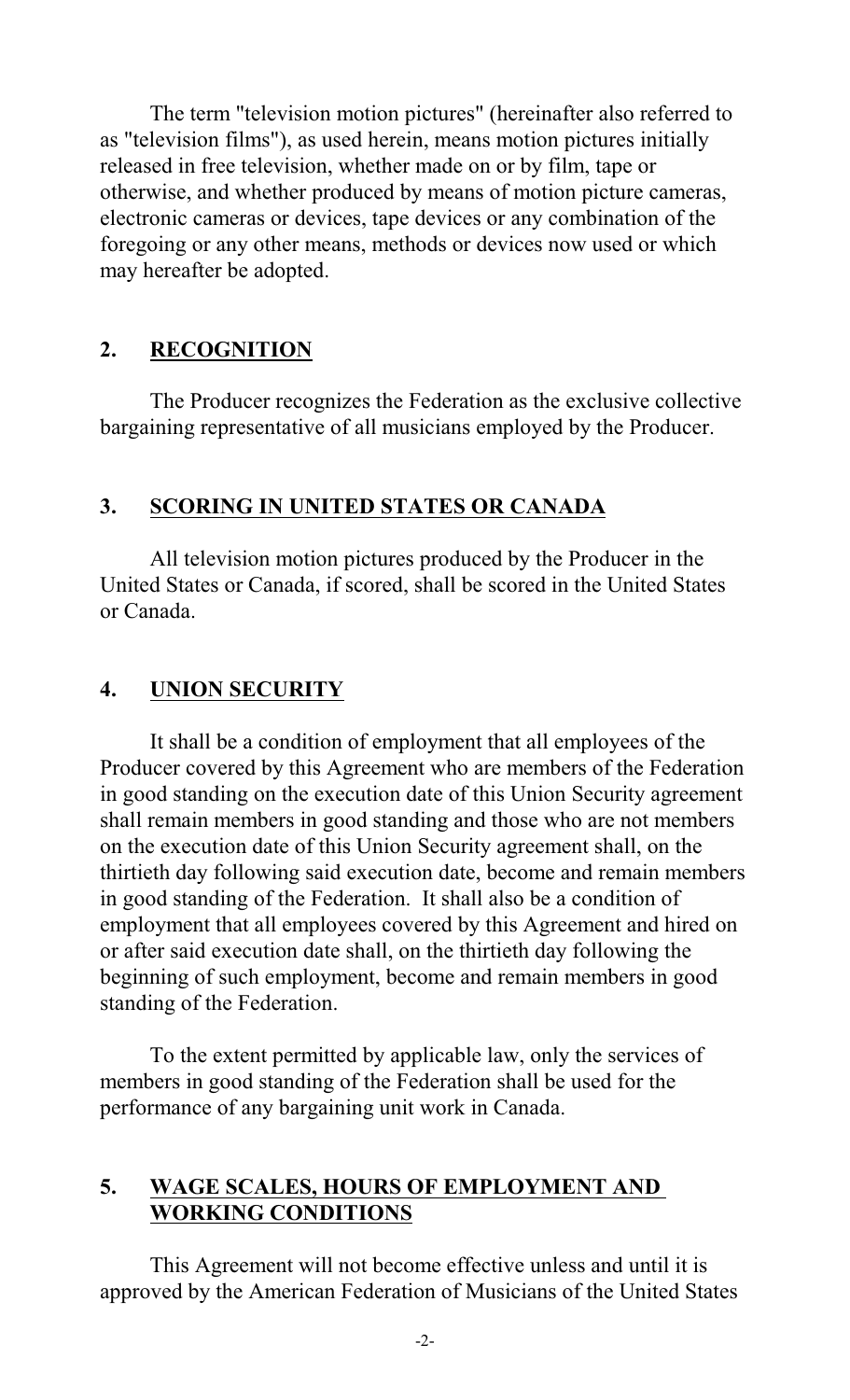and Canada. Following such approval, payment of wage scales will be effective April 5, 2015. All other provisions of the Agreement will be effective April 5, 2015, except to the extent that a different date is specified.

#### **6. FEDERATION REPRESENTATIVE**

The duly authorized business representative of the Federation and any other representative duly authorized in writing by the Federation shall be furnished a pass to the studio. He/she shall be permitted to visit, during working hours, any portion of the studio necessary for the proper conduct of the business of the Federation.

The Producer shall respond promptly to requests by the Federation, through such representatives, for information relating to Producer's performance of its duties and obligations under this Agreement. Upon request by the Federation, through such representatives, the Producer shall, at its option, either (i) permit such representatives of Federation to view, on the Producer's premises, or (ii) loan to the Federation a print of any motion picture subject to this Agreement.

#### **7. COPIES OF CONTRACTS**

Producer agrees that individuals under personal service contract will be given an extra copy of such contract, which may be transmitted to the Federation. The terms of such personal service contract shall not be in violation of the terms of this Basic Agreement. The Producer will furnish the Federation Representative with the name or names of such individuals who sign such personal service contracts.

#### **8. SOUND TRACK REGULATIONS**

(a) The Producer agrees that all music sound track already recorded, or which will be recorded prior to the expiration of this Agreement, will not be used at any time for any purpose whatsoever except to accompany the picture for which the music sound track was originally prepared, with the following exceptions:

(1) Recording hereunder for any picture which is part of a series of television motion pictures may be reused in scoring for any one (1) or more other pictures of such series which are produced for broadcasting during the same or any subsequent broadcasting season. The term "broadcasting season," as used herein, refers to periods of not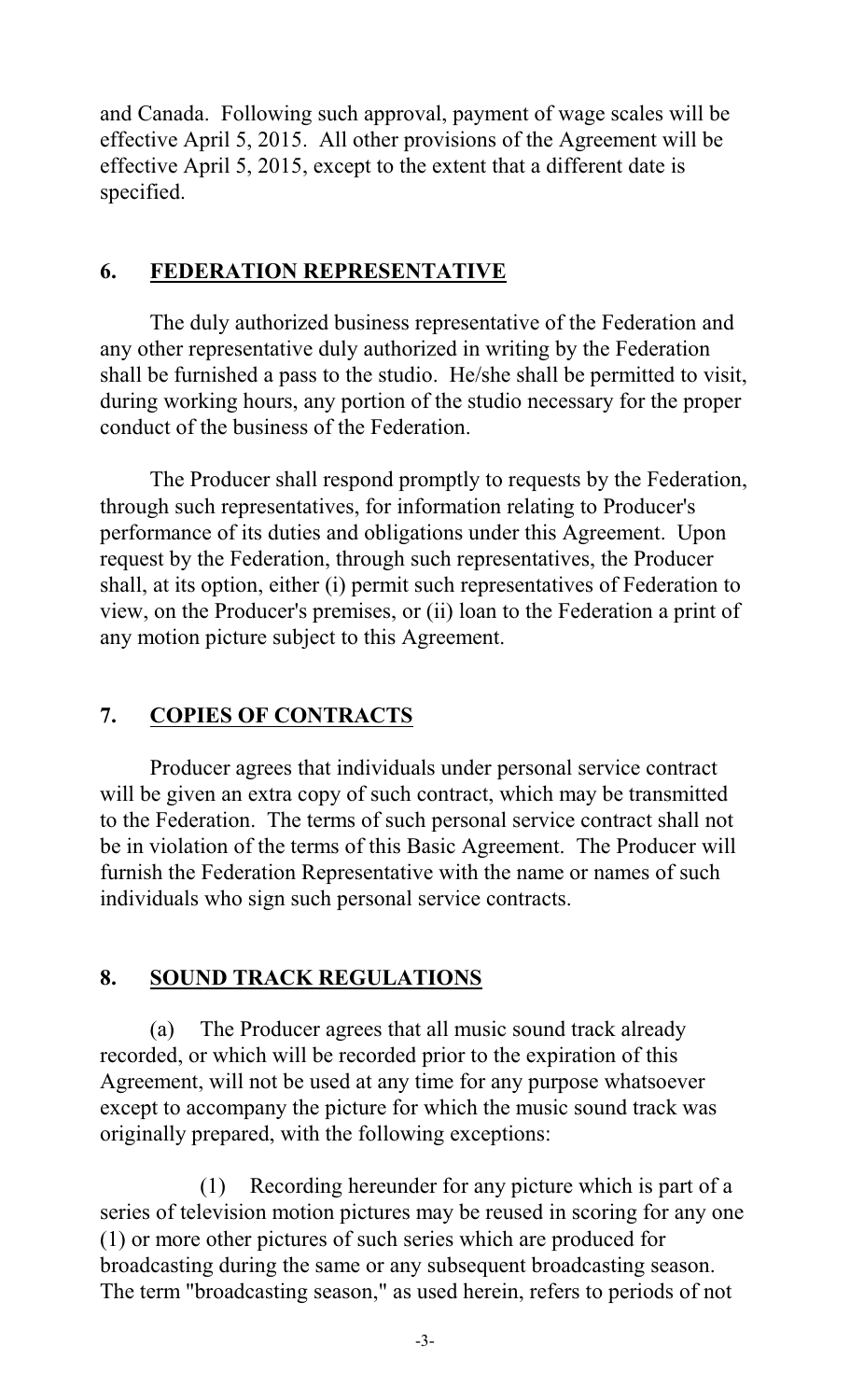more than fifty-two (52) weeks and shall have the same meaning as that generally understood in the television industry. Recording hereunder for a so-called "pilot program" may be reused in other motion pictures in the series of which the pilot program becomes a part, but such reuse shall be limited to the first broadcasting season of such series.

(2) Music recorded for any picture may be used for any trailers advertising the same picture and may be used for sales presentations and audience testings.

When a trailer is made before the picture is scored, the Producer may either: (i) use other music sound track previously scored under agreements with the Federation, provided prior advance notice is given to the Federation specifying the reasons for the use of such music sound track; or (ii) record the sound track for such trailer under the Federation's Television and Radio Commercial Announcements Agreement. The sound track scored for the picture may be substituted for use in the trailer.

(3) Acetate copies of prescore recordings may be made for necessary rehearsing by artists, directors and/or for the edification of company executives only.

(4) If any prescored musical numbers are, for any reasons, deleted from the picture for which they were designated and such deletion is done before the picture is released, the Producer shall have the right to re-register such work with the Federation Representative for a subsequent production; the intent of this being that the Producer shall have the right to use all prescored numbers in one released production.

(5) Portions of the music sound track from a motion picture may be reused in accordance with the provisions of Article 8A. hereof.

(b) (1) (i) When sound track is dubbed for phonograph records or radio or television commercial announcements, Producer shall be responsible, or shall require its buyer, licensee or other authorized transferee ("Licensee") to become responsible, for: (A) the payment to those musicians who rendered services in making the original sound track used of an amount equal to the scale wages provided in the theneffective Sound Recording Labor Agreement (previously known as the Phonograph Record Labor Agreement) or the Television and Radio Commercial Announcements Agreement, as applicable, plus pension contributions, or, in the case of musicians employed under the "multitracking rates," if the sound track is used in a phonograph record, the applicable payments in accordance with the provisions of Paragraph  $15(a)(2)(iii)$  hereof (plus pension contributions); and (B) the other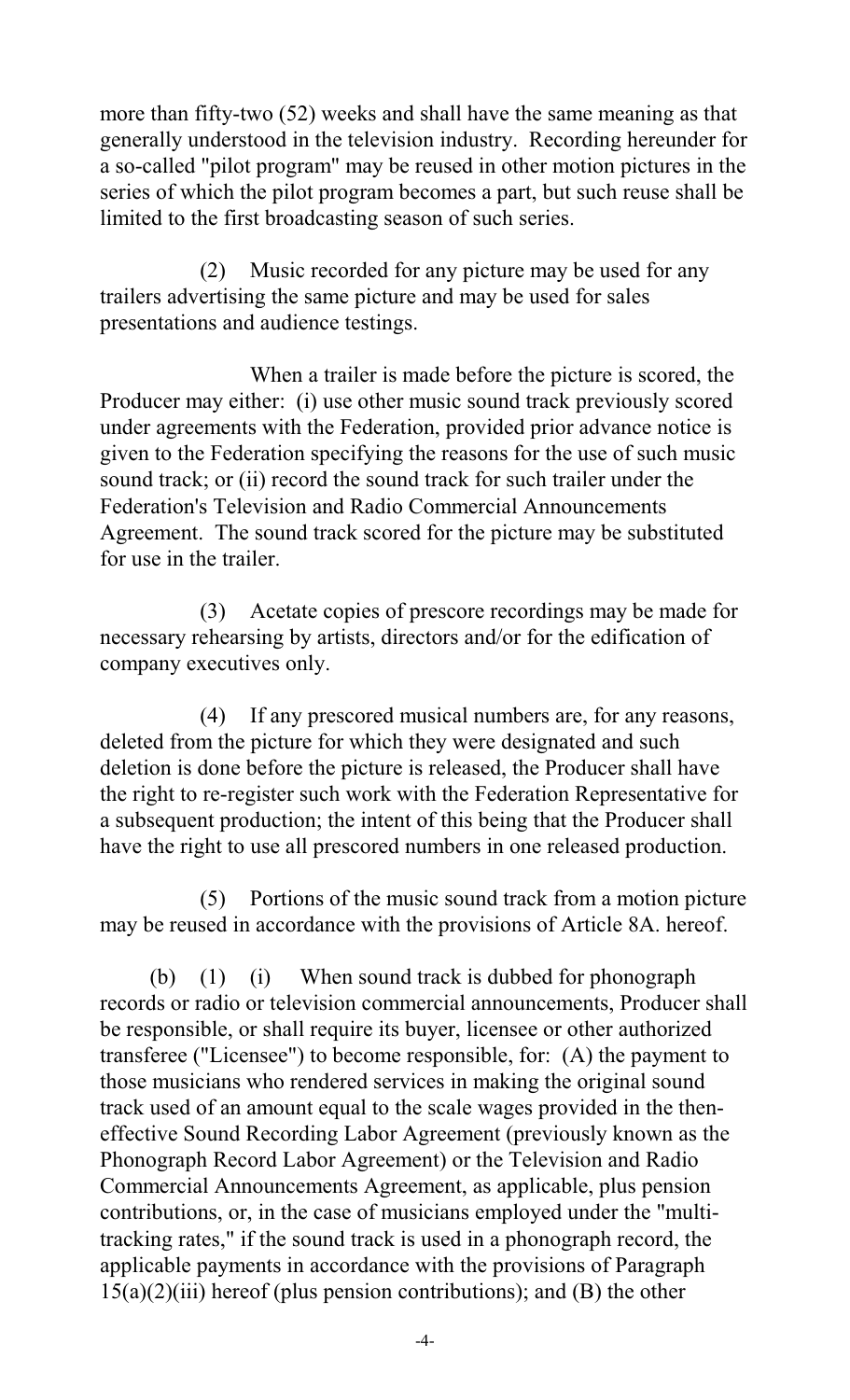additional payments, if any, applicable to such phonograph record or commercial announcement use, as is provided in the then-effective Sound Recording Labor Agreement or Television and Radio Commercial Announcements Agreement, as applicable.

#### (ii) Fifteen Percent (15%) Discount for Certain Sound Tracks

The Producer or its Licensee is entitled to a fifteen percent (15%) discount from the applicable rates in subparagraph  $(b)(1)(i)(A)$  above for sound track records which: (i) use 40 minutes or more of music originally recorded for the motion picture; and (ii) utilize 75 or more musicians (excluding orchestrators and music preparation musicians) for whom payment is due under this Article 8(b)(1), provided the following conditions are met:

(A) The following logo or credit must be provided on the jacket or other packaging accompanying the recording:

Federation of Musicians."

(1) The AFM logo or credit to "American

(2) The instrumental musicians who performed on the largest recording session from which a cue is extracted for the sound track record must be credited by name and instrument (the largest session is the one utilizing the most musicians; if more than one has the identical "largest" number, the Producer or its Licensee will identify from which session the credits will be determined). Such musicians may be grouped by instrumental categories.

(3) The Leader/Conductor, Orchestra Manager, Orchestrator(s), Librarian, and Music Prep Service/Supervising Copyist must be credited by name and position.

(4) Any inadvertent error or omission with regard to credits required under subparagraphs  $(b)(1)(ii)(A)(2)$  and  $(3)$ above will not be deemed a violation of this Article 8(b)(1)(ii) provided that the Producer or its Licensee has made a reasonable effort to comply with those provisions.

(B) An "organization name credit" that has been approved by the AFM must be placed on the front or back cover in a type size that is not less than fifty percent (50%) of the type size used for the composer credit unless no applicable organization name credit exists; provided that the entity that owns the organization name has agreed to hold harmless and indemnify the Producer and/or its Licensee from and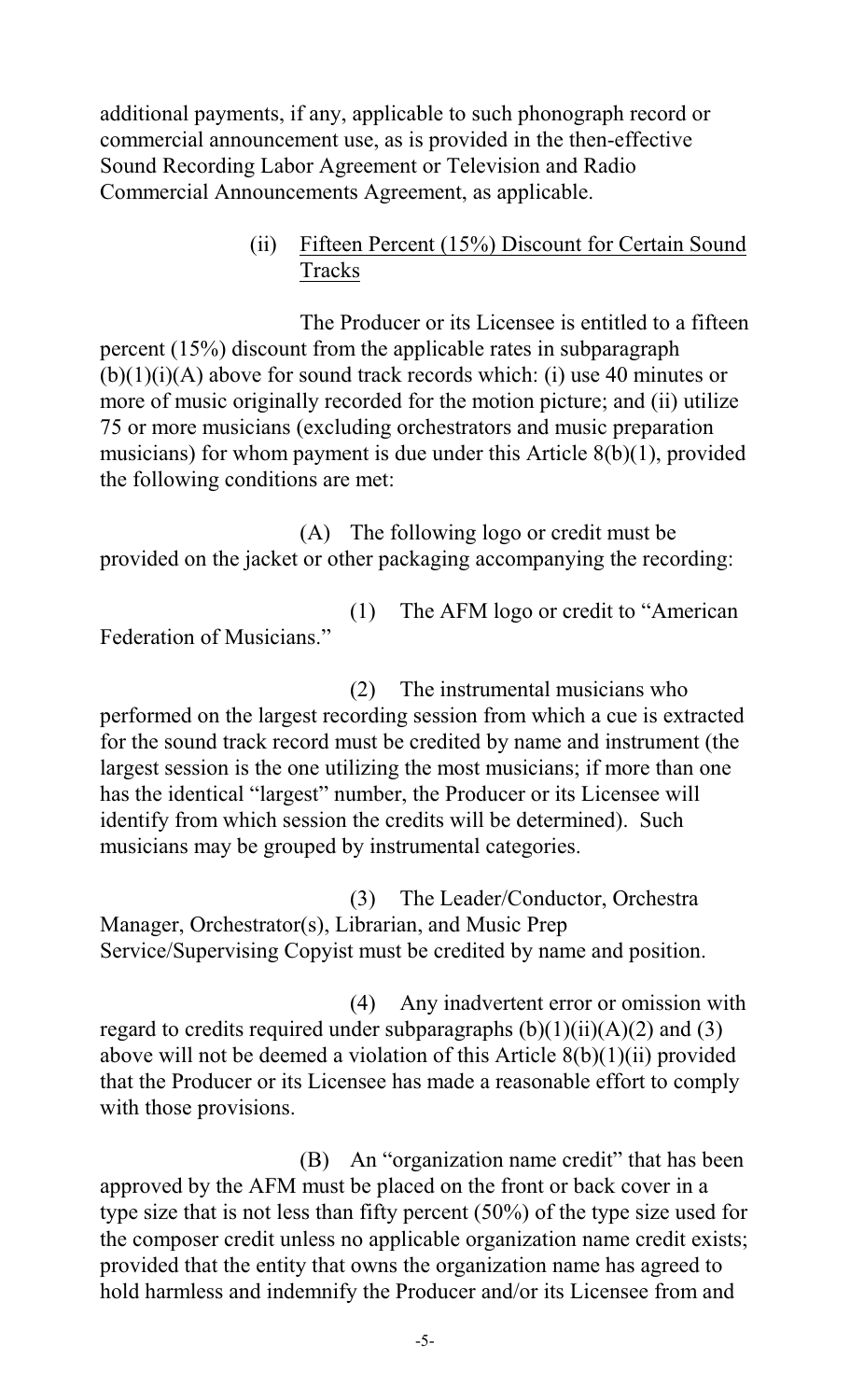against any action arising out of the authorized use of such organization names.

(C) The Producer or its Licensee must provide the AFM with 75 copies of the commercially released sound track recording as soon as practicable upon its release.

(D) If the Producer or its Licensee fails to satisfy any of the foregoing requirements, the special rates in this Article  $8(b)(1)(ii)$  will not apply and the Producer or its Licensee will be required to make payment for the sound track record in accordance with Article  $8(b)(1)(i)$ .

(iii) Upon the request of a Producer, the Federation shall, in good faith, grant waivers to allow the release of sound track albums recorded before August 14, 2005 without the necessity of payment in advance of, or upon, release.

(2) The Producer shall be responsible for making the foregoing payments referred to in subparagraph (b)(1) above unless and until the Producer has provided the Federation with either: (i) evidence or an extract of the provision in the license agreement in which the Licensee has agreed to make those payments; or (ii) an assumption agreement under which the Licensee has assumed the obligation to make such payments. (No proprietary information contained in the license agreement need be provided to the Federation.) Upon giving notice to the Federation on or prior to the delivery to a Licensee who is a party signatory to the Sound Recording Labor Agreement or Television and Commercial Announcements Agreement, as applicable, of the necessary musical elements required to prepare a sound track album, Producer shall be relieved of further obligation under subparagraph (b)(2).

(3) The assumption agreement referred to in subparagraph (b)(2) above shall be in the following form:

"The undersigned, (insert name of buyer, licensee or other authorized transferee) herein for convenience referred to as the 'Buyer,' hereby agrees with \_\_\_\_\_\_\_\_\_\_\_\_\_\_\_\_\_\_\_\_\_\_\_\_\_\_\_\_\_\_\_\_\_\_\_\_\_\_\_\_\_ that (insert name of Producer)

 $\mathcal{L}_\text{max}$  , and the contract of the contract of the contract of the contract of the contract of the contract of the contract of the contract of the contract of the contract of the contract of the contract of the contr (identify title, length and identification number of each recording covered by agreement) is subject to the AFM Basic Television Film Agreement of 2015 with respect to the provisions of Article 8(b) thereof which requires that, when sound track is dubbed for a phonograph record or a radio or television commercial announcement, the following payments shall be made to all musicians who rendered services in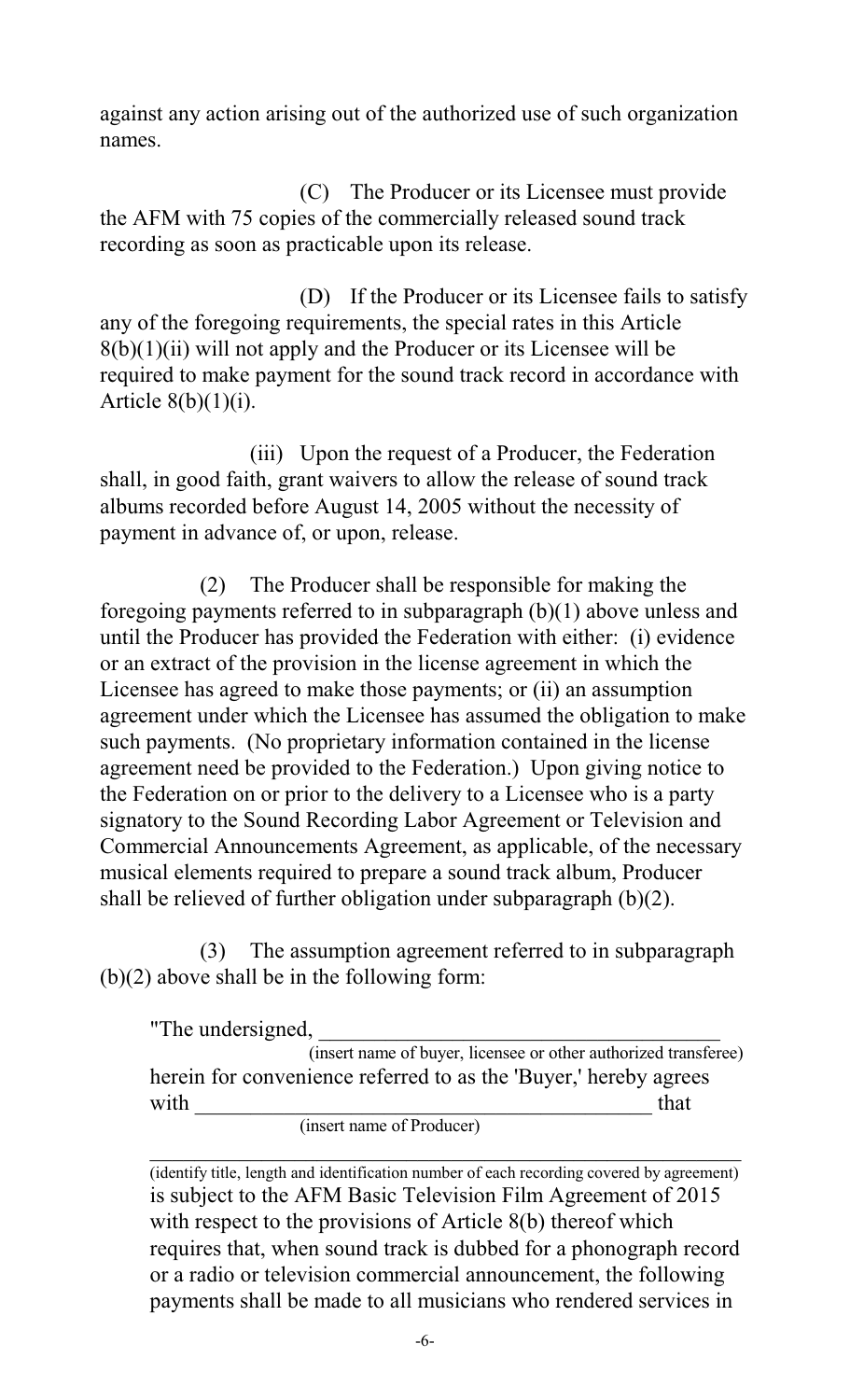making the original sound track: (i) scale wages (plus pension contributions) calculated in accordance with the then-effective Sound Recording Labor Agreement or Television and Radio Commercial Announcements Agreement, as applicable, except that payments to musicians employed under the "multi-tracking" provisions of the AFM Basic Television Film Agreement shall be calculated in accordance with those provisions; and (ii) the other additional payments applicable to such phonograph record or radio or television commercial announcement use as set forth in the theneffective Sound Recording Labor Agreement or Television and Radio Commercial Announcements Agreement, as applicable, including but not limited to payments to the Sound Recording Special Payments Fund and the Music Performance Fund. Said Buyer hereby agrees, expressly for the benefit of such musicians, to make said payments required thereby. It is expressly understood and agreed that the rights of Buyer to dub such music sound track for phonograph records or radio or television commercial announcements or to sell such phonograph records or radio or television commercial announcements containing such dubbed music sound track shall be subject to and conditioned upon payment to the musicians as provided in Article 8(b) of said Basic Agreement, and it is agreed that the Federation, the Sound Recording Special Payments Fund and the Music Performance Fund ("the Funds"), as applicable, shall be entitled to seek injunctive relief and damages against Buyer in the event such payments are not made.

"Buyer shall be liable to make the payments described above but only based upon rights actually acquired by Buyer and only for the period it holds such rights.

"The undersigned agrees to keep or have access to complete records showing the number of phonograph records, tapes and other devices subject to payment under the provisions of this agreement which have been sold during the applicable reporting periods, the dates of initial release for sale thereof, the manufacturer's suggested retail price thereof and the component units thereof, and the excise and sales taxes, if any, and the Federation and/or the Sound Recording Special Payments Fund and/or the Music Performance Fund, as applicable, shall have the right at all reasonable times to inspect such records. The undersigned shall give the Federation prompt written notice of the date on which the phonograph record containing such dubbed music sound track covered hereby is first released for sale. An inadvertent failure to comply with said requirement of notice shall not constitute a default by the undersigned hereunder, provided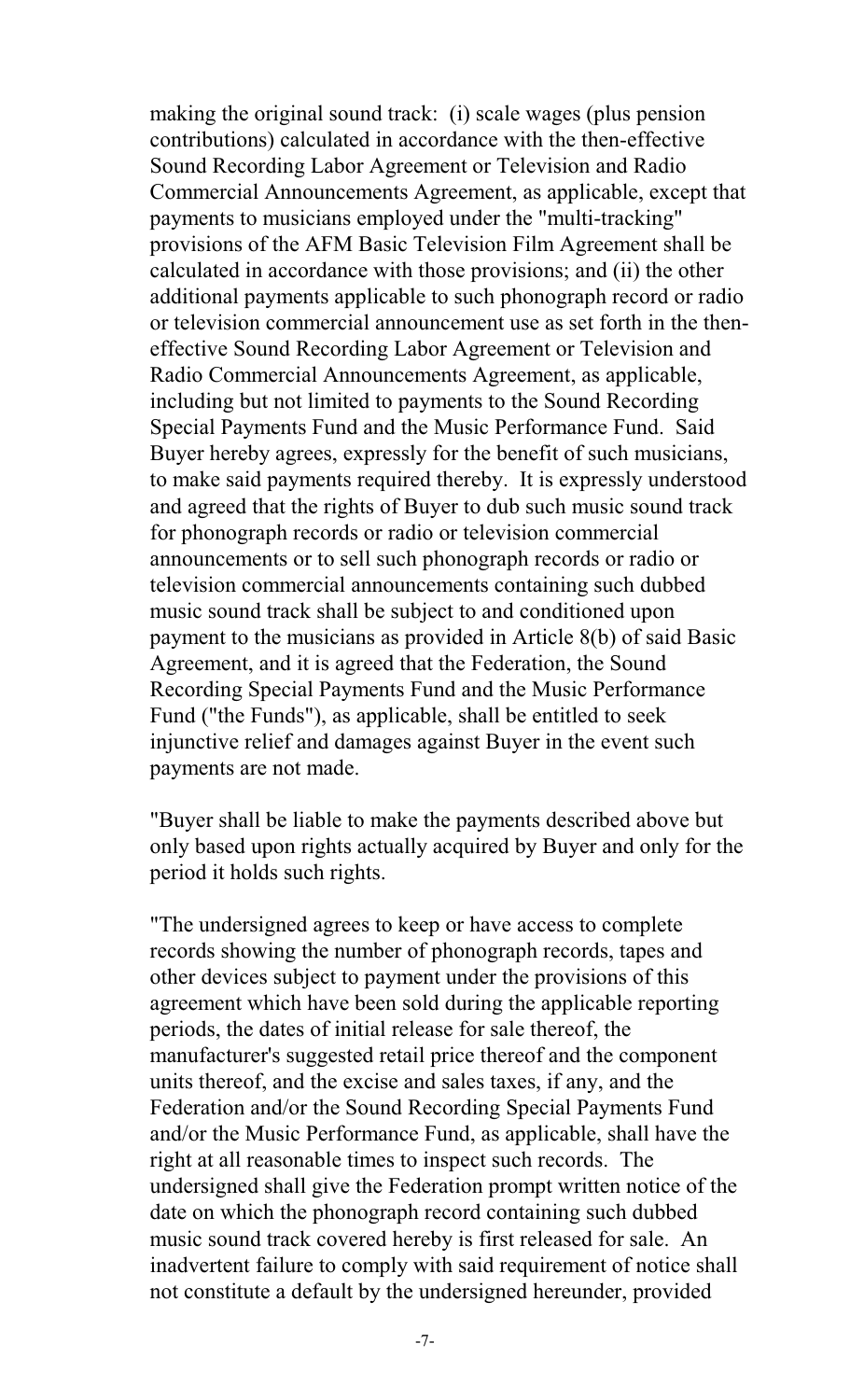such failure is cured promptly after notice thereof from the Federation.

"Buyer further agrees that in the event of a sale, transfer, license or assignment of the right to dub sound track from the motion picture for phonograph records, Buyer shall obtain from the purchaser, transferee, licensee or assignee an Assumption Agreement covering the rights disposed of in the form set forth herein and shall provide an executed copy of such Assumption Agreement to the Federation. Upon delivery of such Assumption Agreement, Buyer shall not be further liable to the Federation or the Funds for the keeping of any records related to or the payments required based upon the rights covered under the Assumption Agreement and the Federation and the Funds agree to look exclusively to the purchaser, transferee, licensee or assignee executing such Assumption Agreement for compliance with the provisions of Article 8(b)(1). In the event Buyer fails to deliver such Assumption Agreement, it shall continue to be liable for the payments required under Article 8(b)(1)."

It is understood that additional provisions may be included in form Assumption Agreements, so long as such additional provision(s) do not vary or alter the terms of the foregoing Assumption Agreement.

Producer agrees to give notice to the Federation within thirty (30) days of each sale, transfer or license of such dubbing rights, with the name and address of the Buyer or assignee, and to deliver to the Federation an executed copy of each assumption agreement entered into by the Producer. An inadvertent failure on the part of the Producer to comply with any of the provisions of this subparagraph (b) shall in no event constitute a default by the Producer hereunder or a breach of this Agreement, provided that such failure is cured promptly after notice thereof from the Federation.

Upon delivery of such assumption agreement, Producer, or any subsequent owner obtaining the execution of such an assumption agreement, shall not be further liable to the Federation or to the Funds for the keeping of any such records or the payments required hereunder insofar as they relate to the dubbing of music sound track for phonograph records, and the Federation and the Funds agree to look exclusively to the party last executing such an assumption agreement for the keeping of such records and compliance with payment obligations.

(c) The Producer further agrees to register identification of picture and music sound track with the Federation Representative.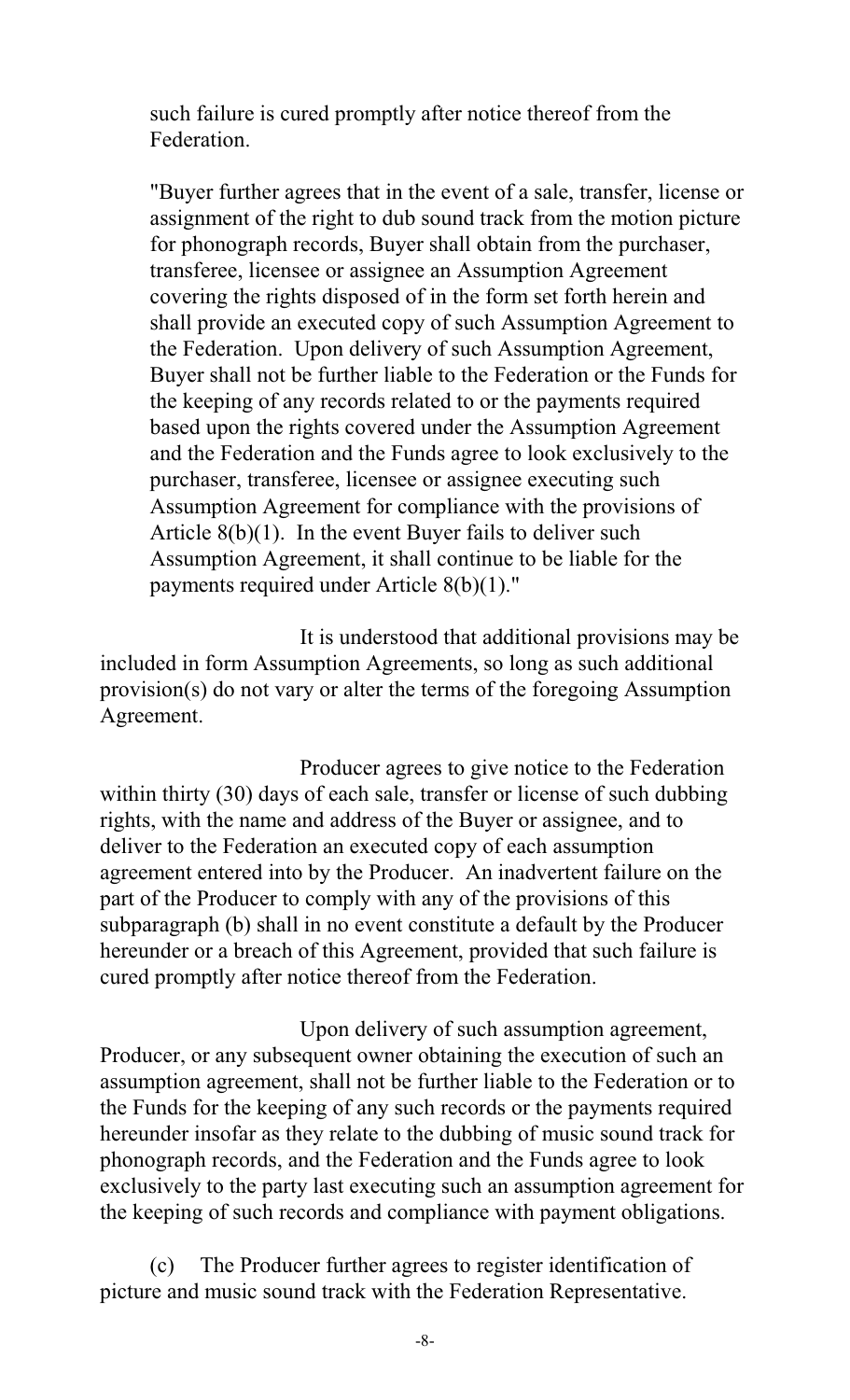(d) It is agreed that persons employed under this Agreement shall not be required or permitted to record music sound track for general usage or for any purpose whatsoever except as provided herein.

It is agreed that persons employed under this Agreement will not be required or permitted to use music sound track for any purpose in violation of the terms herein provided.

(f) The Producer is not restricted from continuing the established industry practice of exchanging so-called "stock shots."

(g) No orchestra or part thereof shall be permitted to augment music recordings in the same session in which the original recordings are made. The above is not intended to prohibit the Producer from making musical bridges, replacements or other special musical effects for the purpose of musical punctuation, matching a picture action or other special effects, such as reverberation where the tracks are staggered several sprocket holes or frames to give sound effects not obtainable with more musicians. It shall not be the intention of the Producer to program a recording call specifically for augmenting music tracks as a means of eliminating musicians.

(h) The sound track of television motion pictures shall be governed by the sound track regulations set forth in this Article 8, except as modified by the provisions of Paragraph 15(a) of the "WAGE SCALES, HOURS OF EMPLOYMENT AND WORKING CONDITIONS," attached hereto.

(i) The Producer agrees that the substance and intent of Article 8 hereof shall be incorporated in all agreements made by the Producer for licensing, leasing, lending, giving, selling, utilizing or other disposition of music sound track containing the recorded music made by members of the Federation, or scenes or shots containing pictures of members of the Federation performing on musical instruments or conducting.

# **8A. REUSE OF PORTIONS OF THE MUSIC SOUND TRACK FROM A MOTION PICTURE**

Notwithstanding anything to the contrary in Article 8 and except as provided in subparagraph (e) below, no additional compensation shall be payable for the reuse of any portion of the music sound track of a motion picture in the following circumstances: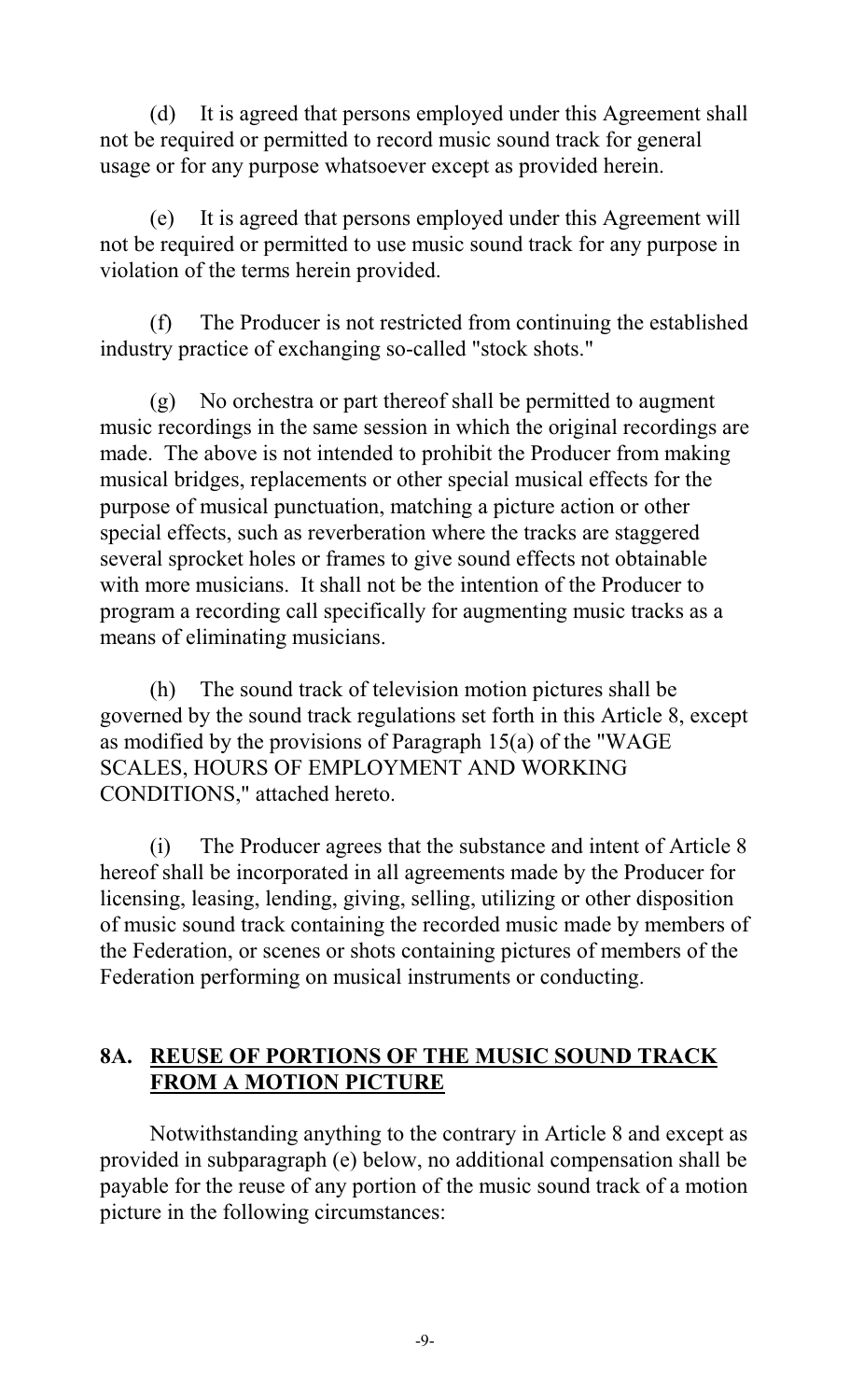(a) When used for promotional, trailer, news or review purposes. For purposes of this subparagraph, a "promotional" use shall be for the purpose of advertising or publicizing the specific motion picture or serial or series from which the sound track is taken (including the filming of musicians engaged in the recording of such sound track). The term "promotional," as used herein, shall also include "the making of..." or "behind-the-scenes"-type programs. As used in this subparagraph (a), the term "news" means regularly-scheduled news programs and special news programs which are not pre-planned and which are broadcast within twenty-four  $(24)$  hours after the event which gave rise to the program. It is understood that obituary programs are deemed to be "special news programs" even if pre-planned.

The following uses of a portion of music sound track from a motion picture in new media shall be considered "promotional" and shall require no payment, whether or not the Producer receives revenue in connection therewith:

(1) For the purpose of advertising or publicizing the specific motion picture or serial or series from which the sound track is taken (including the filming of musicians engaged in the recording of such sound track).

(2) In "the making of..." or "behind-the-scenes"-type programs.

(3) For "viral" promotion in new media of a television motion picture or series or serial and the music sound track is circulated non-commercially to multiple websites or made available for individuals to circulate. The fact that the music sound track used in the "viral" promotion is exhibited on a revenue-generating site owned by or affiliated with the Producer shall not render this exception inapplicable, provided that the music sound track is released without payment to other sites.

(4) The music sound track is made available for consumergenerated viral promotion to new media sites where end users have the ability to share such excerpt(s) with other end users (*e.g.,* Facebook, YouTube, MySpace or Crackle).

(5) As a "ringtone" or "ringback," provided that the consumer does not make payment therefor.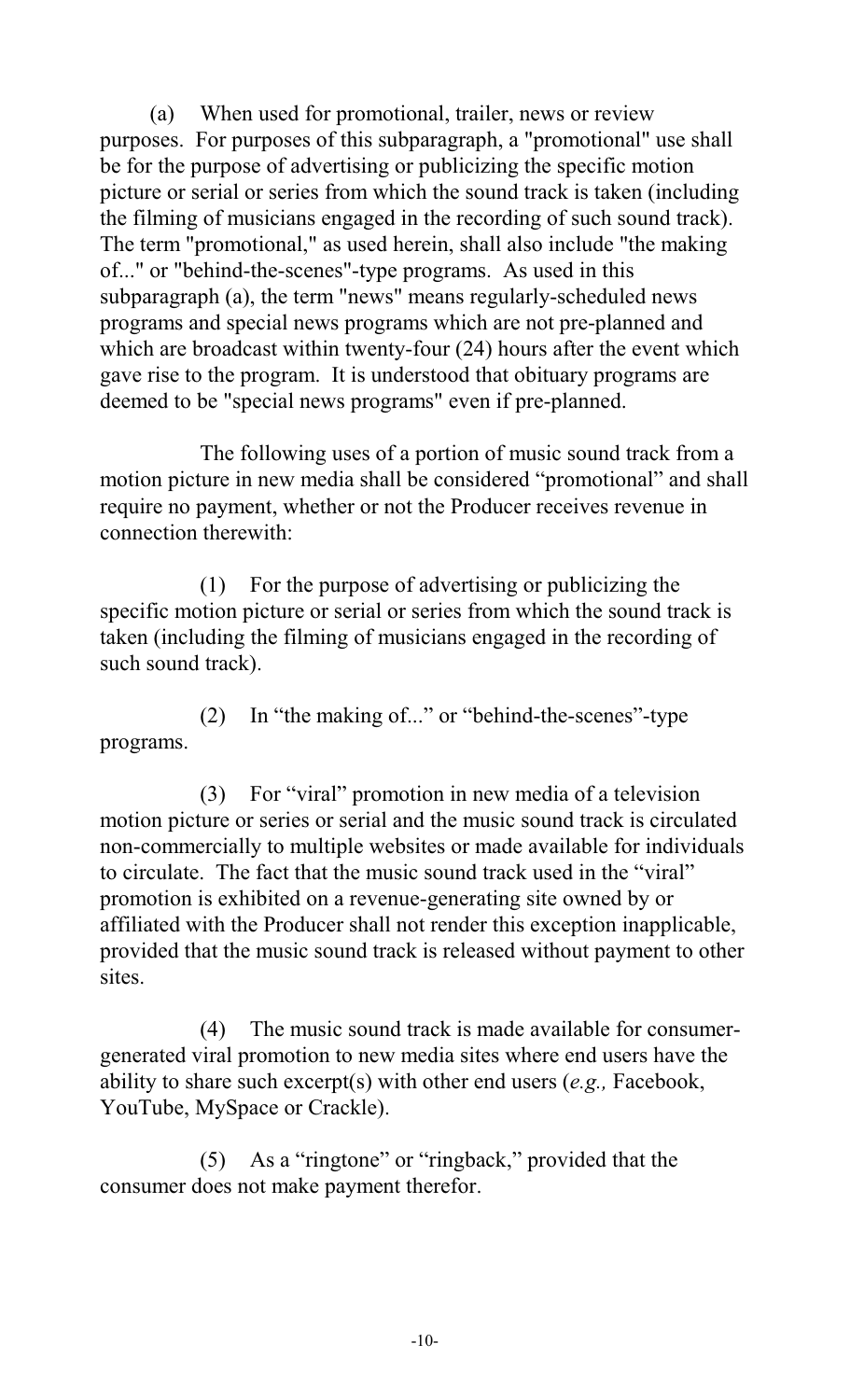Upon learning of any unauthorized use of either "the making of..." or "behind-the-scenes"-type promotional programs, the parties will jointly discuss appropriate steps to be taken to collect monies for such unauthorized use.

(b) When used as a so-called "stock shot," as that term is customarily understood in the industry -- (*i.e.*, shots excluding dialogue or identifiable characters).

(c) When used for purposes of recapping the story to date in the context of a serial, multi-part program, episodic series, unit series or anthology.

(d) When used as a flashback in a context of a serial, multi-part program, episodic series, unit series, one-time show or anthology, except that this shall not apply to programs comprised primarily of flashbacks.

(e) (1) For any use of any portion of a production number with the accompanying footage from a motion picture (other than in new media), or for the use in a motion picture produced within the geographical scope of this Agreement of up to two (2) minutes of music sound track from a motion picture without the accompanying footage (other than in new media), which use is not within the exceptions provided for in subparagraphs (a)-(d) above, the Producer shall pay the following aggregate one-time-only sum for each motion picture to the musician or musicians determined by the Federation to be entitled to such compensation and prorated among such musicians as determined by the Federation:

(i) one (1) minute or less of sound track  $-$  \$1,500;

(ii) for each thirty (30) seconds or portion thereof in excess of one (1) minute - \$750.

(2) For the use of up to four (4) minutes of music soundtrack from a motion picture without the accompanying footage (other than in new media or in a motion picture produced within the geographical scope of this Agreement), which use is not within the exceptions provided for in subparagraphs (a)-(d) above, the Producer shall pay the following aggregate one-time-only sum for each motion picture to the musician or musicians determined by the Federation to be entitled to such compensation and prorated among such musicians as determined by the Federation: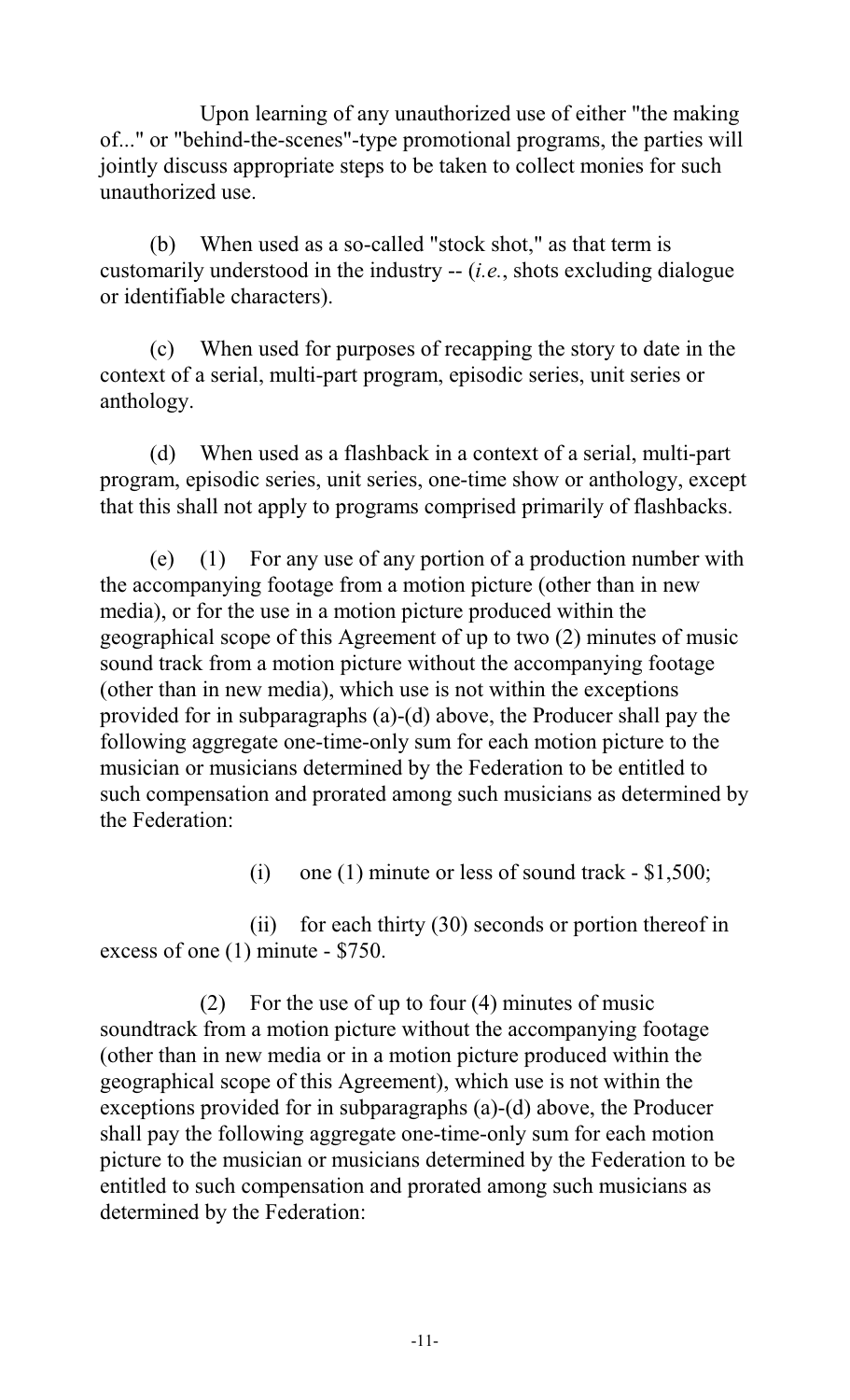(i) one (1) minute or less of sound track  $-$  \$1,500;

(ii) for each thirty (30) seconds or portion thereof in excess of one (1) minute up to and including two (2) minutes - \$750;

(iii) for each thirty (30) seconds or portion thereof in excess of two (2) minutes up to and including four (4) minutes - \$1,000.

(3) For the use of any other music sound track with the accompanying footage from a motion picture not covered under subparagraph  $(e)(1)$  above (other than in new media), which use is not within the exceptions provided for in subparagraphs (a)-(d) above, the Producer shall pay the following aggregate one-time-only sum for each motion picture to the musician or musicians determined by the Federation to be entitled to such compensation and prorated among such musicians as determined by the Federation:

(i) one (1) minute or less of sound track - \$750;

(ii) for each thirty (30) seconds or portion thereof in excess of one (1) minute - \$375.

(4) (i) For any use in new media on an advertisersupported platform of music sound track, with or without the accompanying footage, from a television motion picture, which use is not within the exceptions provided for in subparagraphs (a)-(d) above, one percent (1%) of "Producer's gross," as defined in subparagraph (5) below, derived from the sale or license of such music sound track.<sup>\*</sup>

(ii) For any use in new media on a consumer pay platform of music sound track, with or without the accompanying footage, from a television motion picture, including "ringtones" and "ringbacks," one percent (1%) of "Producer's gross," as defined in subparagraph (5) below, derived from the sale or license of such music sound track. \*

(iii) In lieu of the Producer making payment of any amounts due under subparagraphs  $(e)(4)(i)$  and  $(ii)$  above to the Federation, the Producer shall include such sums in the "Producer's gross," for the applicable television motion picture and make such payments to the Administrator of the Film Musicians Secondary Markets Fund for distribution to participating musicians based upon each

<sup>\*</sup> Placement of the language set forth in subparagraphs (e)(3)(i) and (ii) in this Article 8A. is without prejudice to either party's position as to whether Article 8A. permits the use of music sound track other than in theatrical or television motion pictures. Each party reserves its position on that issue.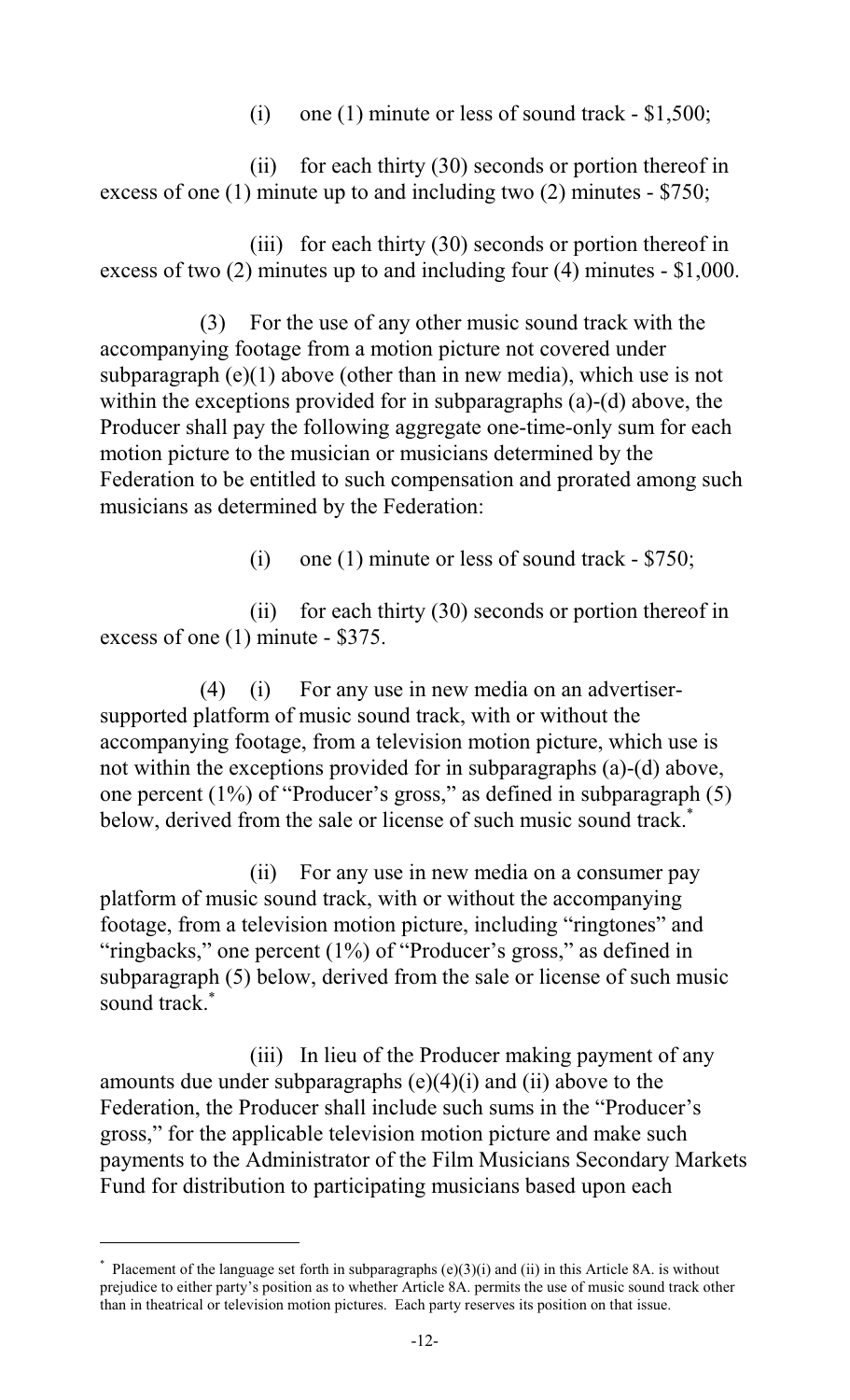musician's *pro rata* share for the motion picture from which the sound track is so used.

(5) "Producer's Gross" shall be as defined in Paragraph 3.a. of the "Sideletter Re Exhibition of Motion Pictures Transmitted Via New Media."

(6) Sunset Clause

The foregoing provisions regarding use of excerpts in new media shall expire on the termination date of the 2015 Television Agreement and will be of no force and effect thereafter. No later than sixty (60) days before that expiration date, the parties will meet to negotiate new terms and conditions for use of excerpts in new media to be in effect thereafter.

(f) The provisions of this Article apply to the uses specified above, after April 5, 2015, of a portion of the music sound track from a motion picture recorded under this Agreement or any predecessor Agreement thereto; provided, however, no payment shall be required hereunder for the use of any portion of the music sound track from a motion picture if the collective bargaining agreement under which such music was recorded contained no restrictions on the reuse of such sound track or if such collective bargaining agreement permitted the reuse of such material without additional compensation.

(g) The actual production company which produces the program or motion picture containing the excerpted portion of the music sound track requiring payment is obligated to make the payment required under this Article, provided the company is signatory to this Agreement. The Producer shall otherwise remain liable for the payment due.

# **8B. USE OF MUSIC PREVIOUSLY RECORDED UNDER ANOTHER AMERICAN FEDERATION OF MUSICIANS AGREEMENT\***

(a) When music previously recorded under another American Federation of Musicians Agreement is used in a television motion picture and such Agreement requires payment for such use, the use payments shall be \$269.80, which is the minimum single session fee set forth in Schedule B of Paragraph 15.(a)(1)(i) of the AFM Basic Television Agreement of 2010 for the period ending April 17, 2010.

<sup>\*</sup> A chart summarizing various sound track record requirements and options, including those in subparagraphs (a) and (b) of this Article 8B., is found at Exhibit C of this Agreement.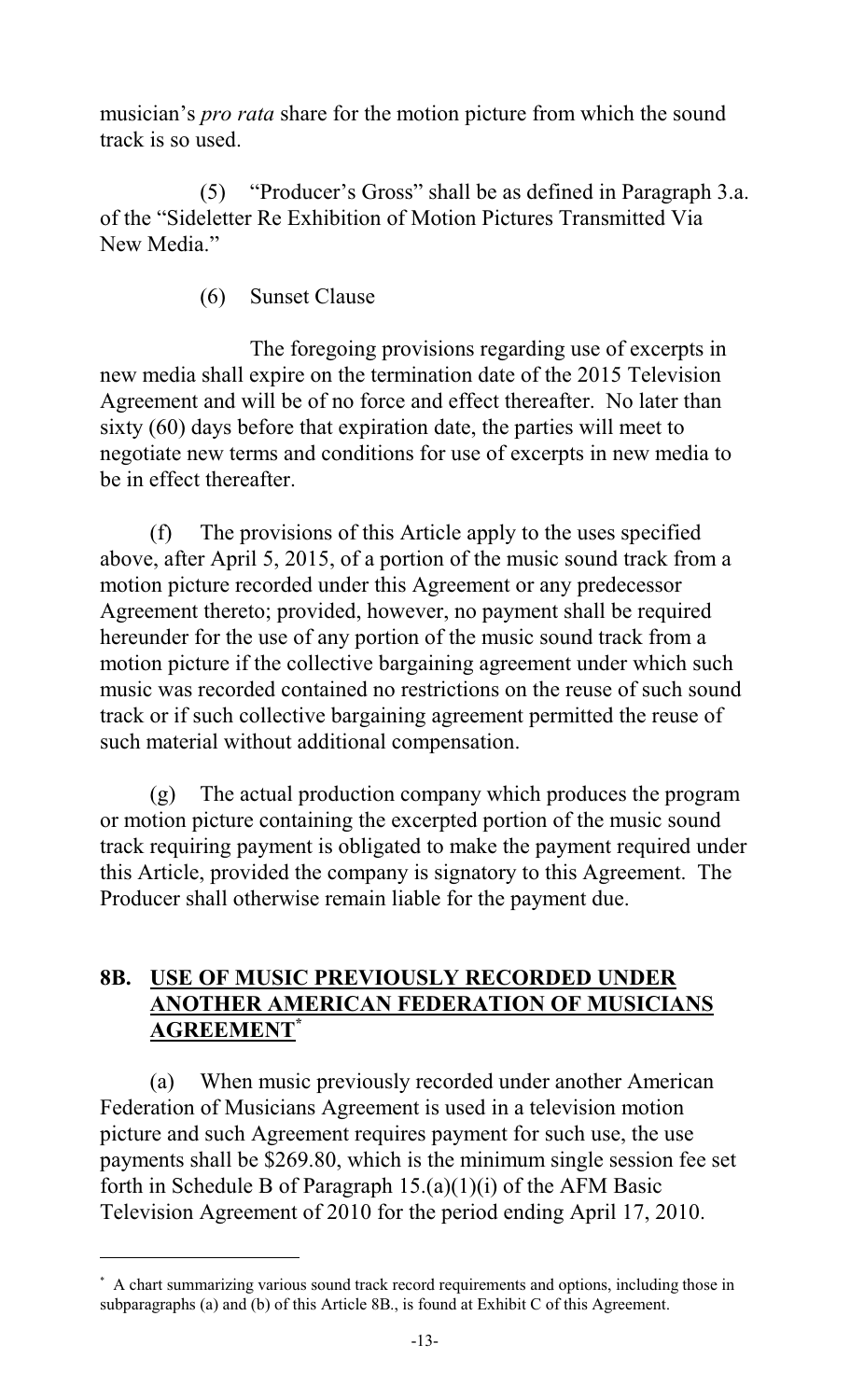(1) The Producer must make payment to the affected musicians within sixty (60) days from the date on which the Producer receives a bill.

(2) In the case of a *bona fide* dispute arising hereunder, the sixty (60) day period set forth in subparagraph (a)(1) above shall be tolled during the pendency of such dispute.

(3) If payment is not made within such sixty (60) day period (extended in accordance with subparagraph (a)(2) above, if applicable), then interest shall be due at the prime rate (as set forth in the Wall Street Journal as of the first business day of that calendar year in which payment is due) plus one percent (1%), compounded monthly, on the unpaid amounts, effective beginning on the date following the date on which payment became due.

(b) Notwithstanding the provisions of subparagraph (a) above, when one (1) or more phonograph records (as defined in the AFM Sound Recording Labor Agreement) produced under the AFM Sound Recording Labor Agreement are used in a television motion picture for which there were one (1) or more scoring sessions under this Agreement (in the case of an episodic series, there must have been one (1) or more scoring sessions for the series), the following provisions will apply:

(1) The applicable payment shall be eighty-five percent (85%) of the amount set forth in subparagraph (a) above.

(2) The applicable payment shall be seventy percent (70%) of the amount set forth in subparagraph (a) above, provided that the Producer satisfies the requirements set forth in subparagraphs (i) and (ii) below.

(i) Within sixty (60) days of the initial broadcast of the motion picture, the Producer must provide the Federation with the following information for each phonograph record used: the title and initial broadcast date of the motion picture (as to episodic series, the name of the series and the title or number of the episode), the title of the phonograph record (*i.e.,* song); the artist(s); and the name of the licensor. The Federation shall designate the person to whom such information shall be submitted.

(ii) The Producer must make the seventy percent (70%) payment in full within sixty (60) days from the date on which the Producer receives a bill from the Federation, accompanied by appropriate documentation of the Producer's obligation to make the payment to the affected musicians. For the purposes of the foregoing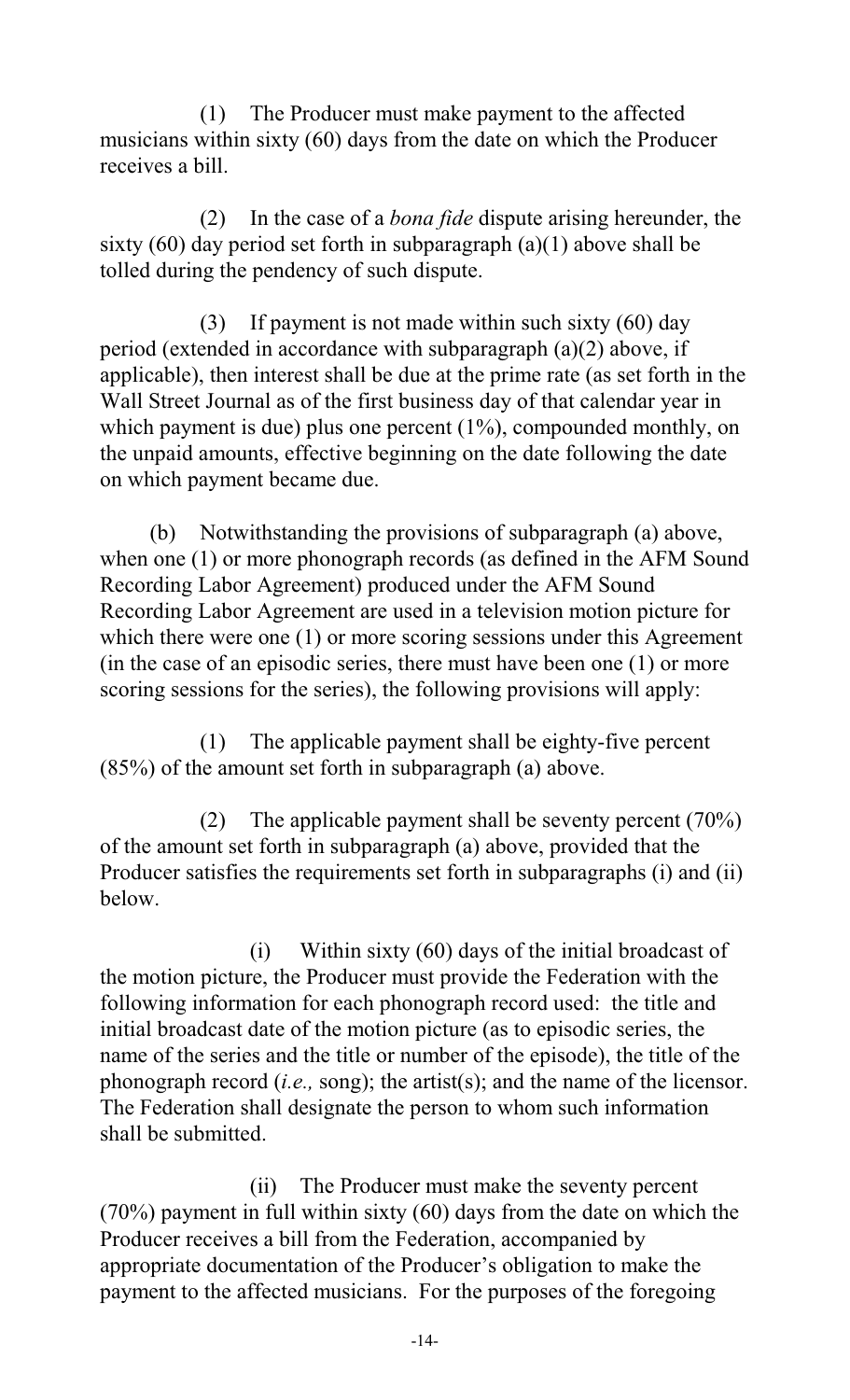sentence, appropriate documentation shall include, but not be limited to: (A) B Forms identifying the musicians who participated in the recording of the phonograph record, or (B) the album or CD jacket identifying the musicians who participated in the recording of the phonograph record, along with reasonable evidence of the signatory status of the phonograph record producer at the time of the session(s), if the Federation, after reasonable efforts, is unable to locate a B Form.

(3) In the case of a *bona fide* dispute arising hereunder, provided the information set forth in subparagraph (b)(2)(i) above has been provided to the Federation within the time limit set forth in subparagraph  $(b)(2)(i)$ , the sixty  $(60)$  day period set forth in subparagraph (b)(2)(ii) above shall be tolled during the pendency of such dispute, but only with respect to the amount in dispute.

(4) If the seventy percent (70%) payment is not made in full within such sixty (60) day period (extended in accordance with subparagraph (b)(3) above, if applicable), or if the Producer fails to provide the information set forth in subparagraph  $(b)(2)(i)$  above within the time period set forth in subparagraph  $(b)(2)(i)$ , the Producer shall not be entitled to the seventy percent (70%) payment rate and payment shall be made in accordance with subparagraph (b)(1) above.

(5) When there is more than one B Form for the phonograph record so used that includes leader scale, leader scale shall be payable only where the B Form reflects one or more musicians in addition to the leader.

(c) All musicians entitled to payment under this Article 8B. shall be treated as having received two hundred percent (200%) of the payments set forth in Article 8B.(b)(1) for purposes of distributing the musicians' share of the Film Musicians Secondary Markets Fund.

# **8C. SPECIAL PROVISIONS REGARDING SOUND TRACK RECORDS RELEASED IN CONNECTION WITH TELEVISION FILMS \***

In a joint effort to promote theatrical motion picture films and/or television films, the parties have mutually agreed to the following as an alternative to the existing sound track record provisions:

<sup>\*</sup>A chart summarizing various sound track record requirements and options, including those in subparagraphs (a), (b) and (c) of this Article 8C., is found at Exhibit C of this Agreement.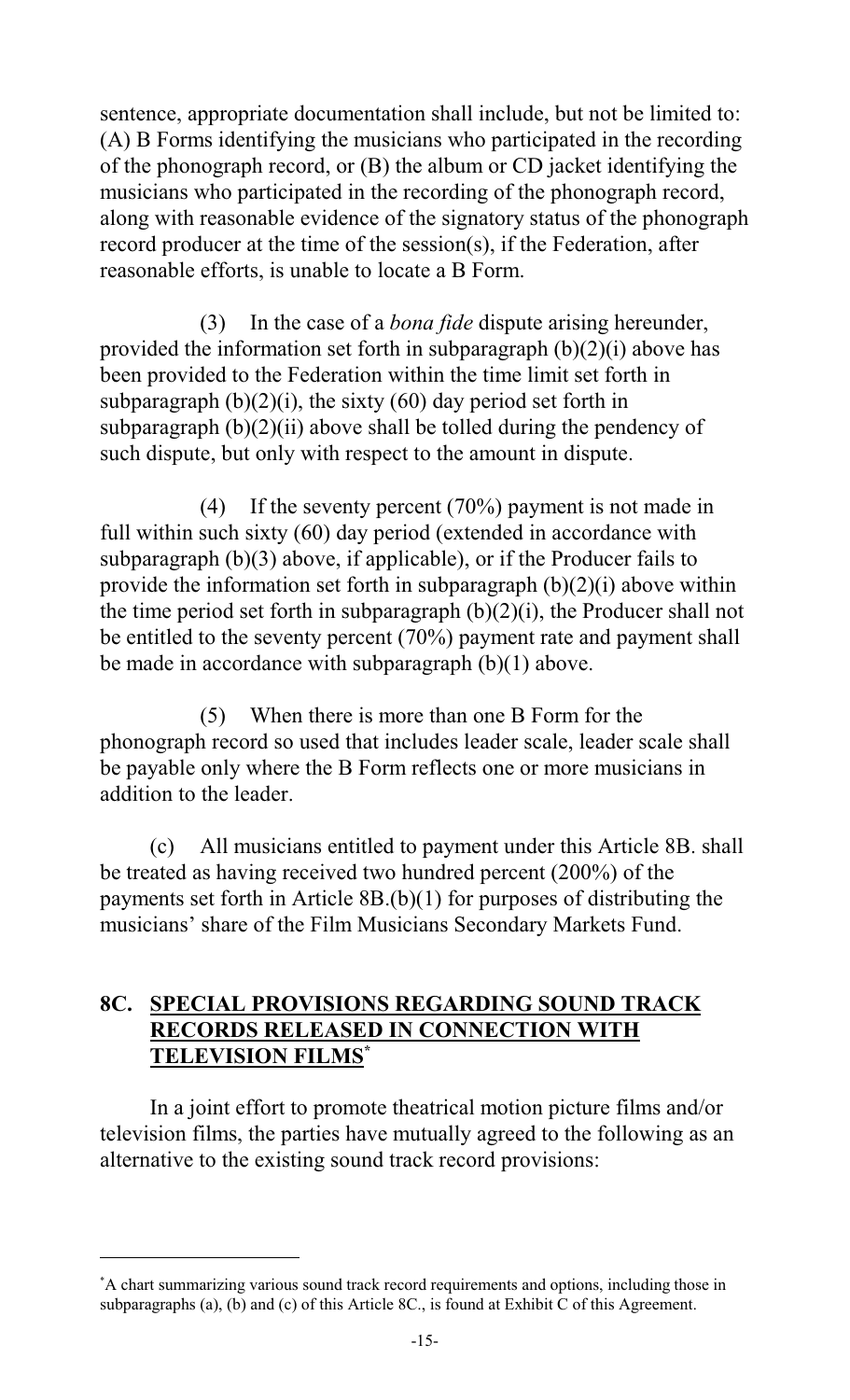With respect to any sound track record released in connection with any theatrical motion picture and/or television film subsequent to the effective date of this Agreement, the Producer may elect to compensate musicians who rendered services in making the original sound track in accordance with the provisions of subparagraphs (a), (b) or (c) below:

(a) (1) Upon release of the record an amount equal to fifty percent (50%) of the scale wages calculated using the basic session rate (plus AFM Employers' Pension Fund contributions \*\* ) that would have been paid pursuant to the then-effective Sound Recording Labor Agreement;

(2) An amount equal to an additional fifty percent (50%) of the scale wages calculated using the basic session rate (plus AFM Employers' Pension Fund contributions \* ) that would have been paid pursuant to the then-effective Sound Recording Labor Agreement once the net sales exceed 50,000 records; and

(3) For those sound track records released under the terms of this Article 8C. which do not satisfy the conditions of Article  $8C.(b)(1)$ , (2) and (3) below, an amount equal to an additional twenty percent (20%) of the scale wages calculated using the basic session rate (plus AFM Employers' Pension Fund contributions \* ) that would have been paid pursuant to the then-effective Sound Recording Labor Agreement once the net sales exceed 100,000 records.

#### (b) Fifteen Percent (15%) Discount for Certain Sound Tracks

The Producer or its Licensee is entitled to a fifteen percent  $(15%)$  discount from the rates in subparagraph  $(a)(1)$  above (payments due on release) for sound track records which: (i) use 45 minutes or more of music originally recorded for the motion picture; and (ii) utilize 80 or more musicians (excluding orchestrators and music preparation musicians) for whom payment is due under this Article 8C., provided that the following conditions are met:

(1) The following logo or credit must be provided on the jacket or other packaging accompanying the record:

(i) The AFM logo or credit to "American Federation of Musicians."

(ii) The instrumental musicians who performed on the largest recording session from which a cue is extracted for the sound

<sup>\*\*</sup> Producers shall not be obligated to make any Health Plan payments.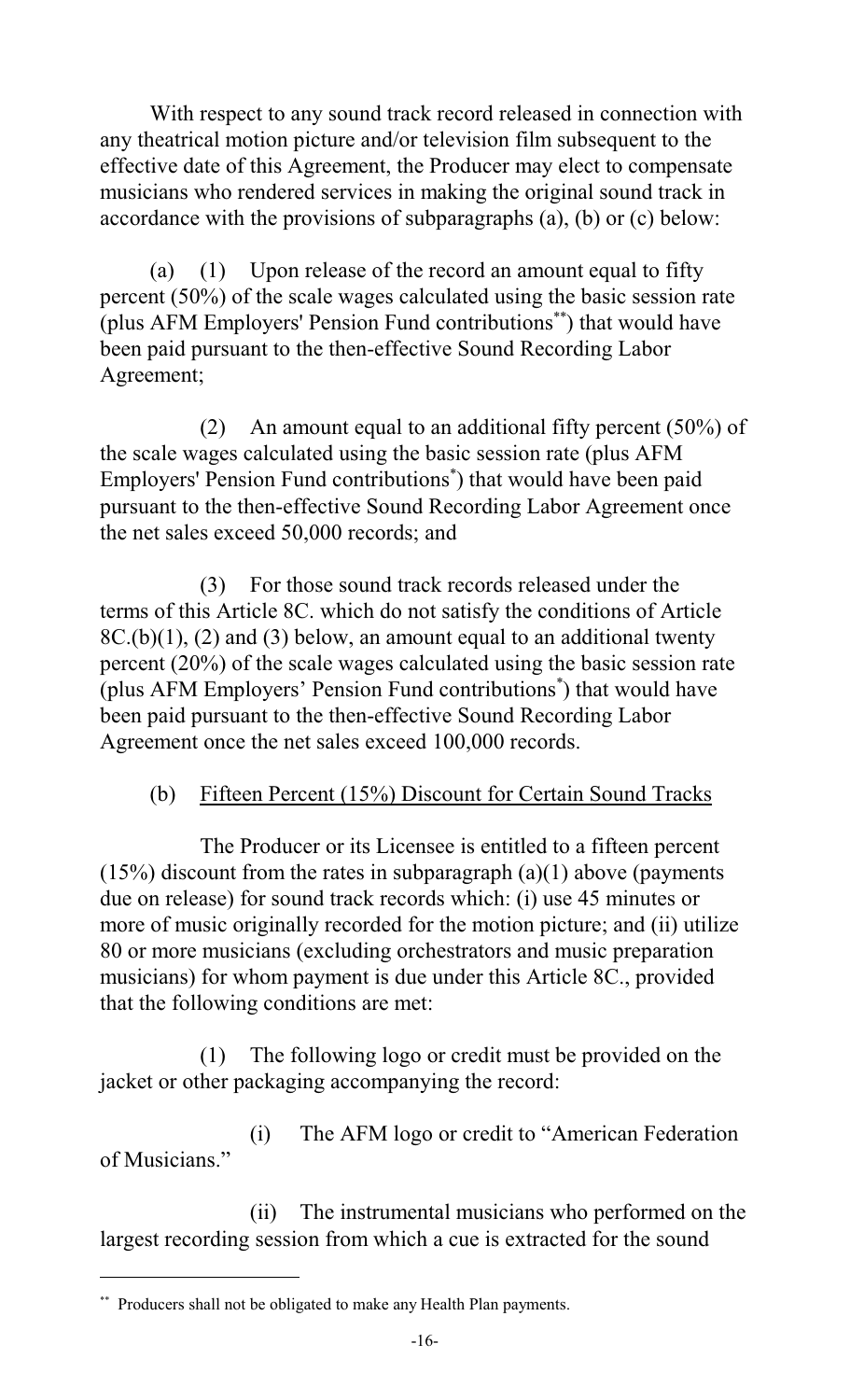track record must be credited by name and instrument (the largest session is the one utilizing the most musicians; if more than one has the identical "largest" number, the Producer or its Licensee will identify from which session the credits will be determined). Such musicians may be grouped by instrumental categories.

(iii) The Leader/Conductor, Orchestra Manager, Orchestrator(s), Librarian, and Music Prep Service/Supervising Copyist must be credited by name and position.

(iv) Any inadvertent error or omission with regard to credits required under subparagraphs (ii) and (iii) above will not be deemed a violation of this Article 8C. provided that the Producer or its Licensee has made a reasonable effort to comply with those provisions.

(2) An "organization name credit" that has been approved by the AFM must be placed on the front or back cover in a type size that is not less than fifty percent (50%) of the type size used for the composer credit unless no applicable organization name credit exists; provided that the entity that owns the organization name has agreed to hold harmless and indemnify the Producer and/or its Licensee from and against any action arising out of the authorized use of such organization names.

(3) The Producer or its Licensee must provide the AFM with 75 copies of the commercially released sound track record as soon as practicable upon its release.

(4) If the Producer or its Licensee fails to satisfy any of the foregoing requirements, the special rates in this Article 8C.(b) will not apply and the Producer or its Licensee will be required to make payment for the sound track record in accordance with Article 8C.(a).

(c) For the use of up to seven and one-half  $(7\frac{1}{2})$  minutes of music sound track from a motion picture in a phonograph record, Producer shall pay to the musicians who recorded such music sound track one hundred percent (100%) of the scale wages calculated using the special session rate (plus AFM Employers' Pension Fund contributions \* ) that would have been paid pursuant to the then-effective Sound Recording Labor Agreement.

(d) It is understood that the same phonograph record may incorporate motion picture sound track for which musicians are paid pursuant to subparagraphs (a), (b) and (c) above.

<sup>\*</sup> Producers shall not be obligated to make any Health Plan payments.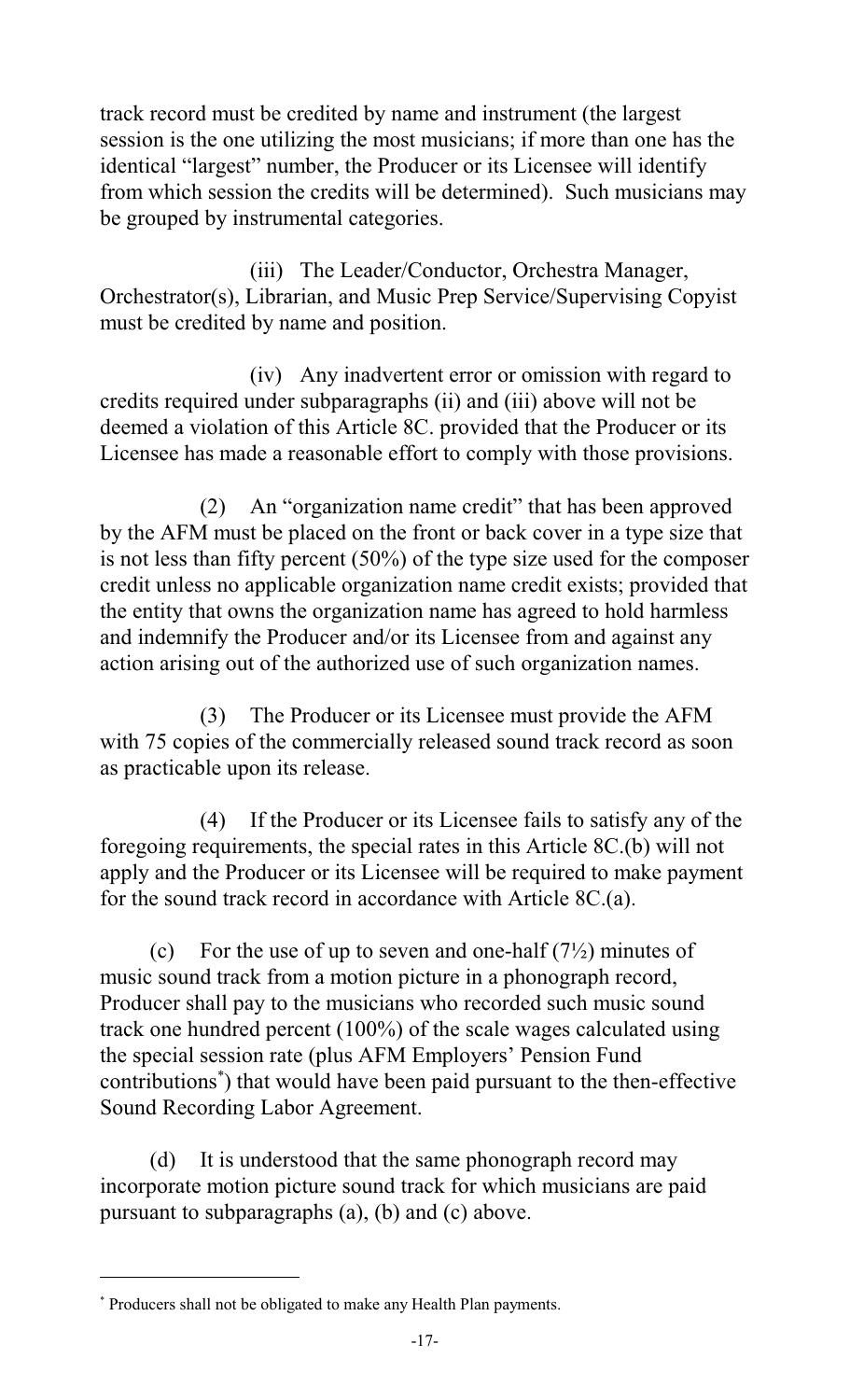## **8D. OPTIONAL PROVISIONS REGARDING SOUND TRACK RECORDS RELEASED IN CONNECTION WITH TELEVISION FILMS** \*\*

With respect to any sound track record released in connection with any television film subsequent to the effective date of this Agreement (except for sound track records that include cues from any sessions scored in Canada under the Basic Television Film Agreement), the Producer (or its buyer, licensee or other authorized transferee ("Licensee")) may elect to compensate musicians who rendered services in making the original sound track in accordance with the provisions of subparagraph (a) below, provided that the Producer or its Licensee also meets the conditions of subparagraph (c) below:

#### (a) Payments

(1) Upon release of the record, an amount equal to twentyfive percent (25%) of the scale wages (plus AFM Employers' Pension Fund contributions but not including health and welfare contributions) that would have been paid pursuant to the then-effective Sound Recording Labor Agreement;

(2) An amount equal to an additional twenty-five percent (25%) of the scale wages (plus AFM Employers' Pension Fund contributions but not including health and welfare contributions) that would have been paid pursuant to the then-effective Sound Recording Labor Agreement for sales in excess of 25,000 units;

(3) An amount equal to an additional fifty percent (50%) of the scale wages (plus AFM Employers' Pension Fund contributions but not including health and welfare contributions) that would have been paid pursuant to the then-effective Sound Recording Labor Agreement for sales in excess of 50,000 units; and

(4) An amount equal to an additional twenty percent (20%) of the scale wages (plus AFM Employers' Pension Fund contributions but not including health and welfare contributions) that would have been paid pursuant to the then-effective Sound Recording Labor Agreement for sales in excess of 100,000 units.

<sup>\*\*</sup>A chart summarizing various sound track record requirements and options, including those in this Article 8D., is found at Exhibit C of this Agreement.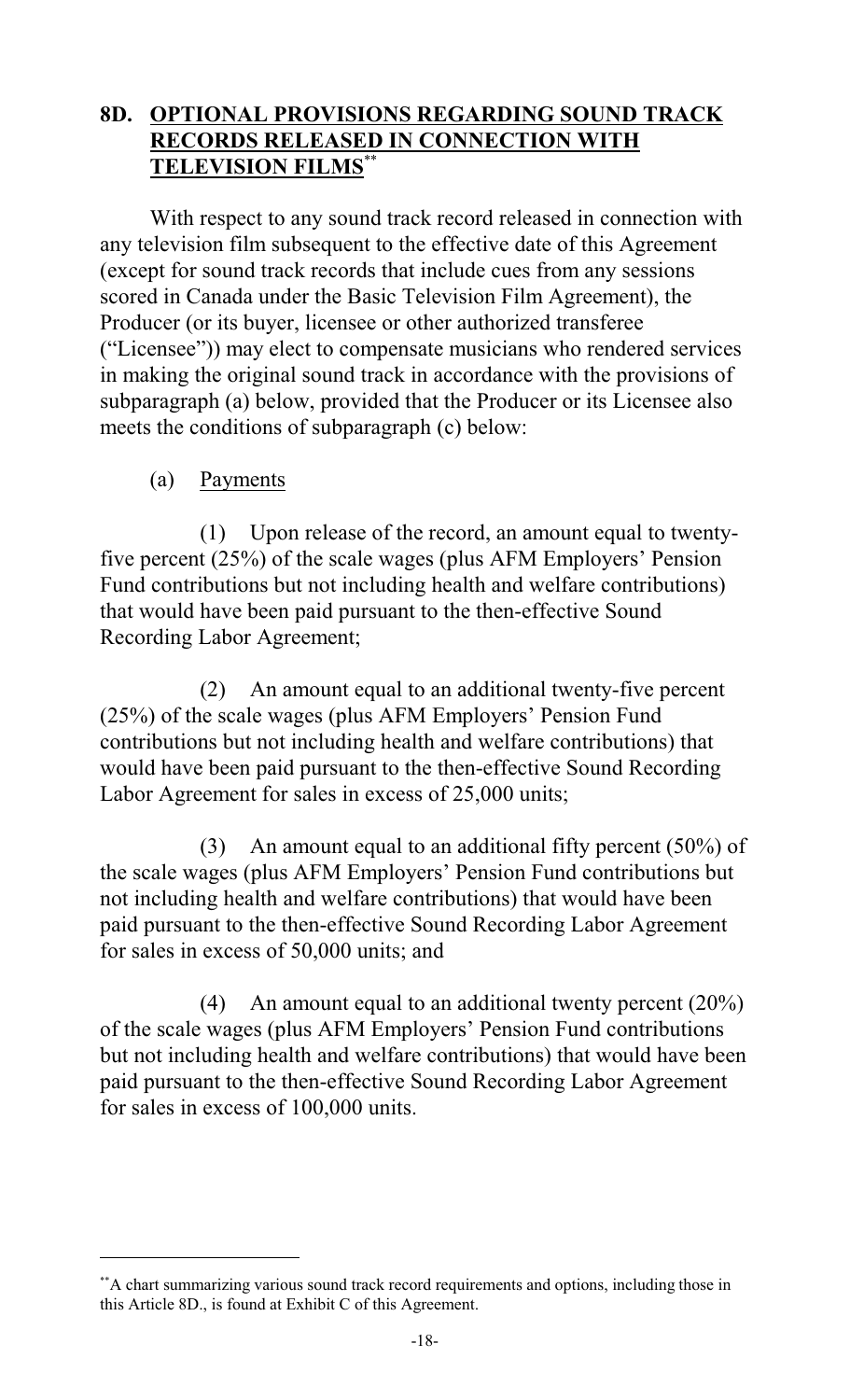#### (b) Fifteen Percent (15%) Discount for Certain Sound Tracks

The Producer or its Licensee is entitled to a fifteen percent  $(15%)$  discount from the rates in subparagraph  $(a)(1)$  above (payments due on release) for sound track records which: (i) use 40 minutes or more of music originally recorded for the motion picture; and (ii) utilize 75 or more musicians (excluding orchestrators and music preparation musicians) for whom payment is due under this Article 8D.

#### (c) Conditions

(1) The following logo or credit must be provided on the jacket or other packaging accompanying the recording:

(i) The AFM logo or credit to "American Federation of Musicians."

(ii) The instrumental musicians who performed on the largest recording session from which a cue is extracted for the sound track record must be credited by name and instrument (the largest session is the one utilizing the most musicians; if more than one has the identical "largest" number, the Producer or its Licensee will identify from which session the credits will be determined). Such musicians may be grouped by instrumental categories.

(iii) The Leader/Conductor, Orchestra Manager, Orchestrator(s), Librarian, and Music Prep Service/Supervising Copyist must be credited by name and position.

(iv) Any inadvertent error or omission with regard to credits required under subparagraphs (ii) and (iii) above will not be deemed a violation of this Article 8D., provided that the Producer or its Licensee has made a reasonable effort to comply with those provisions.

(2) An "organization name credit" that has been approved by the AFM must be placed on the front or back cover in a type size that is not less than fifty percent (50%) of the type size used for the composer credit unless no applicable organization name credit exists; provided that the entity that owns the organization name has agreed to hold harmless and indemnify the Producer and/or its Licensee from and against any action arising out of the authorized use of such organization names.

(3) The Producer or its Licensee must provide the AFM with 75 copies of the commercially released sound track record as soon as practicable upon its release.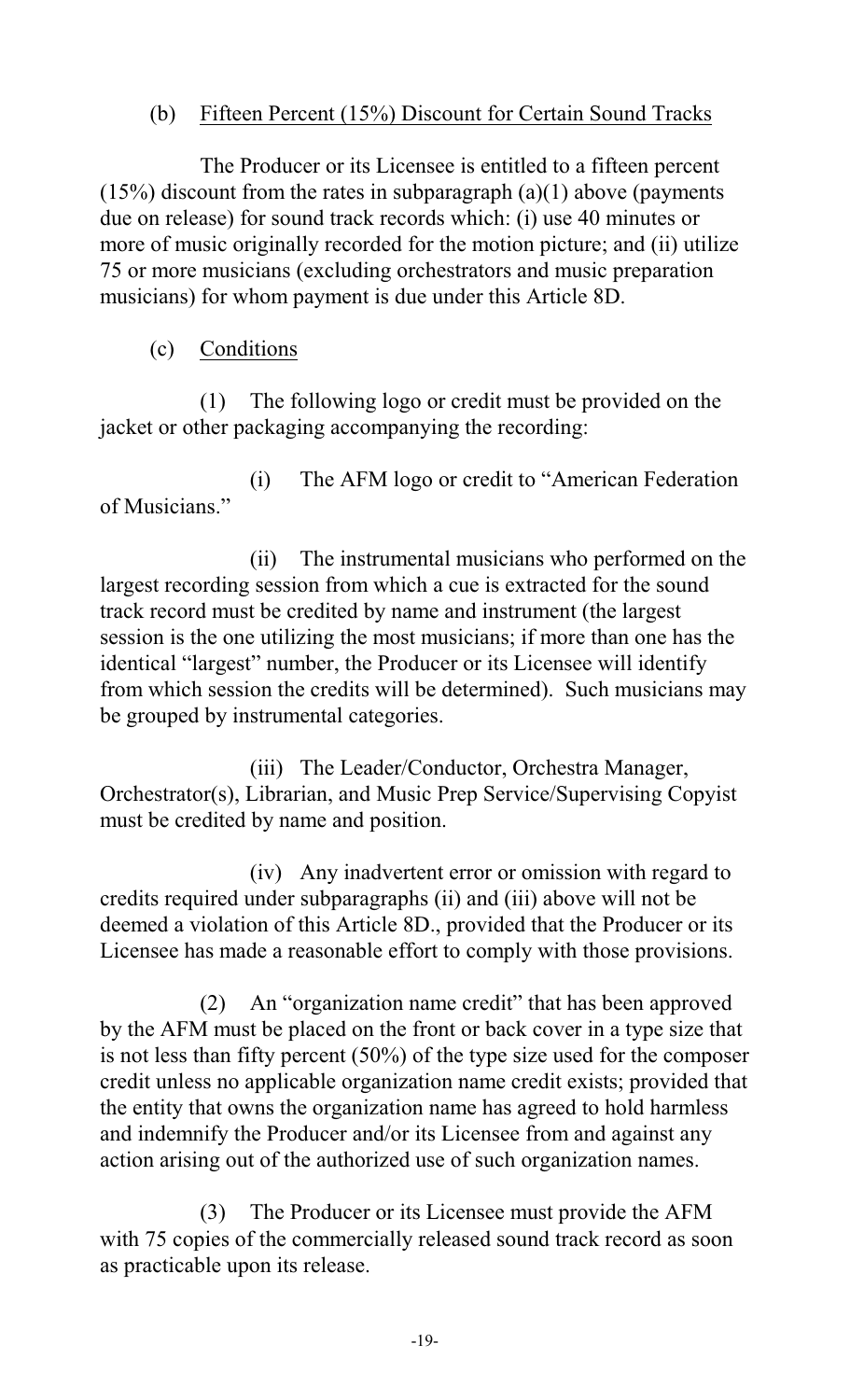(4) If the Producer or its Licensee fails to satisfy any of the foregoing requirements, the special rates in this Article 8D. will not apply and the Producer or its Licensee will be required to make payment for the sound track record in accordance with Article 8C.(a).

#### **8E. ADDITIONAL OPTIONAL PROVISIONS REGARDING SOUND TRACK RECORDS RELEASED IN CONNECTION WITH TELEVISION MOTION PICTURES**\*

With respect to any sound track record released in connection with any television motion picture subsequent to the effective date of this Agreement, the Producer (or its buyer, licensee or other authorized transferee ("Licensee")) may elect to compensate musicians who rendered services in making the original sound track in accordance with the provisions of subparagraph (a) below, provided that the Producer or its Licensee also meets the conditions of subparagraph (c) below:

#### (a) Payments

(1) An amount equal to fifty percent (50%) of the scale wages (plus AFM Employers' Pension Fund contributions but not including health and welfare contributions) that would have been paid pursuant to the then-effective Sound Recording Labor Agreement when sales reach 15,000 units;

(2) An additional amount equal to fifty percent (50%) of the scale wages (plus AFM Employers' Pension Fund contributions but not including health and welfare contributions) that would have been paid pursuant to the then-effective Sound Recording Labor Agreement when sales reach 50,000 units; and

(3) An additional amount equal to twenty percent (20%) of the scale wages (plus AFM Employers' Pension Fund contributions but not including health and welfare contributions) that would have been paid pursuant to the then-effective Sound Recording Labor Agreement when sales reach 100,000 units.

(4) Wage payments shall be made within the time periods specified in this Article 8E. If payment is made more than forty-five (45) days after written notice from the Federation of such delayed payment, then interest shall be due at the prime rate (as set forth in the Wall Street Journal as of the first business day of that calendar year in

<sup>\*</sup> A chart summarizing various sound track record requirements and options, including those in this Article 8E., is found at Exhibit C of this Agreement.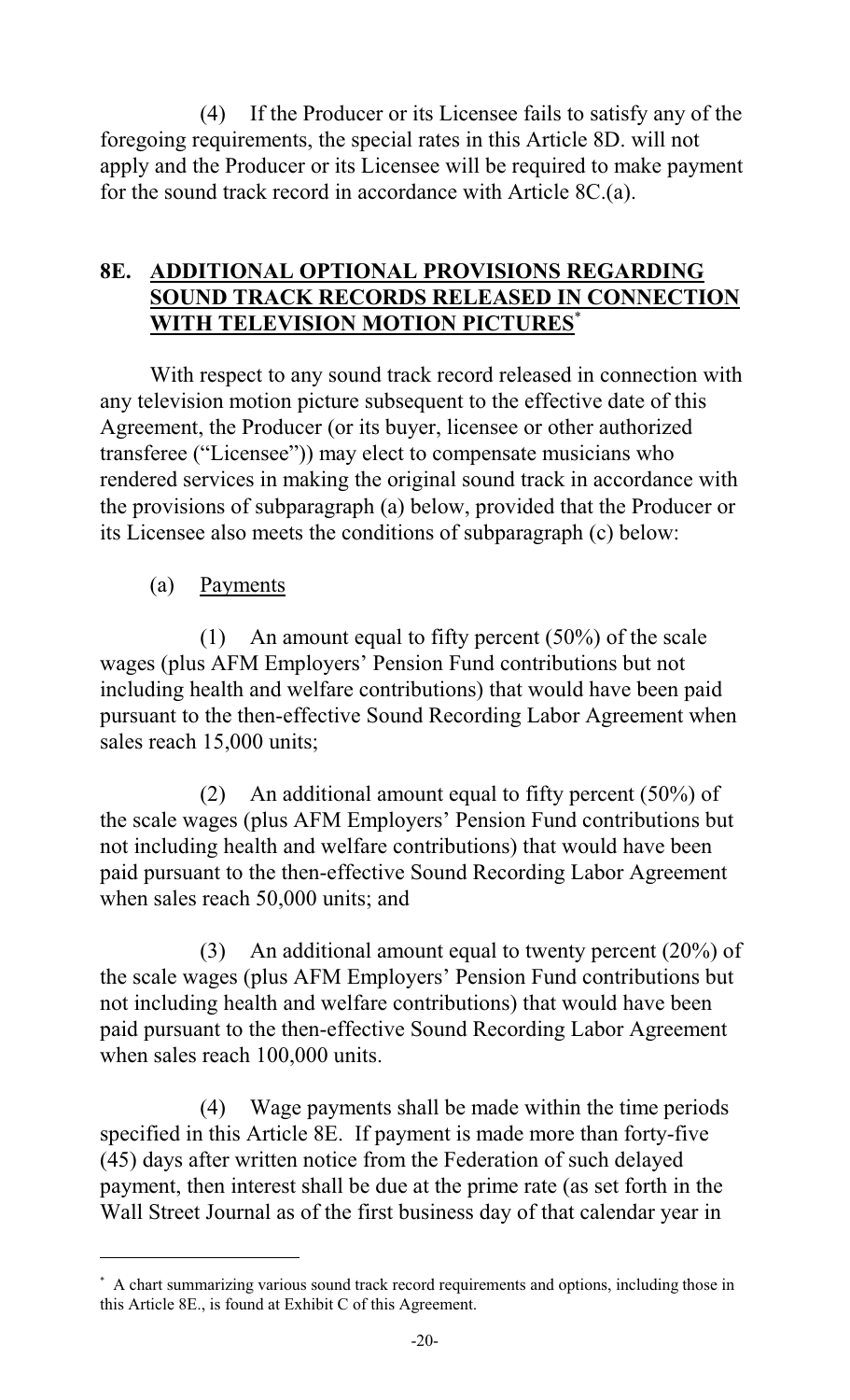which payment is due) plus one percent  $(1\%)$ , compounded monthly, on the unpaid amounts, effective beginning on the date following the date on which payment became due.

# (b) Fifteen Percent (15%) Discount for Certain Sound Track Records

The Producer or its Licensee is entitled to a fifteen percent (15%) discount from the rates in subparagraphs (a)(1), (a)(2), and (a)(3) above for sound track records which: (1) use 40 minutes or more of music originally recorded for the motion picture; and (2) utilize 75 or more musicians (excluding orchestrators and music preparation musicians) for whom payment is due under this Article 8E.

# (c) Conditions

(1) The Producer shall inform the Federation of its election to compensate musicians who rendered services in making the original sound track record in accordance with the provisions of subparagraph (a) above prior to the release or distribution of such sound track recording.

(2) For any series produced under this Agreement, only one sound track record may be released during any twelve (12) month period.

(3) Upon the release of the original sound track record pursuant to this Article 8E., the Producer shall provide the Federation with a B Form which identifies an amount equal to fifty percent (50%) of the scale wages that would have been paid pursuant to the theneffective Sound Recording Labor Agreement. Upon sales of 15,000 units of the sound track record, the Producer shall provide written notice to the Federation of such sales.

(4) The following logo or credit must be provided on the jacket or other packaging accompanying the sound track record:

(i) The AFM logo or credit to "American Federation of Musicians."

(ii) The instrumental musicians who performed on the largest recording session from which a cue is extracted for the sound track record must be credited by name and instrument (the largest session is the one utilizing the most musicians; if more than one has the identical "largest" number, the Producer or its Licensee will identify from which session the credits will be determined). Such musicians may be grouped by instrumental categories.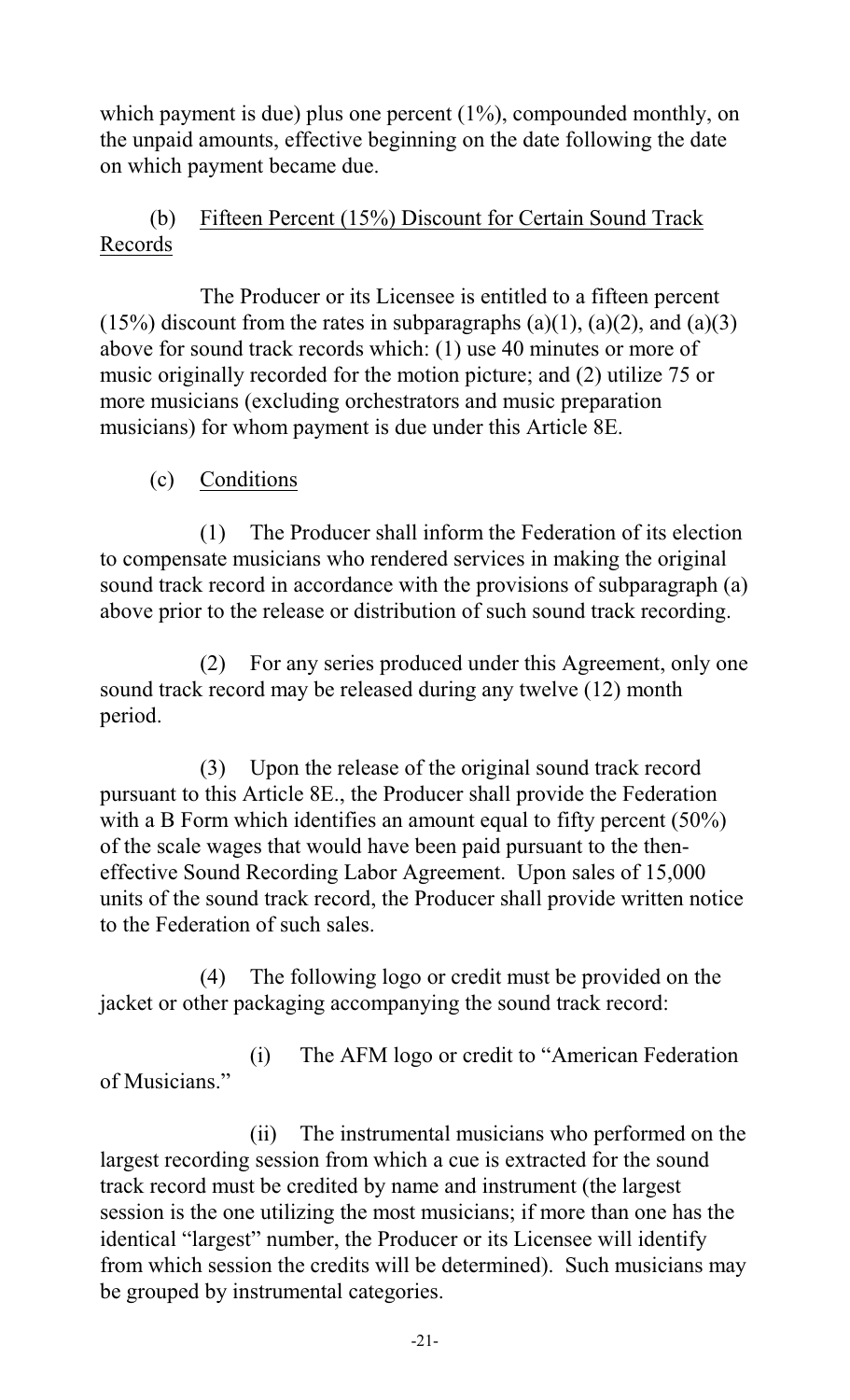(iii) The Leader/Conductor, Orchestra Manager, Orchestrator(s), Librarian, and Music Prep Service/Supervising Copyist must be credited by name and position.

(iv) Any inadvertent error or omission with regard to credits required under subparagraphs (ii) and (iii) above will not be deemed a violation of this Article 8E., provided that the Producer or its Licensee has made a reasonable effort to comply with those provisions.

(5) An "organization name credit" that has been approved by the AFM must be placed on the front or back cover in a type size that is not less than fifty percent (50%) of the type size used for the composer credit unless no applicable organization name credit exists; provided that the entity that owns the organization name has agreed to hold harmless and indemnify the Producer and/or its Licensee from and against any action arising out of the authorized use of such organization names.

(6) The Producer or its Licensee must provide the AFM with 75 copies of the commercially released sound track record as soon as practicable upon its release.

(7) If the Producer or its Licensee fails to satisfy any of the foregoing requirements, the special rates in this Article 8E. will not apply and the Producer or its Licensee will be required to make payment for the sound track record in accordance with Article 8C.(a).

#### (d) Special Rules for Digital Downloads

(1) When the consumer may purchase either the entire sound track album or select recordings therefrom, then, for purposes of computing the number of units sold under subparagraphs (a) and (c)(3) above, (i) each sale of the complete sound track album shall count as one unit sold, and (ii) each sale of an individually-downloaded recording from such album shall count as 1/12th of a unit sold. By way of example, if 150,000 individual recordings from the sound track album are downloaded, then such individual sales shall constitute the sale of 12,500 units for purposes of computing the number of units sold under subparagraphs (a) and  $(c)(3)$  above.

(2) When Producer elects to distribute sound track albums for sale in non-physical formats (such as via iTunes or other music download services), then the following shall apply: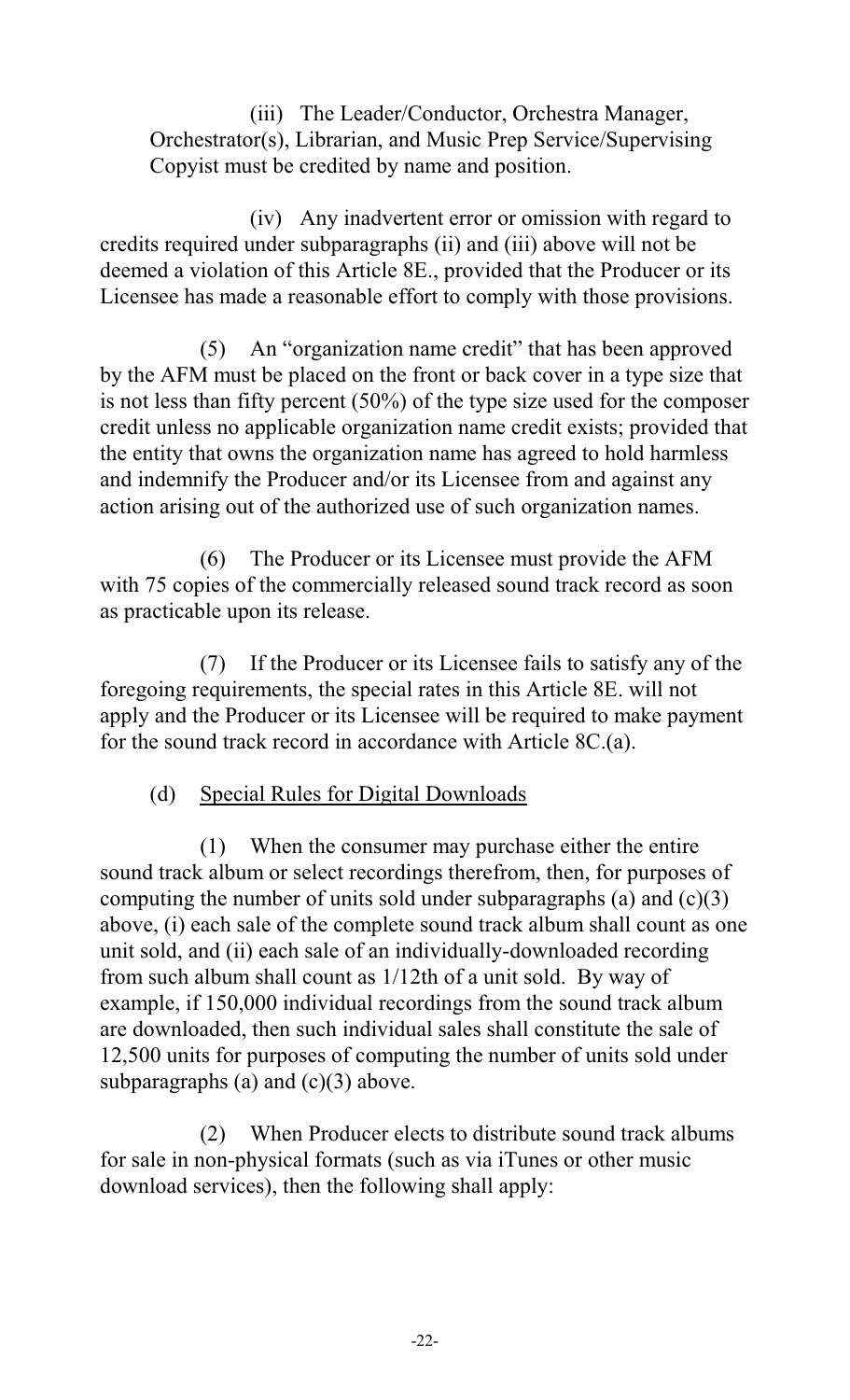(i) Producer shall cause the AFM and musician credits (as more fully described in this Article) to be furnished to the consumer by: (A) downloadable text as part of the sound track album artwork; (B) posting such credits on the website for the applicable theatrical or television motion picture; or (C) displaying such credits on the retailer's page from which such sound track album download is purchased.

(ii) If such sound track album is released only in a non-physical format, then Producer shall provide the AFM with 25 "white-label" CD copies of the sound track album.

#### **8F. SOUND TRACK SINGLES RELEASED IN CONNECTION WITH TELEVISION MOTION PICTURES**\*

With respect to any individual master recording ("single") that is released for sale in connection with any television motion picture other than as part of a sound track album and that is released subsequent to the effective date of this Agreement, the Producer (or buyer, licensee or otherwise authorized transferee ("Licensee")) may elect to pay compensation for music embodied in such single in accordance with the following provisions:

(a) An amount equal to 50% of the scale wages (plus AFM Employers' Pension Fund contributions, but not including health and welfare contributions) that would have been paid pursuant to the theneffective Sound Recording Labor Agreement for sales in excess of 200,000 units;

(b) An amount equal to 50% of the scale wages (plus AFM Employers' Pension Fund contributions, but not including health and welfare contributions) that would have been paid pursuant to the theneffective Sound Recording Labor Agreement for sales in excess of 380,000 units; and

(c) An amount equal to 20% of the scale wages (plus AFM Employers' Pension Fund contributions, but not including health and welfare contributions) that would have been paid pursuant to the theneffective Sound Recording Labor Agreement for sales in excess of 450,000 units.

<sup>\*</sup> A chart summarizing various sound track record requirements and options, including those in this Article 8F., is found at Exhibit C of this Agreement.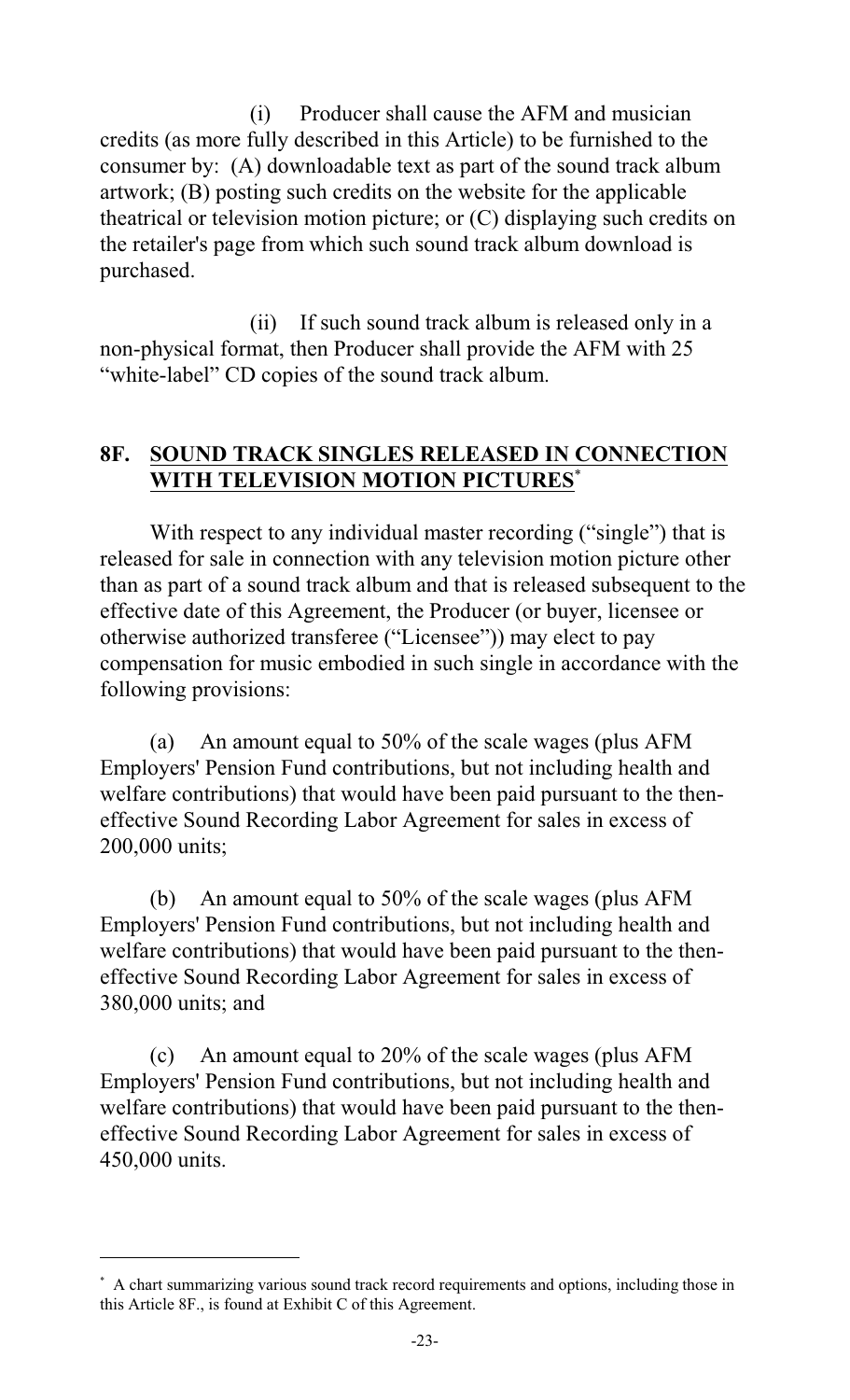#### **9. EMPLOYEES IN ARMED SERVICES**

Recognizing the moral and legal responsibility to the men and women who may enter the Armed Services, the Producer and the Federation agree that they have a joint responsibility (subject to the then-existing statutes) in the reinstatement of such employees to the positions such employees held prior to their entry into the Armed Services.

The Producer and the Federation agree that employees temporarily holding such jobs will be displaced by such returning employees.

#### **10. "PROFESSIONAL" CAPACITY**

The Federation and the Producer have agreed that all musicians are employed by the Producer in a "professional" capacity within the meaning of the Fair Labor Standards Act of 1938, as amended.

# **11. CONFORMITY WITH LAW**

It is understood that all of the provisions of this Agreement shall be subject to the provisions of presently existing and valid state or federal law, and that the Producer shall not be required to take any action under this Agreement in conflict with any such provisions of law.

#### **12. BETTER CONDITIONS**

Nothing in this Agreement shall prevent any individual musician from negotiating and obtaining from the Producer better conditions and terms of employment than those herein provided.

#### **13. AGREEMENT BINDING ON WHOM**

This Agreement shall be binding upon the Producer, upon its successors, and shall be applicable to any company in which Producer has a twenty-five percent (25%) or more financial interest, engaged in the production of television motion pictures, provided such company at such time does not have a collective bargaining agreement or agreements covering the employee classifications subject to this Agreement.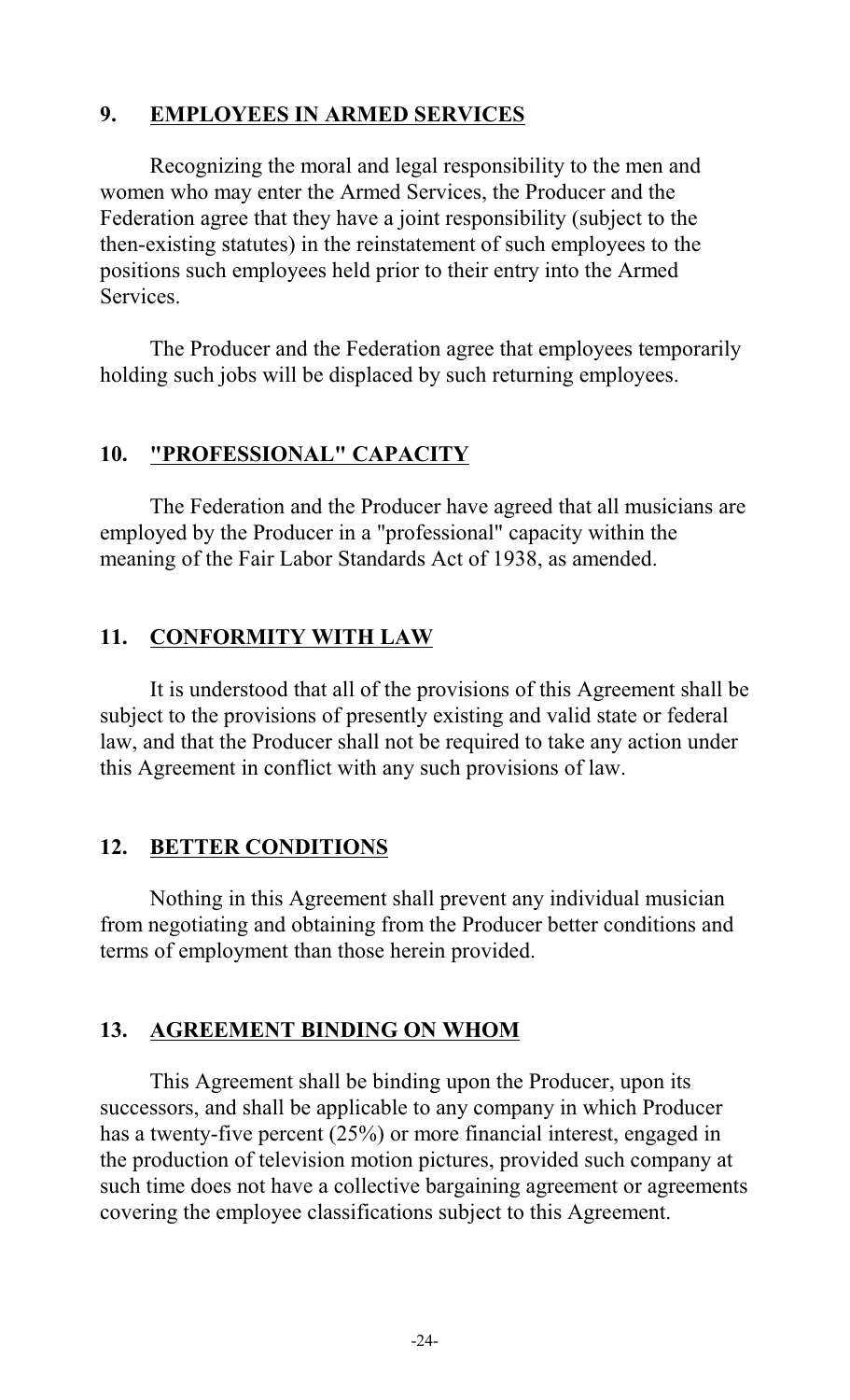## **14. SUPPLEMENTAL MARKETS**

(a) The provisions of this Article 14 relate and apply only to television motion pictures produced by Producer during the term hereof and subject to this Agreement:

(1) The principal photography of which commenced on or after July 1, 1971, which motion pictures are, either during the term hereof or at any time thereafter, released in supplemental markets (as defined below); and

(2) In which there is music sound track containing recorded music made by participating musicians (as such term is hereinafter defined) or scenes or shots containing pictures of participating musicians performing on musical instruments or conducting.

# (3) Definition

The term "Supplemental Markets," as used in this Agreement, means only: The exhibition of television motion pictures by means of cassettes (to the limited extent provided in subparagraph (i) of this paragraph (3), or Pay Television, as those terms are hereafter defined in this paragraph (3), and the exhibition of television motion pictures on any commercial carrier such as commercial airlines, trains, ships and buses (referred to herein as "in-flight").

(i) Cassettes

For the purposes of this Article 14, a cassette is any audio-visual device, including without limitation, cassette, cartridge, phonogram or other similar audio-visual device now known or hereafter devised, containing a television motion picture (recorded on film, disc, tapes or other material) and designed for replay on a home-type television screen. The sale or rental of cassettes for replay through a television receiver or comparable device in the home or in closed-circuit use, such as in hotel rooms, constitutes "Supplemental Markets" for the purposes of this provision insofar as cassettes are concerned. The foregoing definition does not include the exhibition of a television motion picture by cassette over a television broadcast station or in theatrical exhibition.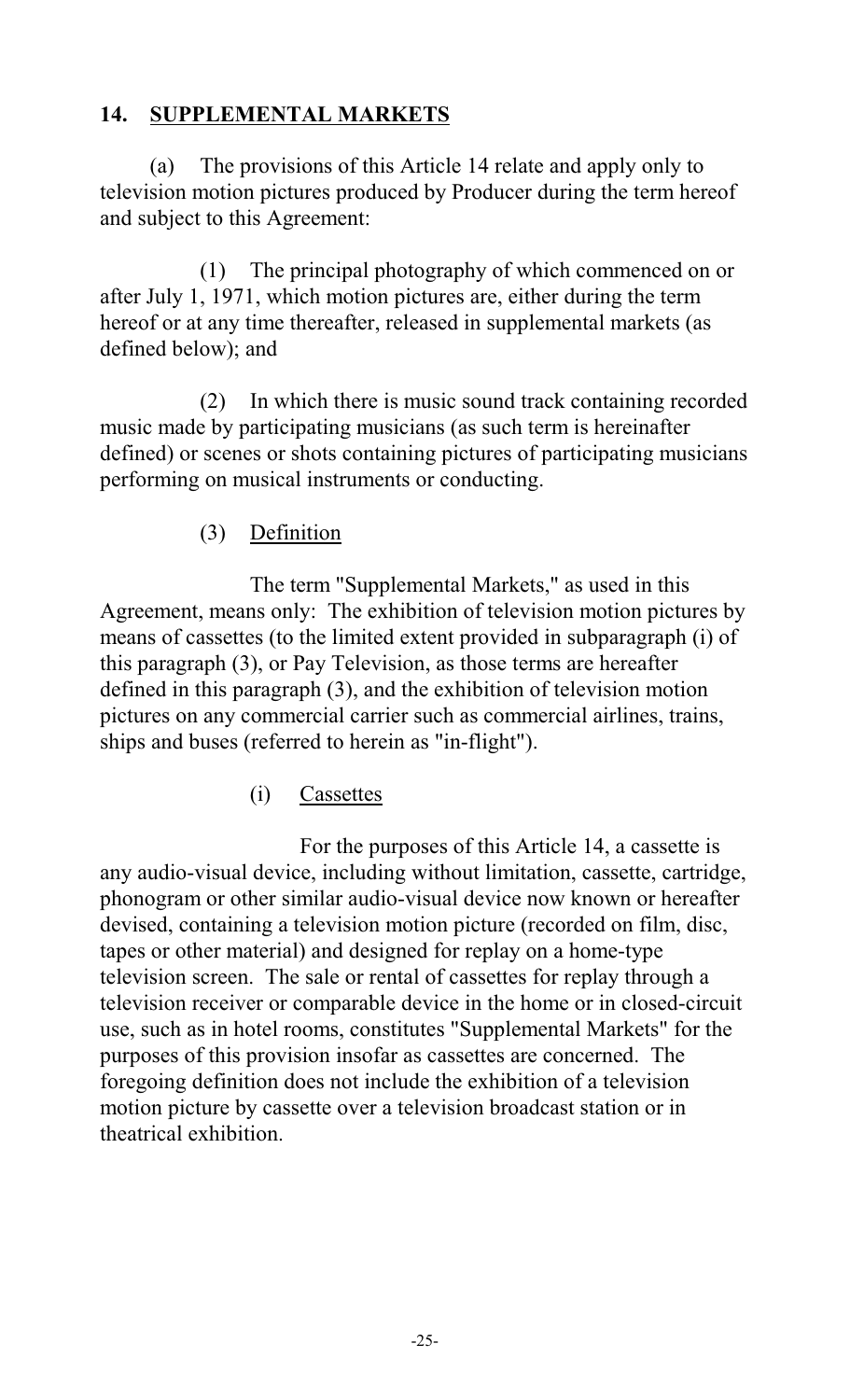#### (ii) Pay Television

The term "pay television," as used in this Article, shall mean exhibition of television motion pictures on a television screen by means of telecast, cable, closed-circuit, satellite to home or CATV, where substantially all systems to which the program is licensed meet the following tests:

(A) a separate channel is provided for which the subscriber pays a separate fee (which fee is a major charge relative to other charges made to the subscriber) for that channel;

#### and/or

(B) the subscriber pays for the motion picture or motion pictures selected (except that a motion picture or motion pictures selected for which only a token charge is made shall not be considered pay television);

#### and/or

(C) the subscriber pays a fee for an encoded telecast, which fee is a major charge relative to other fees paid for encoded telecasts.

The foregoing tests cover those types of services and systems which exist in the industry today and are commonly understood in the industry today to be pay television services or systems.

Exhibitions in theatres or comparable places by means of telecast or cable is theatrical exhibition and shall not be considered Pay Television.

Whenever reference is made in this Article to pay television, such reference shall be deemed to include only those uses of motion pictures as to which a charge is actually made to the subscriber for the program viewed, or when the subscriber has the option, by additional payment, to receive special programming over one or more special channels. When no program charge or special channel charge is made to the subscriber in addition to the general charge, the transmission of television motion pictures by the CATV facility, including programming originated by the CATV facility, is free television exhibition for the purposes of this Agreement, and such exhibition shall not be considered Supplemental Markets exhibition.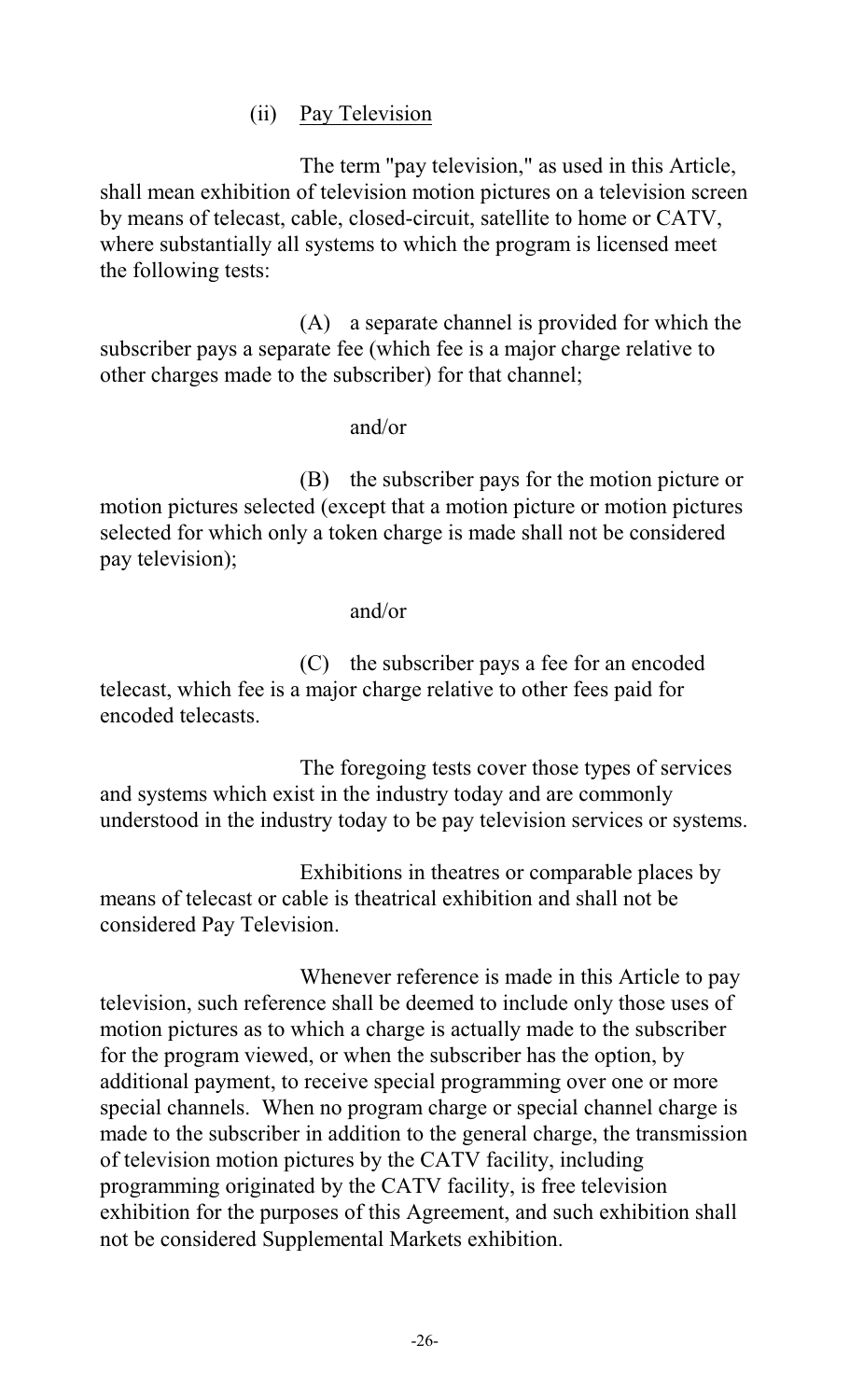The Producers have agreed to the inclusion of pay television in the "Supplemental Markets" because, under the present pattern of distribution of television motion pictures, pay television is supplemental to the primary market. The Producers reserve the right in future negotiations to contend that the pattern of release has changed so that pay television is no longer a Supplemental Market, but constitutes or is a part of the primary market of distribution of television motion pictures, and that therefore no additional payment pursuant to this Article 14 should be made with respect to the release of television motion pictures (including those covered by this Agreement) in said markets. Nothing herein shall limit the scope of negotiations on said subject.

(b) As to each such television motion picture, the Producer will pay:

(1) To the Administrator of the Film Musicians Secondary Markets Fund (previously known as the Theatrical and Television Motion Picture Special Payments Fund) (hereinafter referred to as the "Secondary Markets Fund"), pursuant to the terms of this Article 14 and the Film Musicians Secondary Markets Fund Agreement attached hereto and made a part hereof as Exhibit "A," one percent (1%) (hereinafter referred to as the "percentage payment") of the "Producer's gross" derived from the distribution of such motion picture in Supplemental Markets, computed as hereinafter provided and subject to the following conditions:

(i) Producer's Gross

(A) (1) For purposes of calculating Supplemental Market fees due under this Article 14 arising from the distribution of television motion pictures to "pay television," as defined above, the term "Producer's gross" shall mean the worldwide total gross receipts derived by the distributor of such motion picture (who may be the Producer or a distributor licensed by the Producer) from licensing the right to exhibit the television motion picture on "pay television," as defined above, and including, in the case of a "foreign territorial sale" by the Producer, the income received from such sale by Producer, but not the income received by "purchaser" or the "licensee."

If the distributor of such picture does not distribute such picture directly to pay television, but employs a subdistributor to so distribute such picture, then the "Producer's gross" shall be the worldwide total gross receipts derived by such subdistributor from licensing the right to exhibit such picture on pay television. In case of an outright sale of the pay television distribution rights for the entire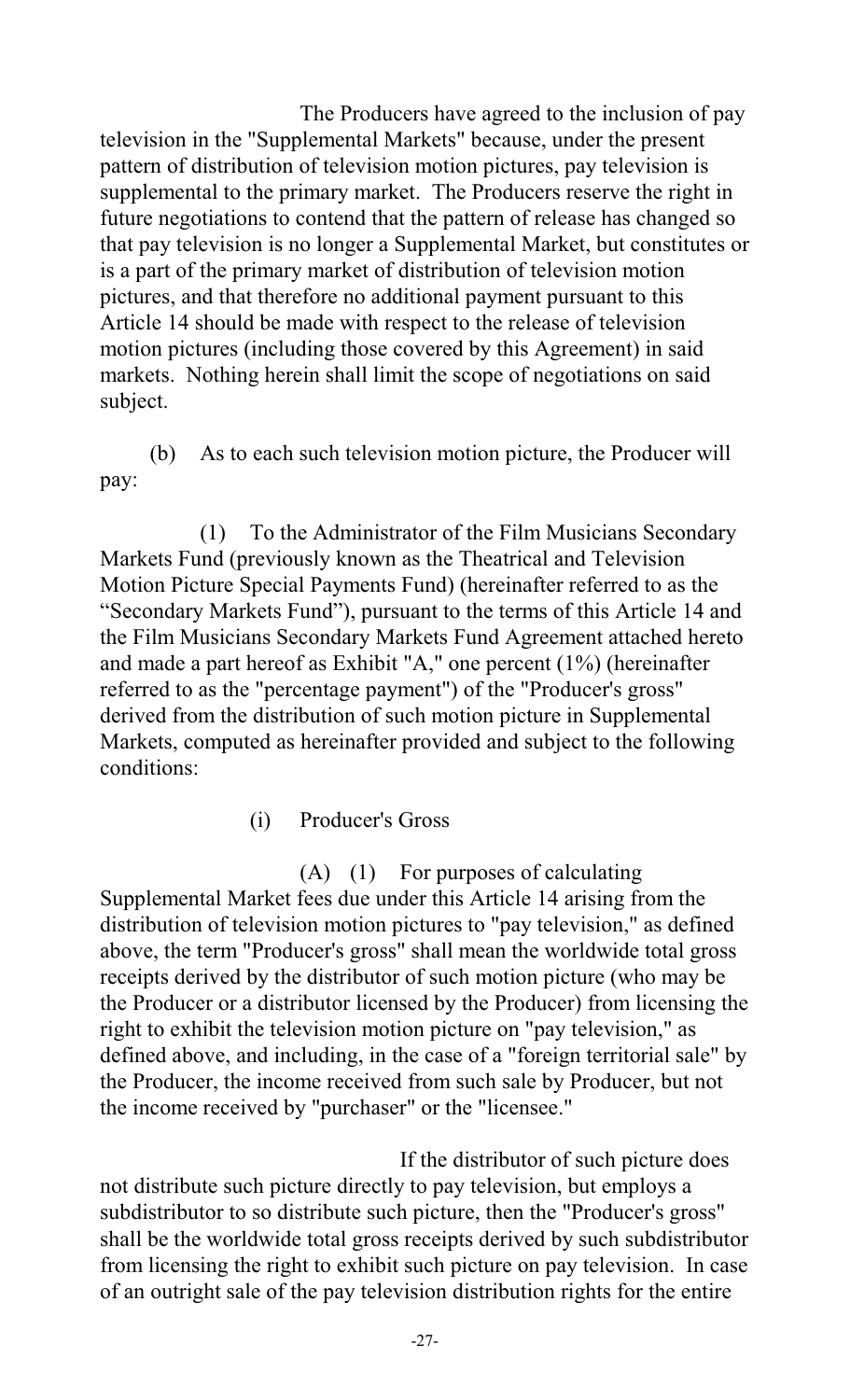world, or any territory or country, the income derived by the seller from such sale, but not the income realized by the purchaser or licensee of such rights, shall be the "Producer's gross." If any such outright sale shall include pay television exhibition rights and other rights, then (but only for the purpose of the computation required hereunder) the Producer shall allocate to the pay television exhibition rights a fair and reasonable portion of the sales price which shall, for the purpose hereof, be the "Producer's gross." In reaching this determination, Producer may consider the current market value of pay television exhibition rights in comparable motion pictures.

(2) For purposes of calculating Supplemental Markets fees due under this Article 14 arising from the distribution of television motion pictures on "cassettes," as defined above, the term "Producer's gross" is defined as follows:

(a) If the Producer is the Distributor or the Distributor is owned by or affiliated with the Producer, the "Producer's gross" derived from the distribution of such picture by "cassettes" shall be twenty percent (20%) of the worldwide wholesale receipts derived by the Distributor. In such cases, if the Distributor is also the retailer, a reasonable allocation of the retail gross receipts shall be made as between the Distributor as distributor and the Distributor as retailer, and twenty percent (20%) of the former only shall be deemed to be "Producer's gross." The reasonableness of such allocation shall be subject to arbitration and, in such arbitration, generally prevailing trade practices in the cassette industry with respect to dealings between non-related companies shall be relevant evidence.

(b) If the Distributor is not the Producer and is not owned by or affiliated with the Producer, the "Producer's gross" shall be one hundred percent (100%) of the fees received by the Producer from licensing the right to distribute such picture by cassette.

(B) The "Producer's gross" shall not include:

(1) Sums realized or held by way of deposit as security, until and unless earned, other than such sums as are non-returnable;

(2) Rebates, credits or repayments for cassettes returned (and, in this connection, the Producer shall have the right to set up a reasonable reserve for returns);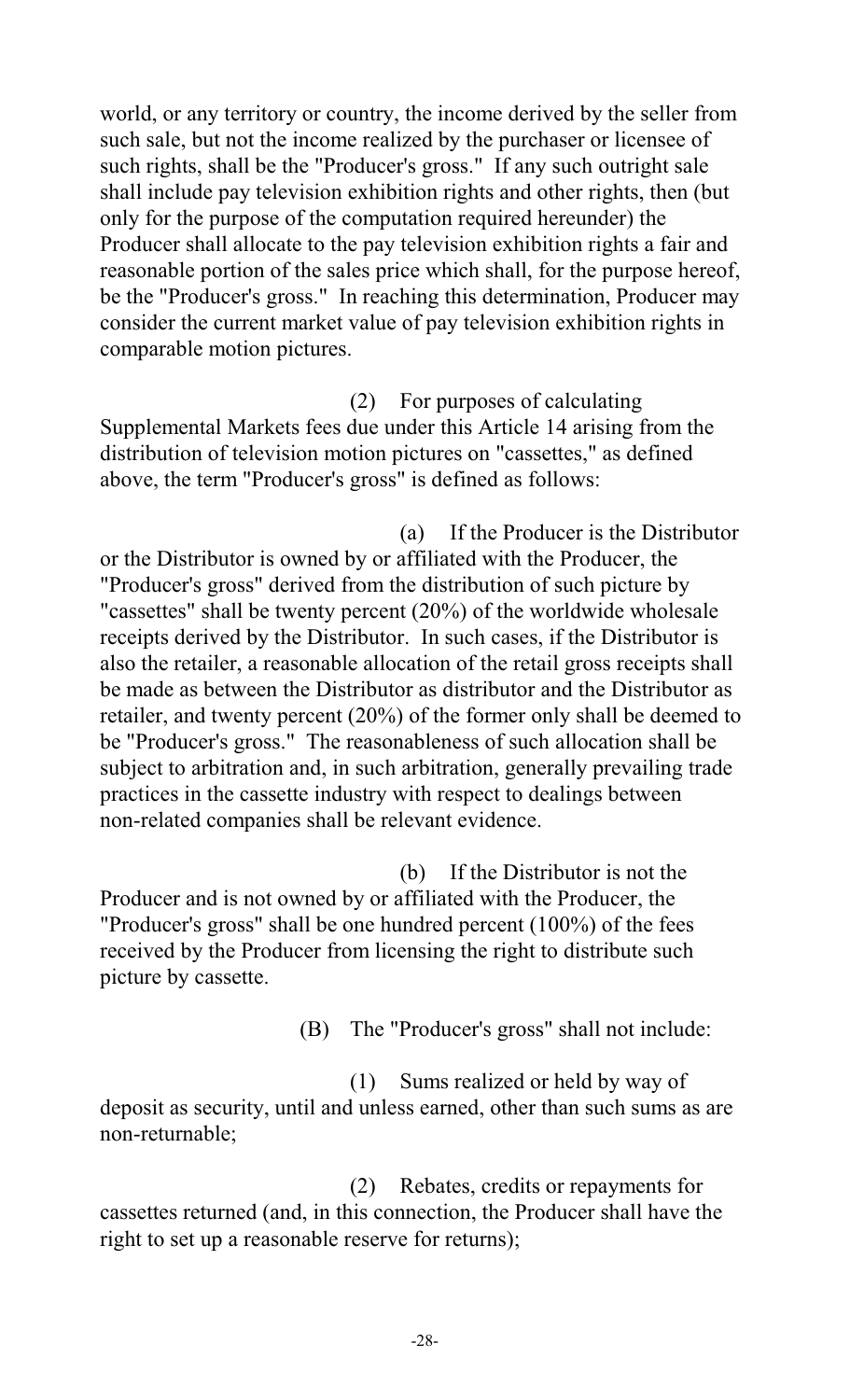(3) Sums required to be paid or withheld as taxes, in the nature of turnover taxes, sales taxes or similar taxes based on the actual receipts of such motion picture or on any monies to be remitted to or by the Producer, but there shall not be excluded from Producer's gross any net income tax, franchise tax or excess profit tax or similar tax payable by the Producer or such Distributor on its net income or for the privilege of doing business;

(4) Frozen foreign currency until the Producer shall either have the right to freely use such foreign currency, or Producer has the right to transmit to the United States to Producer such foreign currency from the country or territory where it is frozen. If such currency may be utilized or transmitted as aforesaid, it shall be deemed to have been converted to United States dollars at the rate of exchange at which such currency was actually transmitted to the United States as aforesaid or, if not actually transmitted, then at the prevailing free market rate of exchange at the time such right to use or to transmit occurs. Frozen foreign currency shall be deemed to be unblocked on the basis of "first in, first out," unless otherwise allocated by local foreign fiscal authorities. Allocation of such unblocked funds as between revenue which serves as the basis of determining payments hereunder and other revenue shall be on a proportional basis, subject to different earmarking by local foreign fiscal authorities;

(5) Sums paid to any advertising agency in connection with any exhibition of a motion picture in Supplemental Markets.

(C) Such gross income realized in foreign currency in any reporting period required hereunder shall be deemed to be converted to United States dollars at the prevailing market rate of exchange at the close of such reporting period, except that when such gross income has actually been transmitted to the United States, it shall be deemed converted to United States dollars at the rate of exchange at which such foreign currency was actually so transmitted.

(D) Allocation of Producer's Gross

If any agreement for distribution in Supplemental Markets includes more than one television motion picture, or includes both Supplemental Market rights and other rights, the Producer shall make a reasonable allocation for the purpose of determining payments due hereunder. If the Federation contends that such allocation is not reasonable, then such claim shall be submitted to arbitration.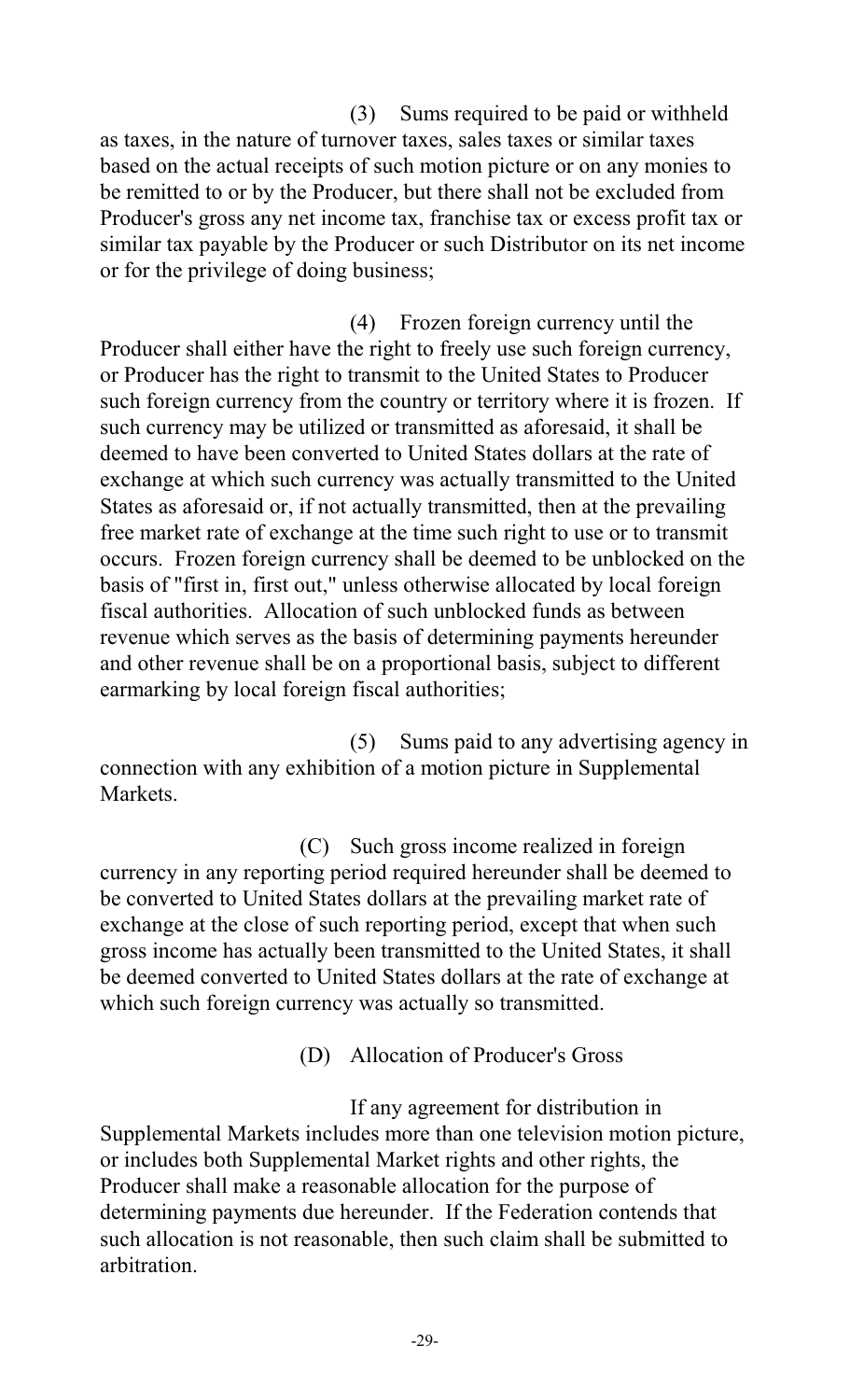(ii) Producer's obligation shall accrue hereunder only after Producer's gross is received by the Producer. Payments of amounts accruing hereunder shall be made annually on the basis of annual statements, as hereinafter provided. Should any discounts, taxes, duties or charges be imposed in connection with the receipt or remittance of foreign funds, only so much of such funds as remain thereafter shall be included in Producer's gross. Producer shall not be responsible for loss or diminution of foreign receipts as a result of any matter or thing not reasonably within the control of the Producer. The Federation, the Secondary Markets Fund and the musicians shall be bound by any arrangements made in good faith by the Producer, or for its account, with respect to the deposit or remittance of foreign revenue. Frozen foreign receipts shall not be considered trust funds and the Producer may freely commingle the same with other funds of the Producer.

A "non-returnable advance" is to be included in "Producer's gross" when the picture is "available" and "identifiable" and the amount of the advance payment is "ascertainable."

The picture is "available" when the first of the

following occurs:

(A) The product first may be exhibited or otherwise exploited by a specified method of distribution and in a territory under the terms of the applicable license or distribution agreement, or

(B) It first may be sold or rented by a retailer under the terms of the applicable license or distribution agreement.

The picture is "identifiable" when the Producer first knows or reasonably should have known that a given motion picture is covered by a particular license or distribution agreement for its exploitation in the applicable market.

"ascertainable" if:

The amount of the advance payment is

(A) the advance is for one (1) motion picture, means of exhibition, and territory, or

(B) the total amount of the advance is for more than one motion picture, means of exhibition and/or territory, in which case the Producer shall fairly and reasonably allocate such advance among the licensed motion pictures, exhibition markets and/or territorial markets. As each of these pictures becomes identifiable and available,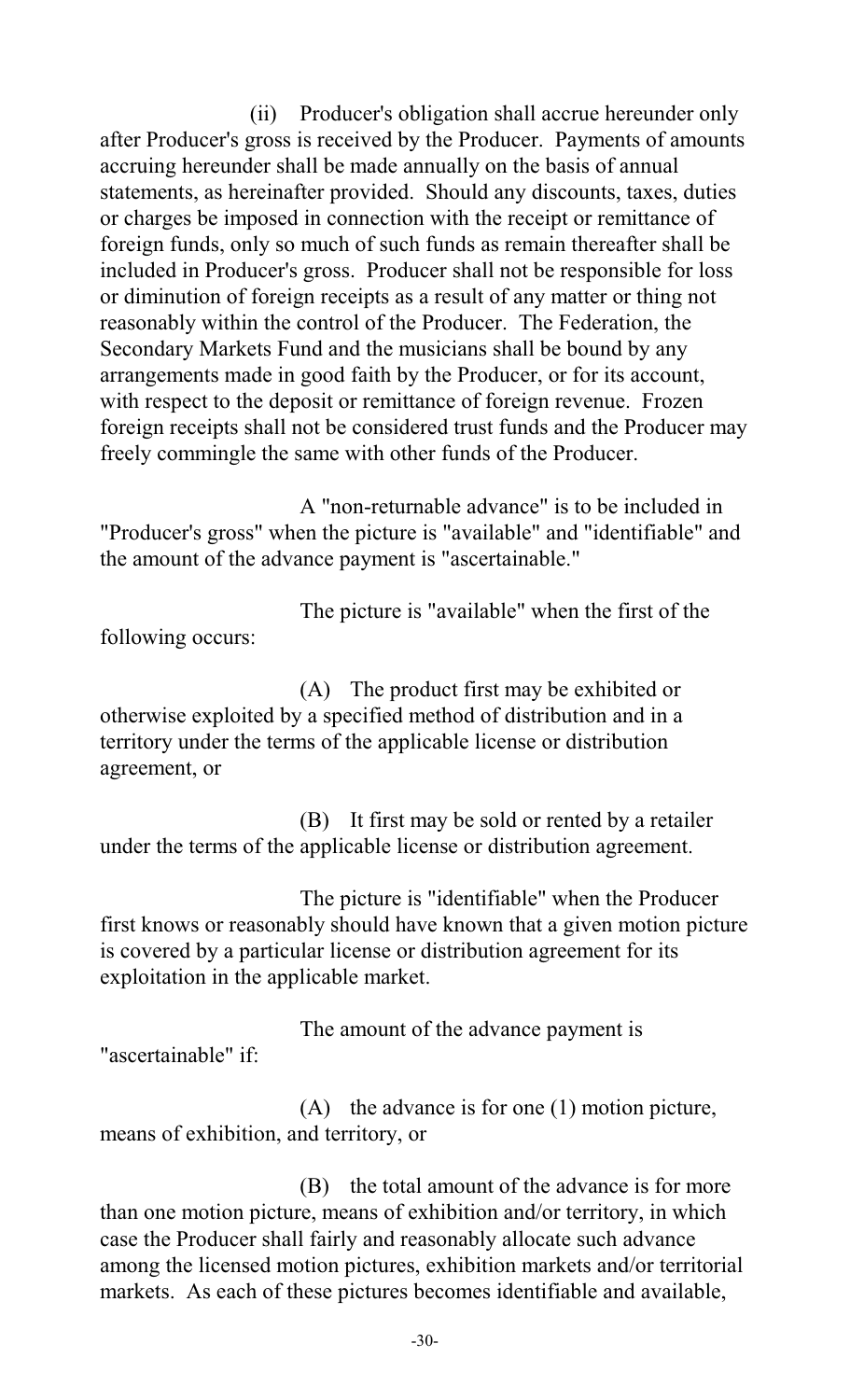the allocated portion of the non-returnable advance is to be included in "Producer's gross" for that quarter. The Producer shall notify the Secondary Markets Fund of its allocation when the report of "Producer's gross," which includes the advance, is to be filed.

If the picture is available in any territory or by any means of exhibition and is identifiable and the amount of the advance is ascertainable, but the Producer does not provide the Secondary Markets Fund with the information required by this Agreement and applicable law, then the advance shall be deemed includable in "accountable receipts" no later than six (6) months after the Producer receives it.

An advance received by a Producer's parent, subsidiary or any other related or affiliated entity or successor-ininterest, or by any other entity to which the advance payment is directed by the Producer or license or distribution agreement, shall be considered as an advance payment received by the Producer.

(iii) If any license or outright sale of exhibition rights to the motion picture in Supplemental Markets includes as a part thereof any filmed commercial or advertising material, the Producer shall be permitted to allocate a reasonable amount (in accordance with then current standard charges in the industry) to such commercial or advertising material, and the amount so allocated shall not be included in Producer's gross hereunder.

(iv) The term "participating musician," as used herein, means a musician who, while in the employ of the Producer (to which employment the provisions of this Agreement apply), participated in the preparation for or the recording of the music sound track for such motion picture or who was photographed in such motion picture as performing on musical instruments or conducting. If payments hereunder are made to the Secondary Markets Fund, there shall be payable to each participating musician that portion of the part of the musicians' share of the Secondary Markets Fund which is allocable to such motion picture that the total compensation theretofore paid to such musician for his/her said services in the motion picture in an employment capacity bears to the aggregate total compensation theretofore paid to all participating musicians for their services in recording or being photographed in the motion picture in an employment capacity. The term "total compensation," as used herein, means all monies paid to a participating musician for his/her said services, or his/her heirs, executors, administrators or assigns as of a time immediately preceding the close of the annual period covered by the Producer's annual statement involved. The cost of transportation or living expenses paid to or on behalf of musicians shall not be included in "total compensation."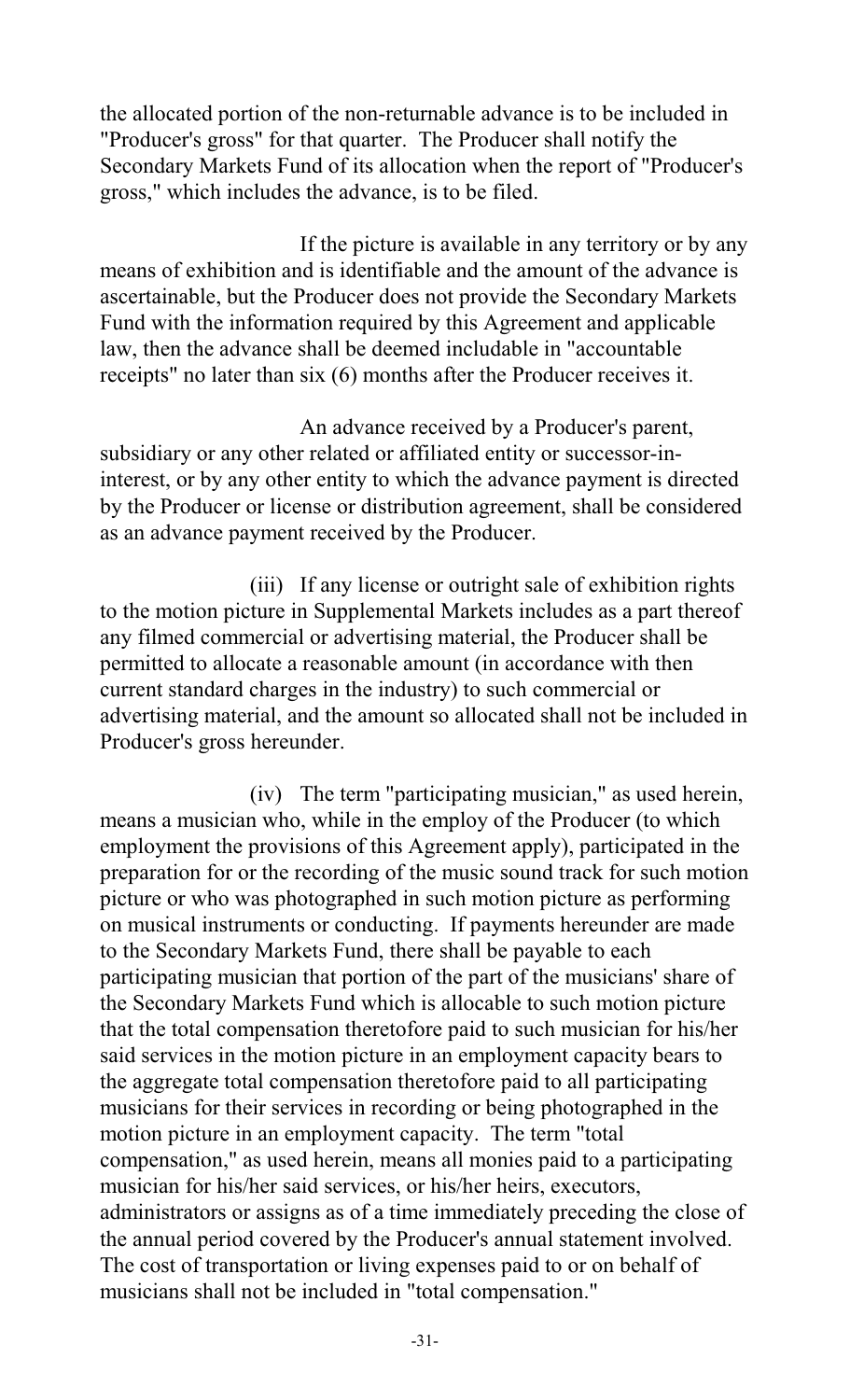The Oversight Committee and the AFM liaison(s) of the Secondary Markets Fund will meet in advance of the annual distribution of the musicians' share of the Secondary Markets Fund to review and attempt to resolve questions brought to the attention of the Administrator, Oversight Committee and/or AFM liaison(s) of the Secondary Markets Fund concerning the reported compensation for any participating musician(s) in connection with any motion picture. Distributions with respect to any motion picture for which reported compensation is under review as described above shall be suspended until the Secondary Markets Fund determines the extent to which the compensation under review constitutes "total compensation."

The Oversight Committee and the AFM liaison(s) shall endeavor to develop criteria and procedures for determining each participating musician's "total compensation" and *pro rata* share. The Administrator shall implement the agreed-upon criteria and procedures upon agreement by a majority of the members of the Oversight Committee and the AFM liaison(s).

(v) When "participating musicians" have been utilized in creating the music sound track for a motion picture which is scored partially in the United States or Canada and partially outside of the United States and Canada, the percentage payment into the Secondary Markets Fund shall be as follows: the payment shall be prorated by multiplying such percentage payment by a fraction whose numerator consists of the total salaries paid to the musicians employed under the terms of this Agreement and the denominator of which consists of the total salaries paid to all musicians employed in connection with the scoring of such motion picture. The foregoing proration formula shall be subject to the following exceptions: (A) in any instance in which the total salaries paid to musicians employed under this Agreement is less than thirty percent (30%) of the total salaries paid to all musicians employed in connection with the scoring of the motion picture, the Producer shall nevertheless be required to pay thirty percent (30%) of the percentage payment due; and (B) in any instance in which the total salaries paid to musicians employed under this Agreement total seventyfive percent (75%) or more of the total salaries paid to all musicians employed in connection with the scoring of the motion picture, then the Producer shall be required to make a contribution to the Secondary Markets Fund equal to what the contribution would have been if one hundred percent (100%) of the scoring had taken place in the United States or Canada. The Producer shall provide to the auditors the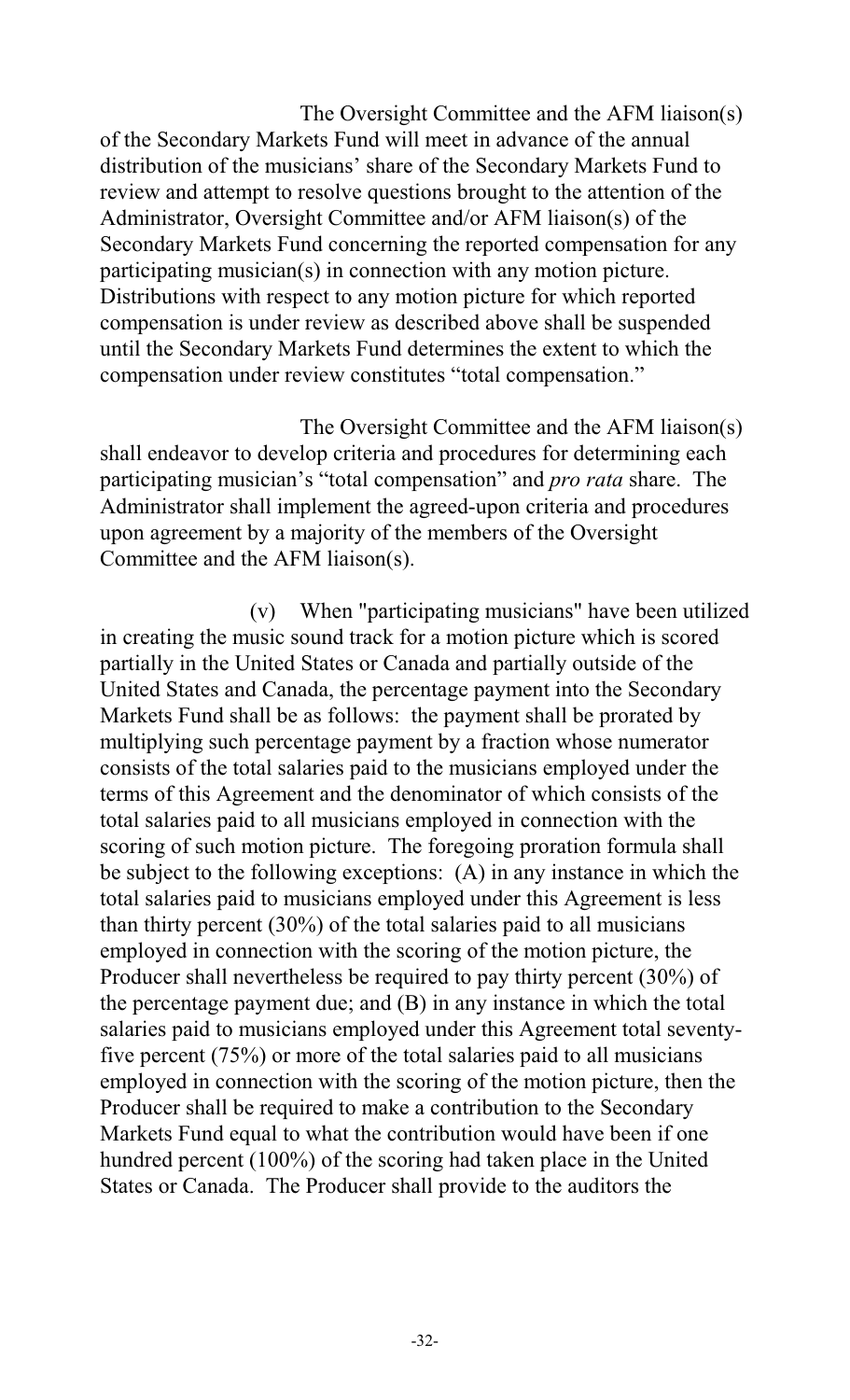information necessary to determine the correct *pro rata* payment.\* The Producer will identify a motion picture as subject to this subparagraph (v) at the time of the first payment to the Fund for that motion picture.

(vi) Such payments made hereunder to the Employers' Pension Fund are not and shall not in any manner be construed to be wages due to any individual employee, nor in any manner be liable for or subject to the debts, contracts, liabilities or torts of any employee.

(vii) The Administrator of the Secondary Markets Fund shall make all deductions and withholdings required by law and shall timely make all such reports and payments to governmental agencies as may be required by law.

(viii) Producer will furnish to the Federation and the Secondary Markets Fund, written reports on forms prepared by the Fund, approved by the AMPTP and the Federation, and furnished by the Fund, showing the Producer's gross received from the sale, lease, license and distribution (whether by Producer or a distributor) of each such motion picture in the supplemental markets. Such reports shall be furnished on a quarterly basis for each calendar year. Concurrently with the furnishing of each such report, the Producer will make the payments shown to be due by such report. All payments shall be made by check payable to the order of and delivered to the Secondary Markets Fund. Each such report shall designate, when known, the title, production number (if available) and, when applicable, the episode number of the motion picture involved, the name of the production entity (if available), the distributor's disbursing agent (if applicable) and the period covered by the payment. On request, the Producer shall make available to the Federation or the Administrator of the Secondary Markets Fund all accounting statements delivered by a distributor to the Producer, but only insofar as such statements relate to the Producer's gross. The Federation or the Administrator of the Secondary Markets Fund shall have the right, at reasonable times, to examine the books and records of Producer insofar as they relate to the Producer's gross. Producer shall not be required to furnish any report hereunder with respect to the motion picture prior to Producer's receipt of any Producer's gross with respect to the motion picture, or for any reporting period during which no Producer's gross from the motion picture is received by the Producer.

<sup>\*</sup> The foregoing provisions of this subparagraph (v) are without prejudice to the respective positions of the parties as to the meaning of Article 3 ("Scoring in the United States and Canada") of this Agreement.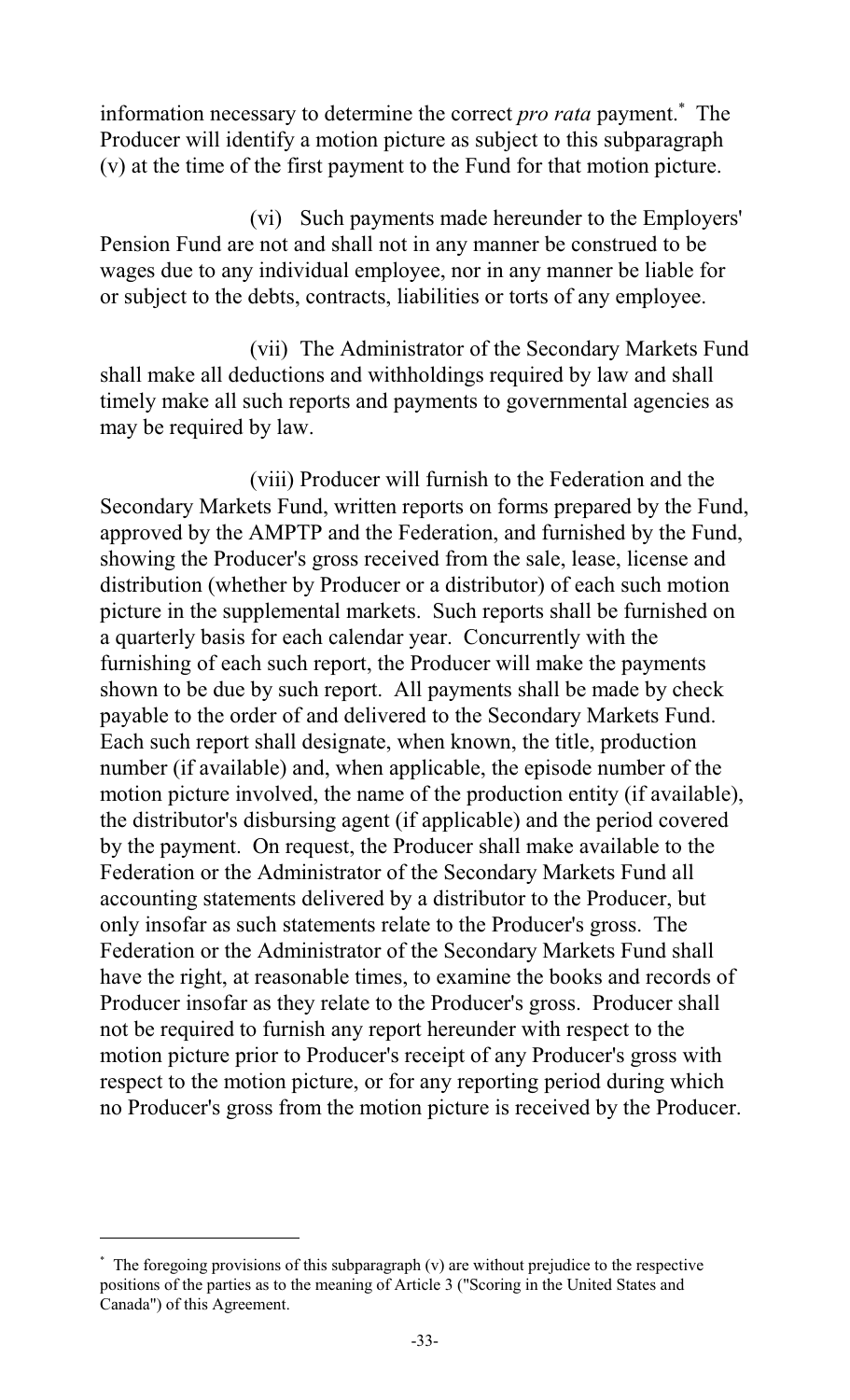(ix) A Payroll Company that is a party signatory to this Agreement may grant the use of its signatory status on a picture-bypicture basis to any Producer not a party signatory, provided that no session shall be allowed unless an executed Assumption Agreement in the following form has been provided to the Local Union in advance of the session. The leader/contractor shall be responsible for achieving compliance with this requirement.\*\*

"The undersigned ,

 (insert name of Payroll Company) herein for convenience referred to as the 'Payroll Company,' hereby agrees with that that the same state of  $\mathbb{R}^n$  that

#### (insert name of non-signatory producer)

picture photoplays covered by this Agreement are subject to the AFM Basic Television Film Agreement of 2015 and particularly to the provisions of Article 14 thereof relating to payments to the Film Musicians Secondary Markets Fund (hereinafter referred to as the "Secondary Markets Fund") on release of a television motion picture in Supplemental Markets; and said Producer hereby agrees to abide by and perform the provision of said Basic Agreement. Said Producer also hereby agrees, expressly for the benefit of the Secondary Markets Fund, to make the payments required by Article 14. It is expressly understood and agreed that the rights of any such Producer to exhibit or license the exhibition of such photoplays in Supplemental Markets shall be subject to and conditioned upon the payment to the Secondary Markets Fund as provided in Article 14 of said Basic Agreement and it is further agreed that the Secondary Markets Fund shall be entitled to seek injunctive relief and damages against Producer in the event any such payments are not made.

"The undersigned Producer agrees to keep or have access to complete books and records showing the income derived from the sale, lease, license or distribution of such motion pictures in Supplemental Markets within the entire territory for which Producer is granted such rights and the Federation and the Administrator of the Secondary Markets Fund shall have the right at all reasonable times to examine and inspect such books and records. The undersigned shall give the Federation prompt written notice of the date on which each photoplay covered hereby is first released in Supplemental Markets. An inadvertent failure to comply with said notice requirements shall not constitute a default by the undersigned

<sup>\*</sup> The parties shall utilize best efforts to ensure that the leader/contractor complies with this requirement. Failure of the leader/contractor to do so or problems arising in connection therewith shall be referred to the Cooperative Committee for resolution.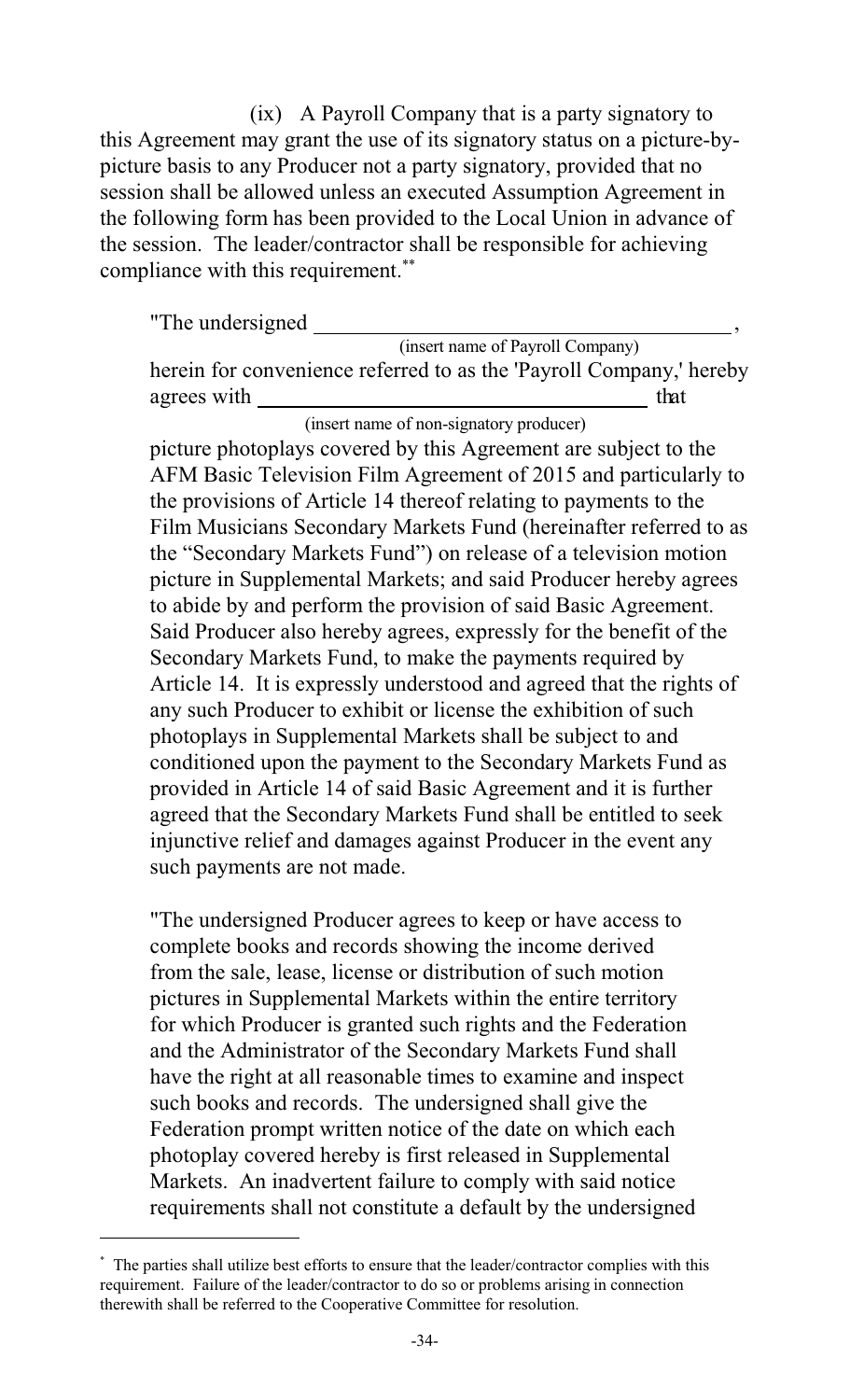Producer provided that such failure is cured promptly after notice thereof from the Federation."

Upon delivery of such Assumption Agreement, the Payroll Company shall not be further liable to the Federation for the keeping of any such records or the payment(s) required based on the exhibition of the motion picture in Supplemental Markets and the Secondary Markets Fund agrees to look exclusively to the Producer who is the party to the Assumption Agreement for the keeping of such books and records, payments and compliance with credit obligations.

(x) If the Producer shall sell, assign, transfer or otherwise dispose of the distribution rights to such motion picture in Supplemental Markets, or shall license the distribution rights to the motion picture in Supplemental Markets, Producer shall obtain from the buyer, licensee or distributor a separate agreement, made expressly for the benefit of the Secondary Markets Fund, requiring such buyer, licensee or distributor to comply with the provisions of this Article 14. Such agreement shall be in the following form:

"The undersigned,

 (insert name of buyer, licensee or distributor) herein for convenience referred to as the 'Buyer,' hereby agrees with \_\_\_\_\_\_\_\_\_\_\_\_\_\_\_\_\_\_\_\_\_\_\_\_\_\_\_\_\_\_\_\_\_\_\_\_ that all

# (insert name of Producer)

television motion picture photoplays covered by this agreement are subject to the AFM Basic Television Film Agreement of 2015 with respect to the provisions of Article 14 thereof relating to payments to the Film Musicians Secondary Markets Fund (herein referred to as the 'Secondary Markets Fund'), on release of a television motion picture photoplay in Supplemental Markets; and the said Buyer hereby agrees, expressly for the benefit of American Federation of Musicians' and the Secondary Markets Fund to make said payments required thereby. It is expressly understood and agreed that the rights of Buyer to exhibit or license the exhibition of such photoplays in Supplemental Markets shall be subject to and conditioned upon the payment to the Secondary Markets Fund as provided in Article 14 of the applicable Basic Agreement, and it is agreed that the Secondary Markets Fund shall be entitled to seek injunctive relief and damages against Buyer in the event such payments are not made.

"Buyer shall be liable to make the payments described above but only based upon rights actually acquired by Buyer and only for the period it holds such rights.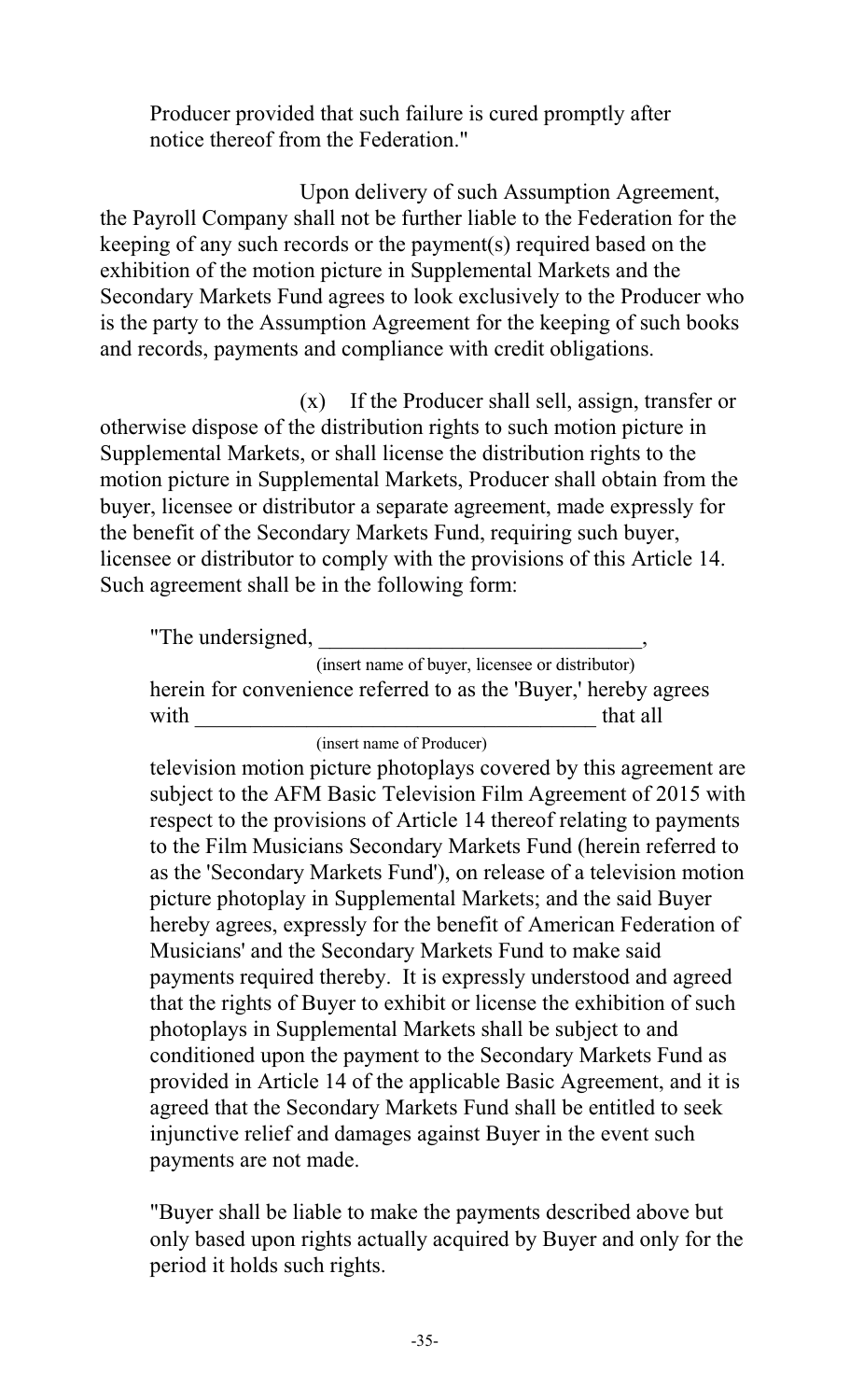"The undersigned agrees to keep or have access to complete records showing the income derived from the distribution of such motion pictures in Supplemental Markets within the entire territory for which Buyer is granted such rights and the Federation and/or the Secondary Markets Fund Administrator shall have the right at all reasonable times to inspect such records. The undersigned shall give the Federation prompt written notice of the date on which each photoplay covered hereby is first telecast on free television. An inadvertent failure to comply with said requirement of notice shall not constitute a default by the undersigned hereunder, provided such failure is cured promptly after notice thereof from the Federation.

"Buyer further agrees that in the event of a sale, transfer, license or assignment of the Supplemental Markets distribution rights to the above-referenced motion picture, Buyer shall obtain from the purchaser, transferee, licensee or assignee an Assumption Agreement covering the rights disposed of in the form set forth herein and shall provide an executed copy of such Assumption Agreement to the Federation. Upon delivery of such Assumption Agreement, Buyer shall not be further liable to the Federation or the Secondary Markets Fund for the keeping of any records related to or the payments required based upon the rights covered under the Assumption Agreement for the exhibition of the motion picture in Supplemental Markets and both the Federation and the Secondary Markets Fund agree to look exclusively to the purchaser, transferee, licensee or assignee executing such Assumption Agreement for the keeping of such books or records and for making the payments attributable to the rights acquired. In the event Buyer fails to deliver such Assumption Agreement, it shall continue to be liable for the keeping of records and for the payments required for the release of the motion picture in Supplemental Markets."

It is understood that additional provisions may be included in form Assumption Agreements, so long as such additional provision(s) do not vary or alter the terms of the foregoing Assumption Agreement.

Producer agrees to give notice to the Federation within thirty (30) days of each sale, transfer or license of the distribution rights to such a motion picture in Supplemental Markets, with the name and address of the Buyer, assignee or distributor, and to deliver to the Federation an executed copy of each assumption agreement entered into by the Producer. An inadvertent failure on the part of the Producer to comply with any of the provisions of this subparagraph (x) shall in no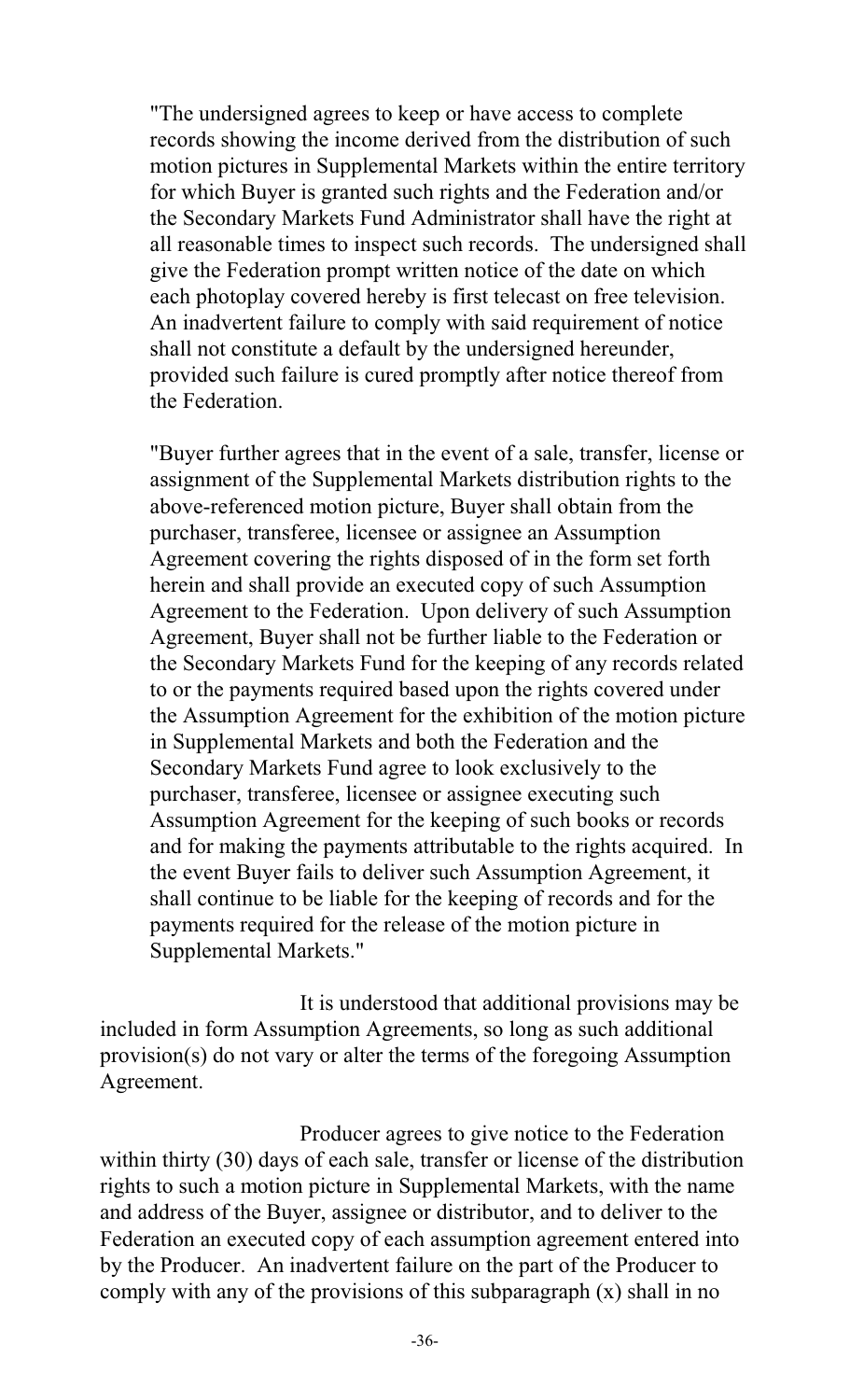event constitute a default by the Producer hereunder or a breach of this Agreement, provided that such failure is cured promptly after notice thereof from the Federation.

Upon delivery of such assumption agreement, Producer, or any subsequent owner obtaining the execution of such assumption agreement, shall not be further liable to the Federation for the keeping of any such records or the payments required hereunder insofar as they relate to the exhibition of the motion picture in Supplemental Markets, and the Secondary Markets Fund agrees to look exclusively to the party last executing such an assumption agreement for the keeping of such records, payments and compliance with credit obligations.

(xi) With respect to such motion picture, Producer agrees either to:

(A) include in any chattel mortgage, pledge or other lien or security agreement covering the motion picture a provision made expressly for the benefit of the Secondary Markets Fund to the effect that the chattel mortgagee, pledgee or lien or security holder agrees that if such mortgage, pledge, lien or security agreement is foreclosed, and such mortgagee, pledgee, lien or security holder thereby obtains title to the motion picture and subsequently exhibits the motion picture in Supplemental Markets, then, in such event, after such mortgagee, pledgee, lien or security holder has recouped its loan so secured, plus interest and all costs and expenses incident to foreclosure, such mortgagee, pledgee, lien or security holder will be bound by the provisions of this Article 14 with respect to payments to the Secondary Markets Fund thereafter becoming due and payable thereunder; provided, however, that nothing herein contained shall prevent such mortgagee, pledgee or lien or security holder who has acquired title to the photoplay from thereafter making a sale of the motion picture to a third party free and clear of any limitations or obligations whatsoever. Except as otherwise provided in this subsection (A), the rights of the Secondary Markets Fund hereunder shall be subordinate to the rights of such mortgagee, pledgee, lien or security holder; or

 (B) in the alternative, be bound by the provisions of this Article 14 with respect to payments to the Secondary Markets Fund, if any, due after such foreclosure shall have been made. In the event Producer elects this alternative, the provisions of subsection (A) above shall be inapplicable, and if the provisions of subsection (A) above are not included in any such chattel mortgage, pledge, lien or security agreement, Producer shall be deemed to have elected the alternative provided for in this subsection (B).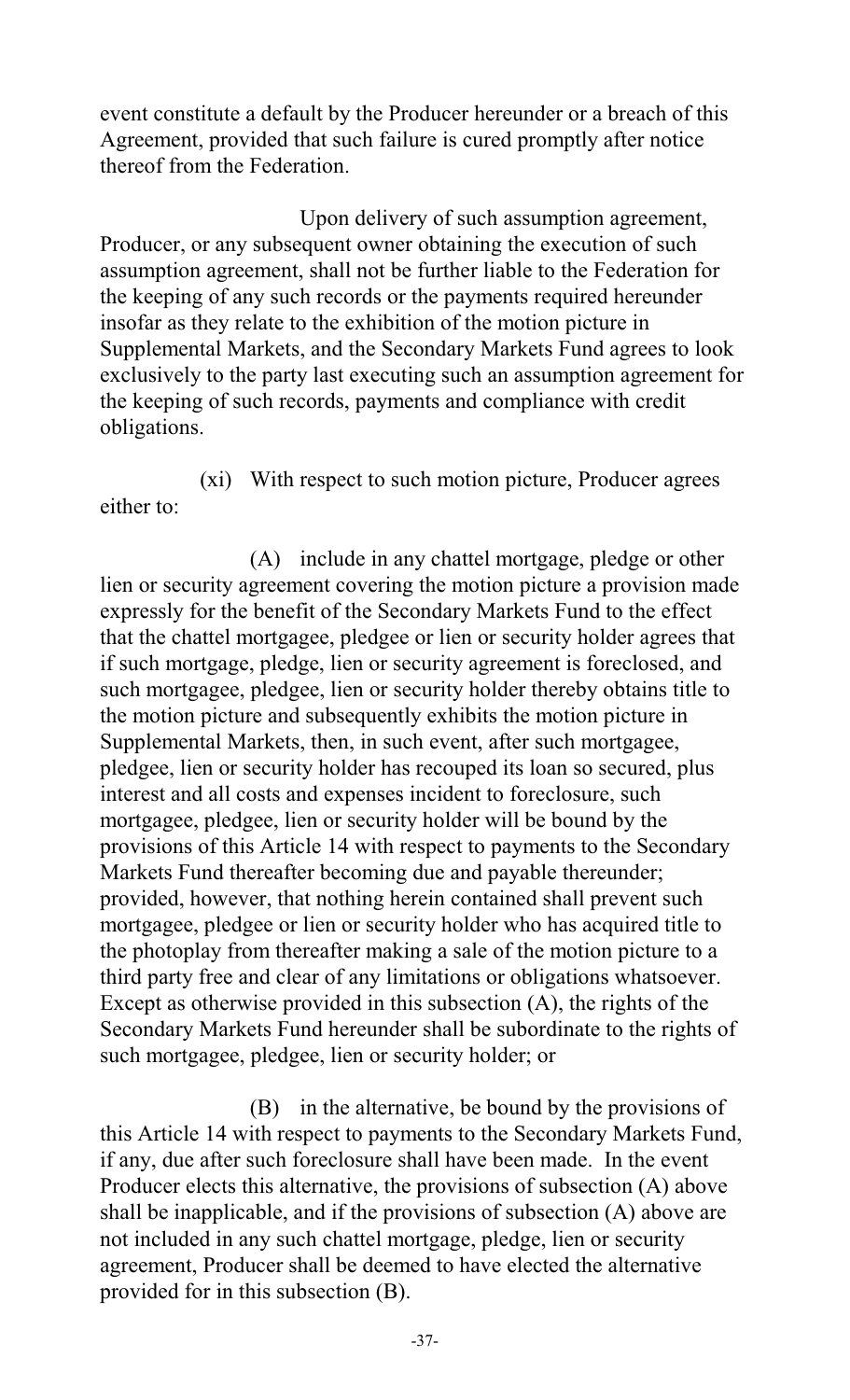In the event of a foreclosure referred to in subsection (A) above, should the Producer distribute the motion picture for such mortgagee, pledgee, lien or security holder, Producer shall be bound during the period of such distribution by the provisions of this Article 14 with respect to payments due hereunder, to the same extent as the mortgagee, pledgee, lien or security holder under subsection (A) above. Any such payments made by the Producer as the distributor shall be credited against any obligation of the mortgagee, pledgee, lien or security holder that may be due or become due to the Secondary Markets Fund under subsection (A) above, it being understood that the Secondary Markets Fund shall be entitled to such payments but once.

The foregoing provisions of this subparagraph (xi) shall not apply to any motion picture subject to any security instrument in existence on the effective date of this agreement.

 (xii) If, after the effective date of this Agreement, the Producer enters into a contract with a so-called "independent producer" for the production and financing of a television motion picture and the distribution thereof by the Producer (such contract being hereinafter referred to as an "independent contract"), Producer will include in such independent contract an agreement on the part of the independent producer, expressly for the benefit of the Secondary Markets Fund, that the independent producer will pay, in the manner herein provided, the amounts, if any, required to be paid under the provisions of this Article 14 with respect to such motion picture. If such agreement on the part of the independent producer be not included in any independent contract prior to the exhibition of the motion picture on free television, the Producer shall be liable and responsible for the payments, if any, required to be made under the provisions of this Article 14 with respect to such motion picture. If such agreement on the part of the independent producer is included in the independent contract prior to exhibition of the motion picture on free television, then the Producer shall not be liable or responsible in any manner or to any extent with respect to the motion picture under the provisions of this Article 14. The Producer will notify the Federation of any and all such independent contracts entered into by the Producer.

 (xiii) Any payments made by Producer to the Administrator of the Secondary Markets Fund under the provisions of this Article 14 shall be subject to Paragraph 2(c) (of the Film Musicians Secondary Markets Fund Agreement) to provide for and be payment for said Producer's contribution to the musicians' share of the Secondary Markets Fund (as defined hereinafter) and any employment taxes or insurance premiums which may be owing by said Producer with respect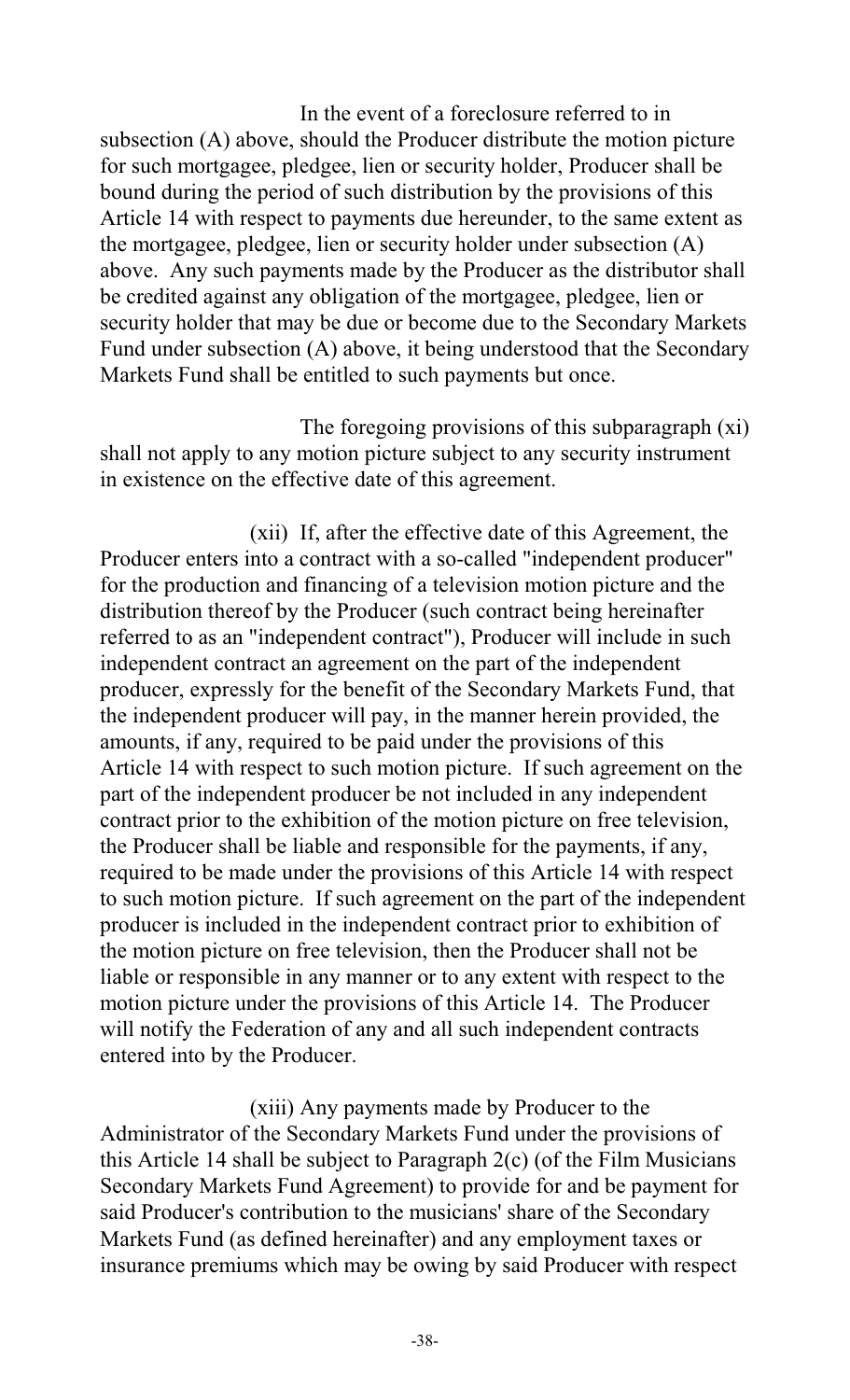to the distribution of the musicians' share of the Secondary Markets Fund.

(xiv) The musicians' share of the Secondary Markets Fund ("musicians' share of the Fund") shall be an amount equal to the sum of the contribution of the Producers, any investment earnings of the Secondary Markets Fund, and any "unclaimed amounts," as defined in Paragraph 2(g) of the Film Musicians Secondary Markets Fund Agreement, less:

(A) all expenses reasonably incurred in the administration of the Secondary Markets Fund, including the compensation of the Administrator herein provided, and appropriate insurance premiums;

(B) amounts reasonably reserved by the Administrator as an operating Fund, and for contingencies, and for omission claims, and;

(C) an amount (hereinafter referred to as the "Producer's share of the Fund") equal to the total of any social security tax, federal and/or state unemployment insurance tax, other employment taxes, disability insurance premiums, and/or worker's compensation premiums, which may be owing by the Producer, individually or collectively and/or by the Administrator, as employer or employers, with respect to the distribution of the musicians' share of the Secondary Markets Fund.

(xv) The parties have agreed that, in order to assist the Administrator of the Secondary Markets Fund with the information necessary to determine the correct *pro rata* share under Article  $14(b)(1)(v)$  of this Agreement, the Producer will send a copy of B Forms or OMR reports that reflect the total compensation paid to each participating musician employed on each covered motion picture to: (A) the applicable local union when the scoring is done within the jurisdiction of the AFM Locals in Los Angeles, New York, Nashville, Vancouver or Toronto (and the local union will, in turn, provide the reports to the Fund); or (B) in all other cases, to the Secondary Markets Fund. Such reports shall be provided within a reasonable time period following the scoring session.

(xvi) Producer agrees that prior to the employment of any musician in a motion picture intended primarily for exhibition on "basic cable" (as that term is used and understood in the motion picture industry), Producer will give at least sixty (60) days advance notice to the Federation of such proposed employment. Producer and the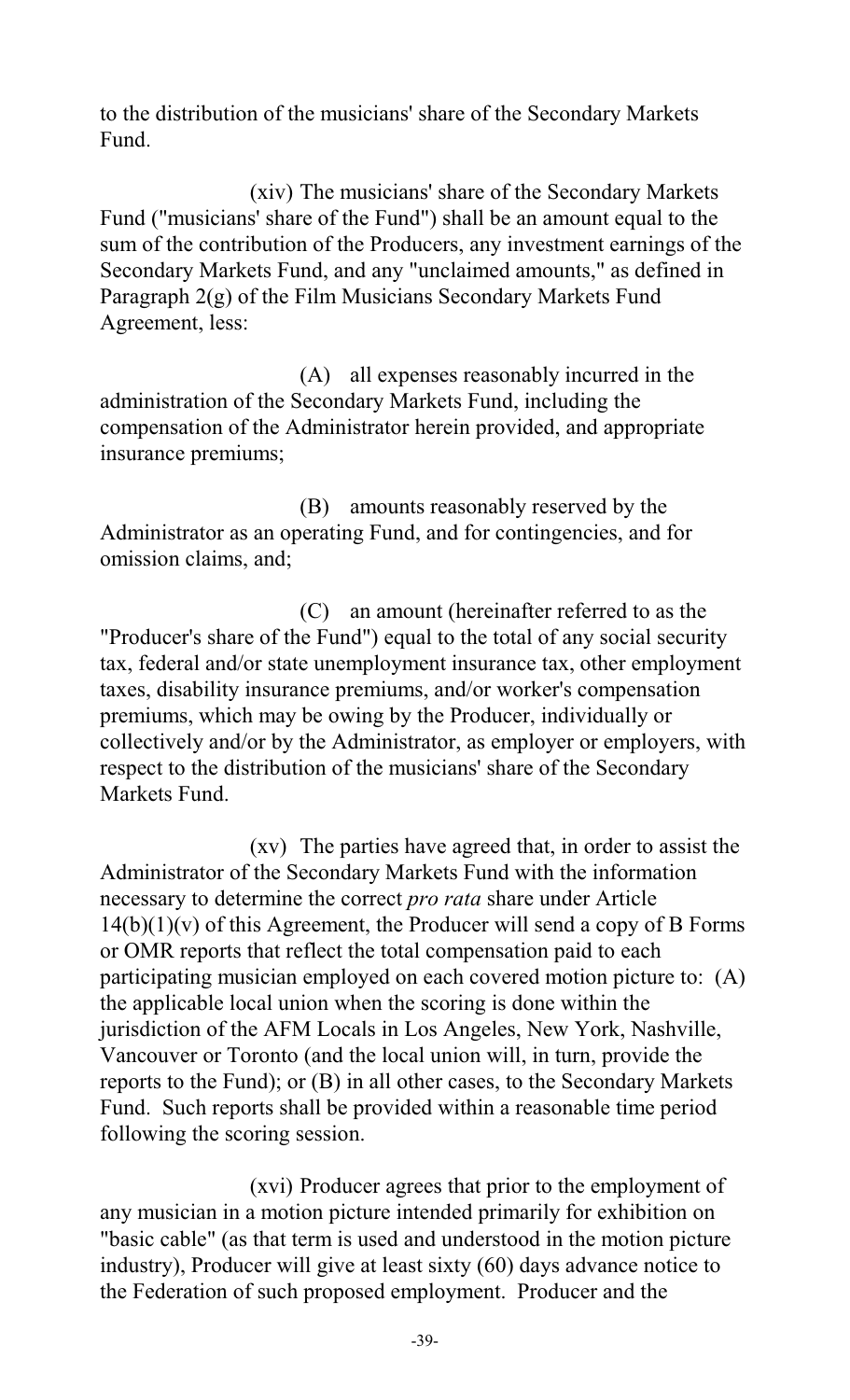Federation agree to meet within thirty (30) days from receipt of such notice for the purpose of negotiating with respect to the terms and conditions for such employment. If no agreement is reached with respect thereto within such sixty (60) day period, the Federation may, upon a thirty (30) day written notice to Producer, instruct its members to withhold services with respect to the production of such motion picture.

(xvii) The parties agree to meet and negotiate in good faith to establish terms and conditions of employment for musicians hired to work on programs made primarily for the home video markets. Pending completion and ratification of the home video market negotiations, Producer may hire musicians to work on any program made primarily for the home video markets (including variety programs) utilizing the terms contained in the AFM Basic Television Film Agreement. If an agreement is reached, wages agreed upon shall be retroactive to the commencement of this agreement. With respect to production of variety programs, the so-called "needle drop" provisions in the then-current Television Videotape Agreement shall be incorporated herein.

(xviii) If a program that is made primarily for the home video market, other than a variety show, is subsequently exhibited on free television, Producer agrees to make additional payments pursuant to Article 15 of the Theatrical Motion Picture Agreement.

(xix) If a program that is made primarily for the home video market is subsequently exhibited in the theatrical or foreign markets, Producer agrees to make such additional payments as provided in Paragraph 15(b)(17) of this Agreement.

(xx) If a variety show program that is made primarily for the home video market is subsequently exhibited on free television or in foreign markets, Producer agrees to make additional payments as provided in Section 8, "Reuse," and/or Section 9, "Foreign Use," of the Television Videotape Agreement, as the case may be.

#### **15. TERM OF AGREEMENT**

This Agreement is the sole collective bargaining agreement covering the terms and conditions for the employment of musicians by the Producer in television motion pictures. This Agreement shall be effective commencing as of April 5, 2015 and shall remain in effect to and including April 4, 2018.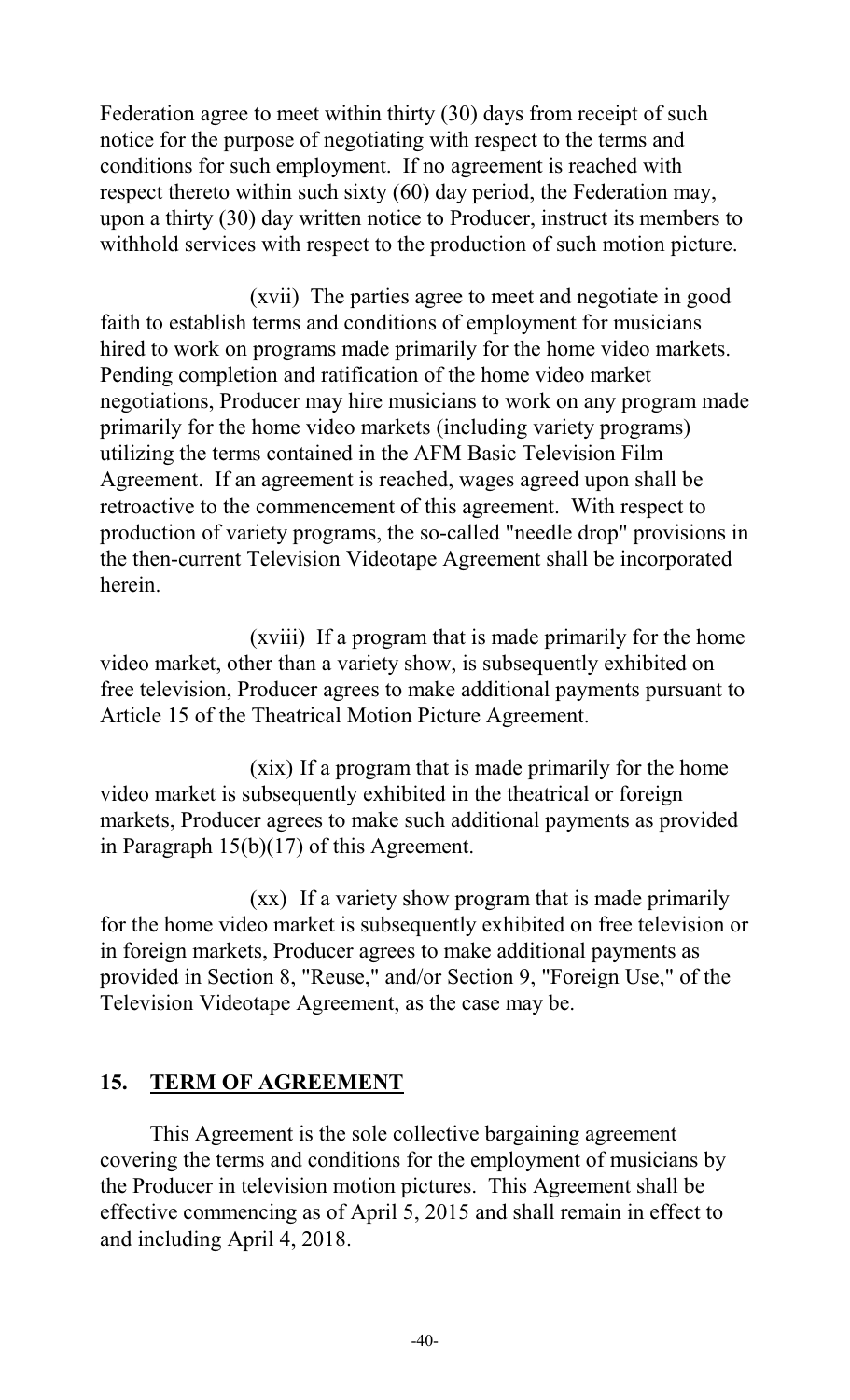#### **16. NON-DISCRIMINATION**

The parties mutually reaffirm their policy of non-discrimination. The Producer reaffirms its policy that no employee shall be discriminated against in employment hereunder because of race, color, creed, sex, age or national origin, provided the employee is qualified and has the physical ability to perform the work required hereunder by the Producer. The Federation reaffirms its policy of non-discrimination with respect to admission to membership and rights of membership. Producer shall periodically advise all leaders, contractors and supervisory personnel of the contents of this Article to insure full compliance therewith.

# **17. JOINT INDUSTRY-FEDERATION COOPERATIVE COMMITTEE**

The parties shall establish a Joint Cooperative Committee consisting of an equal number of representatives. The Committee shall meet regularly on an annual basis or more frequently upon the request of either party.

The Committee shall address and endeavor to resolve any item of mutual concern on an industry-wide or individual Producer basis including, but not limited to:

- (a) The Producers' ability to credit the use of phonograph records in dramatic programs against the scoring hours requirements set forth in Paragraph  $15(a)(5)$  of the Basic Television Film Agreement;
- (b) The Federation's discussion item no. 3 to establish a joint Federation/Industry task force to explore ways to modernize television scoring to generate additional employment;
- (c) Treatment of new technologies (*e.g.*, product downloaded from the Internet);
- (d) Exchange/banking of motion pictures;
- (e) Limits on excerpt use in lieu of underscore;
- (f) Status of revised phono new use provisions;
- (g) Overdubs and doubling in guaranteed longer calls;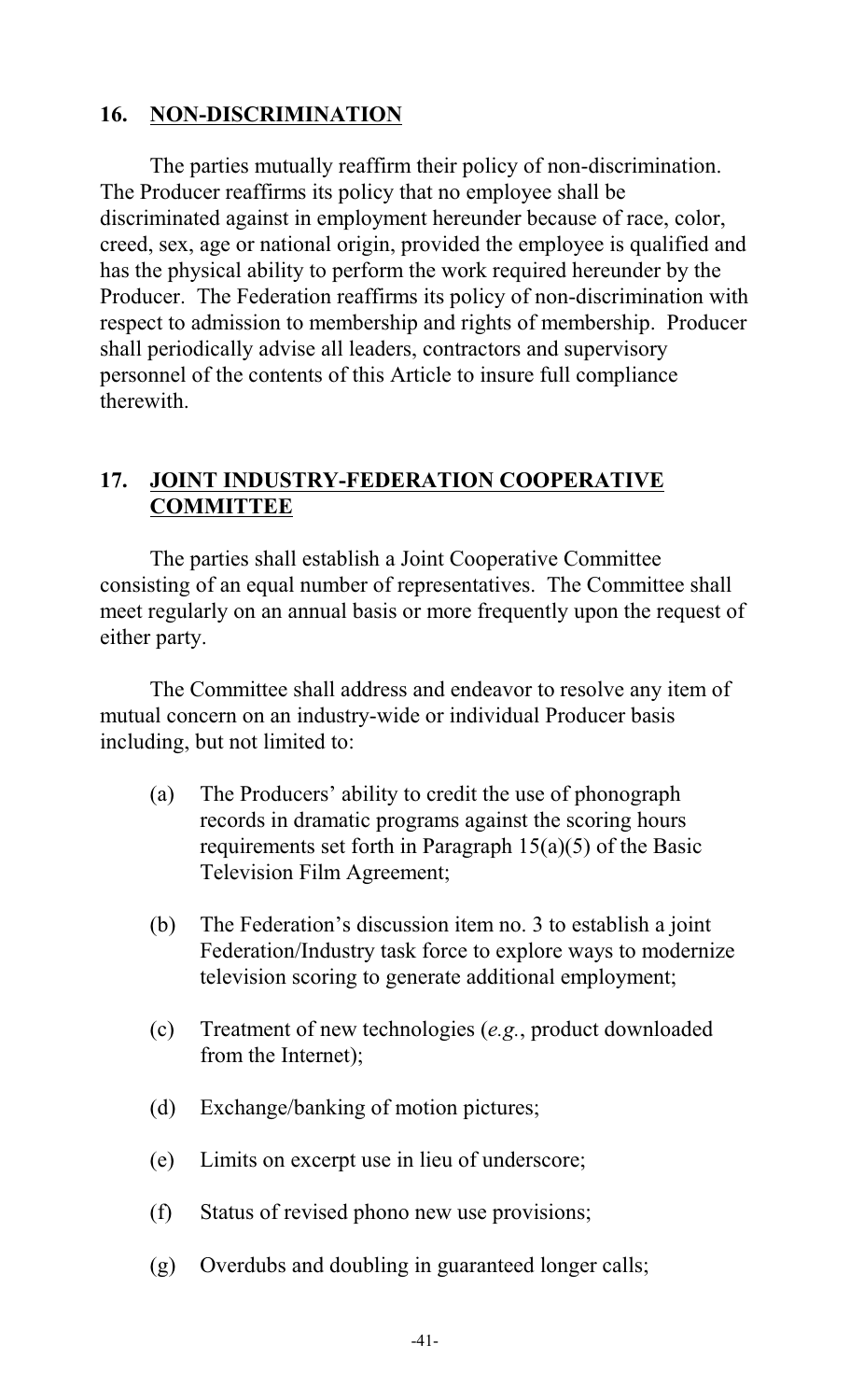- (h) Waiver problems, if any;
- (i) Runaway production;
- (j) Use of a phonograph record in broadcast television;
- (k) New use issues, including dispute resolution; and
- (l) Music prep, and as to this issue, the parties shall discuss:
	- (1) Midi transcription services; and
	- (2) Whether minimum amounts payable to Orchestrators under this Agreement shall be deemed to cover compensation for such midi transcription services.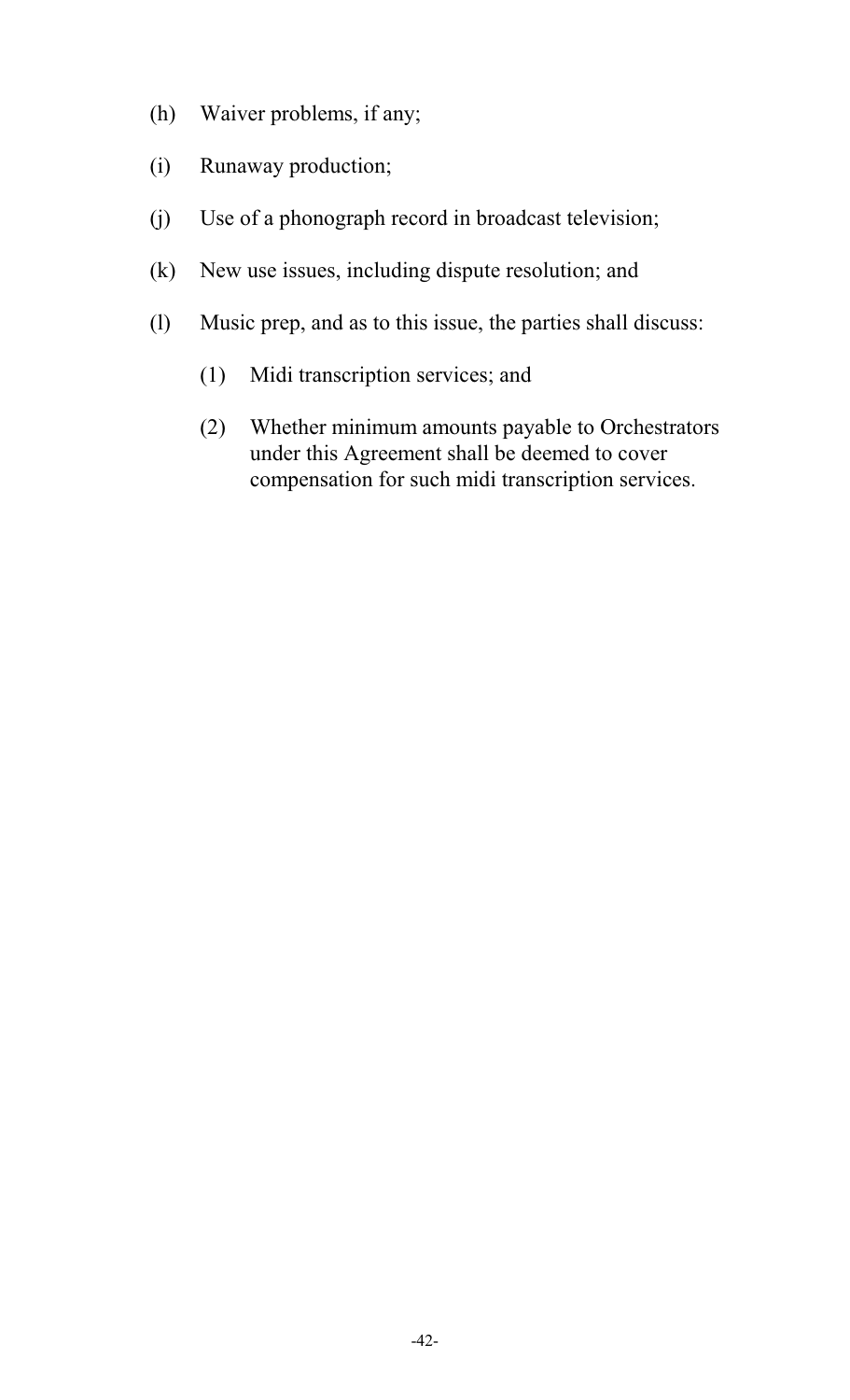#### **WAGE SCALES, HOURS OF EMPLOYMENT AND WORKING CONDITIONS FOR TELEVISION MOTION PICTURES OTHER THAN THOSE COVERED BY SECTION VIII, "LOW BUDGET FILMS"**

# **I. GENERAL CONDITIONS**

The following shall apply to all classifications:

# **1. STAND-BY CALLS**

There shall be no stand-by calls.

# **2. SATURDAYS, SUNDAYS AND HOLIDAYS**

Saturdays and Sundays, as such, shall be treated as regular workdays, not premium days, unless they are the employee's sixth or seventh day of work in a workweek for the Producer. The employee shall be paid at one and one-half  $(1\frac{1}{2})$  times the regular rate of pay for such sixth or seventh day worked. The sixth day worked in a musician's workweek on distant location is included in the weekly guarantee.

Double time scale shall prevail for work on the following legal holidays: New Year's Day, Memorial Day, Independence Day, Labor Day, Thanksgiving Day and Christmas Day, and such pay rates shall be applicable to any salary guarantee. These holidays shall be observed on the same dates as such respective holidays are observed under the U.S. federal legislation for public holidays.

The foregoing shall also apply if a musician is employed at the page rates, and is specifically instructed and required by Producer to perform such work on a sixth or seventh day worked in such musician's workweek or on any of the above-mentioned holidays, under the direction and control of the Producer. Such pay rates shall be applicable to any salary guarantee.

With respect to work performed hereunder which occurs in Canada, the following shall be deemed to be legal holidays for the above purposes: New Year's Day, Good Friday, Easter Monday, Victoria Day, Dominion Day, Labour Day, Thanksgiving Day and Christmas Day.

#### **3. PENSION FUND**

(a) Contributions shall be made to the trustees of the American Federation of Musicians and Employers' Pension Welfare Fund, created pursuant to the trust indenture dated October 2, 1959 (herein referred to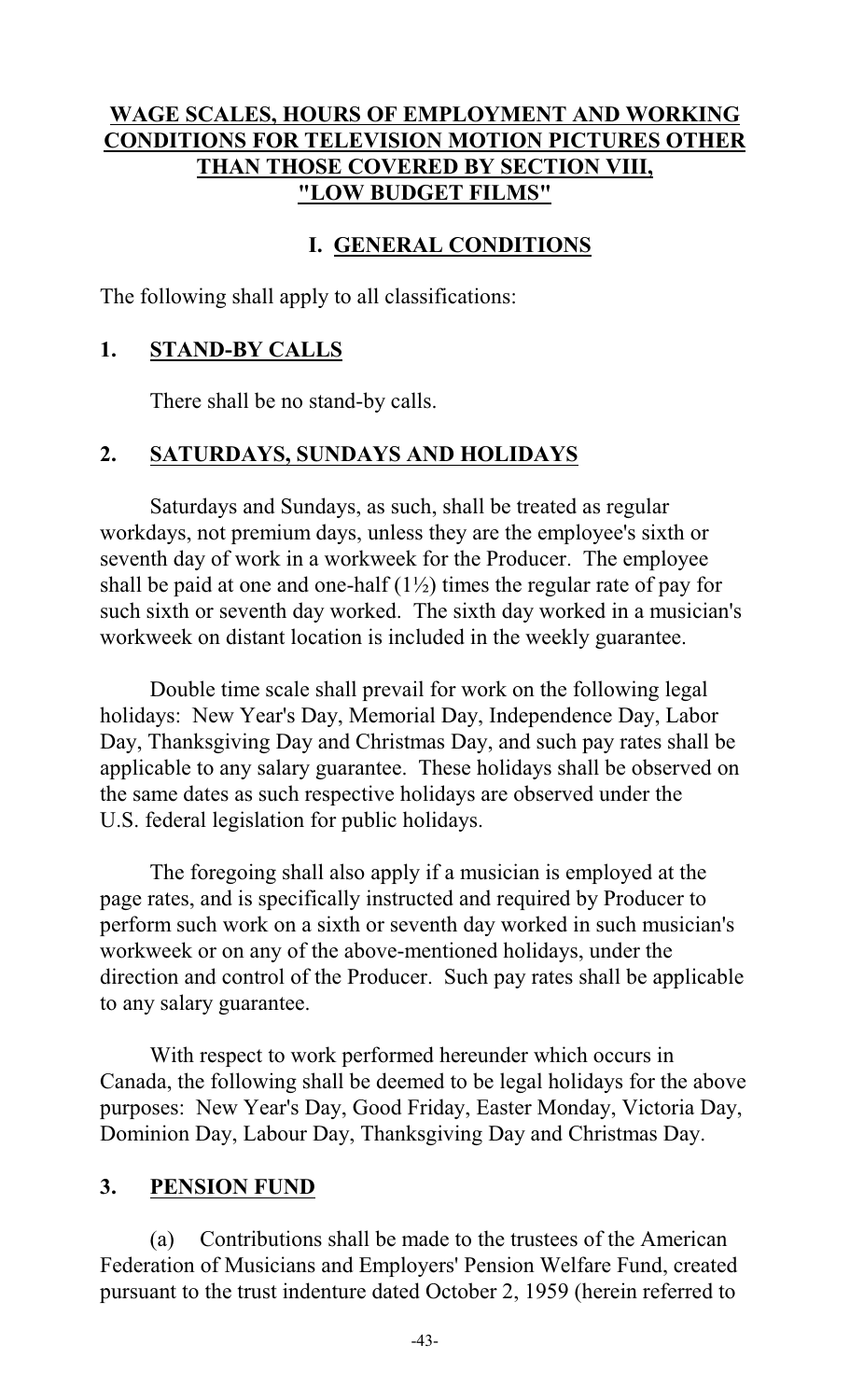as the "Employers' Pension Fund") in a sum equal to ten percent (10%) of all wages earned under this Agreement, computed at scale; provided, however, that contributions pursuant to Paragraph 61,"Low Budget Films," and Paragraph 62, "Special Rates and Conditions for First 25 Episodes of a Series (Including the Pilot)" shall be made in a sum equal to eleven percent (11%) of all wages earned, computed at scale.\* Checks shall be made payable to the order of the "American Federation of Musicians and Employers' Pension Fund," and sent to P.O. Box 19155, Newark, NJ 07195-0155 (or to the local union to be forwarded to the Pension Fund, if the local union and Producer have so agreed). In lieu of making contributions to the Employers' Pension Fund as provided above, such contributions with respect to musicians hired hereunder in Canada based on wages earned under this Agreement for services performed in Canada shall be made to the Trustees of the American Federation of Musicians and Employers' Pension and Welfare Fund (Canada) created pursuant to Agreement and Declaration of Trust dated April 9, 1962, at 2255 Sheppard Avenue East, Suite A-110, North York, Ontario, Canada M2J 4Y1.

The Producer agrees to be legally bound by the Agreement and Declaration of Trust establishing the American Federation of Musicians and Employers' Pension Fund, as it may be amended from time to time, which is incorporated by reference into this Agreement.

(b) Said trust indenture provides for pensions for persons on the basis of whose services contributions are made to such Fund and provides for administration by an equal number of employer and employee representatives with provisions for the appointment of an impartial umpire, and provides further for a pension plan, which plan and trust have been qualified under the Federal Internal Revenue Code and which shall comply with all applicable laws.

(c) Producer will submit a weekly contribution report to either the appropriate Local(s) representing working musicians, or such other place designated by the trustees, together with appropriate contribution checks made payable to the order of the American Federation of Musicians' and Employers' Pension Fund, in accordance with the provisions of subparagraph (a) above. The trustees may agree with contributors upon periodic reports and payments other than on a weekly basis, if they so desire. Nothing herein shall be construed to limit the Producer's right to make necessary corrections or adjustments in subsequent contribution reports.

<sup>\*</sup> The parties entered into a Supplemental Agreement that increases contribution rates, effective June 1, 2010, pursuant to the rehabilitation plan adopted by the Board of Trustees of the Fund on April 15, 2010. See Exhibit D to this Agreement for the amended contribution rates, effective June 1, 2010.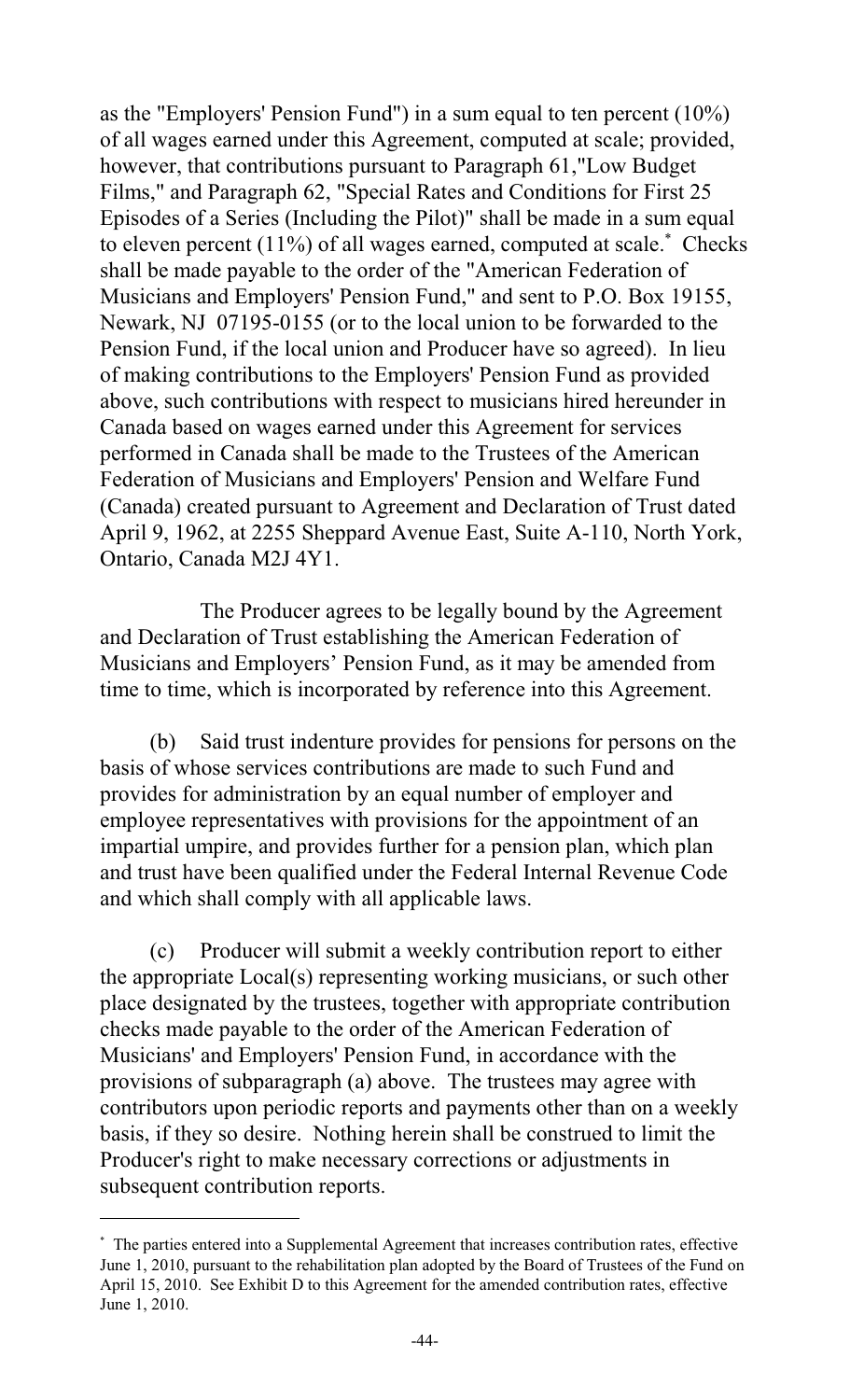(d) The Employer shall submit such reports in such form as the trustees may reasonably require and the Employer's records shall be subject to such reasonable audit by the trustees as the trustees may require.

During the course of bargaining, the Federation expressed concern that the contribution report forms presently being utilized by signatory Producers may not contain all of the relevant information necessary to enable proper identification and/or effective auditing of Pension Fund contributions. After considering these concerns, the parties jointly recommend to the Trustees of the American Federation of Musicians' and Employers' Pension Fund that appropriate steps be taken to assure that contributing Employers provide the Pension Fund with sufficient information for the proper administration of the Fund.

(e) The Federation and said trustees, or either of them, may enforce the provisions contained in this clause.

# **4. HEALTH PLAN**

(a) The parties hereto are parties to and bound by the provisions of the "Second Restatement of Amended Agreement and Declaration of Trust, Entertainment Industry Flex Plan," dated as of October, 2004 (hereinafter referred to as the "Flex Plan"), with respect to the musicians' classifications of this Agreement.

(b) The rate of contribution to the Flex Plan by Producer for each such employee employed by it hereunder in Los Angeles County shall be four dollars and four and one-half cents (\$4.045) per hour for each hour guaranteed a musician by Producer or each hour worked by a musician for Producer under the terms of this Agreement, including "straight time" and "overtime" hours on any day worked, calculated in accordance with the following:

(i) Minimum calls shall constitute time worked. Weekly schedules shall be considered as a minimum of forty-three and twotenths (43.2) hours for a full workweek. With respect only to recording and rehearsal musicians employed for less than twelve (12) hours on a daily basis, whether for a single or double session, the contributions to the Fund shall be based on minimum credit of twelve (12) hours for any such day at the rate described above in this subparagraph (b).

(ii) Except as otherwise set forth in Paragraphs 61 ("Low Budget Films"), and Paragraph 62 ("Special Rates and Conditions for First 25 Episodes (including the Pilot) of a Television Series"), contributions for musicians employed by Producer at a page rate shall be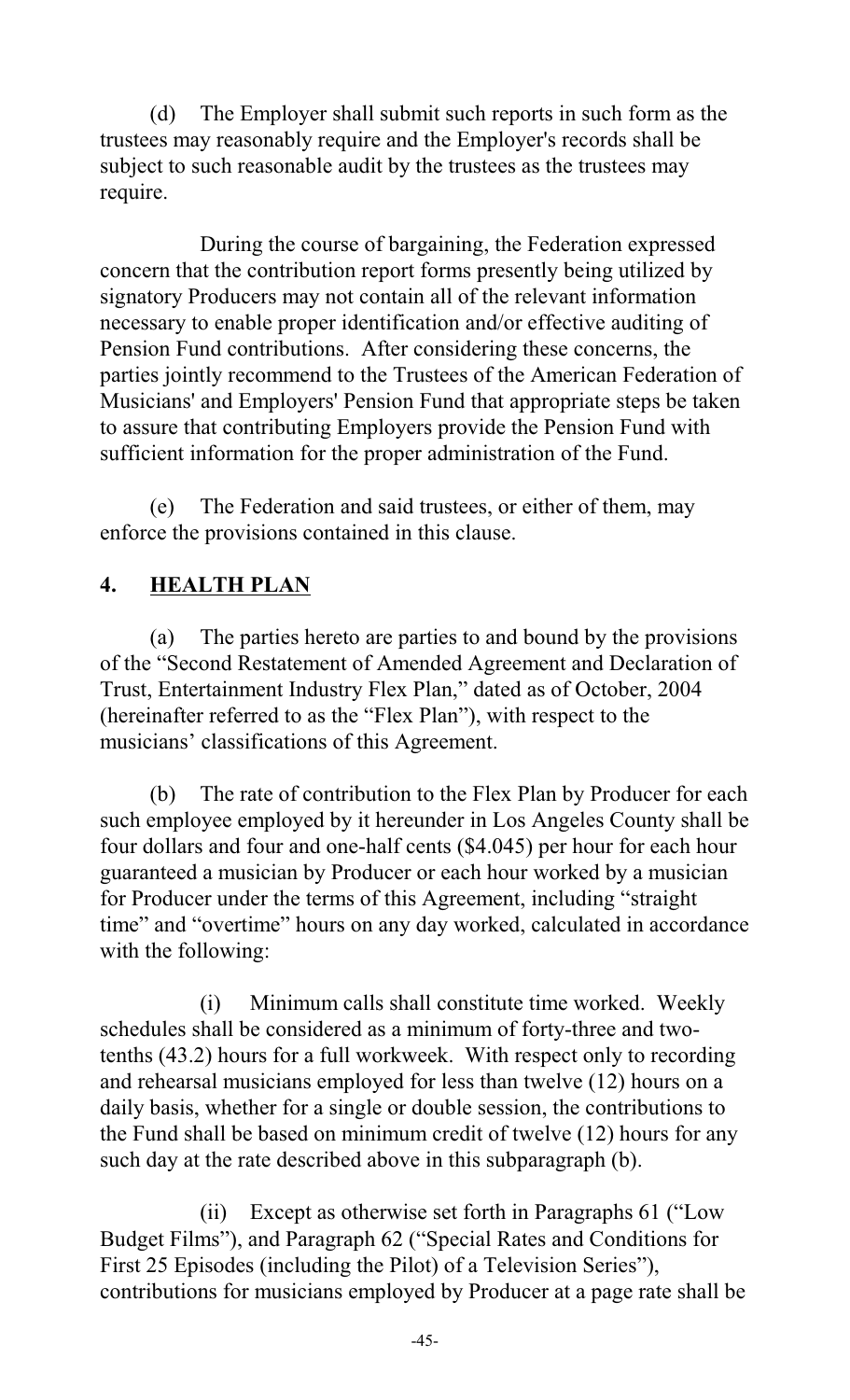computed on the basis of one and one-half hours for each \$27.97 (\$28.53 effective April 3, 2016 and \$29.10 effective April 2, 2017) earned with Producer at a page rate as a copyist and for each \$44.71 (\$45.60 effective April 3, 2016 and \$46.51 effective April 2, 2017) earned with Producer at a page rate as an orchestrator or arranger.

(iii) When a single session is held in which scoring for more than one series is intermixed as provided in Paragraph  $15(a)(9)$  hereof, then if a second separate single session is held for the same Producer on the same day for any other episode of any of the series scored during the first session, then those recording musicians who performed in both such sessions shall receive a credit of an additional twelve (12) hours over and above the minimum credit of twelve (12) hours set forth above.

(iv) The parties recognize that a problem exists in the present formula for determining the basis of credited hours for Flex Plan contributions for recording musicians, production musicians and musicians employed on a page rate. Therefore, the parties agree to immediately undertake a joint study to evaluate the problems and to recommend changes in the method of determining credited hours which will not result in any increase in the total hours for all musicians. If, during the term of this Agreement, the parties agree upon a change in the current method of contributions, this Agreement, the parties agree upon a change in the current method of contributions, this Agreement shall be amended to reflect such changes.

(c) With respect to the employment of musicians outside of Los Angeles County, California, Producer will pay to the applicable local health plan, if any, and if permissible under an acceptable Letter of Adherence satisfactory to the Producer, the normal contribution for the appropriate category provided for under such local health plan, not to exceed the amount of contribution payable into the Flex Plan as above provided.

If the musician is not a participant in any Health Plan of any AFM Local Union, the Producer shall pay the above-described contributions directly to the musician, irrespective of the location outside Los Angeles County in which the services were provided.

(d) Musicians are not eligible for salary reduction contributions to the Flex Plan except with respect to any program implemented by the Film Musicians Secondary Markets Fund.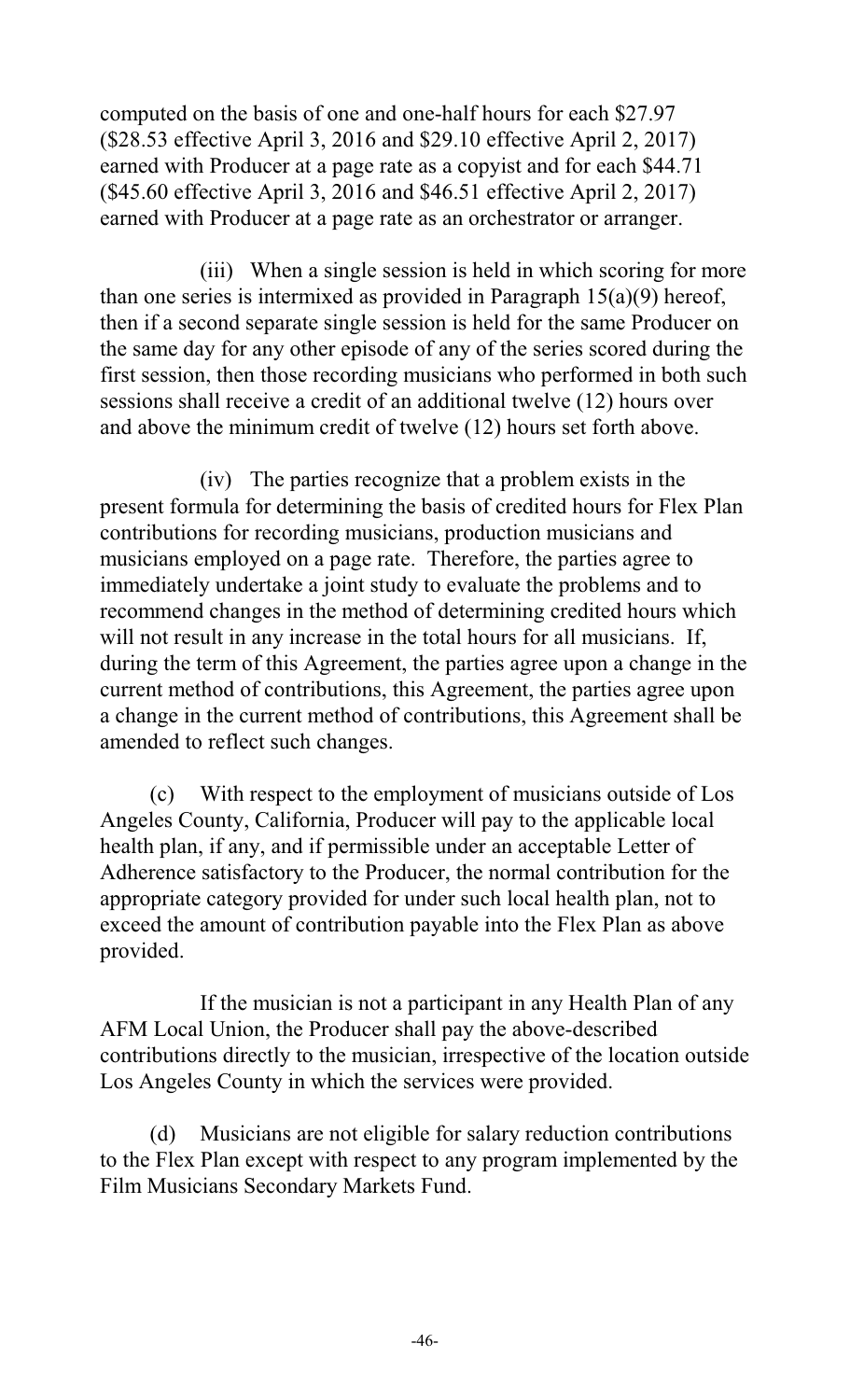# **5. PAY-OFF REQUIREMENTS**

The regular pay day will be on Thursday, holiday weeks excluded. When an employee is laid off and requests pay, he/she shall be paid at time of layoff or his/her pay check shall be mailed within twenty-four (24) hours, excluding Saturdays, Sundays and holidays.

#### **6. OVERSCALE EMPLOYEES**

The Producer and the musician may, by individual negotiations at the time of his/her employment, agree that the portion of a musician's salary which is in excess of the minimum salary rate for such musician may be applied to any of the minimum payments, premiums, allowances, doubling, penalties, overtime or any other minimum requirements of this Agreement.

# **7. SUBCONTRACTING**

In the event Producer subcontracts out any work that would otherwise be subject to this Agreement, Producer shall have the option either: (a) to obtain from the subcontractor an agreement to comply with the minimum compensation provisions in this Agreement, and cause such subcontractor to comply with such provisions; or (b) in the alternative, Producer shall make such payments.

# **8. VACATION PAY**

(a) Vacation pay for musicians employed hereunder shall be computed at the rate of four percent (4%) of employee's straight time earnings, including earnings at page rates, during the employee's personal income tax reporting year. An employee can only earn a maximum of ten (10) days of vacation per year.

(b) Vacation leave of absence shall be allowed on the basis of one day off for each full day of vacation pay earned. A day of pay for this purpose for employees employed on a page rate basis shall be deemed to be \$181.85 (\$185.49 effective April 3, 2016 and \$189.20 effective April 2, 2017) for a Copyist and \$290.84 (\$296.66 effective April 3, 2016 and \$302.59 effective April 2, 2017) for an Orchestrator. A day of pay for a Recording Musician shall be deemed to be \$290.62 (\$296.43 effective April 3, 2016 and \$302.36 effective April 2, 2017).

(c) Vacations are earned in one personal income tax earnings year and are paid in the next such succeeding year.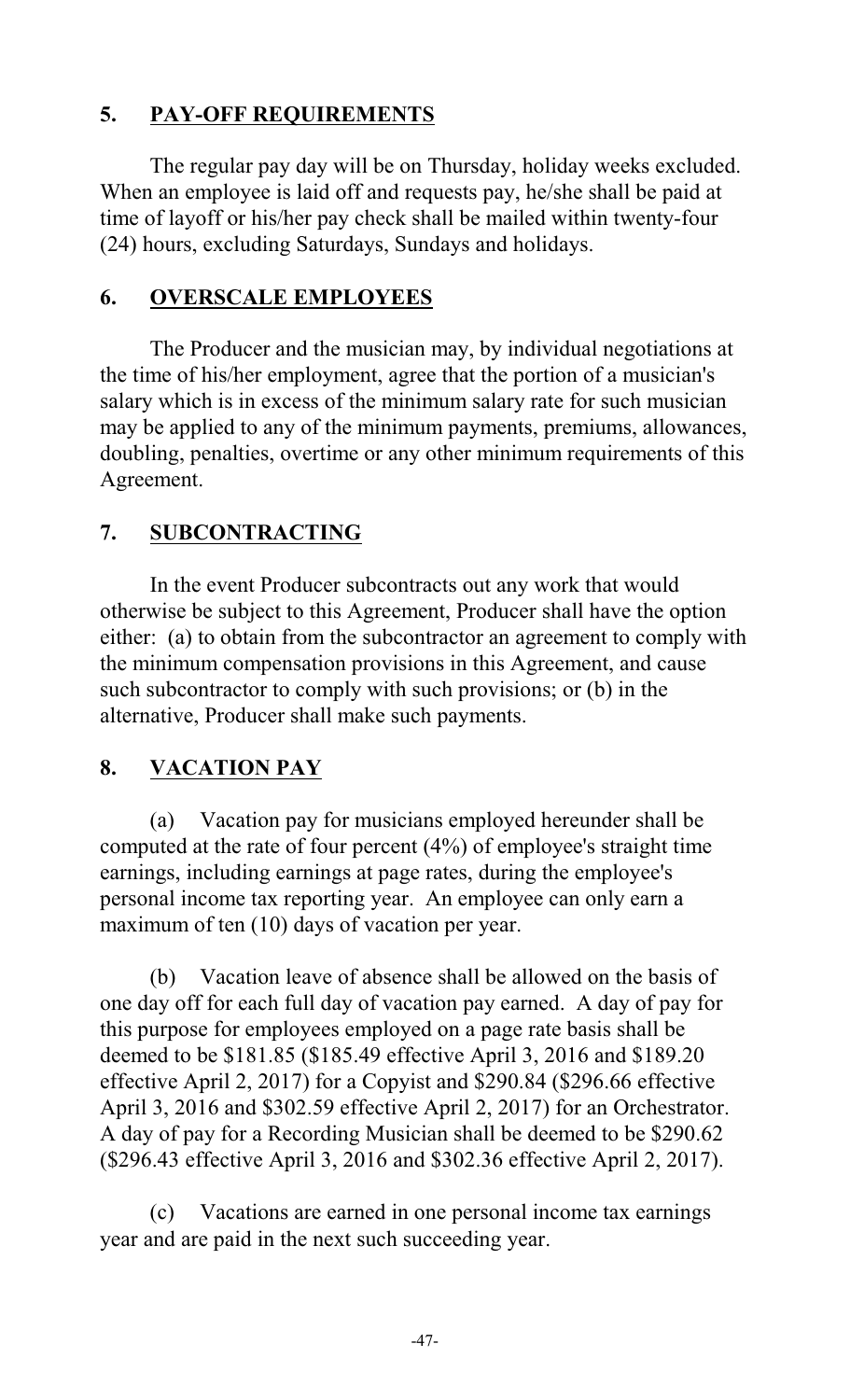(d) Vacations shall not be cumulative between calendar years and shall be taken at times approved by the Producer.

(e) Days that would otherwise constitute the sixth or seventh day worked in an employee's workweek and holidays occurring during vacation periods are not counted as days granted.

(f) When any portion of the vacation period is less than a full payroll week, by mutual agreement between the Producer and the employee, the Producer may grant leave of absence without pay for the remaining fractional portion of the payroll week.

(g) Eligible employees who are no longer employed at the beginning of the calendar year in which their vacation pay for the preceding year is payable may obtain such vacation pay at any time subsequent to March 15 by notifying the Producer of their desire to obtain such vacation pay. Such notice shall set forth a date on or subsequent to the date of notice for the commencement of the period to which such vacation pay shall apply. The designation of such commencement date shall be at the sole discretion of such employees, and the Producer agrees to pay such employees the vacation pay due on or prior to such commencement date, but in no event shall the Producer be obligated to make such payment prior to March 15. (See Paragraph 8(1) below.)

(h) In the event of a layoff, an employee eligible for vacation shall not be required to take vacation at time of layoff.

(i) Each eligible employee, if he/she so desires, shall submit to his/her Department Head, prior to June 1st, three vacation dates in the order of his/her preference. In the event that none of the three preferential dates is granted, the Department Head may establish date of vacation if conditions permit. However, he/she shall give any such employee not less than one (1) week's notice as to date of vacation, unless, upon the request of employee, it is otherwise mutually agreed upon. Employees who do not submit preferential dates shall receive vacations on dates subject to the discretion of the Department Head.

(j) For vacations earned during the preceding year, Producer shall pay an eligible employee his/her vacation pay check not later than noon of the payday preceding the commencement day of his/her vacation, provided the employee has made a request to Producer for such vacation check at least one (1) week prior to such payday preceding the commencement of such vacation.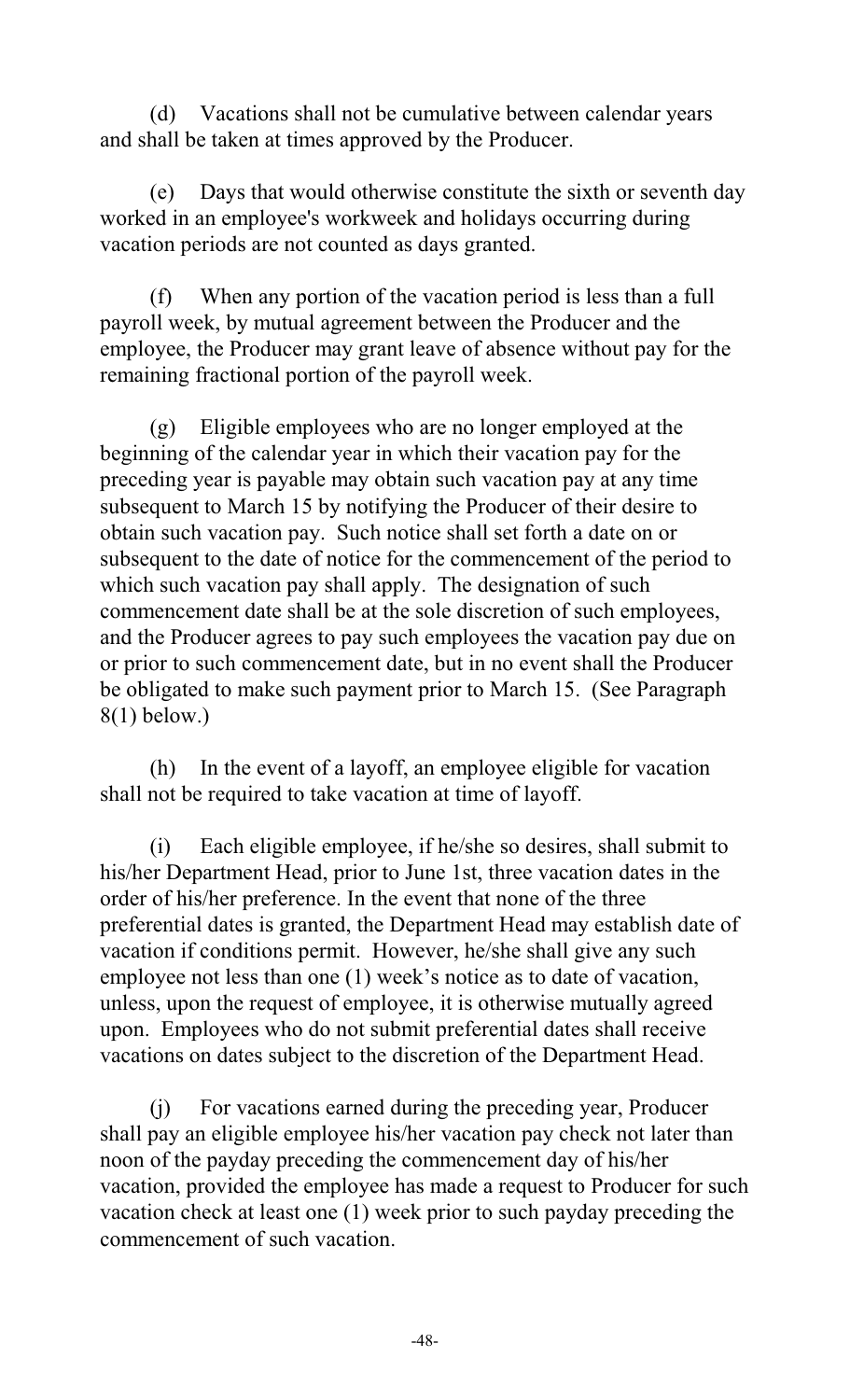(k) In the event that by the terms of a personal service contract vacations earned during the term of such contract are to be taken during such term, such provision shall be in lieu of the provisions of this Paragraph 8.

(l) On or about April 1st of each year, Producer will forward to the local office of the Federation: (1) a written notice containing a list of musicians employed hereunder who have qualified for vacation pay during the preceding year; and (2) the vacation pay checks for distribution to such qualified musicians. Producer thereupon shall be relieved of any further obligations for such earned vacation pay.

#### **8.1 WAIVER OF NEW YORK CITY EARNED SICK TIME ACT AND SIMILAR LAWS**

The Federation expressly waives, to the full extent permitted by law, application of the following to all employees employed under this Agreement: the New York City Earned Sick Time Act of 2013; the San Francisco Paid Sick Leave Ordinance (San Francisco Administrative Code Section 12W); all requirements pertaining to "paid sick leave" in Chapter 37 of Title 5 of the Municipal Code of Emeryville, California, including, but not limited to, Chapter 37.01.e), 37.03, 37.07.a)1)B.ii. and 37.07.f)); the Oakland Sick Leave Law (Municipal Code Section 5.92.030.); the Seattle Paid Sick and Safe Time Ordinance (Ordinance No. 123698); the Paid Sick Time for Private Employees Ordinance of East Orange, New Jersey (Ordinance No. 21-2014; East Orange Code Chapter 140, Section 1 *et seq.*); the Paid Sick Leave Law of Jersey City, New Jersey (Chapter 4 of the Jersey City Municipal Code); the Sick Leave for Private Employees Ordinances of Irvington, New Jersey (Ordinance No. MC-3513; Montclair, New Jersey; Newark, New Jersey (City Ordinance 13-2010); Passiac, New Jersey (Ordinance No. 1998- 14); Paterson, New Jersey (Paterson Code Chapter 412); Trenton, New Jersey (Ordinance No. 14-45) and Elizabeth, New Jersey (Ordinance No. 4617); and any other ordinance, statute or law requiring paid sick leave that is hereafter enacted. It is understood that the Federation and the AMPTP shall memorialize any such waiver for any newly-enacted law by letter agreement.

# **9. SEVERANCE PAY**

An employee shall receive two weeks of dismissal pay if not offered employment by the Producer within ninety (90) days of dismissal, provided the employee has actually received pay hereunder for four hundred sixteen (416) or more straight time hours as a Recording Musician (or two hundred (200) or more straight time days, on a daily or weekly rate basis only, in any other classification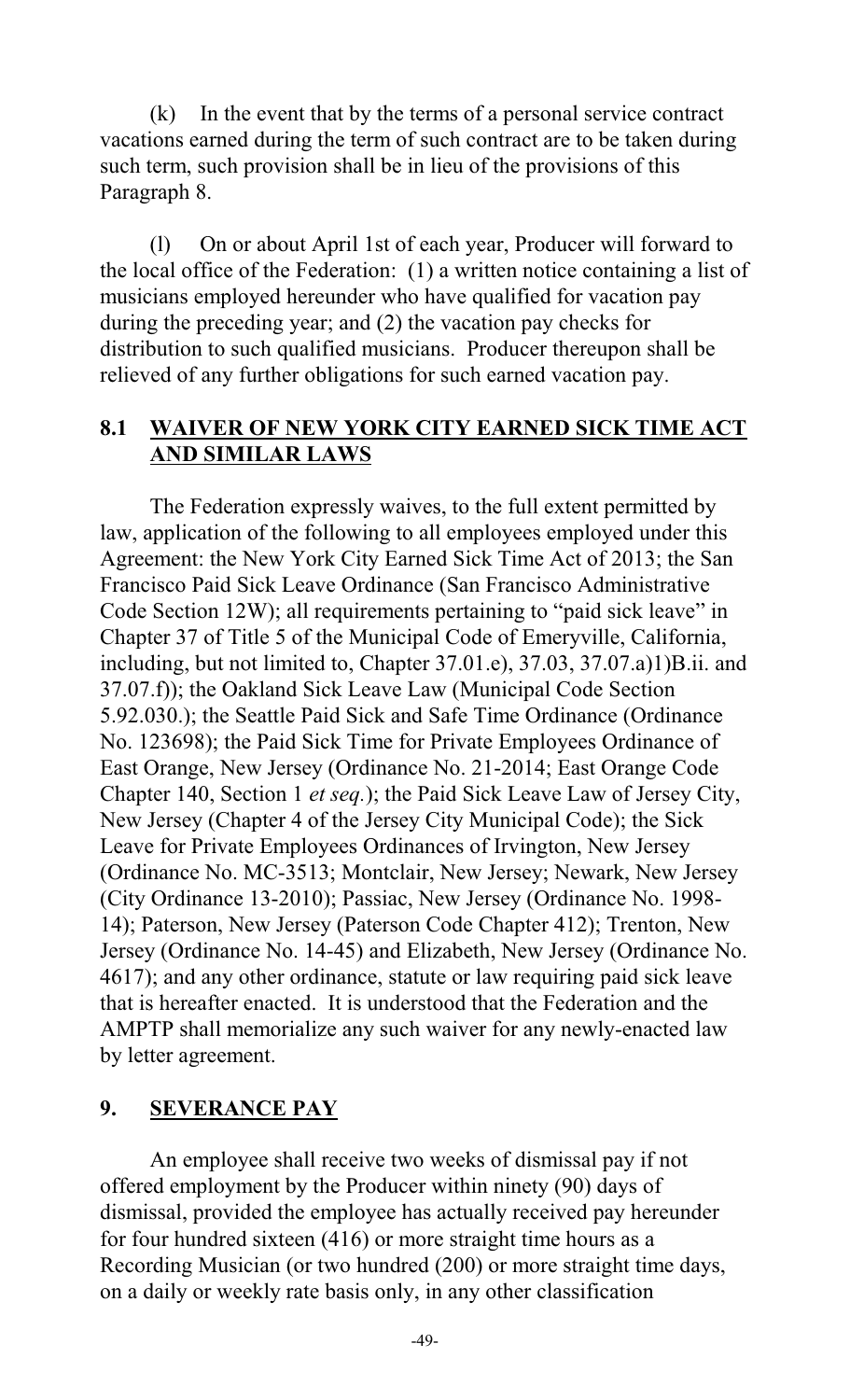hereunder) during the full twelve (12) month period immediately prior to his/her dismissal.

If the employee has refused an offer of employment from the Producer or was not available when called for work by Producer, within the ninety (90) day period, or was dismissed for cause, or if he/she voluntarily resigns, or is laid off as a result of physical incapacity, epidemic, fire, action of the elements, strike, walkouts, labor dispute, governmental order, court order or order of any other legally constituted body, act of God, public enemy, war, riot, civil commotion, or for any other cause or causes beyond the control of the Producer, whether of the same or any other nature, the employee shall not be allowed any dismissal pay.

If the employee was not available when called for work by Producer, as above provided, then Producer, as soon as practical, shall notify the Federation that such call was placed and that the employee was not available.

The employment year will be extended by the length of any authorized "leave of absence without pay."

Within ninety (90) days immediately after an employee is qualified and entitled to dismissal pay, as above provided, such employee shall designate the date within such ninety (90) days on which such dismissal pay shall be paid to him/her.

Severance pay for Musicians hereunder, employed under a personal service contract, shall be subject to individual negotiations and such Musicians shall not be subject to the above severance pay provisions.

#### **10. SESSIONS**

There is no limitation or required number of Musicians that are to be employed in any session.

#### **11. SUPERVISORY EMPLOYEES**

Notwithstanding anything contained in the Constitution and By-laws of the Federation, or in the obligation taken by a person upon becoming a member of the Federation, or otherwise, which directly, indirectly or impliedly places upon an orchestra manager (or any person who is a supervisory employee within the meaning of that term as set forth in the Labor Management Relations Act of 1947, as amended), the duty or obligation to accord an unlawful employment preference to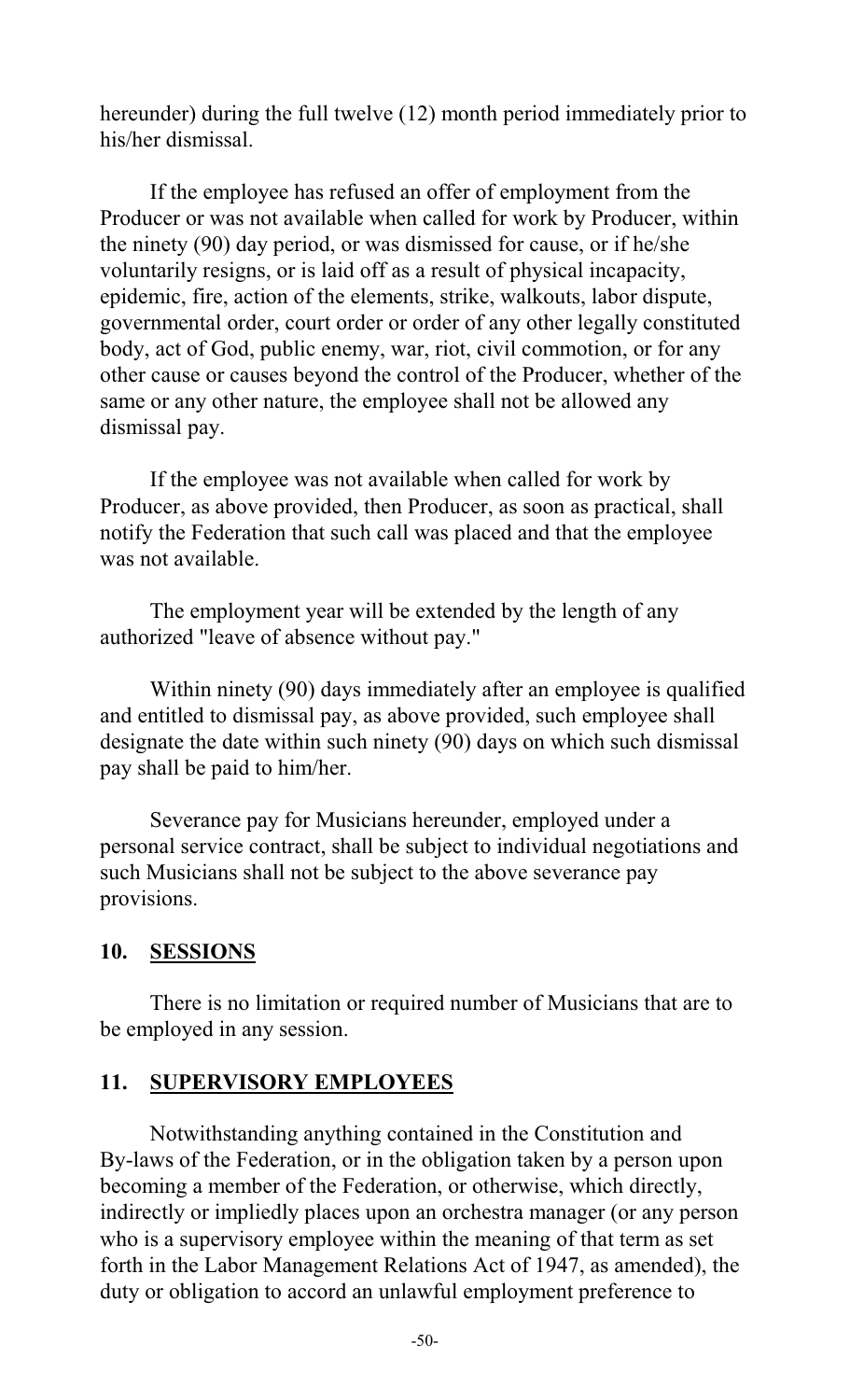members of the Federation, such orchestra manager or supervisory employee shall not give or recommend any unlawful employment preference, and the Federation shall not in any manner discipline or threaten with discipline any such orchestra manager or supervisory employee for failing or refusing to give or recommend any such unlawful employment preference.

#### **12. ELECTRONIC INSTRUMENT DEVICES**

A person who, in exercising musical skills, utilizes a synthesizer or other electronic device to produce music is a musician within the meaning of this Agreement. It is recognized that complex sequencing which is required by the Producer prior to a scoring session in order to prepare for the performance constitutes musical services rendered by the musician who performs such services utilizing musical skills.

The Joint Industry-Federation Committee established pursuant to Article 17 of this Agreement shall consider, among other subjects, the possibility of establishing terms and conditions applicable to such services.

At the time a musician is initially engaged, he/she shall be advised whether the multi-tracking rate or the real time rate shall apply to the scoring session.

# **13. INCOME TAX WITHHOLDING (Daily Musicians)**

The withholding of taxes on a weekly basis rather than on a daily basis for musicians employed on a daily basis under IRS Regulation §31.3402(c)-1 shall be utilized on the request of the Musician on the form of declaration attached hereto and marked Exhibit "B."

The obligation of the Producer to permit the election of the foregoing alternative withholding formula shall be effective only during such time as the current Employment Tax Regulations permitting such alternatives remain in effect.

A grace period of thirty (30) days from the date of execution of this Agreement shall be allowed for the implementation of these provisions.

# **14. LATE PAYMENT OF WAGES**

(a) Wage payments shall be made in accordance with the time periods specified in the Agreement. If such payments are not made within the time periods specified and the musician or Federation gives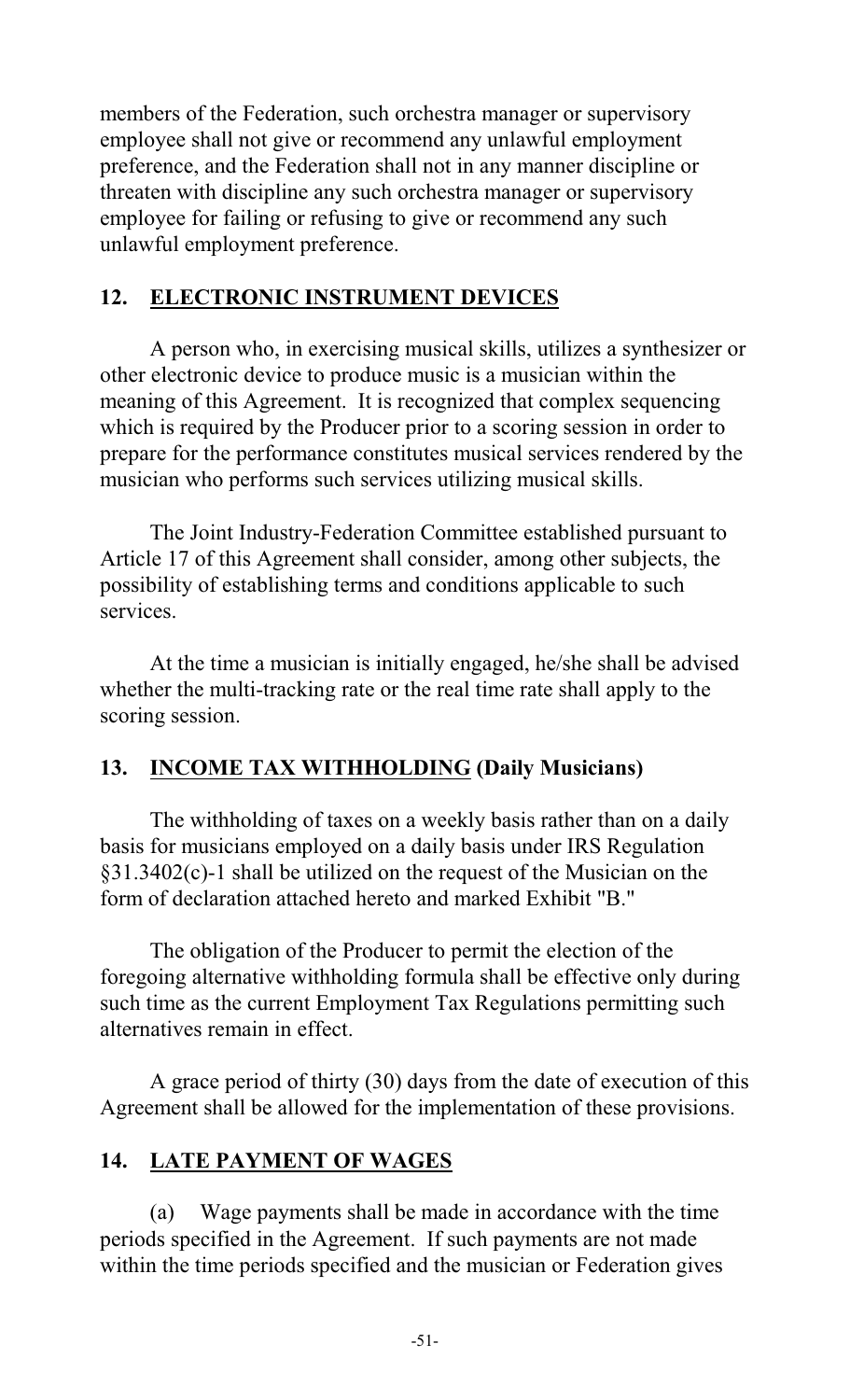prompt written notice of such delayed payment, the following late payment charges shall apply:

(1) If payment is made more than fifteen (15) and less than thirty-one (31) business days (excluding Saturdays, Sundays and holidays) after such written notice is received, six percent  $(6\%)$  of the amount due the musician;

(2) If payment is made more than thirty (30) and less than sixty-one (61) business days (excluding Saturdays, Sundays and holidays) after such written notice is received, ten percent (10%) of the amount due the musician;

(3) If payment is made more than sixty (60) and less than ninety-one (91) business days (excluding Saturdays, Sundays and holidays) after such written notice is received, fifty percent (50%) of the amount due the musician;

(4) Payments made after the ninetieth business day (excluding Saturdays, Sundays and holidays) after such written notice is received shall not require any late payment charge in addition to the above fifty percent (50%) late payment charge unless the Local or Federation further advises the Producer in writing of such non-payment. If payment is not thereafter made within fifteen (15) business days after Producer received such further written notice, an additional late payment charge of ten percent (10%) of the initial amount due the musician shall accrue for each additional thirty (30) day period in which payment is not made, and the first such thirty (30) day period shall commence on the date such further written notice is received.

(b) The foregoing late payment charges shall not be required when Producer's failure or delay in paying results from:

(1) The employee's failure or delay in furnishing a W-4 form; or

(2) The musician's failure to furnish appropriate documentation to enable the Producer to complete the I-9 form (provided that a musician's failure to provide such documentation shall not excuse late payment to any other musician engaged for the same session);

(3) The musician's failure to provide the Producer with the correct address to which payment should be sent. (If a payment is returned to the Producer, the Producer will contact the Local to ascertain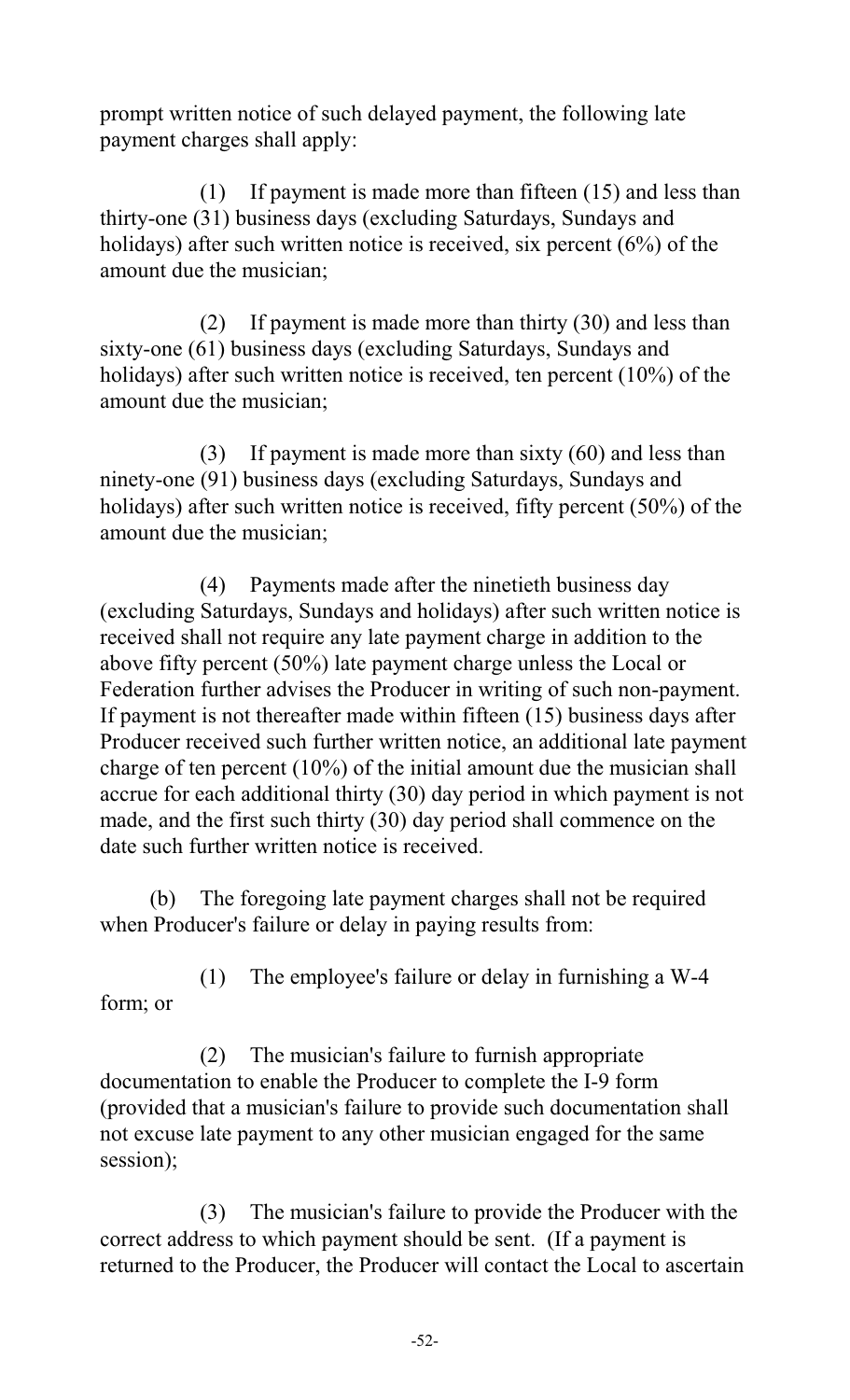the musician's correct address and, thereafter, the payment will be forwarded to such address);

(4) A *bona fide* emergency beyond the control of the Producer; or

(5) The existence of a *bona fide* dispute as to the amount due and payable, provided that written notice of such dispute shall have been filed with the Local of the Federation in whose jurisdiction the work was performed within five (5) business days following receipt of bills or the Form B contract. Only disputed portions of payments may be withheld pending resolution of dispute. If the Producer pays the undisputed amount, there will be no late payment charges.

# **II. MOTION PICTURE RECORDING MUSICIANS**

#### **15. MINIMUM RATES AND CONDITIONS**

(a) (1) Rates and Scoring Guarantees for Recording Musicians ("real time" rates):

| Schedule       | When number of<br>musicians (including)<br>playing leader or<br>contractor) employed<br>is: | <b>SINGLE SESSION</b><br>(3 hours or less per session)<br>Effective |                      |                      |  |
|----------------|---------------------------------------------------------------------------------------------|---------------------------------------------------------------------|----------------------|----------------------|--|
|                |                                                                                             | $4/5/15$ -<br>4/2/16                                                | $4/3/16$ -<br>4/1/17 | $4/2/17 -$<br>4/4/18 |  |
| $A^*$          | 5 or more                                                                                   | \$230.78                                                            | \$235.40             | \$240.11             |  |
| $B^{\ast\ast}$ | 4 or fewer                                                                                  | 290.62                                                              | 296.43               | 302.36               |  |
| $C^*$          | 5 or more (more than<br>one episode (including)<br>pilots) aired prior to<br>7/17/05        | 271.29                                                              | 276.72               | 282.25               |  |

#### (i) Minimum Rates:

\* Schedules A and C do not apply to scoring sessions that take place in Canada.

\*\* Schedule B wages shall be considered to be the minimum session fee for purposes of Article 8B. and will be the only Schedule available in Canada.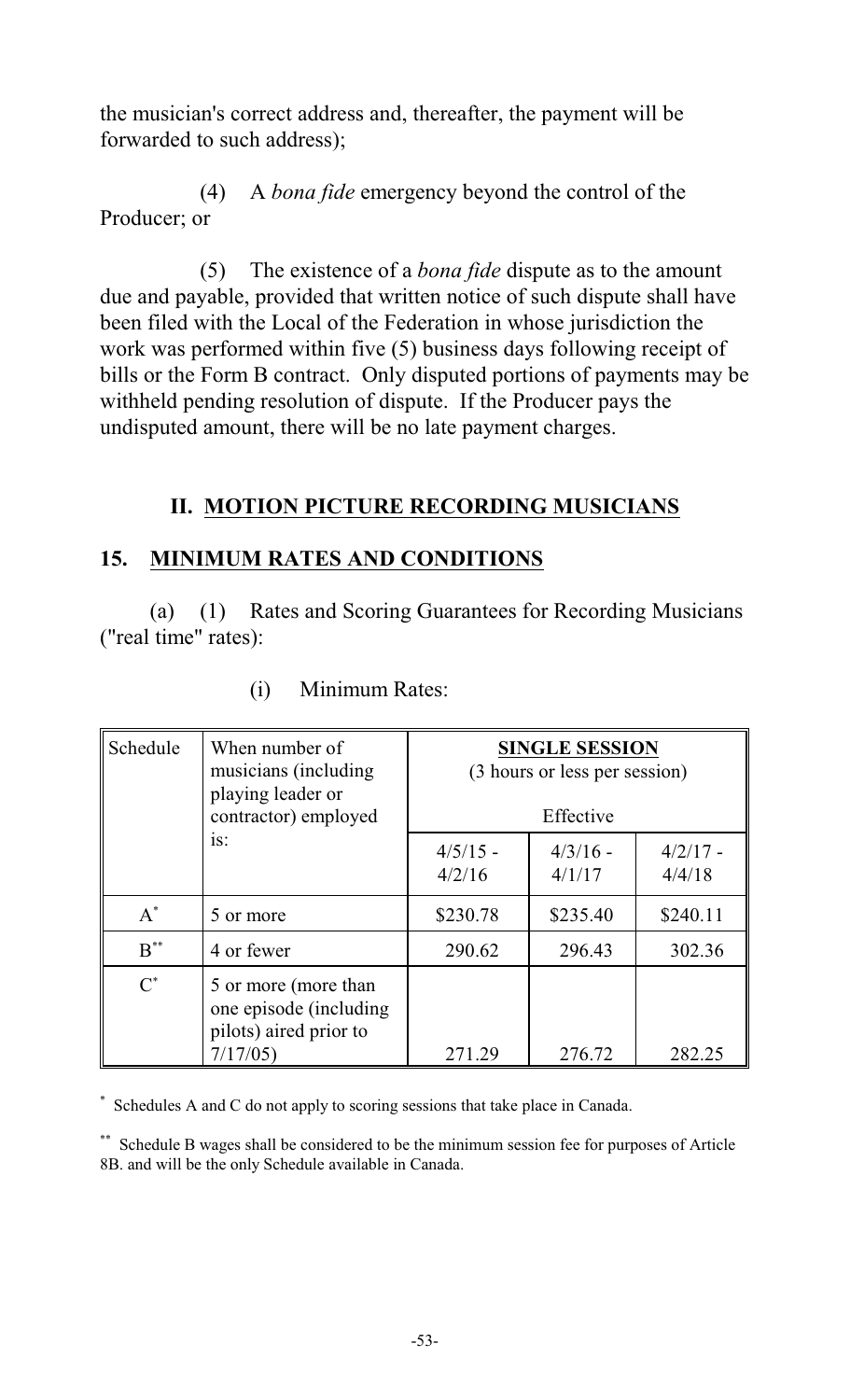| Schedule       | When number of<br>musicians (including)<br>playing leader or<br>contractor) employed<br>is: | <b>DOUBLE SESSION</b><br>(6 hrs. completed within 8 hours of time)<br>called, ending not later than midnight,<br>per musician) |                      |                      |
|----------------|---------------------------------------------------------------------------------------------|--------------------------------------------------------------------------------------------------------------------------------|----------------------|----------------------|
|                |                                                                                             |                                                                                                                                | Effective            |                      |
|                |                                                                                             | $4/5/15 -$<br>4/2/16                                                                                                           | $4/3/16$ -<br>4/1/17 | $4/2/17 -$<br>4/4/18 |
| $A^*$          | 5 or more                                                                                   | \$461.56                                                                                                                       | \$470.80             | \$480.22             |
| $B^{\ast\ast}$ | 4 or fewer                                                                                  | 581.24                                                                                                                         | 592.86               | 604.72               |
| $C^*$          | 5 or more (more than<br>one episode (including)<br>pilots) aired prior to<br>7/17/05        | 542.58                                                                                                                         | 553.44               | 564.50               |

\* Schedules A and C do not apply to scoring sessions that take place in Canada.

\*\* Schedule B wages shall be considered to be the minimum session fee for purposes of Article 8B. and will be the only Schedule available in Canada.

# (ii) Overtime per fifteen (15) minutes or fraction

#### thereof:

| <b>SINGLE SESSION OVERTIME</b> |                           |                         |                                  |                                                     |                                                   |
|--------------------------------|---------------------------|-------------------------|----------------------------------|-----------------------------------------------------|---------------------------------------------------|
|                                |                           | Straight<br>time before | After midnight<br>or beyond hold | Work beyond<br>hold hour<br>between<br>midnight and | Work beyond<br>8 hours<br>between<br>midnight and |
| Effective                      | Schedule                  | midnight                | hour $150\%$                     | $8:00$ a.m. $165\%$                                 | 8:00 a.m. 200%                                    |
| 4/5/15                         | $A^*$                     | \$19.23                 | \$28.85                          | \$31.73                                             | \$38.46                                           |
| 4/3/16                         |                           | 19.62                   | 29.43                            | 32.37                                               | 39.24                                             |
| 4/2/17                         |                           | 20.01                   | 30.02                            | 33.02                                               | 40.02                                             |
| 4/5/15                         | $B^{\ast\ast}$            | 24.22                   | 36.33                            | 39.96                                               | 48.44                                             |
| 4/3/16                         |                           | 24.70                   | 37.05                            | 40.76                                               | 49.40                                             |
| 4/2/17                         |                           | 25.20                   | 37.80                            | 41.58                                               | 50.40                                             |
| 4/5/15                         | $\overline{\mathsf{C}}^*$ | 22.61                   | 33.92                            | 37.31                                               | 45.22                                             |
| 4/3/16                         |                           | 23.06                   | 34.59                            | 38.05                                               | 46.12                                             |
| 4/2/17                         |                           | 23.52                   | 35.28                            | 38.81                                               | 47.04                                             |

\* Schedules A and C do not apply to scoring sessions that take place in Canada.

\*\* Schedule B wages shall be considered to be the minimum session fee for purposes of Article 8B. and will be the only Schedule available in Canada.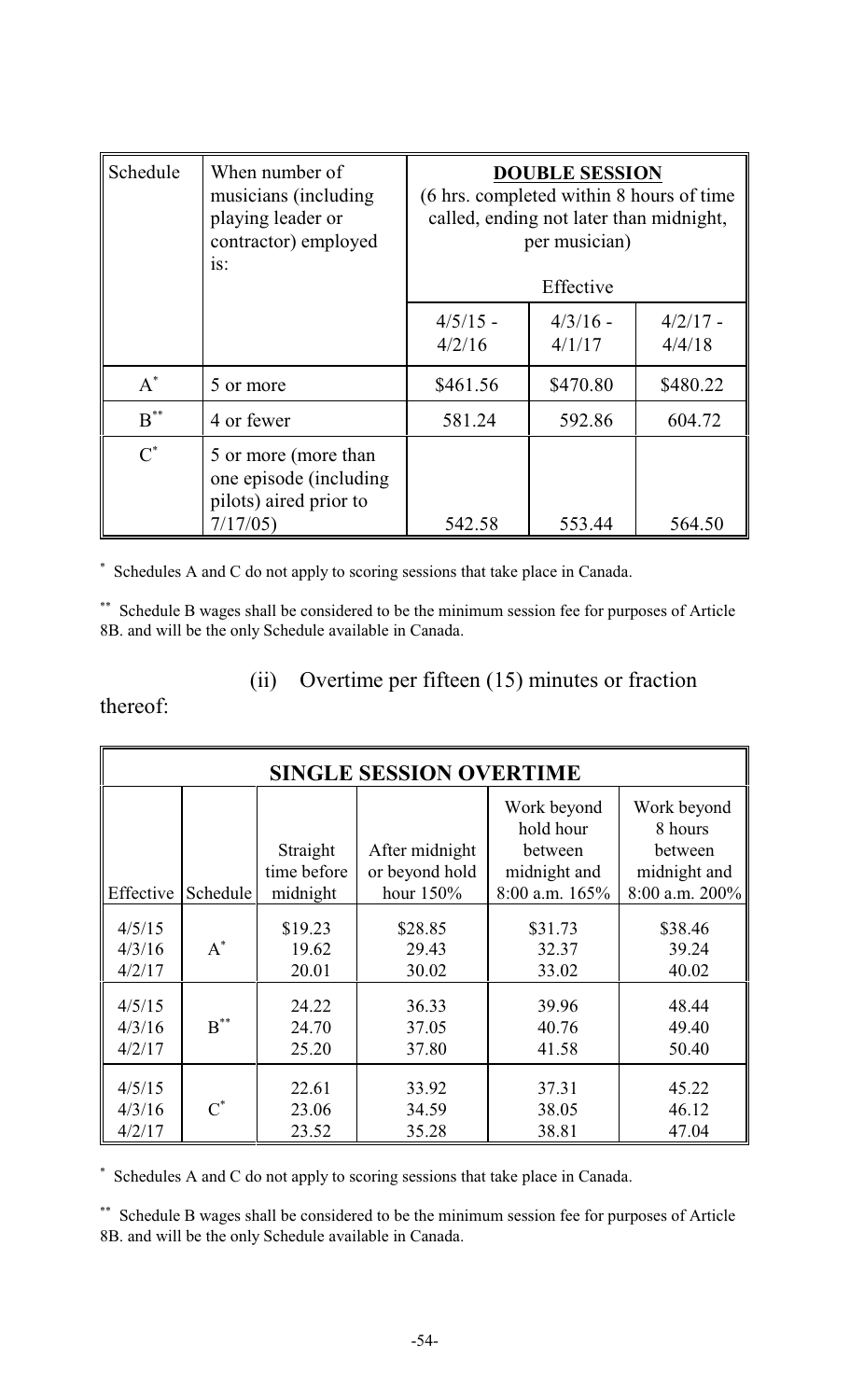| <b>DOUBLE SESSION OVERTIME</b> |                |                         |                                                             |                   |                                                                  |                                                            |
|--------------------------------|----------------|-------------------------|-------------------------------------------------------------|-------------------|------------------------------------------------------------------|------------------------------------------------------------|
|                                |                | Straight<br>time before | 7th hour of<br>rec. within<br>8 hours<br>before<br>midnight | After<br>midnight | Work beyond<br>hold hour<br>between<br>midnight and<br>8:00 a.m. | Work beyond<br>8 hrs. between<br>midnight and<br>8:00 a.m. |
| <b>Effective</b>               | Schedule       | midnight                | 120%                                                        | 150%              | 165%                                                             | 200%                                                       |
| 4/5/15                         | $A^*$          | \$19.23                 | \$23.08                                                     | \$28.85           | \$31.73                                                          | \$38.46                                                    |
| 4/3/16                         |                | 19.62                   | 23.54                                                       | 29.43             | 32.37                                                            | 39.24                                                      |
| 4/2/17                         |                | 20.01                   | 24.01                                                       | 30.02             | 33.02                                                            | 40.02                                                      |
| 4/5/15                         | $B^{\ast\ast}$ | 24.22                   | 29.06                                                       | 36.33             | 39.96                                                            | 48.44                                                      |
| 4/3/16                         |                | 24.70                   | 29.64                                                       | 37.05             | 40.76                                                            | 49.40                                                      |
| 4/2/17                         |                | 25.20                   | 30.24                                                       | 37.80             | 41.58                                                            | 50.40                                                      |
| 4/5/15                         | $C^*$          | 22.61                   | 27.13                                                       | 33.92             | 37.31                                                            | 45.22                                                      |
| 4/3/16                         |                | 23.06                   | 27.67                                                       | 34.59             | 38.05                                                            | 46.12                                                      |
| 4/2/17                         |                | 23.52                   | <u>28.22</u>                                                | 35.28             | 38.81                                                            | 47.04                                                      |

\* Schedules A and C do not apply to scoring sessions that take place in Canada.

\*\* Schedule B wages shall be considered to be the minimum session fee for purposes of Article 8B. and will be the only Schedule available in Canada.

(iii) When two or more recording sessions occur on the same picture on the same day, the rate for all sessions on that day for such picture shall be based on the rate applicable to the session in which the highest number of recording musicians was employed.

(2) Electronic Musical Devices

(i) At the Producer's election, a musician who is employed (other than on a "package deal" basis) to play an electronic musical device(s) shall be paid:

(A) at the existing rates set forth in Paragraph 15(a)(1) (hereinafter referred to as "real time rates") or

(B) at the following hourly rates (hereinafter referred to as "multi-tracking rates"):

(1) \$349.02 per hour (\$356.00 effective April 3, 2016 and \$363.12 effective April 2, 2017) if one (1) musician is employed under the multi-tracking rates;

(2) \$305.42 (each) per hour (\$311.53 effective April 3, 2016 and \$317.76 effective April 2, 2017) if two (2) or more musicians are employed under the multi-tracking rates.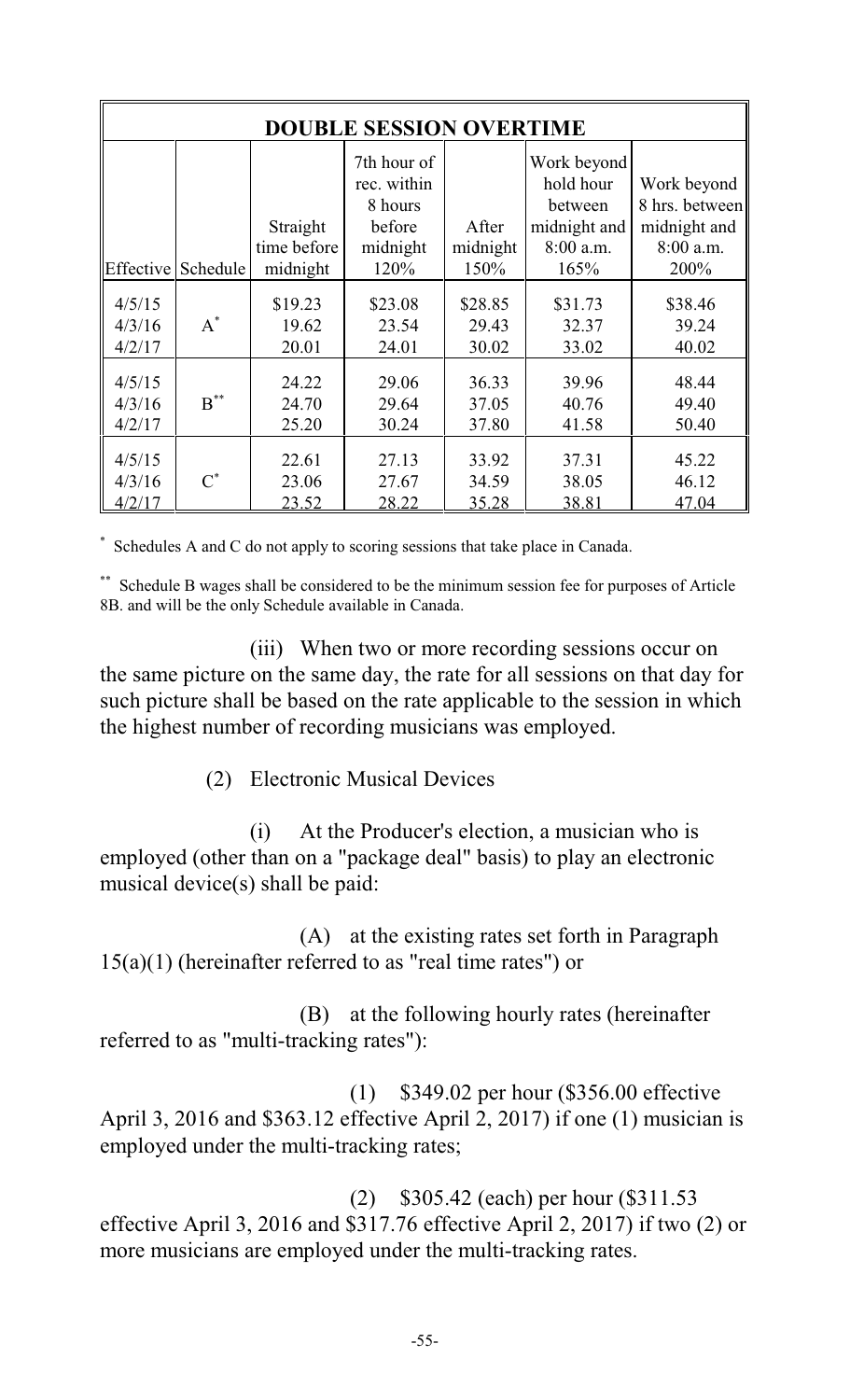The foregoing rates include all electronic and acoustical doubles and all over-dubs. With respect to each session, Producer shall have the right to designate whether such musician is to be paid under the real time rates or at the foregoing multi-tracking rates. Producer shall make such election with respect to each such musician at the time such musician is initially engaged.

(ii) In the event Producer chooses to pay the musician under the multi-tracking rates:

(A) Producer shall notify the musician at the time of the call that the engagement will be pursuant to the multitracking provisions and shall specify the length of the call. The length of the call may be up to a maximum of ten (10) hours at straight time. However, when a musician accepts a guaranteed call of fewer than ten (10) hours, he/she cannot be required to work more than one (1) hour beyond such guaranteed call, as provided in Paragraph 15(b)(8)(i). If the musician does perform work beyond the one (1) hour hold period, such work shall be compensated at one hundred fifty percent (150%) of the applicable electronic multi-tracking rate in fifteen (15) minute increments. In all other respects, the multi-tracking provisions of the Agreement shall remain in full force.

NOTE: If a musician is engaged for a ten (10) hour call, he/she must be paid for the entire ten (10) hours, whether worked or not, unless he/she leaves earlier for personal reasons, in which case payment shall be made only for hours worked.

three (3) hours.

(B) The musician shall be paid for a minimum of

(C) A one-hour meal period for such musician shall be called not later than six (6) hours after reporting for work. Subsequent meal periods shall be called not later than six (6) hours after the expiration of the previous meal period. The penalty for delayed meals shall be a straight time allowance at the scheduled regular basic hourly real time rate for the length of the delay, but not less than one-half hour.

(D) Work in excess of ten (10) hours, excluding meal periods, shall be paid at the rate of an additional fifty percent (50%), prorated in fifteen (15) minute increments.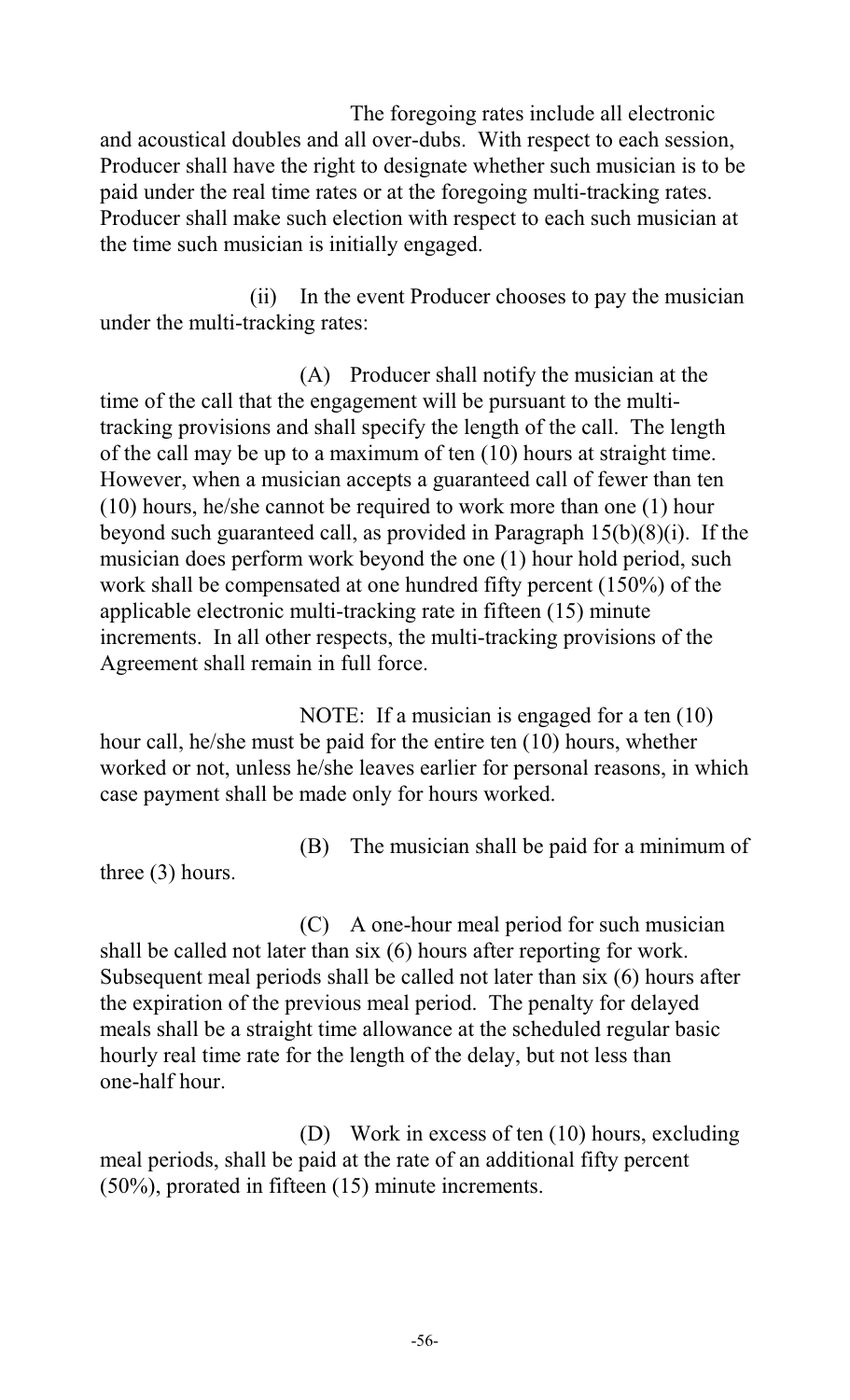(E) When, at the request of the Producer, the musician is required to work between the hours of midnight and 8:00 a.m., such musician shall be paid an additional fifty percent (50%) of the applicable hourly rate.

(iii) Phonograph records may be produced from music sound track recorded by a musician or musicians employed under the multi-tracking rates upon payment of the amounts set forth herein. A musician who performed alone under this rate shall receive no less than the basic phonograph recording session fee for each minute of music dubbed. When two (2) or more musicians performed, each musician shall receive no less than the basic phonograph recording session fee for each two (2) minutes of music dubbed.

(iv) A joint committee consisting of representatives of the Producers and the Federation shall be established for the purpose of addressing problems that may arise under this provision and to establish guidelines with respect to rentals of such musicians' equipment and shall consider, among other subjects, the possibility of establishing terms and conditions applicable to complex sequencing services which are required by the Producer prior to a scoring session in order to prepare for the performance.

(3) There is no limitation or required minimum number of musicians that are to be employed in any session.

(4) Except as is otherwise provided in Article 8, 8A. or 8B., no music sound track may be used in any of the pictures subject to this Agreement unless recorded under the terms of this Agreement; and the music in any of such pictures recorded hereunder during this Agreement may not be augmented by sound tracks not recorded under the terms of this Agreement (except for documentary films scored in accordance with subparagraph (11) below).

(5) During the term of this Agreement, Producer agrees to utilize, with respect to each thirteen (13) television motion pictures, a total number of scoring hours as follows:

(i) for thirteen (13) one-half  $(\frac{1}{2})$  hour pictures (other than dramatic pictures) - twelve (12) scoring hours. The number of required scoring hours under this subparagraph  $(a)(5)(i)$  only shall be reduced by three (3) for each phonograph record produced under an AFM Sound Recording Labor Agreement that is used in such picture(s).

(ii) for thirteen  $(13)$  one  $(1)$  hour pictures (other than dramatic pictures) - thirty-six (36) scoring hours;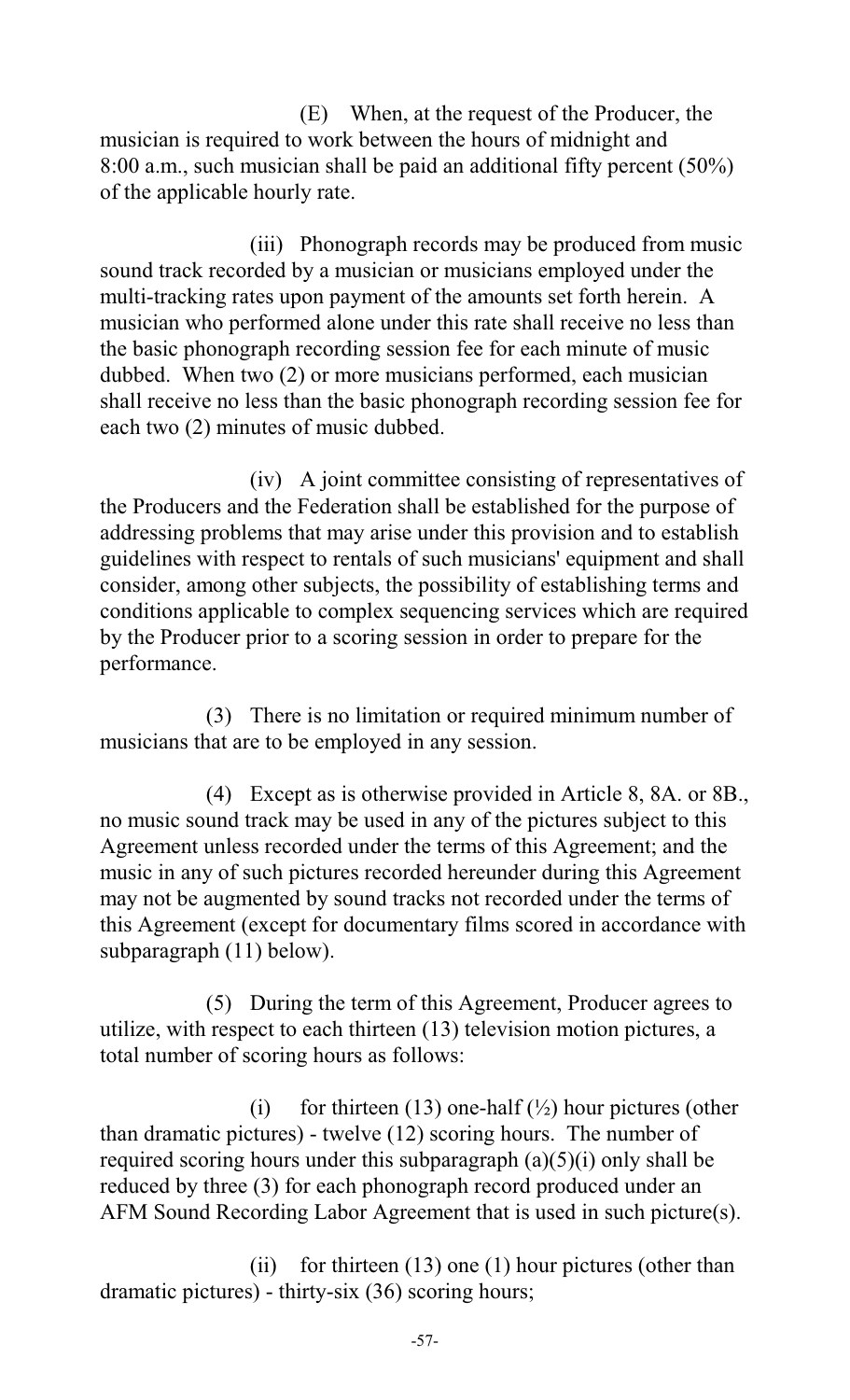(iii) for thirteen (13) one-and-one-half  $(1\frac{1}{2})$  hour pictures (other than dramatic pictures) - fifty-four (54) scoring hours;

(iv) With respect to other such dramatic television pictures produced during the term of this Agreement, the following shall apply:

(A) The scoring hour requirements are as

follows:

For thirteen (13) one-half  $(\frac{1}{2})$  hour dramatic pictures - fifteen (15) scoring hours;

For thirteen (13) one (1) hour dramatic pictures - thirty-nine (39) scoring hours;

For thirteen (13) one-and-one-half hour  $(1\frac{1}{2})$ dramatic pictures - fifty-nine (59) scoring hours;

For thirteen (13) two (2) hour dramatic pictures - seventy-eight (78) scoring hours.

(B) Without limiting the scoring hour requirements as provided in subparagraph  $(a)(5)(iv)(A)$  above, Producer shall record the first twenty-five (25) episodes (including the pilot) of all dramatic television series produced for network prime time exhibition with live scoring, except when it is impractical to do so as a result of exigencies of meeting delivery dates or air dates, or post-production situations. As used herein, television series produced for "network prime time" exhibition means series produced for ABC, CBS or NBC or any other entity which qualifies as a "network" under Section 73.662(f) of the rules of the Federal Communications Commission (FCC), unless the FCC determines that such entity is not a "network" for the purposes of such section, and aired during the hours of 8:00 p.m. to 11:00 p.m. (Eastern Standard or Daylight Time, Pacific Standard or Daylight Time), Monday through Saturday, or 7:00 p.m. to 11:00 p.m. (Eastern Standard or Daylight Time, Pacific Standard or Daylight Time) on Sunday.

(1) In the event such a situation exists and as a result thereof Producer is required to score an episode or episodes of that series with previously-recorded track from other episodes of the series for that broadcasting season, then Producer shall give advance notice thereof to the Federation (through the appropriate Local) and will respond to a request from the Federation for information as to the nature of such situation. Further, Producer agrees in such circumstances to pay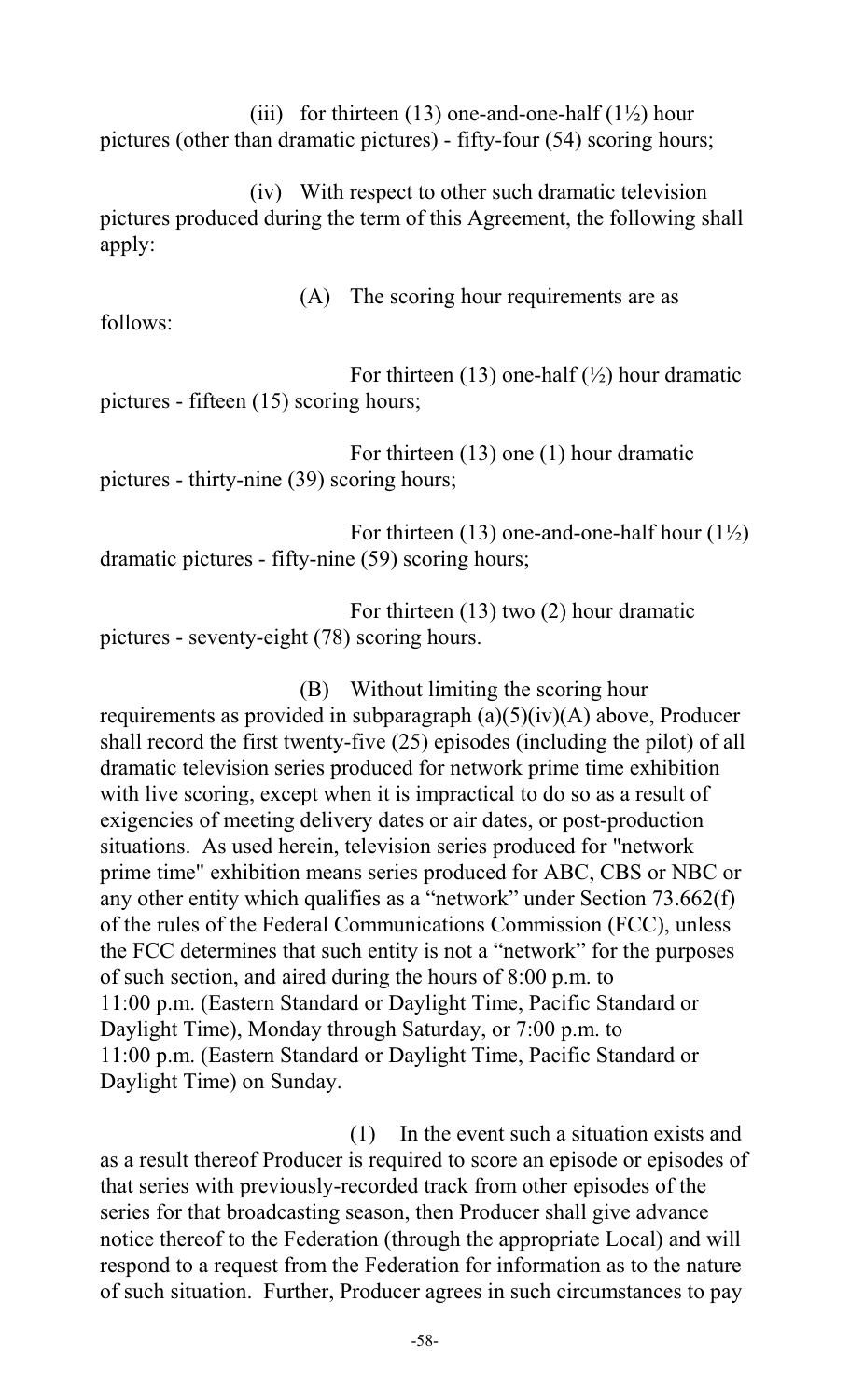liquidated damages to the Federation in an amount equal to the minimum scale that would have been paid for a live scoring session for twenty-five (25) recording musicians, plus amounts equal to the pension, health and welfare and vacation pay contributions based thereon.

With respect to and in computing the liquidated damages provided for in subparagraph  $(a)(5)(iv)(B)(1)$  above, when the episode is scored solely with previously-recorded track as also provided in subparagraph  $(a)(5)(iv)(B)(1)$  above, the first fifteen (15) minutes or less of such previously-recorded track used in the new episode shall be deemed a single three (3) hour session and the first thirty (30) minutes of such previously-recorded track used in such new picture shall be deemed a double (*i.e.*, a six (6) hour) session. Each additional five (5) minutes, or fraction thereof, of such previously-recorded music so used shall be deemed to be an additional one (1) hour session. When previously-recorded track, as provided in subparagraph  $(a)(5)(iv)(B)(1)$  above, and live scoring are both used in the episode, then each five (5) minutes, or fraction thereof, of the previously-recorded track shall be deemed to be a one (1) hour session.

Previously-recorded track, when used as hereinabove provided, shall not apply against the scoring hour requirements.

(2) This subparagraph (2) applies only to performance documentaries, special sessions called to replicate live theatrical productions and television films of live theatrical productions. With respect to the live scoring of performance documentaries, special sessions called to replicate live theatrical productions and television films of live theatrical productions, a single session of three (3) hours shall consist of not more than fifteen (15) minutes of finished recorded music used in the picture and a double session of six (6) hours shall consist of not more than thirty (30) minutes of finished recorded music, per music editor's cue sheets, excluding fermatas. Each additional two and one-half  $(2\frac{1}{2})$  minutes of such recorded music scored in such session shall constitute an additional thirty (30) minutes of recording for those musicians recording such additional finished recorded music. In the case of television films of live theatrical productions, the Federation agrees to consider in good faith, on a case-by-case basis, requests for different treatment.

(C) With respect to a picture for which music has been scored live, previously-recorded cues from other pictures of the series, whether recorded in the same or any previous broadcast season, may be substituted for any deleted portion of the music which was scored live for that picture, when such substitution is due to creative,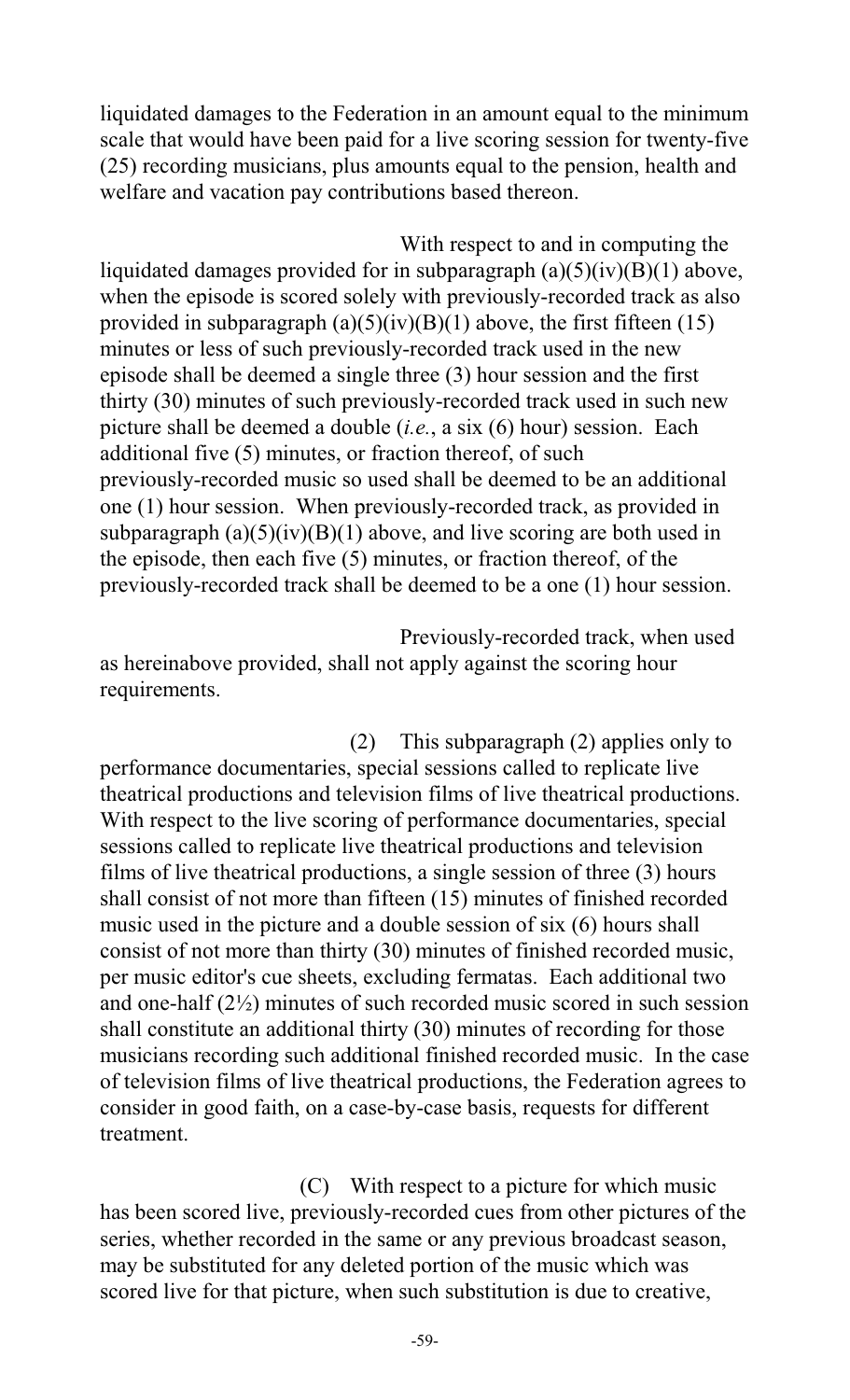dramatic reasons in the good faith judgment of the Producer; it being understood that such substitutions shall not be used for the purpose of evading the intent of the above live scoring provisions.

(1) In the event music cues from any previous broadcast season, specified in Paragraph (C) above, are utilized, the Producer shall be responsible for the timely remittance to the Federation of cue sheets setting forth the information necessary to identify such previously-recorded cues.

(2) The Federation shall have the right to review annually, on an ongoing basis, the implementation of this provision on a Producer-by-Producer basis, under the auspices of the Joint Cooperative Committee.

(3) If, in the Federation's judgment, any Producer is failing to comply with the provisions with respect to music utilized from any previous broadcast season, the Federation shall meet with that Producer, as part of the Joint Cooperative Committee, to resolve the non-compliance issues. In the event that such compliance issues are not resolved, the Federation shall have the unilateral right to withhold, on a Producer-by-Producer basis, utilization of this provision with respect to music cues from previous broadcast seasons for the remainder of this Agreement. In the event the Federation takes such action, it shall notify the Producer in writing.

(D) Format music once recorded live for a series may be reutilized in any picture of the series for that broadcast season and subsequent broadcast seasons and, in addition, identical cues need not be rescored for additional use in any given picture. "Format music" includes standard openings and closings, bumpers, billboards, lead-ins and lead-outs. In the event that format music for a series is reutilized in a subsequent broadcast season, Producer shall pay to the recording musicians who participated in the recording of the format music an additional fee equal to the minimum single session fee in effect at the beginning of such subsequent broadcast season in which the format music is reutilized. No more than one (1) such payment shall be required for each subsequent broadcast season in which the format music is utilized.

A session called for the scoring of a format or formats, including main and/or end titles and/or standard cues and/or "bumpers," may also be used for the scoring of music for a pilot or episode of that series, but may not be used to score music other than for the format or formats of such pilot or episode.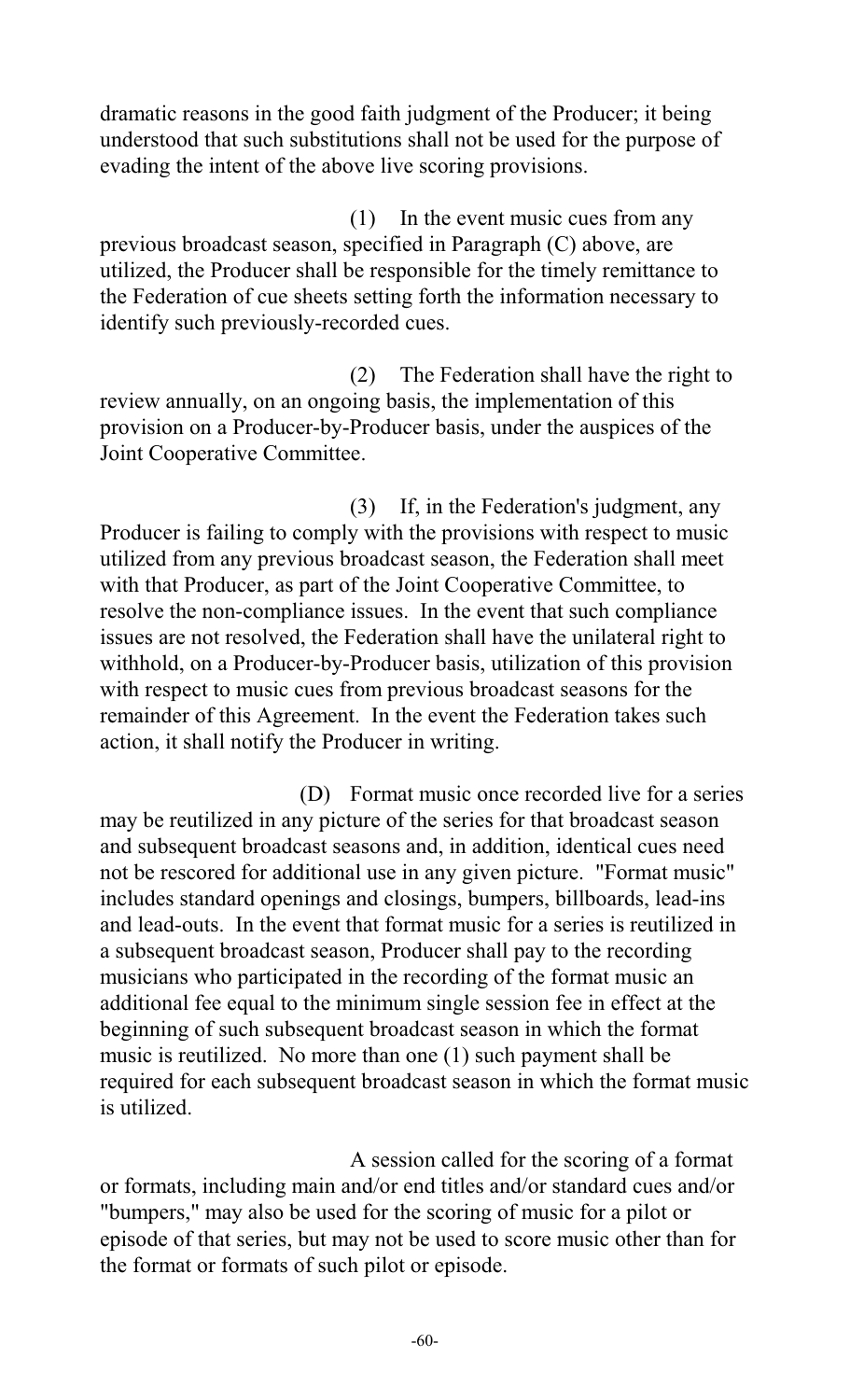Except as specifically set forth herein, Producer may not record music sound track for general usage, (*i.e.*, no "library track") for use in such dramatic television pictures.

So-called "Specials of the Week" shall not be included in computing the required scoring hours above provided.

A recording session consisting of a single recording musician shall be included in computing the above scoring requirements only if such music is reported in the cue sheet. Such session shall also be so included if such music was thereafter deleted from the cue sheet due to editing in post-production. The Producer shall have the burden of proof in establishing these facts.

The scoring requirements for fewer than thirteen (13) pictures shall be *pro rata* of the hours required for thirteen (13) pictures. As used herein, the term "dramatic pictures" refers to pictures of a dramatic nature, specifically excluding situation comedies and documentaries.

(E) In the event of any dispute as to whether a television film is a dramatic film for the above purposes, such dispute shall be determined as follows: It shall be referred to a joint committee composed of a representative of the Alliance of Motion Picture and Television Producers and a representative of the Federation. In the event that the dispute is not determined in such step, the matter may then be referred to a Cooperative Committee to be composed of five (5) representatives selected by the Federation and five (5) representatives selected by the Alliance of Motion Picture and Television Producers. A unanimous decision in such first step or a decision of six (6) or more members of the Committee in the second step shall be binding upon all the parties to the dispute.

(6) The scoring requirements called for by the preceding paragraph may be cumulated, as therein provided, among all television motion pictures produced by the Producer during each production period covered in whole or in part by this Agreement (*i.e.*, 2010/2011, 2011/2012 and 2012/2013). For example, if Producer produced twenty-six (26) episodes of a one-half  $(\frac{1}{2})$  hour series (other than dramatic pictures) called Series "A," and thirteen (13) episodes of a one (1) hour series (other than dramatic pictures) called Series "B," and thirteen (13) episodes of a one-half  $(\frac{1}{2})$  hour dramatic series called Series "C," and ten (10) episodes of a one (1) hour dramatic series called Series "D," and three (3) one (1) hour dramatic pilot films, the minimum required scoring hours for all of such pictures produced under Paragraph 15(a)(5) above would be one hundred fourteen (114) hours. This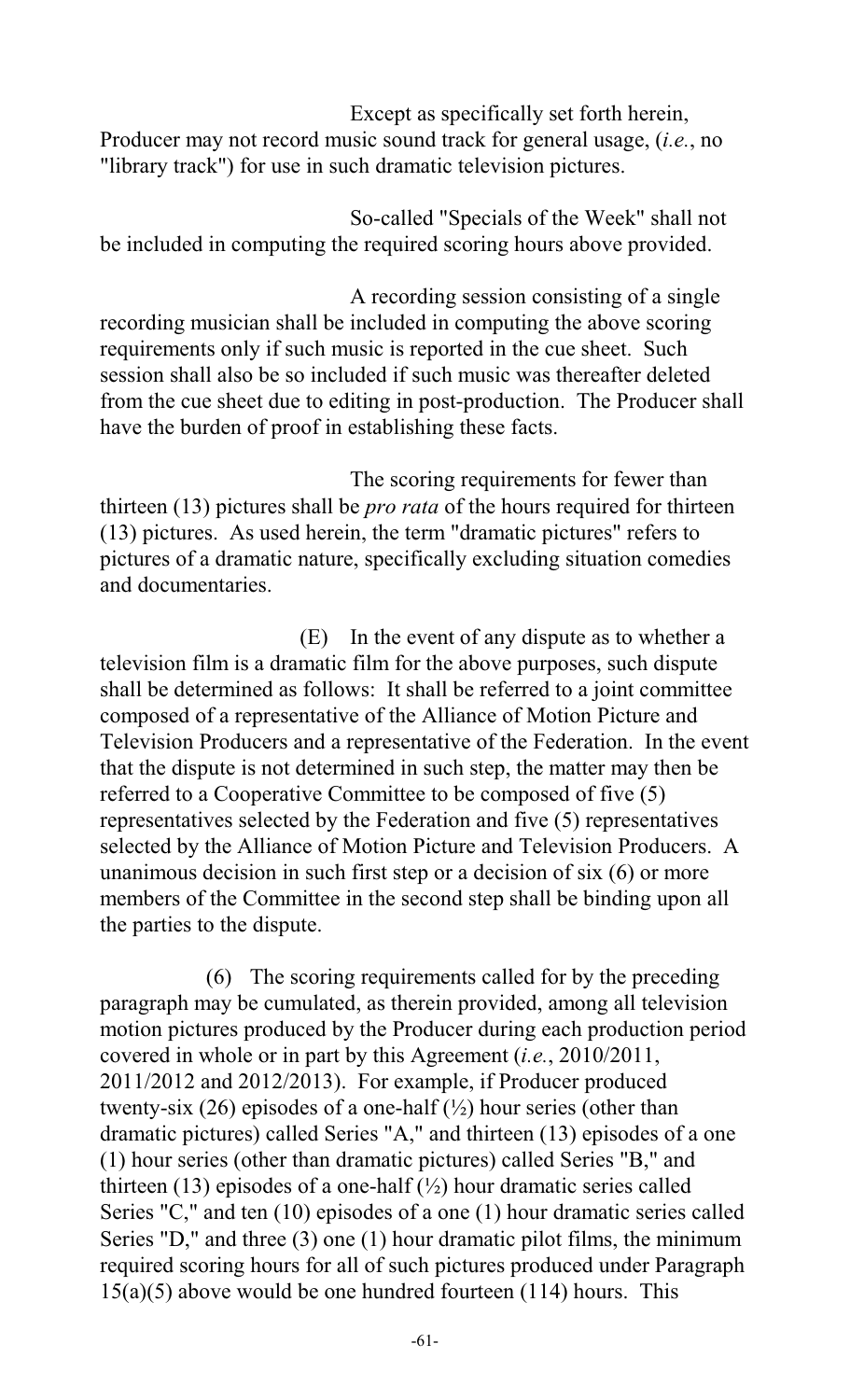requirement would be met if, for instance, the following scoring occurred:

| <b>SERIES</b>  | <b>LENGTH OF</b><br><b>PICTURE</b>                      | <b>NUMBER</b><br>OF<br><b>EPISODES</b><br><b>OR</b><br><b>PICTURES</b> | <b>MIN. SCORING</b><br>HRS.<br><b>REQUIRED FOR</b><br><b>SERIES OR</b><br><b>PICTURE</b> | <b>ACTUAL</b><br><b>HOURS</b><br><b>SCORED</b> |
|----------------|---------------------------------------------------------|------------------------------------------------------------------------|------------------------------------------------------------------------------------------|------------------------------------------------|
| $\overline{A}$ | One-half $(\frac{1}{2})$<br>hour other<br>than dramatic | 26                                                                     | 24                                                                                       | 23                                             |
| B              | One $(1)$ hour<br>other than<br>dramatic                | 13                                                                     | 36                                                                                       | 35                                             |
| $\mathcal{C}$  | One-half $(\frac{1}{2})$<br>hour dramatic               | 13                                                                     | 15                                                                                       | 22                                             |
| D              | One $(1)$ hour<br>dramatic                              | 10                                                                     | 30                                                                                       | 30                                             |
| <b>PILOT</b>   | One $(1)$ hour                                          | 3                                                                      | 9                                                                                        | 11                                             |
| <b>TOTAL</b>   | <b>HOURS</b>                                            |                                                                        | 114                                                                                      | 121                                            |

# PROGRAMS PRODUCED UNDER PARAGRAPH 15(a)(5)

(7) There is no requirement for scoring pictures when music is inappropriate, such as in sport shows.

(8) There shall be no limitation on the length of any recording session, except that a recording session shall be at least a three (3) hour session (or a two (2) hour session in the case of sessions that meet the requirement of Paragraph 15(c)).

(9) The scoring for any episode or episodes of any series or number of series, or individual pictures, including pilot programs, may be intermixed and may be made in or added to any two (2), three (3) or six (6) hour session.

(10) Recording hereunder for any picture which is part of a series of television motion pictures may be reused in scoring for any one (1) or more other pictures of such series which are produced for broadcasting during the same or any subsequent broadcast season. The term "broadcasting season," as used herein, refers to periods of not more than fifty-two (52) weeks and shall have the same meaning as that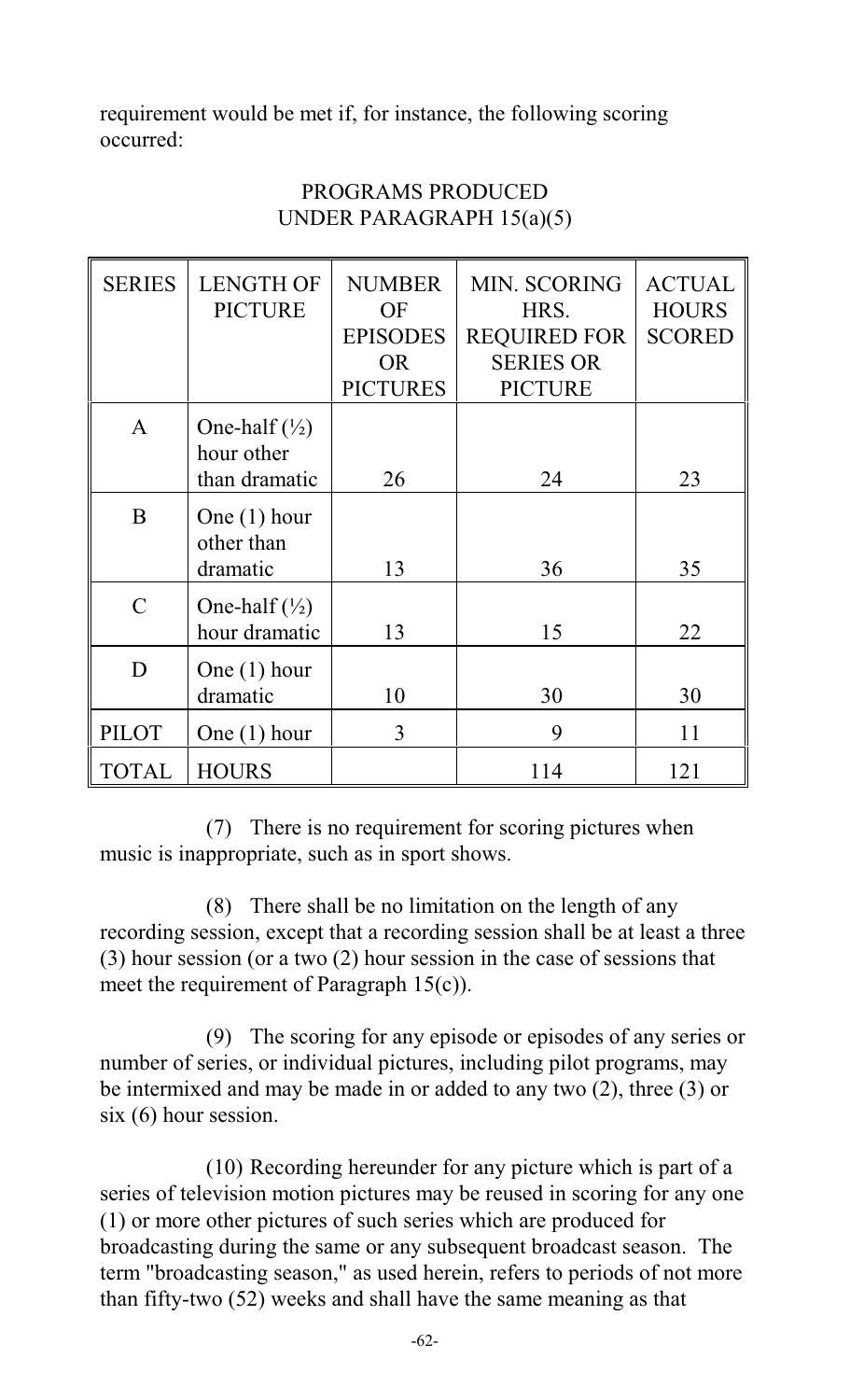generally understood in the television industry. Recording hereunder for a so-called pilot program may be reused in other episodes of the series of which the pilot program becomes a part, but such reuse shall be limited to the first broadcasting season of such series.

In the event music cues are utilized in the same or a subsequent broadcast season, the Producer shall be responsible for the timely remittance to the Federation of cue sheets, setting forth the information necessary to identify such previously-recorded cues. If the Producer fails to make timely remittance of cue sheets or if the Producer fails to meet the applicable scoring hours requirement in a season in which music cues from a previous broadcast season are utilized, the Federation may exercise the rights set forth in Paragraphs  $15(a)(5)(iv)(C)(2)$  and (3).

(11) The scoring requirements for documentaries shall be the same as for other television motion pictures except that Producer, if it desires, may use library music or historical music sound track (except musical film sound tracks recorded under this Agreement) in any documentary picture or pictures, provided that such picture or pictures shall have live scoring for the scoring hours called for in subparagraph  $(a)(5)$  above.

(12) Producer shall not call token scoring sessions for the sole purpose of fulfilling the above total number of scoring hours required. All musical performances hereunder, other than by production musicians (non-recording), shall be recorded with the intent of using the sound track in said television pictures, subject to the Producer's privilege to edit such track for artistic purposes.

(13) "Hot Line" procedure for determining unauthorized use of music track in violation of this subparagraph:

(i) If the Federation claims an unauthorized use of music track in violation of this subparagraph, it will immediately notify the Alliance.

(ii) The Alliance's representative shall promptly meet with the representatives of the Federation and the Producer.

(A) The Alliance and the Federation shall determine whether or not there was such a violation. A joint determination of the Alliance and the Federation shall be binding upon all the parties and shall be the only remedy for such violation.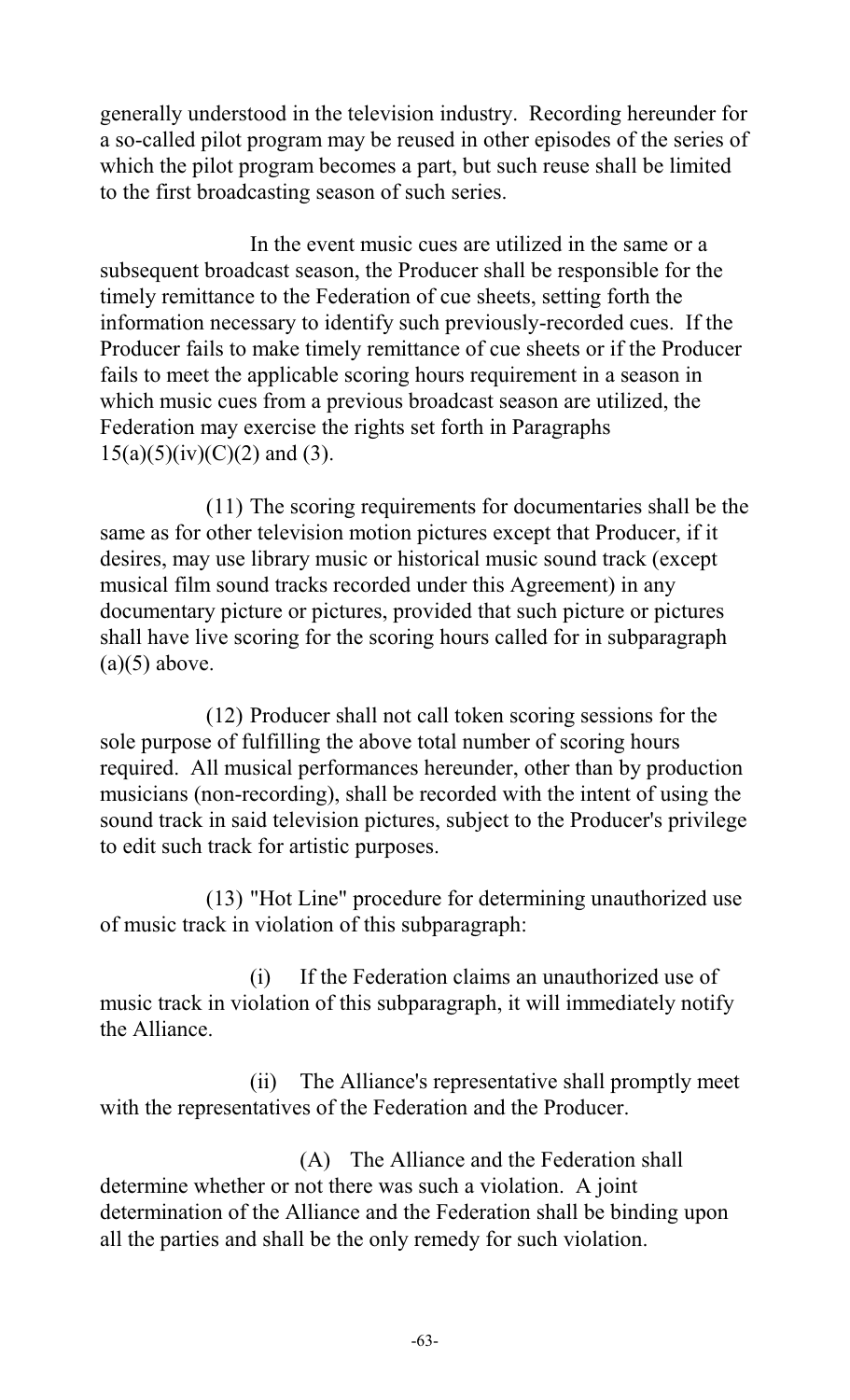(B) In the event the Alliance and the Federation do not mutually agree upon a determination, as above provided, the Federation may, at its option, promptly submit the matter to a mutually agreed-upon impartial arbitrator whose authority shall be limited to determining only whether or not the use in question was an unauthorized use which was an intentional and wilful violation of this subparagraph. Such arbitrator's determination shall be binding on all the parties and shall be the only remedy for such breach.

(C) In the event it is determined, as above provided, that Producer made such an unauthorized use of music in violation of this subparagraph, each musician involved shall be entitled to the following payment:

(1) If such unauthorized use was such an intentional and wilful violation hereof, payment to each musician involved shall be in a sum equal to double the original scale compensation applicable to such musician.

(2) If such unauthorized use was not such an intentional and wilful violation hereof, payment to each musician involved shall be in a sum equal to the original scale compensation applicable to such musician.

(D) If the Federation claim is not determined as above provided, the respective parties may exercise any of their other legal rights in the matter.

(iii) In the event Producer has a *bona fide* emergency, Producer shall give the Federation advance notice of its problem and the need of a waiver of the provisions of this subparagraph, which waiver the Federation will not unreasonably withhold.

(b) General Provisions Applicable to Recording Musicians

(1) Rest Period

Intermission of ten (10) minutes per hour away from stand must be given on all engagements, with the understanding that it means ten (10) minutes from the time musicians leave stands until they return and are ready to play. The Producer is privileged to accumulate two (2) rest periods, or to give two (2) fifteen (15) minute rest periods in a three (3) hour session, instead of three (3) ten (10) minute rest periods. Rest periods may not begin sooner than thirty (30) minutes following the beginning of session call, provided that all of the employees subject to this Agreement are ready to perform at the beginning of the session. At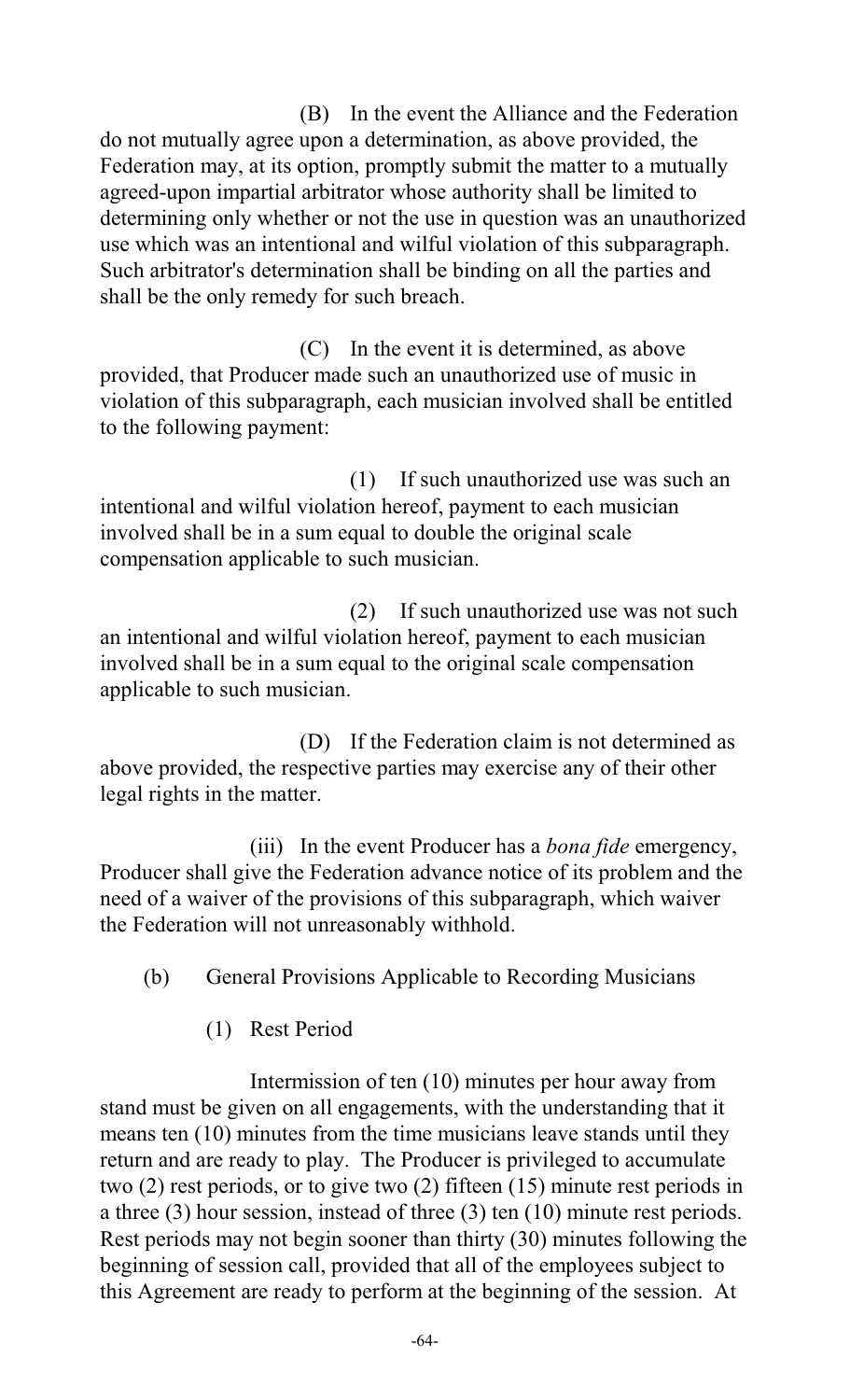no time shall a musician be required to perform for more than ninety (90) consecutive minutes on the stand.

> (2) Doubling Rates and Conditions for Recording Musicians

(i) Instruments within the following respective groups are not construed as doubling:

- (A) Piano and Celeste (when furnished);
- (B) Drummer's standard outfit;
- (C) Tympani;
- (D) Mallet instruments: xylophone, bells and

marimbas;

(E) Latin rhythm instruments. Any Latin instrument when used in less than eight (8) bars in connection with other instruments or used not in a rhythm pattern shall not in any event be a doubling instrument.

(F) Use of electronic devices such as multiplex, maestro, multiplier of octaves to be treated as a double if used to simulate instrumental sounds in addition to normal sounds of instrument to which attached.

(G) Use of multiple electronic musical devices, in conjunction with any electronic musical instrument such as a synthesizer, EVI or EWI, shall count in the aggregate as three (3) doubles.

|                   | (ii) | Doubling rates: |                                 |
|-------------------|------|-----------------|---------------------------------|
|                   |      | First double    | fifty percent $(50\%)$ of basic |
| rate extra.       |      | Second double - | twenty percent $(20\%)$ of      |
| basic rate extra. |      | Third double    | twenty percent $(20\%)$ of      |
| basic rate extra. |      | Fourth double   | twenty percent $(20\%)$ of      |
| basic rate extra. |      |                 |                                 |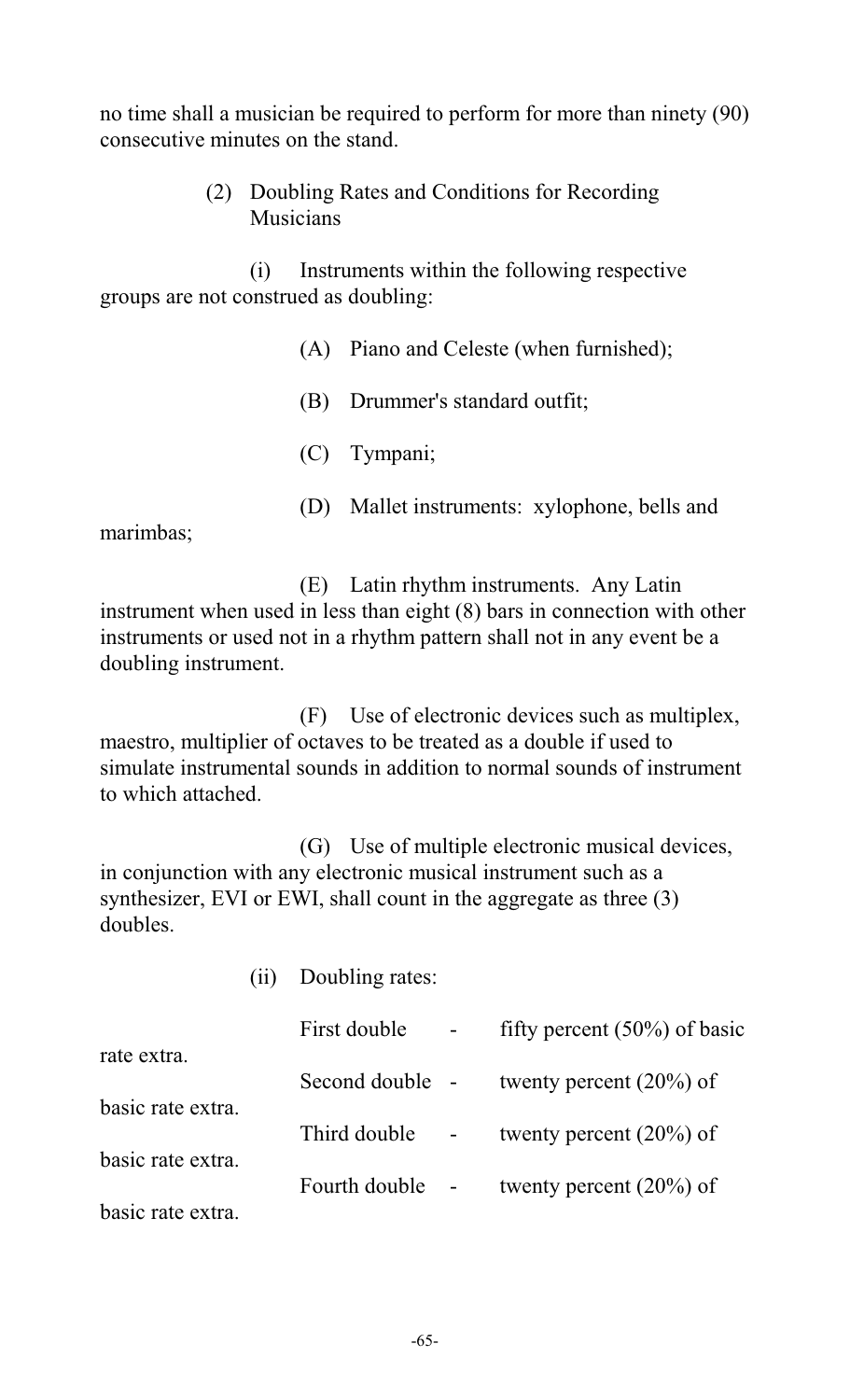The first instrument played in a single, or double session, as the case may be, determines the basic instrument for that session and any overtime period to such session.

(iii) Computation of doubling

(A) A musician who is required to double within the meaning of this Agreement within a day's call shall be paid "doubling" for not less than one (1) three (3) hour session.

For example: A musician is called in for a double session of six (6) hours. In the first three (3) hours, he/she plays only a saxophone. In the second three (3) hours, he/she plays only a flute. He/she would be entitled to the basic rate for the first three (3) hours and one hundred fifty percent (150%) of the basic rate for the second three (3) hours.

If, in such session, he/she played the saxophone for the first hour and the flute for the second and third hours and the saxophone for the fourth, fifth and sixth hours, he/she would be entitled to one hundred fifty percent (150%) of the basic rate for the first three (3) hours, and the basic rate for the last three (3) hours.

In computing the compensation for doubling, all time from the start of the recording engagement shall be considered in three (3) hour sessions, regardless of the unequal division of a double session.

For example: If the Musician plays saxophone for the first and second hours and, after the break following the second hour, plays the flute for the third hour and the saxophone again for the fourth, fifth and sixth hours, he/she would be entitled to one hundred fifty percent (150%) of the basic rate for the first three (3) hours and the basic rate for the last three (3) hours.

In a double session, during which one (1) or more doubles occurs in the first three (3) hours and the Musician commences the fourth hour with a doubling instrument, such doubling instrument shall be considered as the first double for the second three (3) hour period.

For example: A Musician plays the saxophone for the first hour, the flute for the second hour and the oboe in the third, fourth, fifth and sixth hours. He/she would be entitled to one hundred seventy percent (170%) of the basic rate for the first three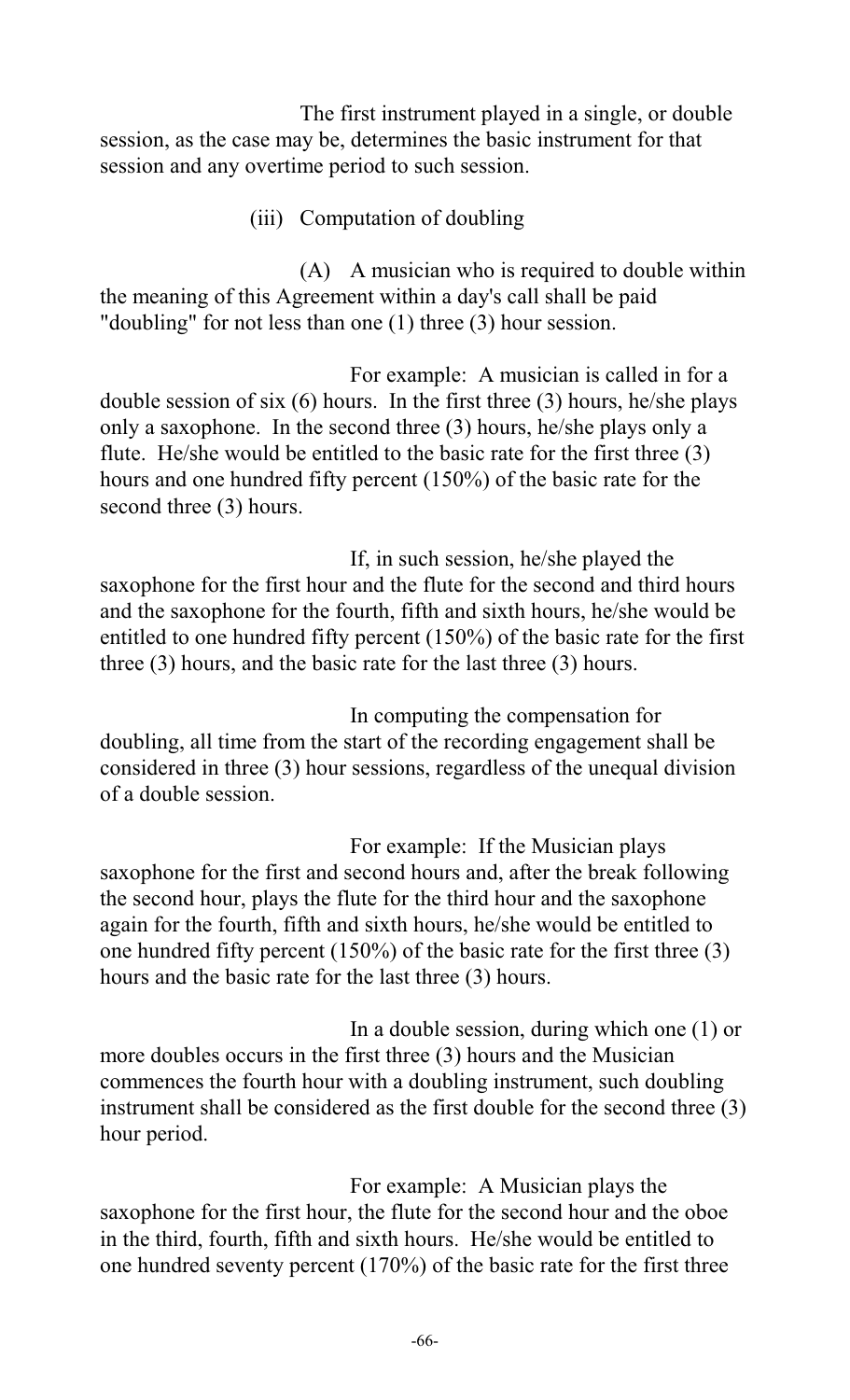(3) hours and one hundred fifty percent (150%) of the basic rate for the last three (3) hours.

(B) Overtime

If a double is begun in a three (3) hour session and such double is continued in an overtime period, the doubling rate shall apply for the three (3) hour session plus the overtime period.

For example: If a Musician plays a saxophone for the first and second hours and plays the flute for the third and fourth hours, he/she would be entitled to one hundred fifty percent (150%) of the basic rate for four (4) hours. If he/she played the saxophone for the first hour, the flute for the second hour and the oboe for the third and fourth hours, he/she would be paid one hundred seventy percent (170%) of the basic rate for the first three (3) hours and one hundred fifty percent (150%) of the basic rate for the fourth hour.

For example: If a Musician plays the saxophone for the first, second and the third hours, and the flute for the fourth, fifth and sixth hours as well as the seventh hour, he/she would be entitled to the basic rate for the first three (3) hours and one hundred fifty percent (150%) of the basic rate for the last four (4) hours.

For example: If a Musician plays the saxophone for the first hour, the flute for the second, third, fourth, fifth, sixth and seventh hours, he/she would be entitled to one hundred fifty percent (150%) of the basic rate for the seven (7) hours.

For example: If a Musician plays the saxophone for the first three (3) hours, the flute for the fourth and fifth hours, and the saxophone for the sixth and seventh hours, he/she would be entitled to the basic rate for the first three (3) hours, one hundred fifty percent (150%) of the basic rate for the second three (3) hours, and the basic rate for the overtime period.

If the musician commences doubling in an overtime period, he/she shall be paid a minimum of three (3) hours at the doubling rate.

For example: If a Musician plays the saxophone for a three (3) hour session and plays the flute for the fourth hour, he/she would be entitled to one hundred fifty percent (150%) of the basic rate for three (3) hours and the basic rate for one (1) hour.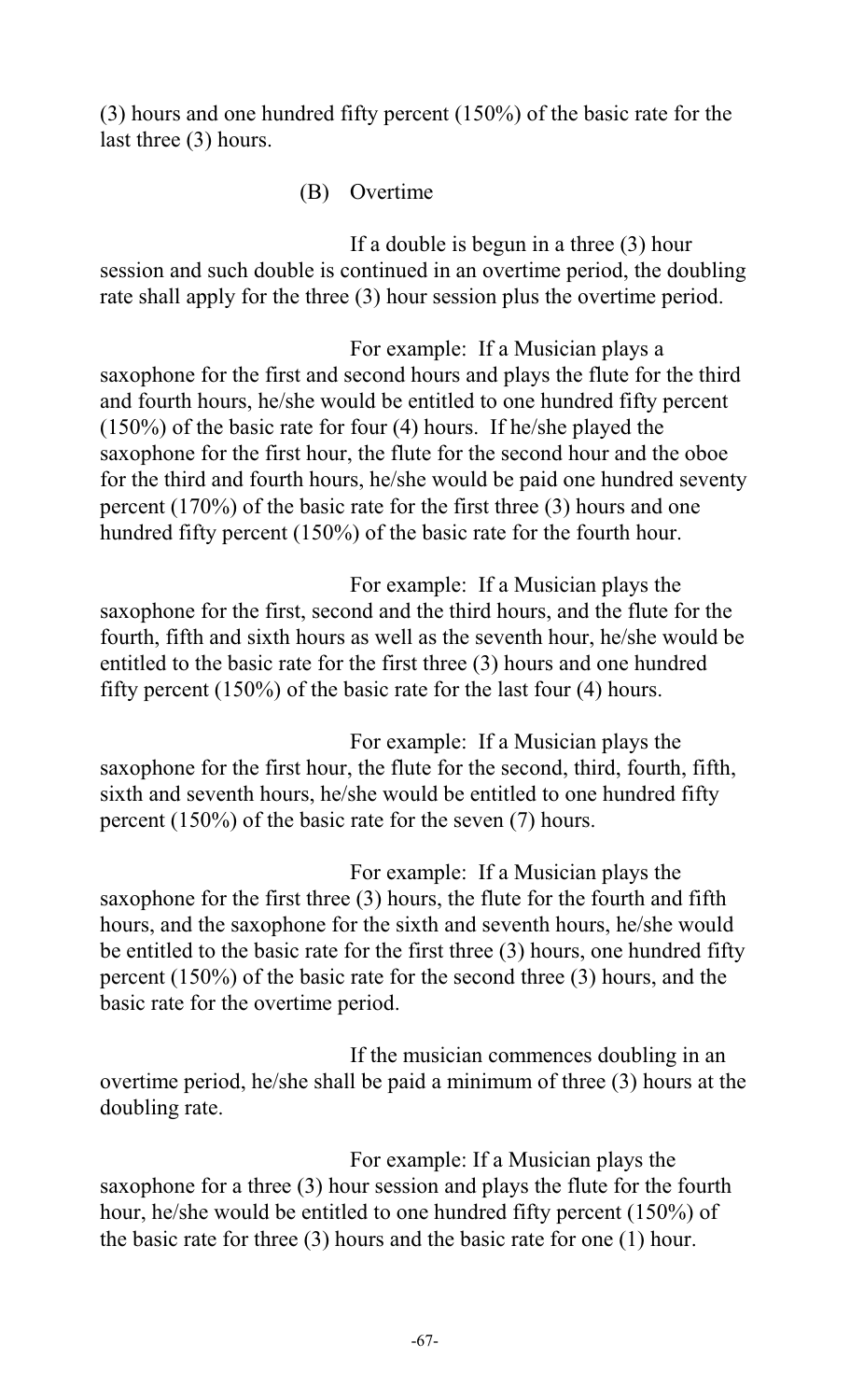(C) The first "double" rate of fifty percent (50%) of basic rate extra may only be paid when the basic rate is in effect. The second "double" rate of twenty percent (20%) of the basic rate extra shall only apply when the first doubling rate is in effect at the same time. The third "double" rate of twenty percent (20%) of the basic rate extra shall apply only when the second doubling rate is in effect at the same time; and the fourth "double" rate of twenty percent (20%) of the basic rate extra shall only apply when the third doubling rate is in effect at the same time.

For example: In a three (3) hour session, a Musician plays the saxophone for the first hour, plays the flute for the second hour and the oboe for the third hour. He/she would have two (2) doubles and would be entitled to one hundred seventy percent (170%) of the basic rate for the three (3) hours. If, in addition, he/she played the clarinet in the third hour, he/she would have three (3) doubles and would be entitled to one hundred ninety percent (190%) of the basic rate for the three (3) hours. If, in addition, he/she played not only the clarinet but also the bassoon, he/she would have four (4) doubles and be entitled to two hundred ten percent (210%) of the basic rate for the three (3) hours.

(iv) Any Musician who shall be required to transpose to avoid the use of an additional "doubling" instrument shall be considered as having doubled and shall be paid accordingly.

(3) On Location

Engagements on location over twenty-five (25) miles but not more than one hundred (100) miles from point (inside jurisdiction) ordered to report, \$46.08 (\$47.00 effective April 3, 2016 and \$47.94 effective April 2, 2017) extra for time consumed in traveling to and from location. When such engagements are over one hundred (100) miles from point (inside jurisdiction) ordered to report, they shall be arranged through the Federation Representatives.

(4) Calls

All calls for recording musicians shall be made not later than 6:00 p.m. on the day preceding the call, except in emergency, and except that, at the end of any recording session, calls for the following day may be given to the musicians.

When the Producer has prior knowledge of a call for recording musicians, it will give advance notice of such call to the appropriate Federation Local. When Producer does not have such prior knowledge, calls for recording musicians shall be reported to the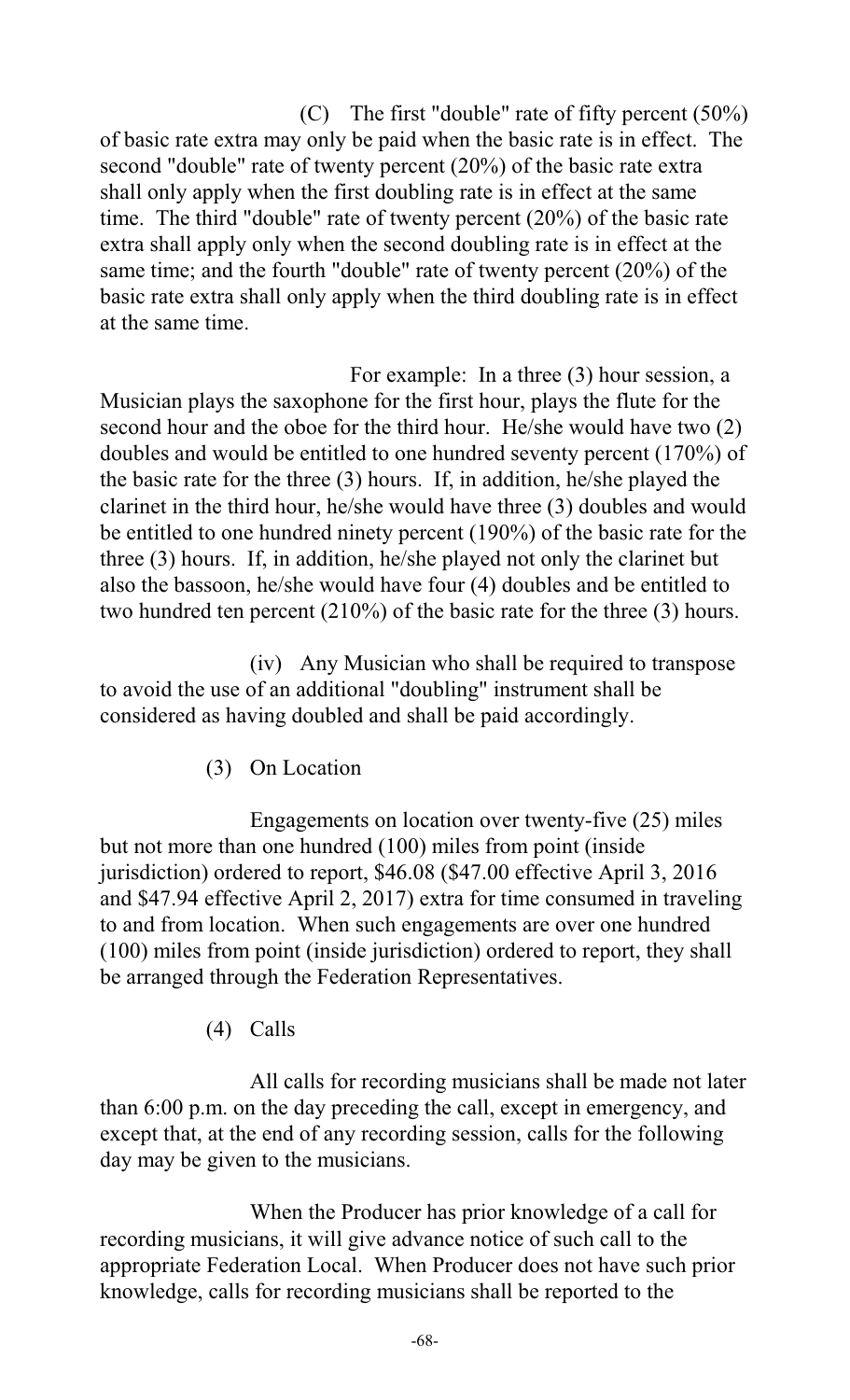Federation promptly after the call is made. A confirmed call for underscoring may be cancelled upon ninety-six (96) or more hours notice. A call for pre-recording may be cancelled upon a notice of forty-eight (48) or more hours.

(5) Meals

Meal breaks should be between the hours of 12:00 p.m. and 2:00 p.m. and 6:00 p.m. and 8:00 p.m., respectively. If any session goes beyond six (6) hours, coffee and sandwiches will be furnished.

(6) Night Premiums

Work performed after midnight shall be paid at timeand-one-half.

Work hours beyond eight (8) hours and performed between midnight and 8:00 a.m. will be compensated at two hundred percent (200%) of the straight time rate.

(7) Dismissal For Day

When any member or members are dismissed for the day while the balance of the orchestra is still in session, they shall immediately be given adequate time to pack up and leave, or they shall be paid for any period they are required to wait, subject to a ten (10) minute leeway.

(8) Single Sessions, Guaranteed Longer Calls and Double

(i) The Producer may hold the musician for one (1) hour beyond a single session or a guaranteed longer call. If musician is

Sessions

so held, or if work is performed in such hold hour, it shall be paid for at the straight time rate in units of fifteen (15) minutes. If the musician is required to remain beyond the one (1) hold hour, he/she shall be paid for such time beyond such hour at one hundred fifty percent (150%) of the straight time rate in fifteen (15) minute units, except that work beyond the one (1) hold hour which occurs between midnight and 8:00 a.m. shall be paid at one hundred sixty-five percent (165%) of the straight time rate in fifteen (15) minute units. Provided, however, that in the event that a guaranteed call exceeds five (5) hours (but is less than a double session), the guaranteed call and the hold period combined shall not exceed six (6) hours.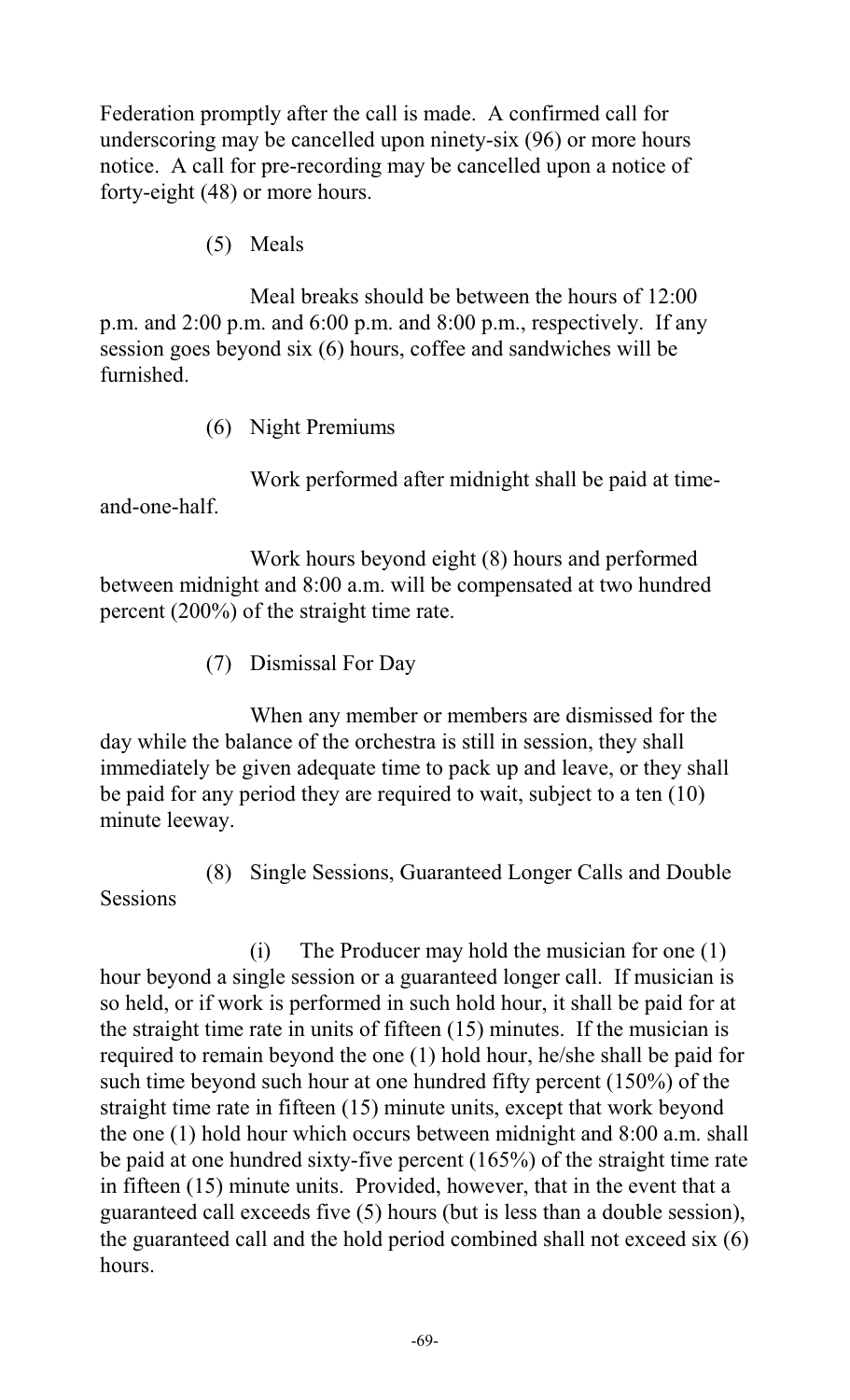(ii) In the event a musician cannot remain beyond one (1) hour hold, or fifteen (15) minute hold period in the case of a Special 2-Hour Session, such musician shall notify the contractor prior to the beginning of the session. If the musicians have given the appropriate advance notice, the Producer or his/her agent shall be responsible for securing additional musicians, if necessary.

(iii) A double session shall be completed within eight (8) hours. Work beyond six (6) hours within an eight (8) hour period will be paid at one hundred twenty percent (120%) of the straight time rate in fifteen (15) minute units. If the musician is required to remain after eight (8) elapsed hours (whether worked or not), he/she shall be paid at one hundred fifty percent (150%) of the straight time rate in fifteen (15) minute units.

(iv) Two single sessions shall not be called in the same day in lieu of a double session in order to circumvent the time spread penalty, when both of such single sessions are for the same motion picture, utilizing the same conductor, and both utilize all of the same individual musicians.

(v) Notwithstanding any other provisions in this Agreement, there shall be no compounding in computing the above and payment will be made on the highest appropriate rate.

(9) Leader - Double Recording Musician's Rate

When only one recording musician is called for a session, he/she shall be paid double the Recording Musicians to perform alone.

(10) Double Sessions

(i) Engagements of two (2) sessions (completed within eight (8) hours of time called) may be divided into two (2) periods at the convenience of the studio, with not less than one (1) hour between sessions.

(ii) When more than a double session of recording is continuous without a break of at least one (1) hour, a penalty of one (1) hour at the minimum scale shall be paid each such musician.

(11) Other Recordings

Trailers may be scored in, or added to, any recording session. Trailers, "pickups" (supplemental music recorded after a motion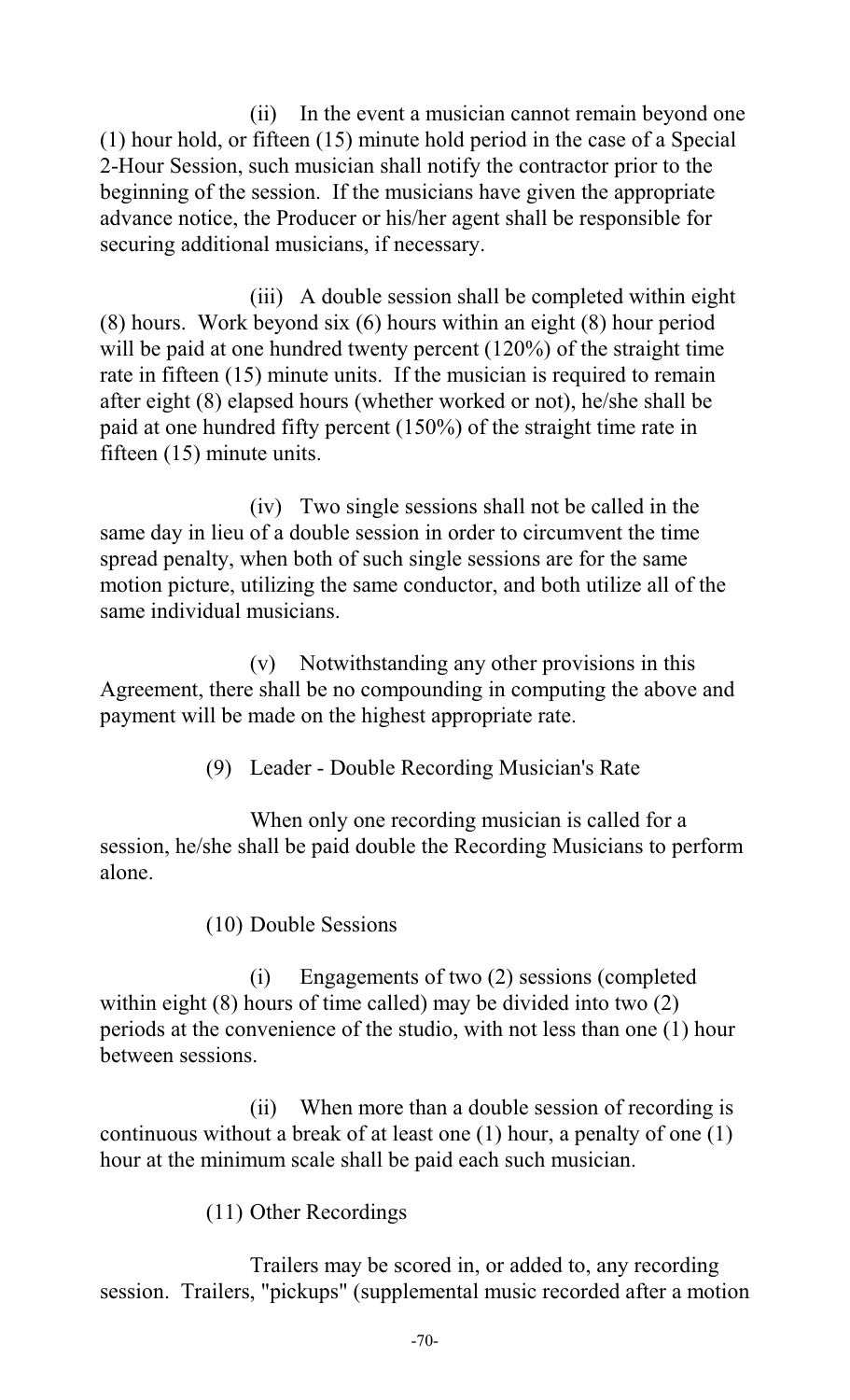picture has been recorded), short subjects, travelogues, adventure films and cartoons requiring less than one (1) hour to screen may all be scored in the same recording session or the scoring for any one or all may be added to any recording session. If a three (3) hour recording session is called to record for such short subjects, travelogues, adventure films and cartoons, the basic recording rate shall be \$290.62 (\$296.43 effective April 3, 2016 and \$302.36 effective April 2, 2017).

#### (12) Cartage

Whenever the Producer requests a musician to bring a heavy instrument to a recording session, the Producer shall specify whether the musician shall transport such heavy instrument either by public or private transportation, and public transportation shall be used if it is the only practicable manner of transportation. If a public carrier is to be used, the Producer shall have the option of designating the public carrier qualified to transport musical instruments. If the instrument is delivered by the designated public carrier, the Producer shall pay the cartage bill of the designated public carrier. If the musician chooses to use a carrier other than that designated by the Producer, the Producer shall not be liable for a cartage bill greater than the rate charged by the designated carrier. If private transportation is used, the Producer shall pay the musician for actual cartage, at the following rates, only for those instruments listed below which the Producer orders the musician to bring to the recording session:

Harp. . . . . . . . . . . . . . . . . . . . . . . . . . . . . . . \$40.00

String Bass, tuba, drums, all heavy or bulky amplifiers, baritone saxophone, cello, bass saxophone, contra bass clarinet, contra bass bassoon, accordion, baritone horn and the contra bass trombone.. . . . . . . . . . . \$16.00 each

(13) Orchestra Manager

If ten (10) or more recording musicians, including leader, are employed for any session, an orchestra manager (contractor) who is a member in good standing of the Federation shall be employed for said session. He/she may be one of the recording musicians. It shall be the duty of the orchestra manager to see that all musical activities conform to this Agreement. The orchestra manager or his/her designee (who may also be a member of the orchestra) shall be physically present at all recording sessions during the entire engagement.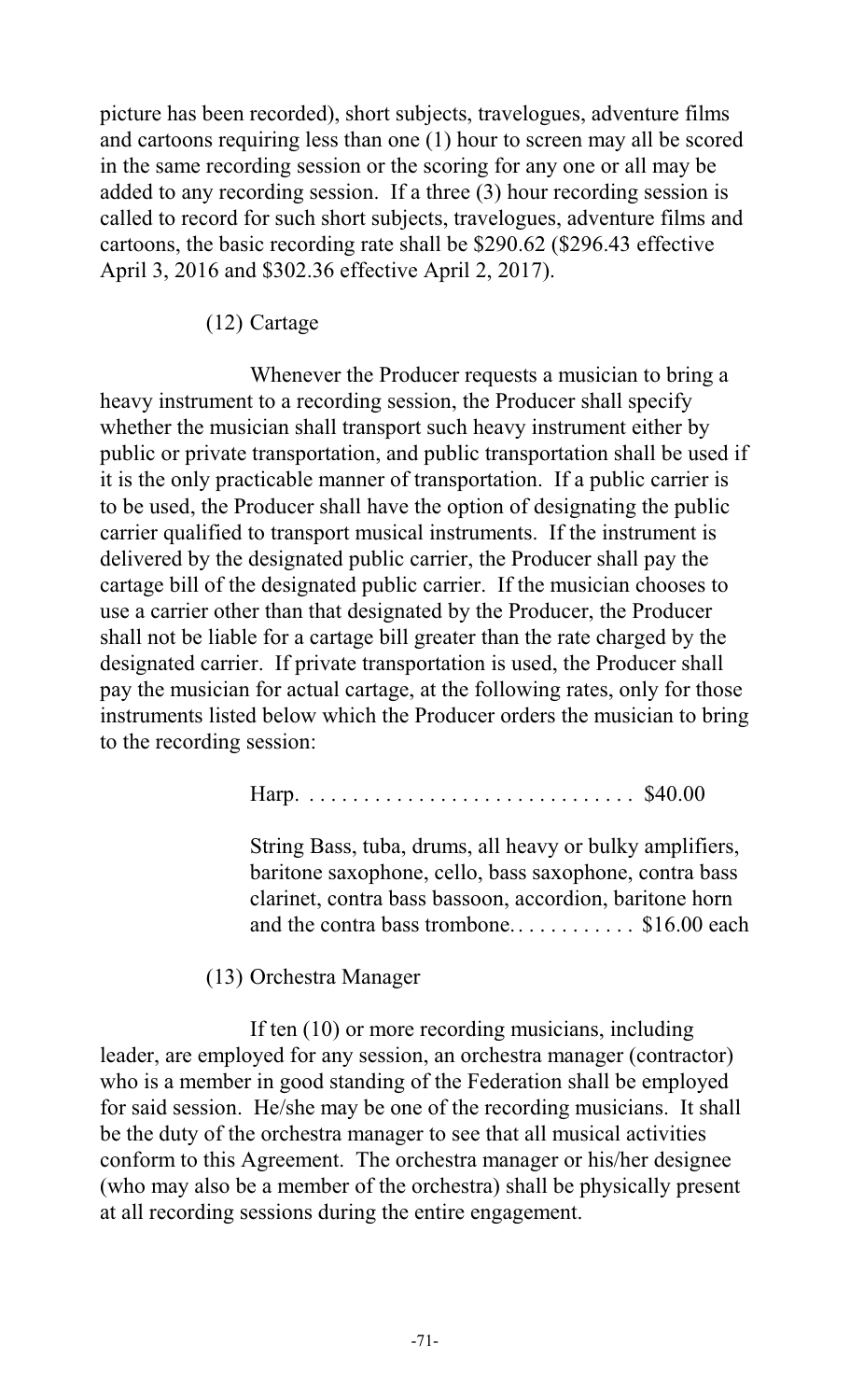The minimum pay for an orchestra manager shall be twice the minimum rate of pay applicable to the non-doubling recording musicians employed in the session, but in any event, the scale for any person performing both as an orchestra manager and a recording musician shall not exceed twice such recording musician's non-doubling scale. Whether or not the orchestra manager is present at the recording sessions, pension contributions shall be made on his/her behalf based on the minimum pay paid to the orchestra manager under the foregoing sentence. The orchestra manager may not be required to function as a sound consultant or conductor.

### (14) Services Other Than Musical Services

Excluding whistling, recording musician shall not be required to perform services other than those requiring the use of their musical instruments unless such services are provided for on the musical score.

### (15) Music Sound Consultant

If a musician, excluding the conductor, leader, contractor or orchestrator (except as provided in the next sentence), is specifically assigned by the Producer to perform services in the booth in assisting and advising the Producer or Sound Technician as to the musical sound quality of the music being recorded during the recording session, he/she shall be paid for such services at a rate of \$68.01 (\$69.37 effective April 3, 2016 and \$70.76 effective April 2, 2017) for each hour actually engaged in performing the service. Orchestrators may be engaged under this paragraph only if two orchestrators have already been engaged for the session under Paragraph 38.

(16) At the termination of each session, the Producer or his/her authorized representative, including any contractors, shall announce to the recording musicians the time for which they will be compensated.

## (17) Theatrical Exhibition of Television Films

(i) In the event a television film or films containing any scoring performed on or after the effective date of this Agreement and to which this Agreement applies is exhibited theatrically (as one or in combination), the following shall apply: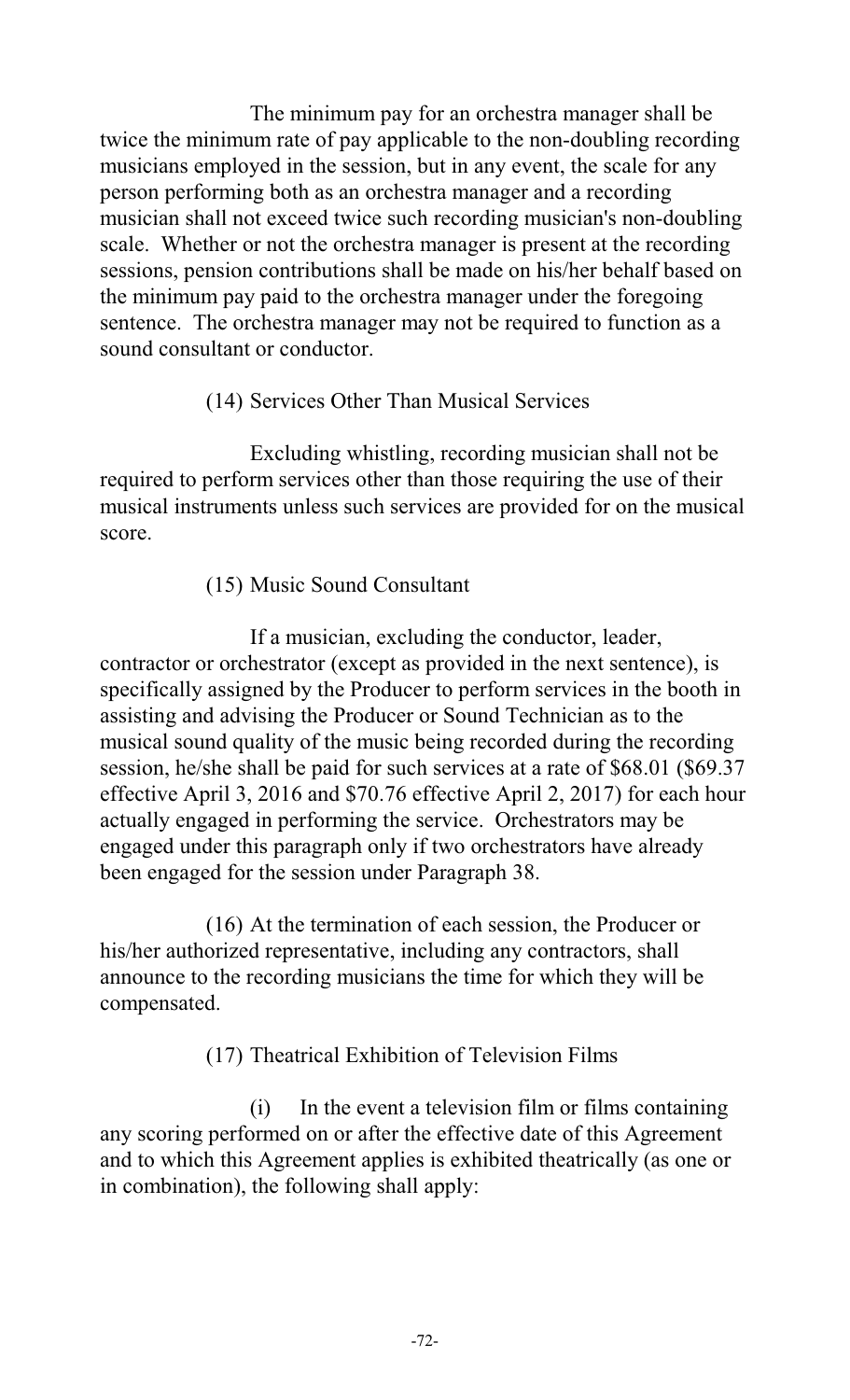#### Producer shall have the option either:

(A) To pay each musician whose performances hereunder either appear or are incorporated in such theatrical motion picture an amount equal to fifty percent (50%) of the television scale payments earned by such musician in such television films. Such amount shall be distributed to all of the aforesaid musicians at the time when such film is first placed in such theatrical exhibition; or

(B) in the alternative, to rescore the film as a theatrical motion picture.

(ii) If the Producer shall sell, assign, transfer or otherwise dispose of its theatrical exhibition rights in any such television film or shall license the distribution rights to such theatrical exhibition, Producer shall be responsible, or shall require its purchaser or licensee to become responsible, for compliance with this provision relating to the theatrical exhibition of the film. Upon obtaining such agreement from such purchaser or licensee, Producer shall be relieved of further obligation hereunder.

(iii) If a television film or films containing any scoring performed on or after the effective date of this Agreement and to which this Agreement applies are exhibited theatrically (as one or in combination) before any television exhibition, Producer will pay each musician to whom payment was made under this Agreement an additional amount equal to the difference between that payment and the payment that would be due under the terms of the Theatrical Agreement in effect when such film is first placed in such theatrical exhibition, and the film or films will thereafter be treated for all purposes as if they had been produced under that Theatrical Agreement. The low budget provisions set forth in Paragraph 61 of the Theatrical Agreement shall not be available for a television film or films upgraded to a theatrical film or films as described in this provision.

### (18) Cue Sheets

Music cue sheets, as presently furnished to television stations for music clearance, with the addition of the air date of the episode, if available, the date and place of recording and the identification of each sequence in the same manner as initially reported to the Federation, shall be furnished to the Federation for all television motion pictures produced under this Agreement.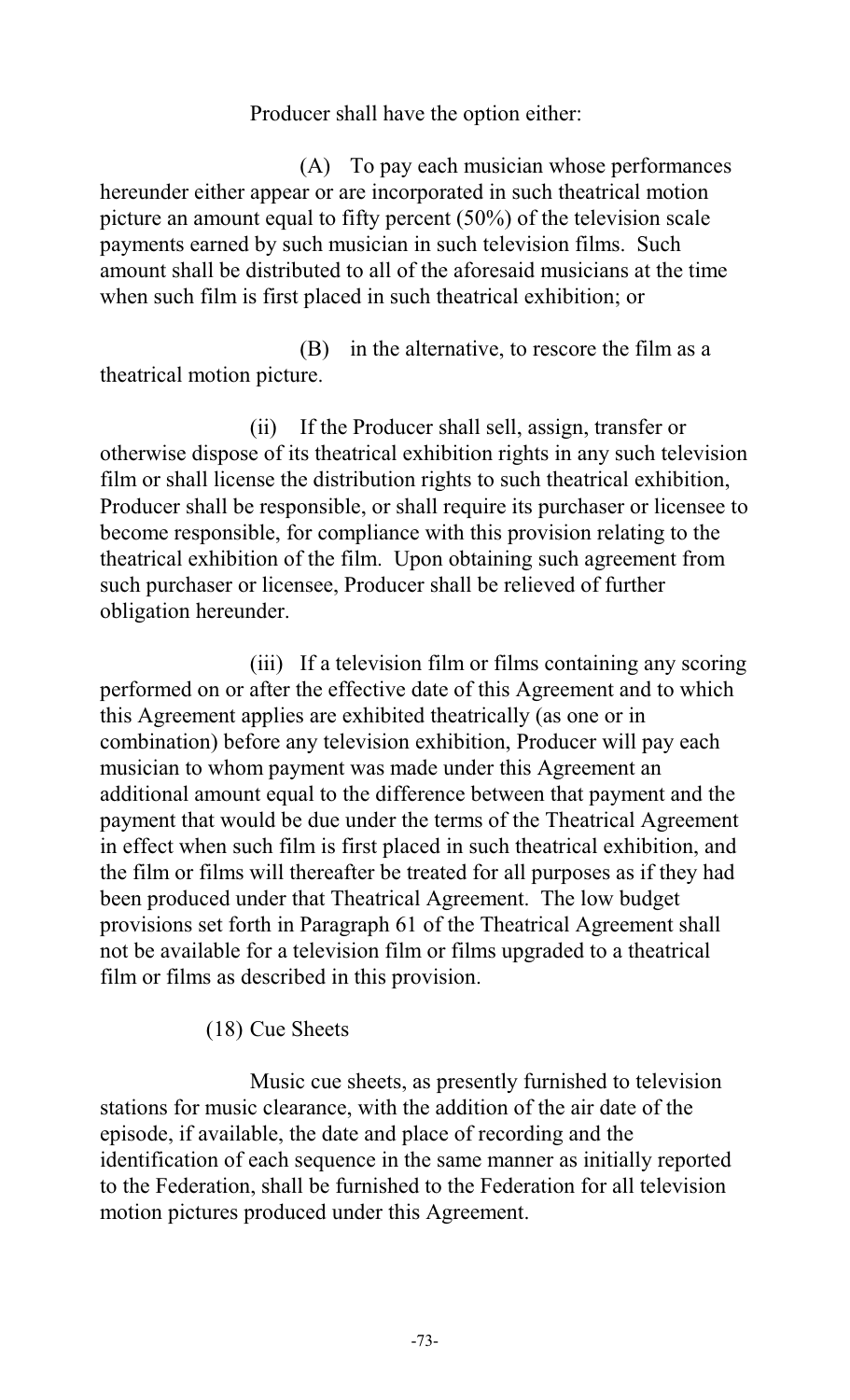(c) Optional Television Film Special 2-Hour Session

This subparagraph (c) may be utilized at the Producer's option and, to the extent utilized, shall supersede and modify the provisions of this Agreement. In all other respects, the otherwise applicable provisions of this Agreement shall remain in full force and effect.

If, in the Federation's judgment, any Producer is failing to comply with any of the provisions set forth below, the Federation shall meet with that Producer to resolve any non-compliance issues. In the event that such compliance issues are not resolved, the Federation shall have the unilateral right to withhold, on a Producer-by-Producer basis, the right to utilize these provisions. In the event the Federation takes such action, it shall notify the Producer and the Alliance of Motion Picture and Television Producers in writing.

(1) Scope

The Producer may call a Special 2-Hour Session subject to the terms and conditions set forth below. The session may not be used to record theme or format music and may not be used in connection with a sideline call. This Paragraph 15(c) does not apply to music preparation, which shall remain subject to the provisions of Paragraph 16. Additionally, this Paragraph 15(c) does not apply to any scoring sessions that take place in Canada.

#### (2) Rates

The minimum rates, overtime and work beyond the hold period shall be paid as follows:

| <b>Effective Date</b> | <b>Session Rate</b> | First fifteen     | Work beyond      |
|-----------------------|---------------------|-------------------|------------------|
|                       |                     | $(15)$ minutes of | hold period per  |
|                       |                     | overtime or       | fifteen $(15)$   |
|                       |                     | fraction thereof  | minutes or       |
|                       |                     |                   | fraction thereof |
| 4/5/15                | \$220.65            | \$27.58           | \$41.37          |
| 4/3/16                | 225.06              | 28.13             | 42.20            |
| 4/2/17                | 229.56              | 28.70             | 43.05            |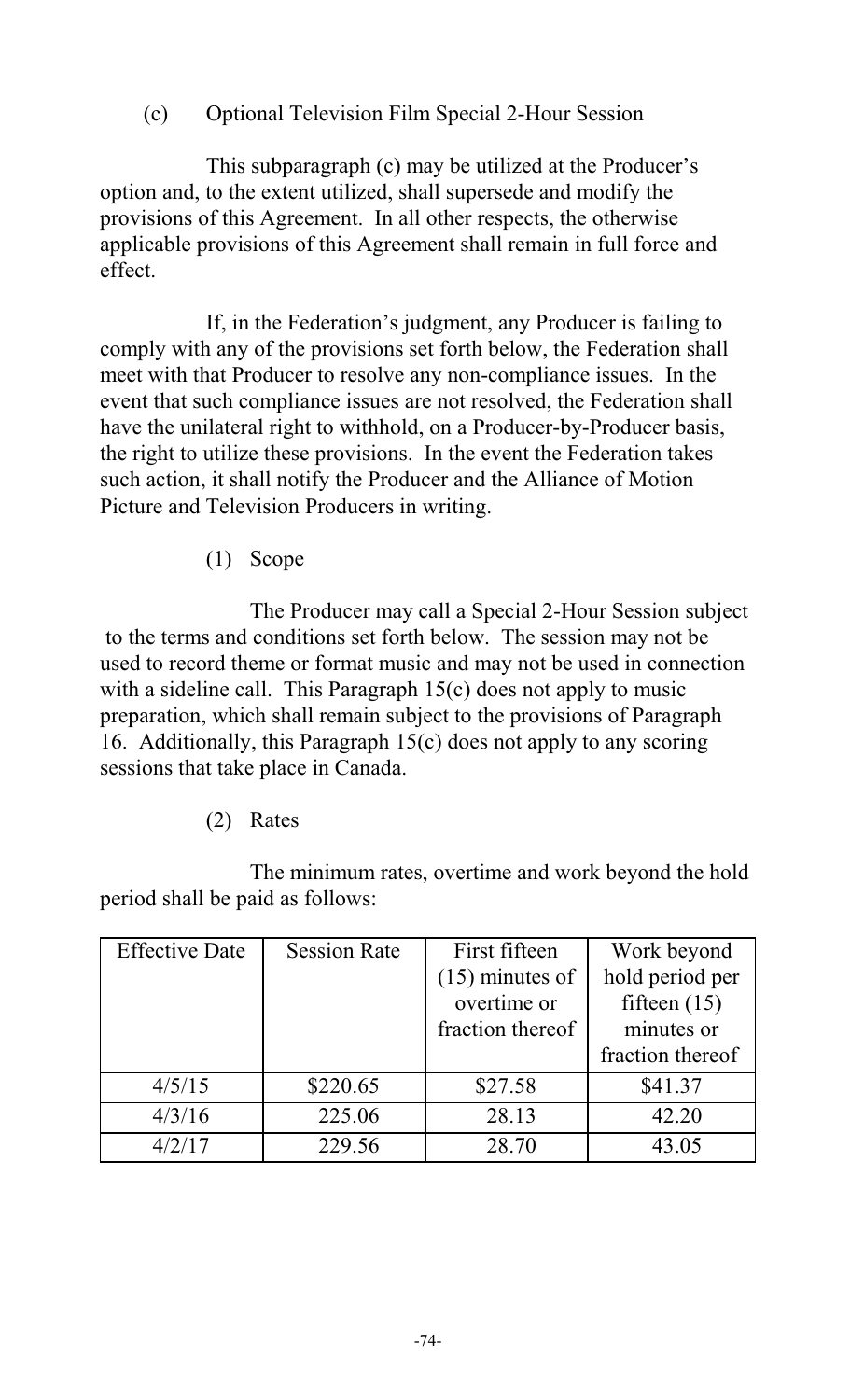(3) Conditions

(i) The Producer may hold the musician for fifteen (15) minutes beyond a Special 2-Hour Session. If a musician is so held, or if work is performed in such hold period, it shall be paid for at the straight time rate prorated into a fifteen (15) minute unit. If the musician is required to remain beyond the fifteen (15) minute hold period, he/she shall be paid for such time beyond such period at one hundred fifty percent (150%) of the straight time rate in fifteen (15) minute units, except that work beyond the hold period that occurs between midnight and 8:00 a.m. shall be paid at one hundred sixty-five percent (165%) of the straight time rate in fifteen (15) minute units.

(ii) Musicians must be notified at the time of the call that the session is for a Special 2-Hour Session.

(iii) The Federation or Local must be notified by mail, e-mail or fax (or by telephone with the Federation's approval) of the Special 2-Hour Session before the session begins.

(iv) A Special 2-Hour Session may be changed to another call only if there is a minimum of ninety-six (96) hours' notice.

(v) No more than fifteen (15) minutes of music may be recorded during the session. Each additional two and one-half  $(2\frac{1}{2})$ minutes of such recorded music scored in each session shall constitute an additional thirty (30) minutes of recording for those musicians recording such additional finished recorded music.

(4) In the case of a session that meets the requirements of this Paragraph 15(c), only the following provisions shall be amended to read as provided below:

(i) Paragraph  $15(a)(8)$ : "There shall be no limitation on the length of any recording session, except that a recording session shall be at least a two (2) hour session."

(ii) Paragraph  $15 \text{ (a)(9)}$ : "The scoring for any episode or episodes of any series or number of series, or individual pictures, including pilot programs, may be intermixed and may be made in or added to any two (2) hour session."

(iii) Paragraph  $15(b)(2)(iii)(A)$ : "A musician who is required to double within the meaning of this Agreement within a day's call shall be paid 'doubling' for not less than one (1) two (2) hour session."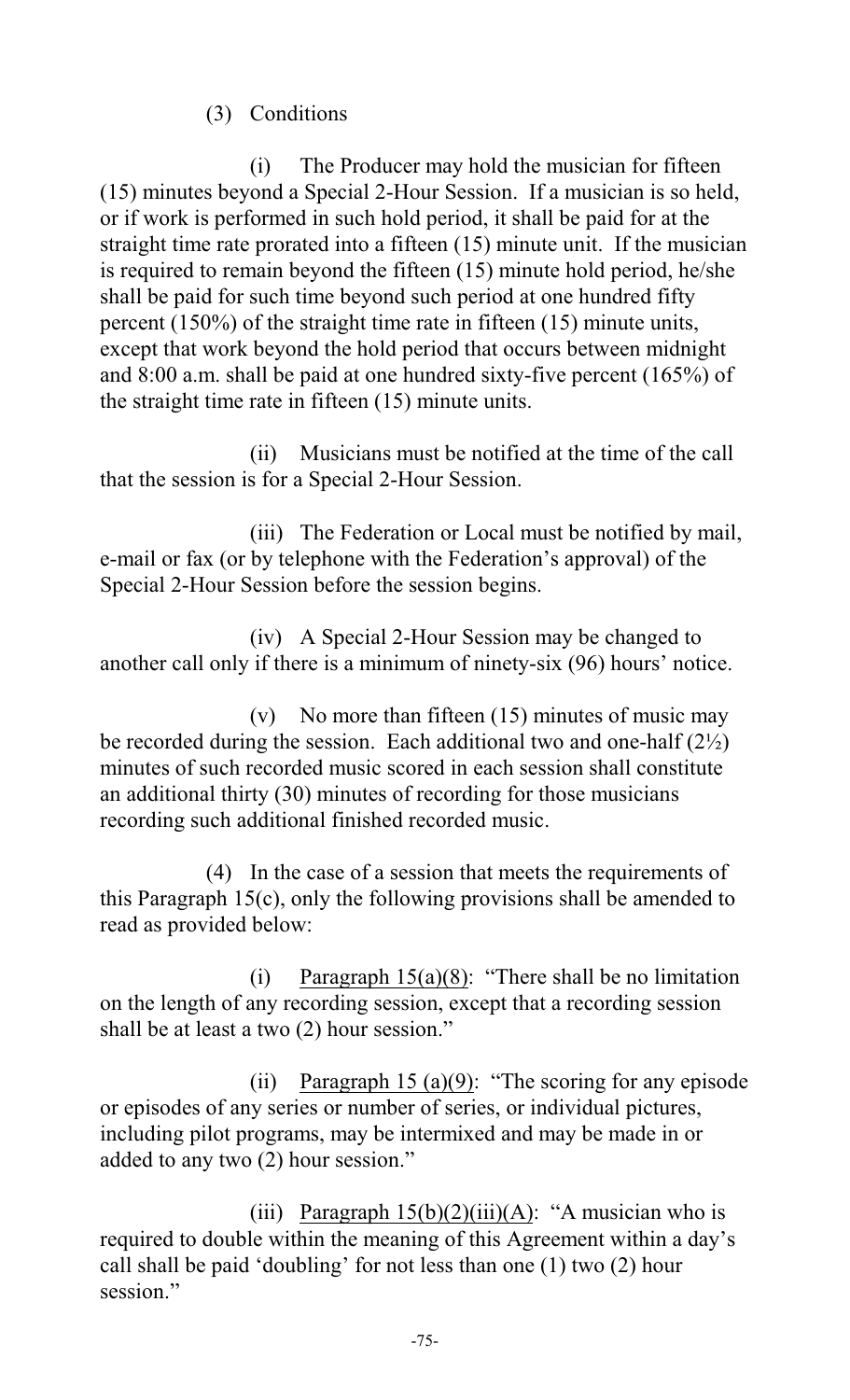(iv) Paragraph  $15(b)(2)(iii)(B)(first paragraph):$  "If a double is begun in a two (2) hour session and such double is continued in an overtime period, the doubling rate shall apply for the two (2) hour session plus the overtime period."

(v) Paragraph  $15(b)(2)(iii)(B)$ (penultimate paragraph): "If the musician commences doubling in an overtime period, he/she shall be paid a minimum of two (2) hours at the doubling rate."

(vi) Paragraph 15 (b) $(8)(ii)$ : "In the event a musician cannot remain beyond a fifteen (15) minute hold, such musician shall notify the contractor prior to the beginning of the session. If the musicians have given the appropriate advance notice, the Producer or his/her agent shall be responsible for securing additional musicians, if necessary."

## **III. PRODUCTION MUSICIANS (NON-RECORDING)**

### **16. DAILY SCHEDULE**

|                                                                                                              | $4/5/15$ -<br>4/2/16 | 4/3/16<br>4/1/17 | $4/2/17$ -<br>4/4/18 |
|--------------------------------------------------------------------------------------------------------------|----------------------|------------------|----------------------|
| Single Session (3 hours or less)                                                                             | \$176.30             | \$179.83         | \$183.43             |
| $\parallel$ Two (2) sessions (6 hours)<br>completed within ten (10) hours<br>of time called ending not later |                      |                  |                      |
| than midnight                                                                                                | 317.38               | 323.73           | 330.20               |

Engagements of two (2) sessions (completed within ten (10) hours of time called) may be divided into two (2) periods at the convenience of the studio, with not less than one (1) hour between sessions.

Overtime per fifteen (15) minutes or fraction thereof:

|                   | Not Later than Midnight | After Midnight |
|-------------------|-------------------------|----------------|
| $4/5/15 - 4/2/16$ | \$14.69                 | \$22.04        |
| $4/3/16 - 4/1/17$ | 14.99                   | 22.49          |
| $4/2/17 - 4/4/18$ | 15.29                   | 22.94          |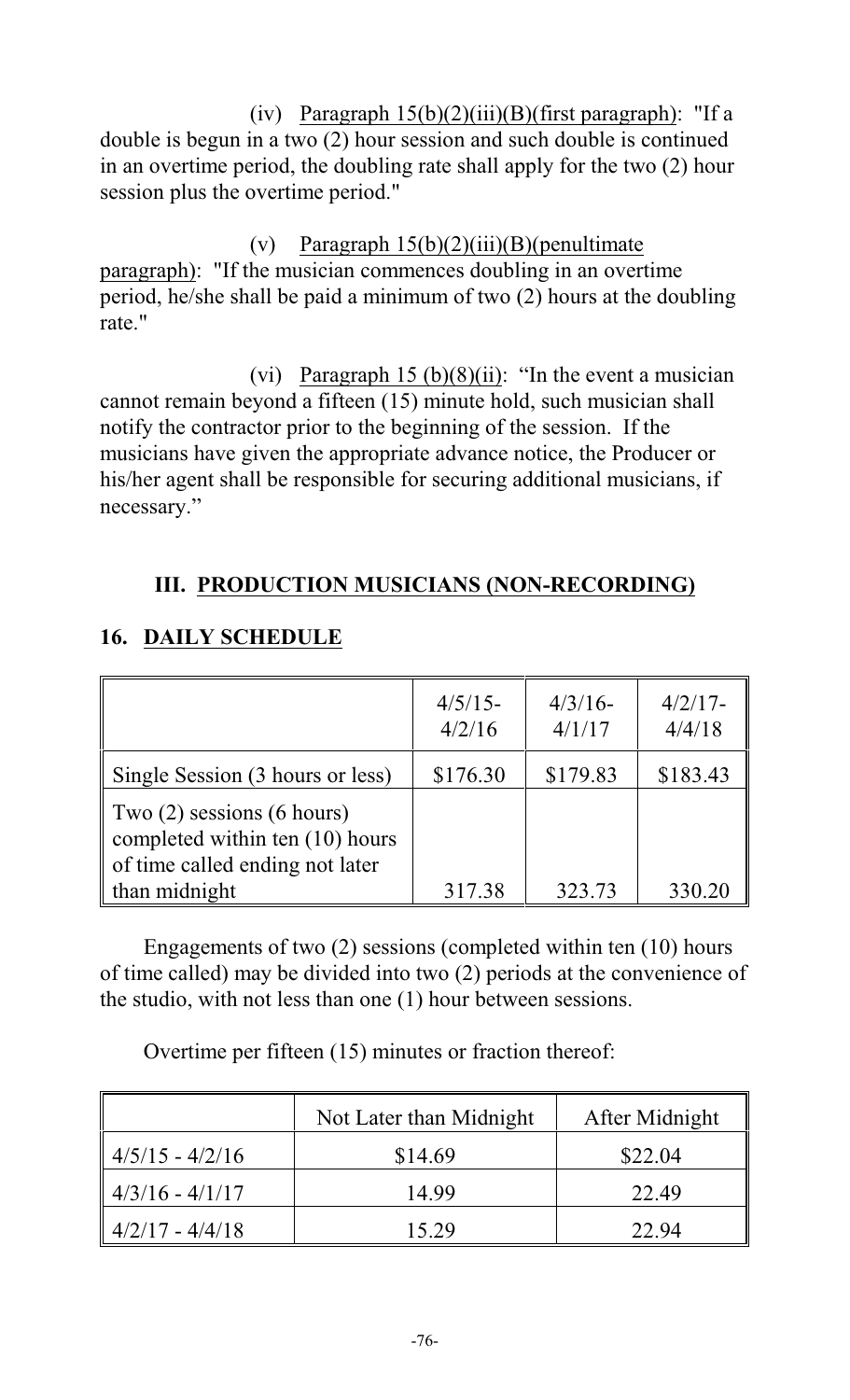Overtime must immediately follow a regular session. All hours not continuous will be charged as additional sessions.

### **17. WEEKLY SCHEDULE**

|                                                                | $4/5/15$ -<br>4/2/16 | $4/3/16$ -<br>4/1/17 | $4/2/17$ -<br>4/4/18 |
|----------------------------------------------------------------|----------------------|----------------------|----------------------|
| 30 hours per week (not more<br>than six $(6)$ hours per day)   | \$1410.44            | \$1438.65            | \$1467.42            |
| 40 hours per week (not more<br>than eight $(8)$ hours per day) | 1692.54              | 1726.39              | 1760.92              |

Overtime per fifteen (15) minutes or fraction thereof:

| SV HOOR WEEK      |                         |                |  |  |
|-------------------|-------------------------|----------------|--|--|
|                   | Not Later than Midnight | After Midnight |  |  |
| $4/5/15 - 4/2/16$ | \$11.75                 | \$17.63        |  |  |
| $4/3/16 - 4/1/17$ | 11.99                   | 17.99          |  |  |
| $4/2/17 - 4/4/18$ |                         | 18.35          |  |  |

#### **30 HOUR WEEK**

### **40 HOUR WEEK**

|                               | Not Later than Midnight | After Midnight |
|-------------------------------|-------------------------|----------------|
| $\parallel$ 4/5/15 - 4/2/16   | \$10.58                 | \$15.87        |
| $\vert 4/3/16 - 4/1/17 \vert$ | 10.79                   | 16.19          |
| $4/2/17 - 4/4/18$             | $\Box$                  | 16.52          |

Not less than one (1) intermission of one (1) hour or more per day shall be taken.

Time computed from time called to time dismissed, daily, exclusive of meal periods.

Schedule under which a single musician is engaged must be designated at beginning of each week, and all hours over schedule shall be paid for as overtime.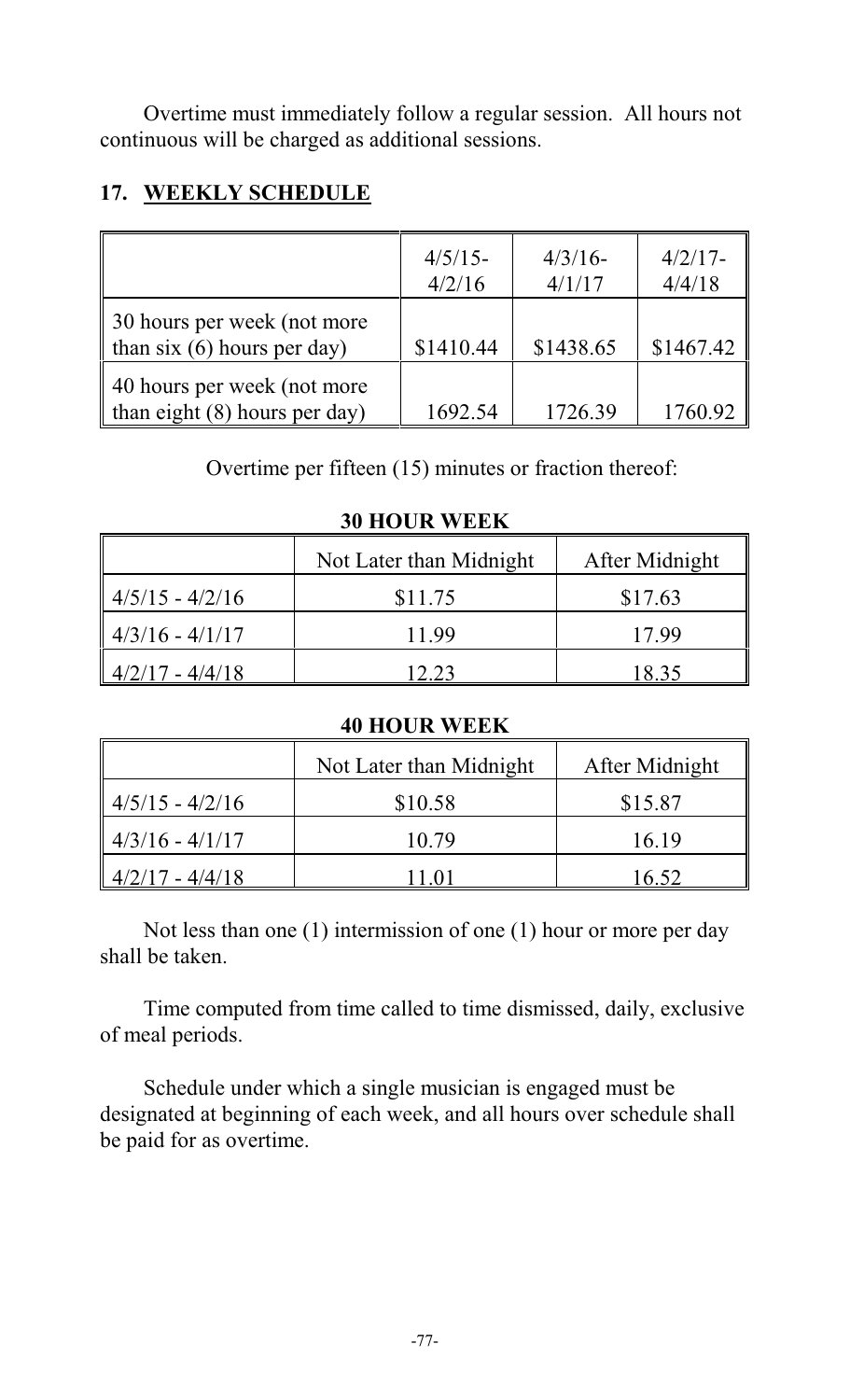#### **18. CALLS**

All calls for single non-recording musicians shall be made not later than 6:00 p.m. on the day preceding the call, except in emergency, and except that, at the end of any session, calls for the following day may be given to the musicians.

#### **19. ADDITIONAL SERVICES**

Sketching and layout work to be considered as arranging and is subject to arranging scales. The establishing of single line lead sheet is not to be considered as sketching and layout work.

#### **20. MEALS**

The first meal period shall be called not later than six (6) hours after reporting for work, and subsequent meal periods shall be called not later than six (6) hours after the expiration of the next previous meal period.

(b) Penalty for Delayed Meals

Straight time allowance at the scheduled Regular Basic Hourly Rate for length of delay. Minimum allowance: one-half  $\binom{1}{2}$ hour.

#### **21. NIGHT PREMIUM**

Work performed after midnight shall be paid at time-and-one-half.

### **IV. SIDELINE MUSICIANS**

### **22. WORK DAY**

"Sideline," "atmosphere," or "silent" work day starts at time and place ordered to report and ends when dismissed at the studio or in the city.

### **23. WEATHER-PERMITTING CALLS**

(a) When the scheduled photography is cancelled by Producer because of weather conditions, a sideline musician reporting pursuant to a "weather-permitting" call shall be paid one-half day of pay, which shall

<sup>(</sup>a) Intervals Between Meals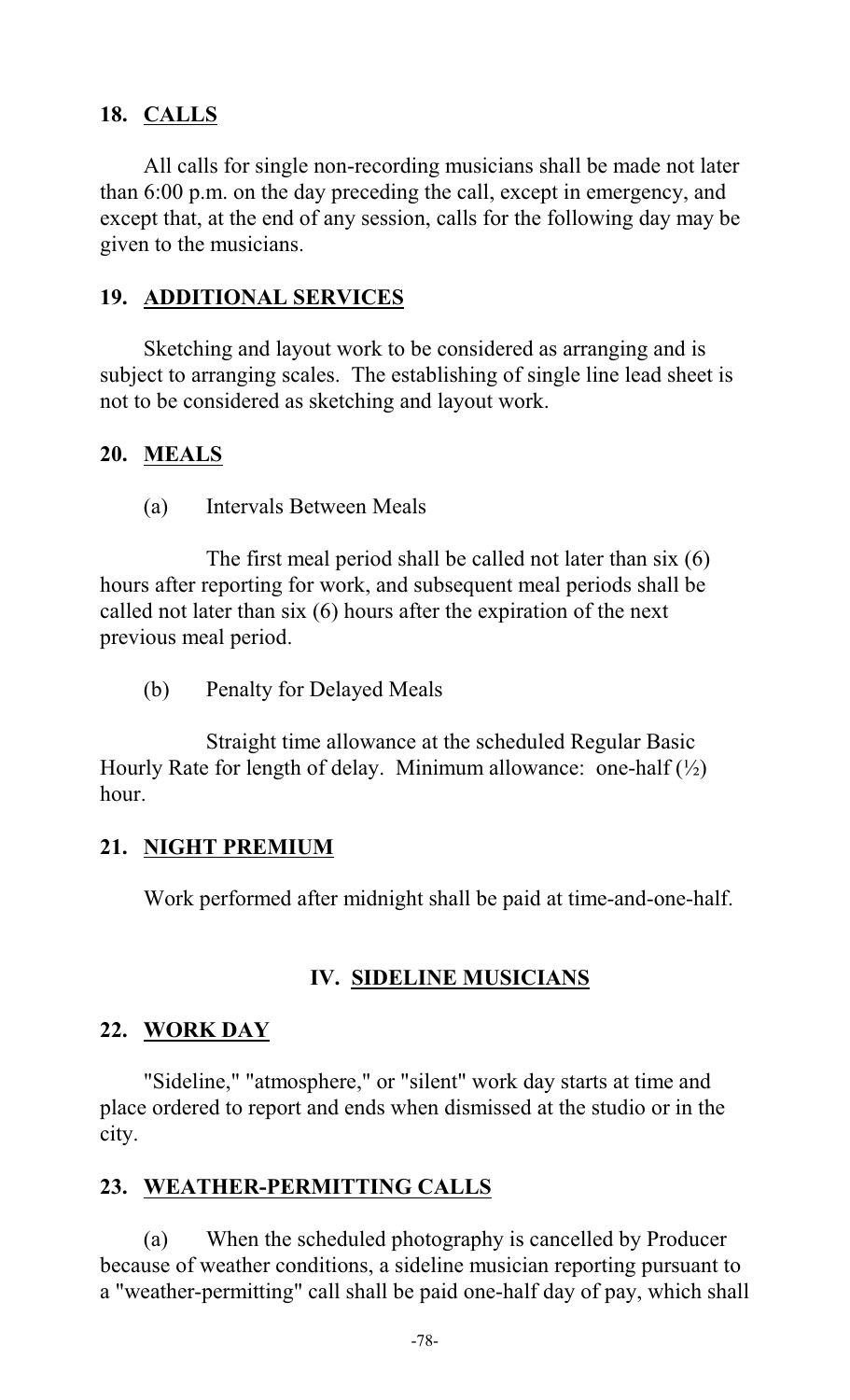entitle the Producer to hold the sideline musician for not exceeding four (4) hours; the sideline musician shall receive two (2) hours of pay (at straight time) for each additional two (2) hours, or fraction thereof, during which he/she is thereafter so held.

(b) During this time, the Producer may costume, rehearse or otherwise use the sideline musician on the specified photoplay, except for recording or photographing, still or otherwise, of such sideline musician.

(c) If the sideline musician is used for such recording or photographing, he/she shall receive a day of pay.

(d) "Weather-permitting" calls shall not be issued for stages in studios.

## **24. FITTINGS AND INTERVIEWS**

(a) Costume Fittings

Sideline musicians fitted at a place designated by the Producer shall be given a fitting allowance as follows:

(1) If on a day prior to the work call, payment for two (2) hours of time; additional time shall be paid for at the hourly rate in units of thirty (30) minutes.

(2) If the fitting call is on the same day as the work call, straight time computed in units of thirty (30) minutes; provided, however, if on the same day, four (4) hours or more intervene between the work call and the fitting, payment shall be made as though the fitting occurred on a day prior. If less than four (4) hours intervene from the termination of the fitting to time of work call, all intervening time is work time.

A sideline musician who has been fitted shall be paid not less than a full day of agreed wages if not given employment in the production for which he/she was fitted. The rate of fittings shall be based on the classification in which the sideline musician is employed on his/her first day of employment on which he/she is required to wear the costume for which he/she is so fitted.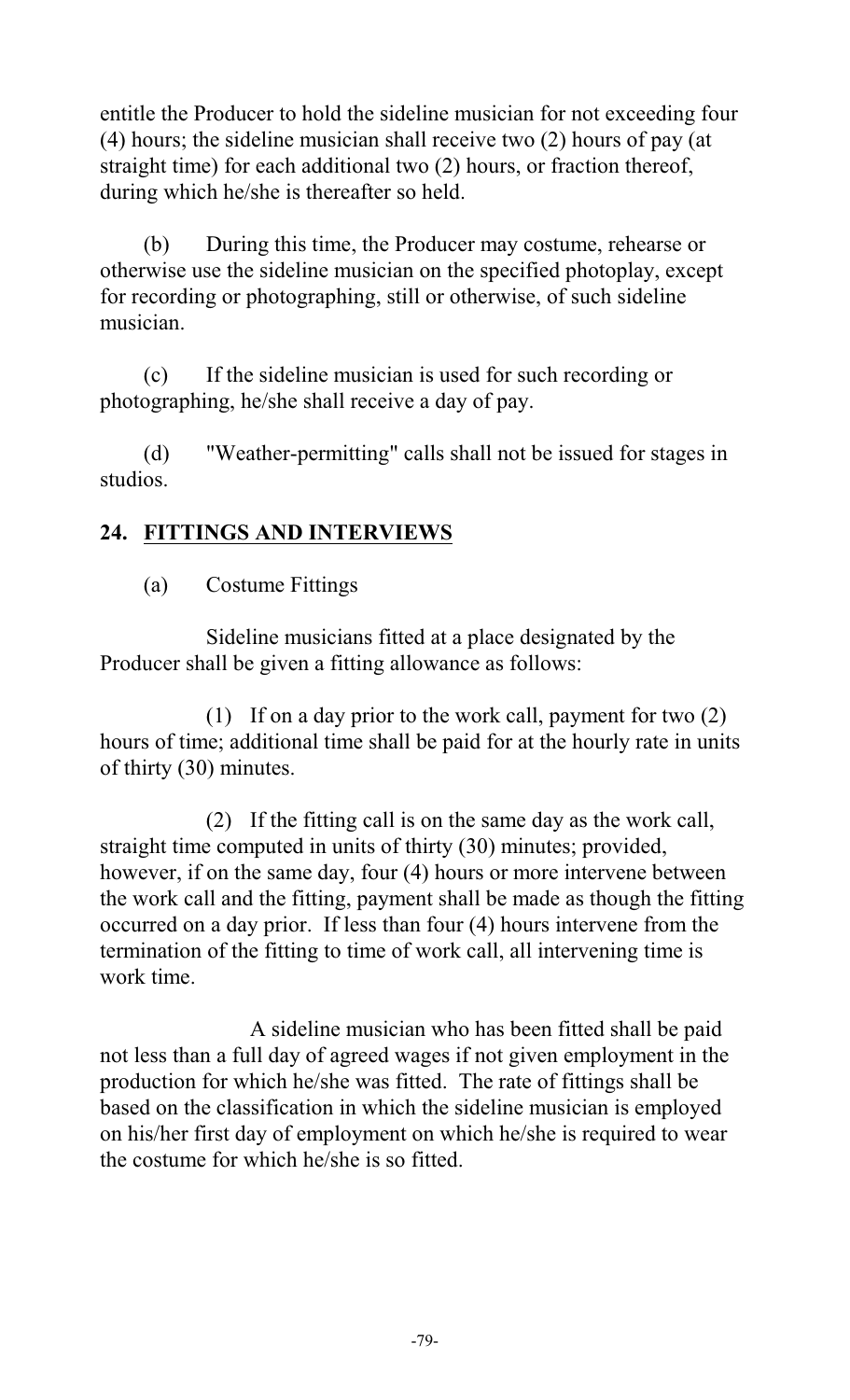### (b) Interviews

Sideline musicians reporting for interviews shall receive an interview allowance of one-and-one-half hours of pay for the first one and one-half  $(1\frac{1}{2})$  hours of the interview. For additional time of the interview, sideline musicians shall receive an interview allowance, minimum computation in units of one-and-one-half hours at the specified regular hourly rate. If, within any period of interview time, any recording or photography, still or otherwise, is done for use in any production, he/she shall be paid the agreed daily wage, except that still pictures to be used exclusively for identification of the musician or wardrobe may be taken by Producer without making such payment.

Upon completion of the interview, the sideline musician shall be notified whether or not he/she has been selected, and he/she shall be advised as to the rate of compensation to be paid; if the sideline musician is not used in the production for which he/she was selected, he/she shall be paid the day of pay unless he/she is not available when called, in which event he/she shall not be entitled to any payment.

A sideline musician required to report for a second interview for the same job shall be paid not less than two (2) hours of pay at the established daily rate.

Sideline musicians who are required to and do report for an interview in dress clothes shall be paid twelve dollars (\$12.00) over and above the interview allowance.

If the sideline musician is not used in the motion picture for which interviewed, he/she may be used in another picture on the same day for which he/she was called.

## **25. NOTIFICATION AND CANCELLATION OF CALLS**

(a) Notification of Calls

All calls for sideline musicians shall be made not later than 6:00 p.m. on the day preceding the call, except in emergency, and except that, at the end of any photographic day, calls for the following day may be given to the sideline musicians.

(b) Cancellation of Calls

The Producer shall have the right to cancel any call for any of the following reasons beyond his/her control: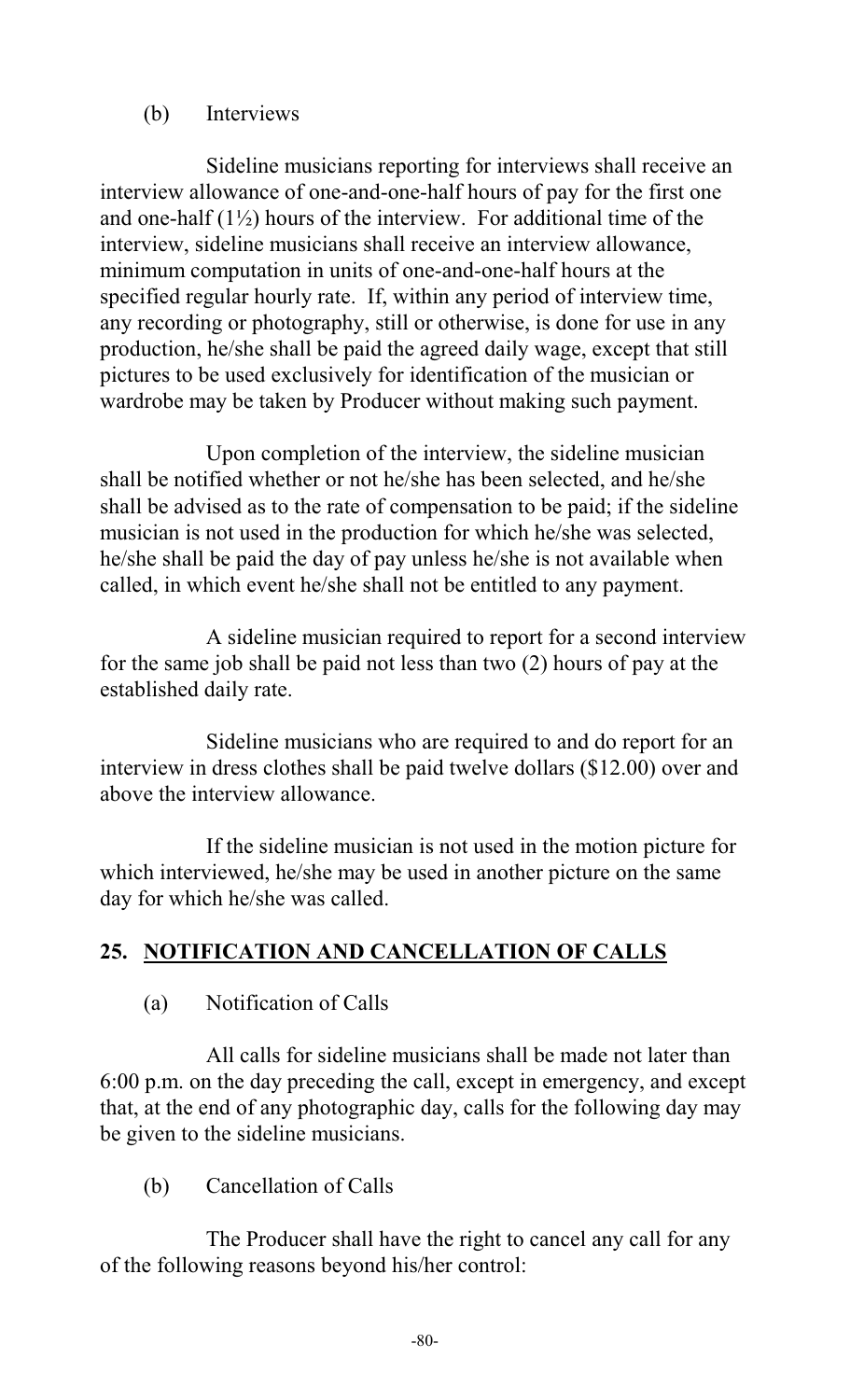(1) Illness in principal cast;

(2) Fire, flood or other similar catastrophe;

(3) Governmental regulations or order issued due to a national emergency.

In the event of any such cancellation, the musician so cancelled shall receive a one-half  $(\frac{1}{2})$  check, except as provided in subparagraph (e) below.

(c) The Producer shall be entitled to hold and use such Sideline Musician for four (4) hours only to the extent herein provided. For each additional two (2) hours or fraction thereof, such Musician shall receive a one-quarter (1/4) check.

(d) During the time in which the Sideline Musician is so held, the Producer has the privilege of putting Sideline Musicians into costume, rehearsing or making other use of their services. If, however, any recording or photography is done, whether still pictures or otherwise, Sideline Musicians shall be paid the agreed daily wage.

(e) If any Sideline Musician be notified of such cancellation before 6:00 p.m. of the day previous to the work date specified in such call, or be otherwise employed on such work date by the same or any other Producer, at a rate equal to or higher than the rate applicable to such Sideline Musician as specified in such cancelled call, he/she shall not be entitled to such one-half  $(\frac{1}{2})$  check.

(f) If the Sideline Musician's second work assignment shall be for a time to commence less than four (4) hours after the time of his/her cancelled call, he/she shall receive, in lieu of the one-half  $(\frac{1}{2})$  check, an allowance for the cancellation of the call on a straight time hourly basis, computed in thirty (30) minute units from the time of the first call to the time of his/her second call. Overtime, if any, on the second work assignment shall be computed without reference to the first call. If the second work assignment shall be for a time to commence more than four (4) hours after the time of his/her cancelled call, he/she shall receive the one-half  $(\frac{1}{2})$  check. Overtime, if any, shall be computed without reference to his/her first call.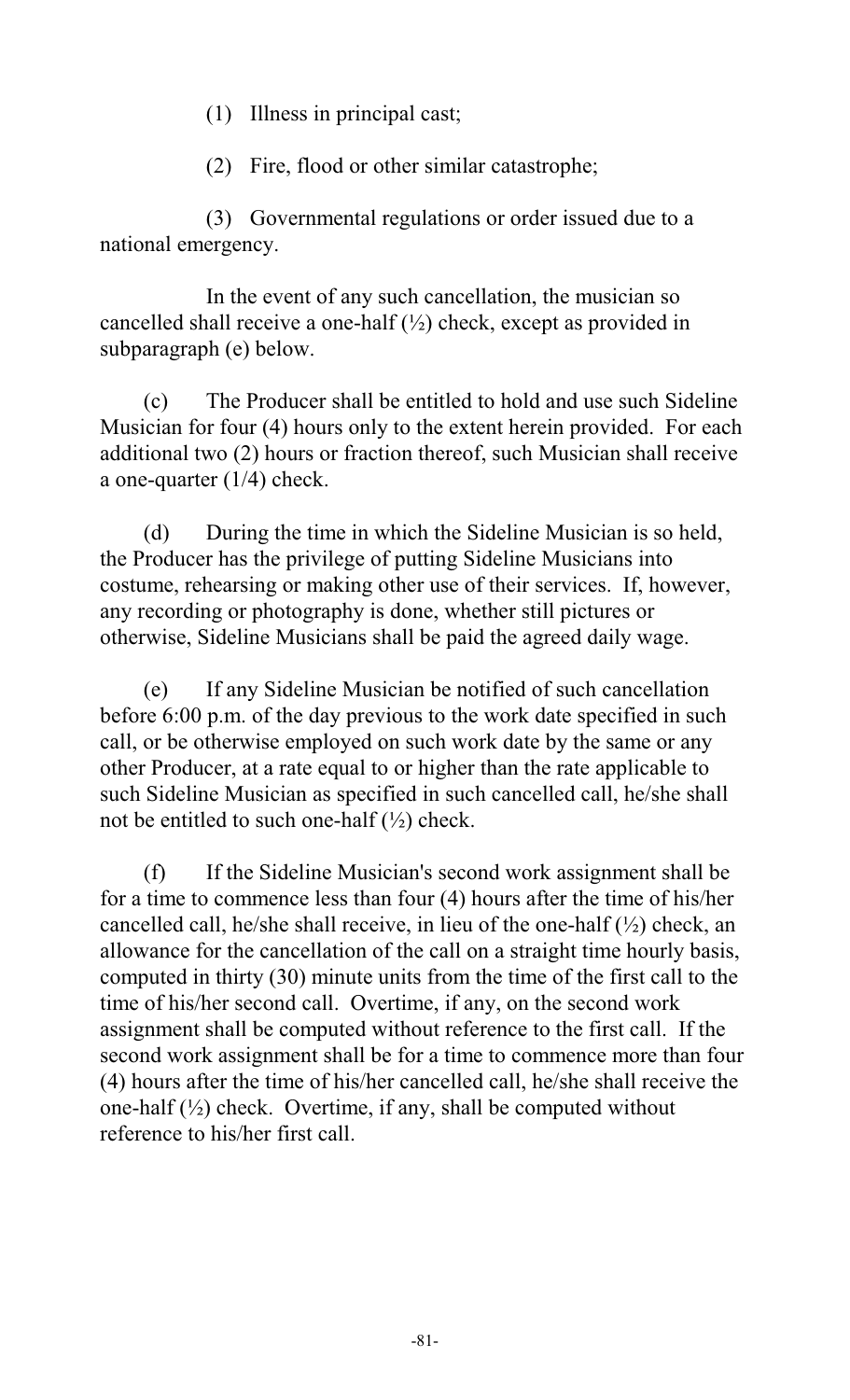#### **26. BASIC SCALES**

|     |                                                                                                | 4/5/15   | 4/3/16   | 4/2/17   |
|-----|------------------------------------------------------------------------------------------------|----------|----------|----------|
| (a) | Minimum pay for<br>eight $(8)$ hours                                                           | \$206.64 | \$210.77 | \$214.99 |
| (b) | Overtime after eight<br>$(8)$ work hours, time-<br>and-one-half, per<br>fifteen $(15)$ minutes |          |          |          |
|     | or fraction thereof                                                                            |          |          |          |

- (c) All work hours must be consecutive (except that a one (1) hour meal period, deductible from work time, will be allowed in nine (9) hours).
- (d) ONE PERSON only, if photographed playing a musical instrument ALONE, subject to the above schedule of hours 243.51 248.38 253.35
- (e) Night premium. Hours worked between midnight and 1:00 a.m., ten percent (10%) additional based on rate in effect. Hours worked 1:00 a.m. through 6:00 a.m., twenty percent (20%) additional based on rate in effect, except for work performed for programs photographed before a live audience when such work is performed concurrently with such photography.

#### **27. MEALS**

(a) Meal periods shall be not less than one-half  $(\frac{1}{2})$  hour nor more than one (1) hour. Not more than one (1) meal period shall be deducted from work time during the first eight (8) hours.

(b) The first meal period shall be called not later than six (6) hours from time of the employee's first call for the day, and subsequent meal periods not later than six (6) hours after the termination of the preceding meal period, except on staggered calls. Producer may call a meal period on work time of at least fifteen (15) minutes in duration and the deductible meal period shall commence not later than six (6) hours thereafter. However, the following exceptions apply: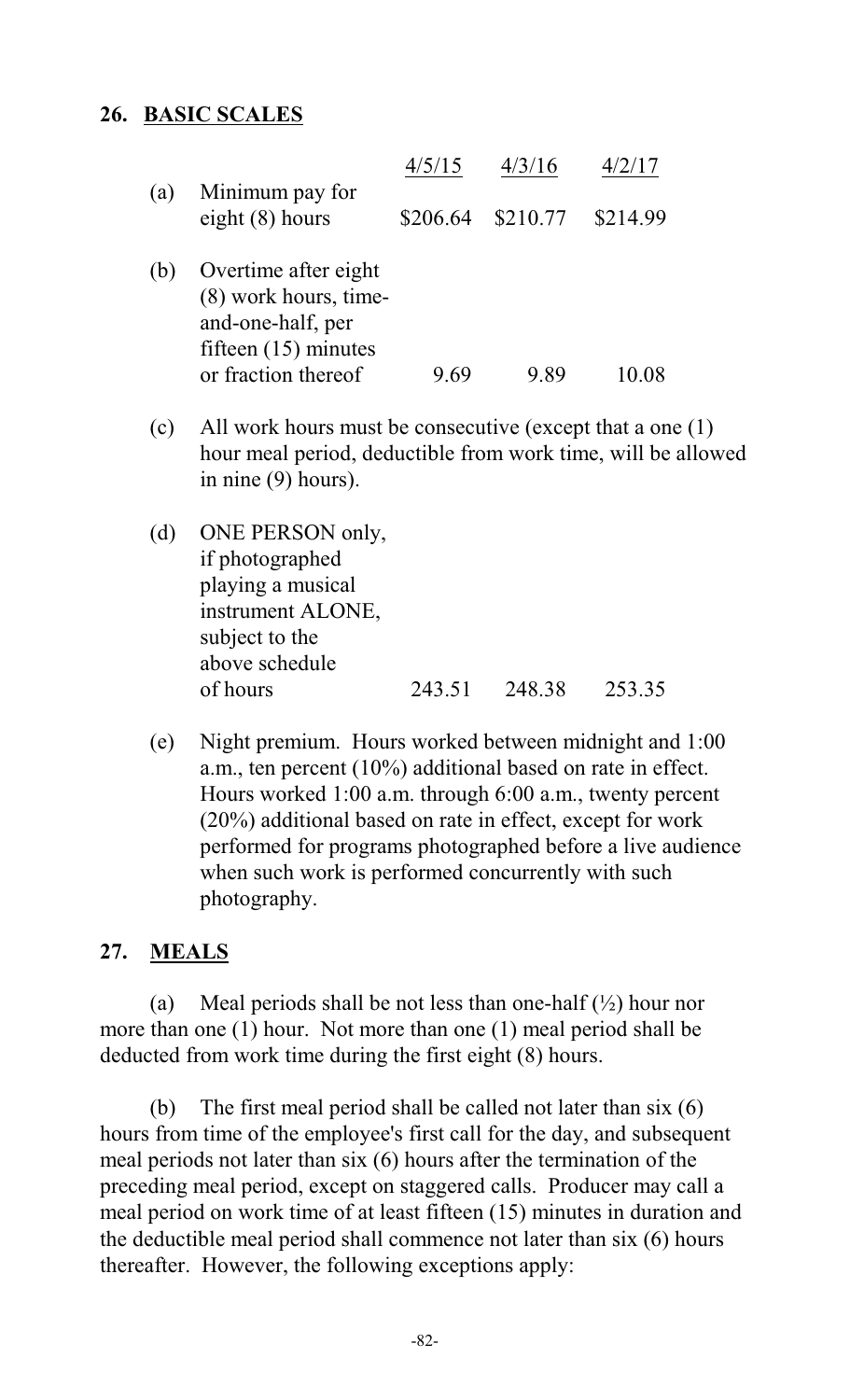(1) The meal interval may be extended one-half  $(\frac{1}{2})$  hour without penalty when used for wrapping up or to complete the camera take(s) in progress, until print quality is achieved. Such extension shall not be scheduled and shall not be automatic.

(2) A twelve (12) minute grace period may be called for production efficiency prior to the imposition of any meal penalty. Such extension shall not be scheduled and shall not be automatic.

(c) Night Meals: Food and hot drinks shall be provided when sideline musicians are required to work after 11:30 p.m.

(d) Violation of Meal Period Provisions: The penalty, if any, for each one-half  $\left(\frac{1}{2}\right)$  hour meal delay or fraction thereof shall be one (1) hour of pay computed at one-eighth (1/8) of the straight time eight (8) hour daily basic wage rate paid for that "work day" to all sideline musicians on that particular production who are entitled to such meal period penalty.

## **28. WARDROBE**

(a) Wardrobe Allowance

Sideline musicians are not to be required to provide any wardrobe other than tuxedo, business suit or full dress. If Producer shall require a musician to provide "full dress" (white tie and tails) or tuxedo, he/she shall be entitled to an allowance of \$30.00 for such dress without relation to any other wardrobe allowance.

When a sideline musician reports in the specified wardrobe and, in addition, brings one or more complete changes of wardrobe as requested by the Producer, he/she shall be entitled to an allowance of \$10.00 per day for the first such change and \$15.00 per day for any two (2) or more such changes; provided, however, that such allowance shall not be applicable to wardrobe furnished for and used on an overnight location.

(b) Wardrobe Removal Allowance

A Sideline Musician shall be dismissed as soon as his/her wardrobe or property has been turned in. Whenever he/she turns in wardrobe or property on time for which he/she is not otherwise compensated, he/she shall be paid a wardrobe removal allowance of thirty (30) minutes at his/her regular hourly rate for that day. If more than the one-half  $(\frac{1}{2})$  hour allowance is required to check in his/her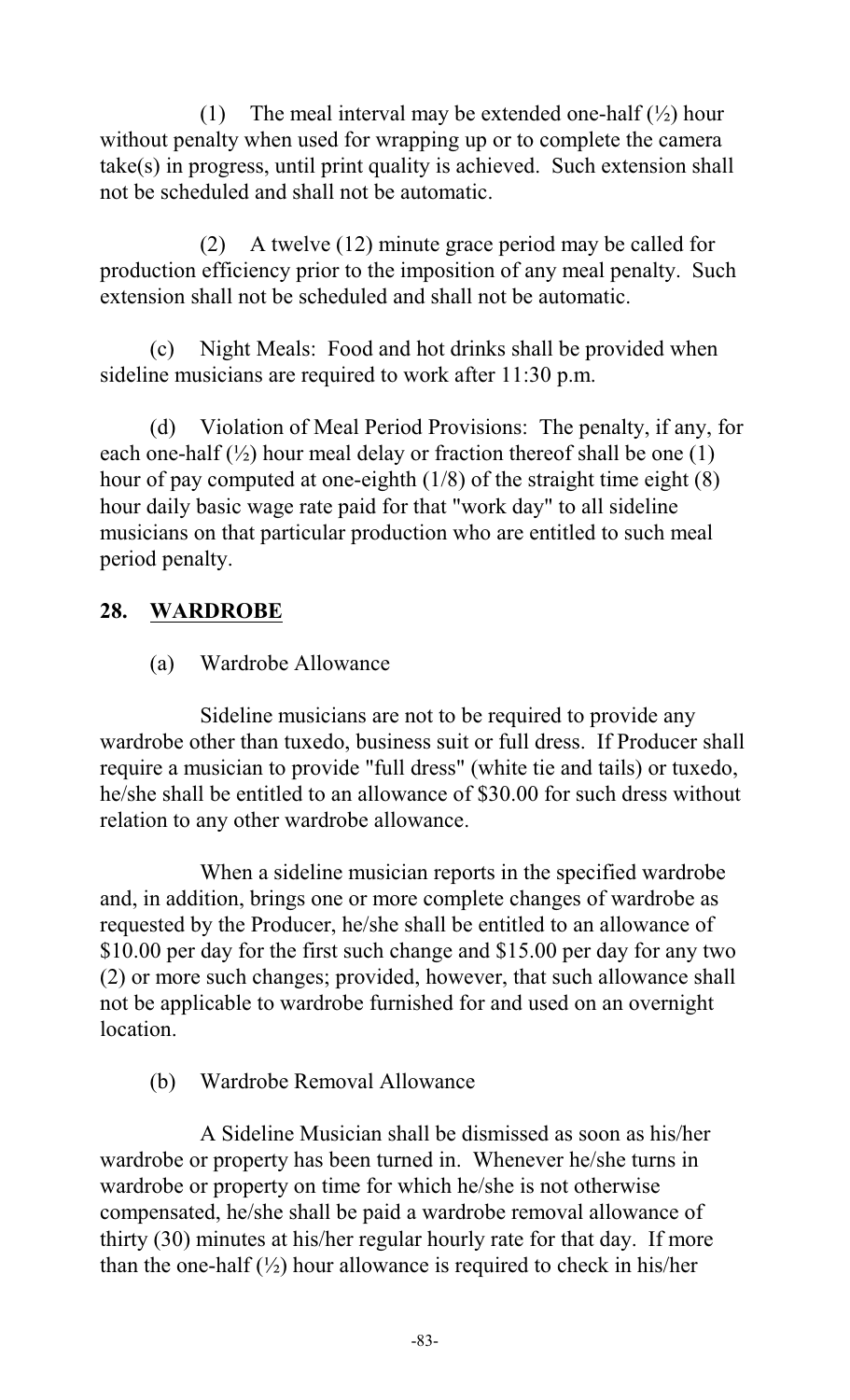wardrobe or property, he/she shall be paid for such excess time at his/her agreed daily rate, computed in units of fifteen (15) minutes.

(c) Damage to Wardrobe or Property

If any wardrobe or property, personally owned by a Sideline Musician, is damaged in the course of his/her employment, the Producer shall compensate him/her therefor.

### **29. MAKE-UP**

A Sideline Musician who is directed to and does have body make-up or oil applied to more than fifty percent (50%) of his/her body and/or who is required to and does wear a rubber skullcap and/or who is required to and does wear hair goods affixed with spirit gum (specified as full beards, mutton chops or a combination of goatee and mustache) and/or who, at the time of his employment, is required to and does wear his own natural full-grown beard, as a condition of employment, shall be entitled to additional compensation of \$20.00 per day. It is understood and agreed that a Sideline Musician who grows or is directed to grow a beard while employed by the Producer shall not be entitled to such additional compensation therefor.

### **30. LEADERS**

When two (2) or more Sideline Musicians are employed on an engagement, one (1) shall be construed as leader and shall receive one hundred percent (100%) extra of scale.

## **31. ON LOCATION**

When working on location at a distance, making commuting to and from engagement impracticable or impossible, daily schedules to apply.

Travel time begins when the Musician reports for travel pursuant to instructions and ends when the Musician arrives at destination. Travel time between 6:00 a.m. and 6:00 p.m. only will be computed as work time, but not to exceed eight (8) hours per day. Travel time rate \$24.69 per hour (\$25.18 effective April 3, 2016 and \$25.68 effective April 2, 2017). Leader, double.

All expenses shall be paid by the Producer, including transportation, meals and reasonable sleeping accommodations, in addition to regular daily schedules.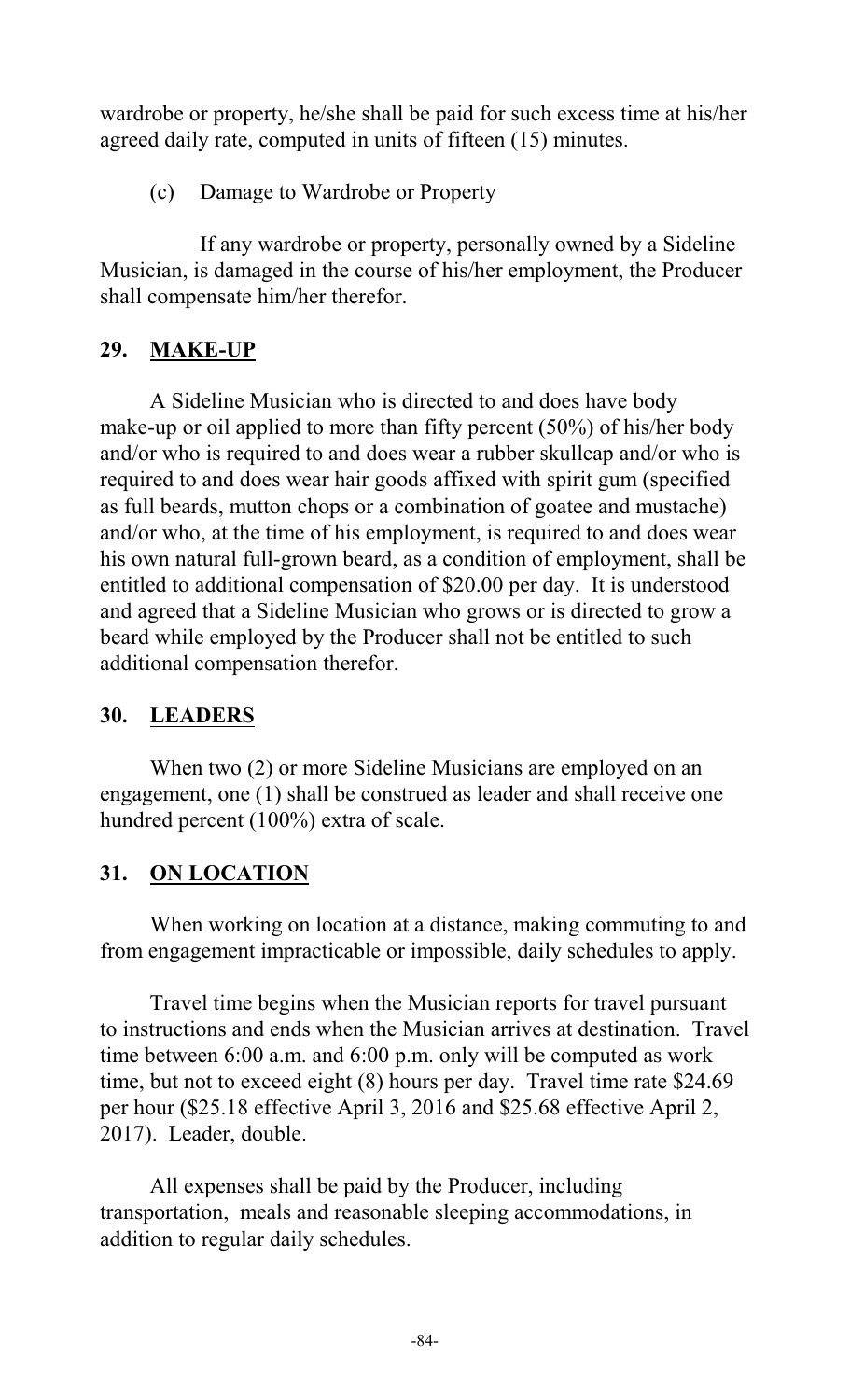### **32. RECORDING BY SIDELINE MUSICIANS**

(a) Except for "leak throughs," if sideline musicians record, they shall be paid recording scale in addition to their full eight (8) hour sideline call. This shall not apply if the musicians play, but do not record. A "leak through" is defined as the recording of sideline musicians which is not intended for direct recording.

(b) A sideline musician, when photographed, performing both sideline and recording services within a basic three (3) hour session, will be paid the recording scale for a minimum three (3) hour session in addition to any other payments entitled to hereunder.

### **33. DOUBLING SIDELINE MUSICIANS**

When a sideline musician is required to double as defined in this Agreement, he/she shall receive twenty-five percent (25%) for the first double and ten percent (10%) for each added double, if photographed playing such respective instruments.

## **34. WHEN ESTABLISHED PHOTOGRAPHICALLY**

When a sideline musician is established photographically, he/she must finish out his/her call even if the Producer requires his/her services for an additional day or days beyond the original engagement.

### **35. SILENT BIT**

When a sideline musician is directed to do special business of such importance that, in addition, it includes the portrayal of an essential story point in pantomime, in a 4-shot or less, or when a sideline musician is directed to do in pantomime special business with actors to convey an essential story point in a close shot, such performance shall constitute a silent bit and he/she shall be entitled to compensation for the day of not less than \$331.51 (\$338.14 effective April 3, 2016 and \$344.90 effective April 2, 2017) or the prevailing rate in Los Angeles for such work, whichever is the greater.

### **36. ORCHESTRA MANAGER FOR SIDELINE MUSICIANS**

If ten (10) or more sideline musicians, including leader, are employed for any session, an orchestra manager (contractor) who is a member in good standing of the Federation shall be employed for said session. He/she may be one of the sideline musicians. It shall be the duty of the orchestra manager to see that all musical activities conform to this Agreement. He/she shall be physically present at all recording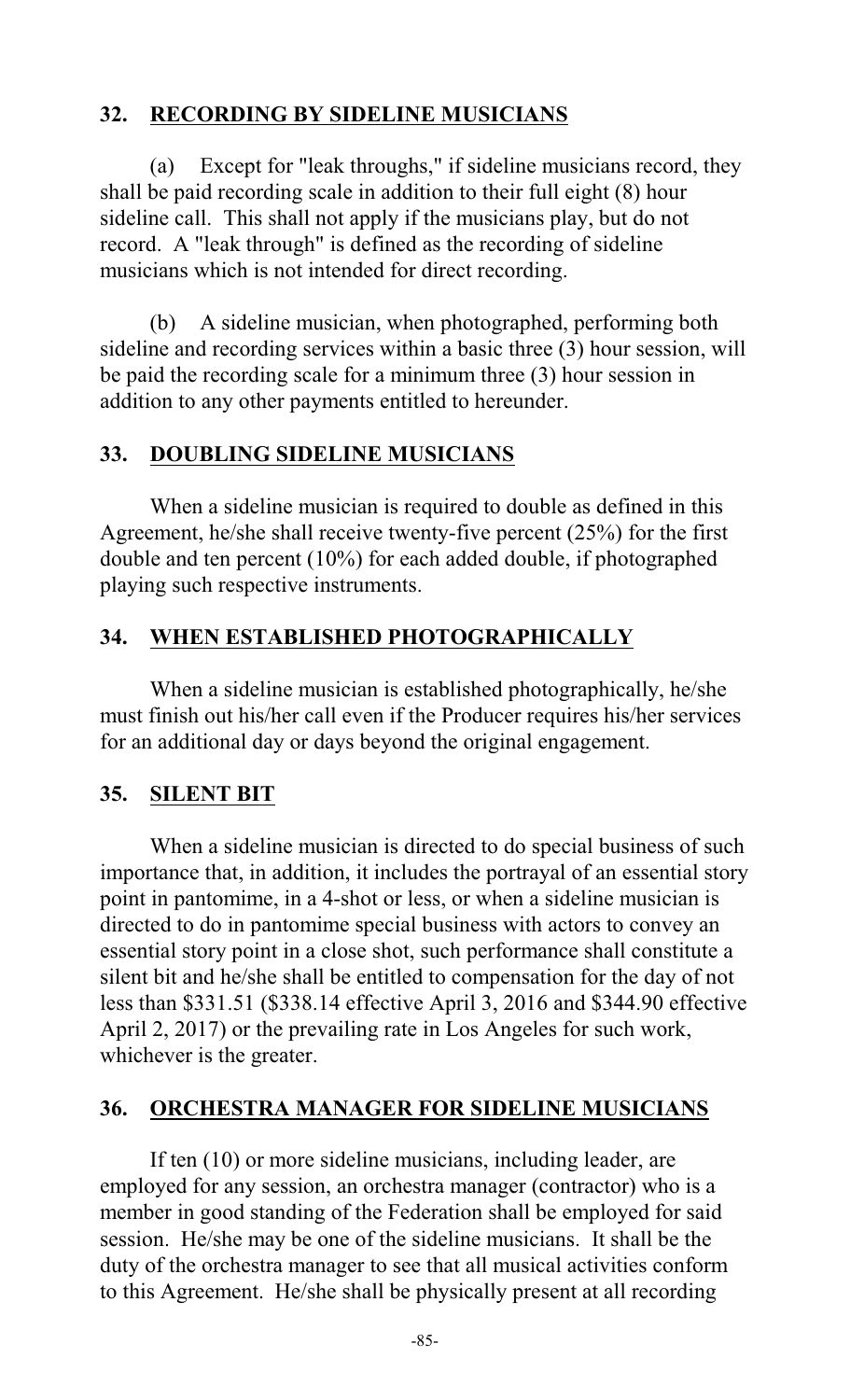sessions during the entire engagement. The minimum pay for such orchestra manager who does not perform as a sideline musician shall be the minimum rate of pay applicable to the non-doubling sideline musicians employed in the session. The minimum pay for a person performing both as an orchestra manager and a sideline musician shall be twice the minimum rate of pay applicable to such sideline musicians.

### **V. ORCHESTRATORS**

### **37. DEFINITIONS**

(a) Orchestrating is defined as the art of assigning, by writing in the form of an orchestra score, the various voices of an already written composition complete in form. A composition is considered complete in form when it fully represents the melodic, harmonic and rhythmic structure.

(b) Prices quoted in this Section refer to orchestration only and must not be interpreted to include or apply to creative contribution such as reharmonization, paraphrasing or development of a composition already complete in form.

(c) Any alteration of or addition to the structure of a composition is defined as arranging. The price charged shall be subject to individual negotiations, but shall be in addition to the orchestrator scale.

(d) Sketching is an additional service and the payment therefor shall be subject to individual negotiations between the Producer and the musician.

#### **38. RECORDINGS**

Orchestrators will not be required to attend recording sessions. If the orchestrator is specifically requested by the head of the music department to attend or assist in the scoring session, thereby expediting the recording process, the orchestrator shall be paid not less than recording musician scale. If more than two orchestrators are so requested, only two may be paid under this provision, and the remaining orchestrators will be paid under the provisions of Paragraph 15(b)(15).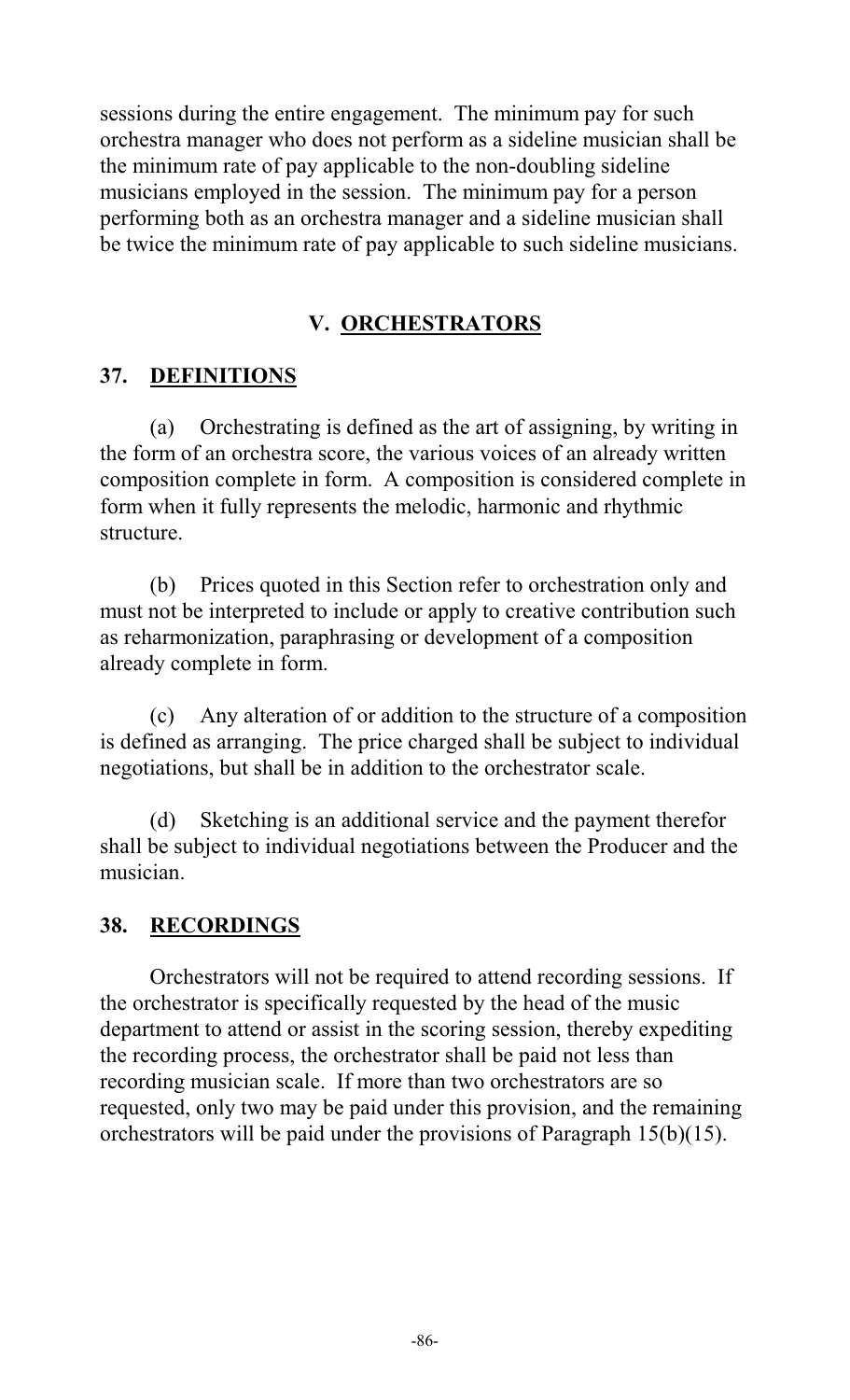#### **39. MEALS**

(a) Intervals Between Meals

The first meal period shall be called not later than six (6) hours after reporting for work, and subsequent meal periods shall be called not later than six (6) hours after the expiration of the next previous meal period.

#### (b) Penalty for Delayed Meals

Straight time allowance at the scheduled Regular Basic Hourly Rate for length of delay. Minimum allowance: one-half  $(\frac{1}{2})$ hour.

#### **40. VOCAL OR INSTRUMENTAL ORCHESTRATION RATES**

A score page shall consist of four (4) bars; rates shall be computed on page and half-page rates, except that the first page shall be paid in full rather than prorated. The last page of a score shall be computed at not less than a half-page rate.

#### **41. PAGE RATES**

A score page shall consist of four (4) bars; come sopras to eight (8) measures to be counted in the space of one (1) bar.

|                                                                                                                                                                                                                           | $4/5/15$ -<br>4/2/16                                        | $4/3/16$ -<br>4/1/17                                        | $4/2/17$ -<br>4/4/18                                        |
|---------------------------------------------------------------------------------------------------------------------------------------------------------------------------------------------------------------------------|-------------------------------------------------------------|-------------------------------------------------------------|-------------------------------------------------------------|
| (a) Not more than 13 lines                                                                                                                                                                                                | \$30.16                                                     | \$30.76                                                     | \$31.38                                                     |
| (b) Not more than 20 lines of which<br>two (2) only may be double stave<br>part                                                                                                                                           | 38.78                                                       | 39.56                                                       | 40.35                                                       |
| $\parallel$ (c) (1) Not more than 25 lines<br>(2) Not more than 30 lines<br>(3) Not more than 35 lines<br>Not more than 40 lines<br>(4)<br>(5) Not more than 45 lines<br>(6) Not more than 50 lines<br>More than 50 lines | 43.40<br>48.10<br>52.88<br>57.56<br>63.18<br>67.35<br>69.60 | 44.27<br>49.06<br>53.94<br>58.71<br>64.44<br>68.70<br>70.99 | 45.16<br>50.04<br>55.02<br>59.88<br>65.73<br>70.07<br>72.41 |
| $\parallel$ (d) Piano part taken from voice                                                                                                                                                                               | \$48.29                                                     | \$49.26                                                     | \$50.25                                                     |

*(continued)*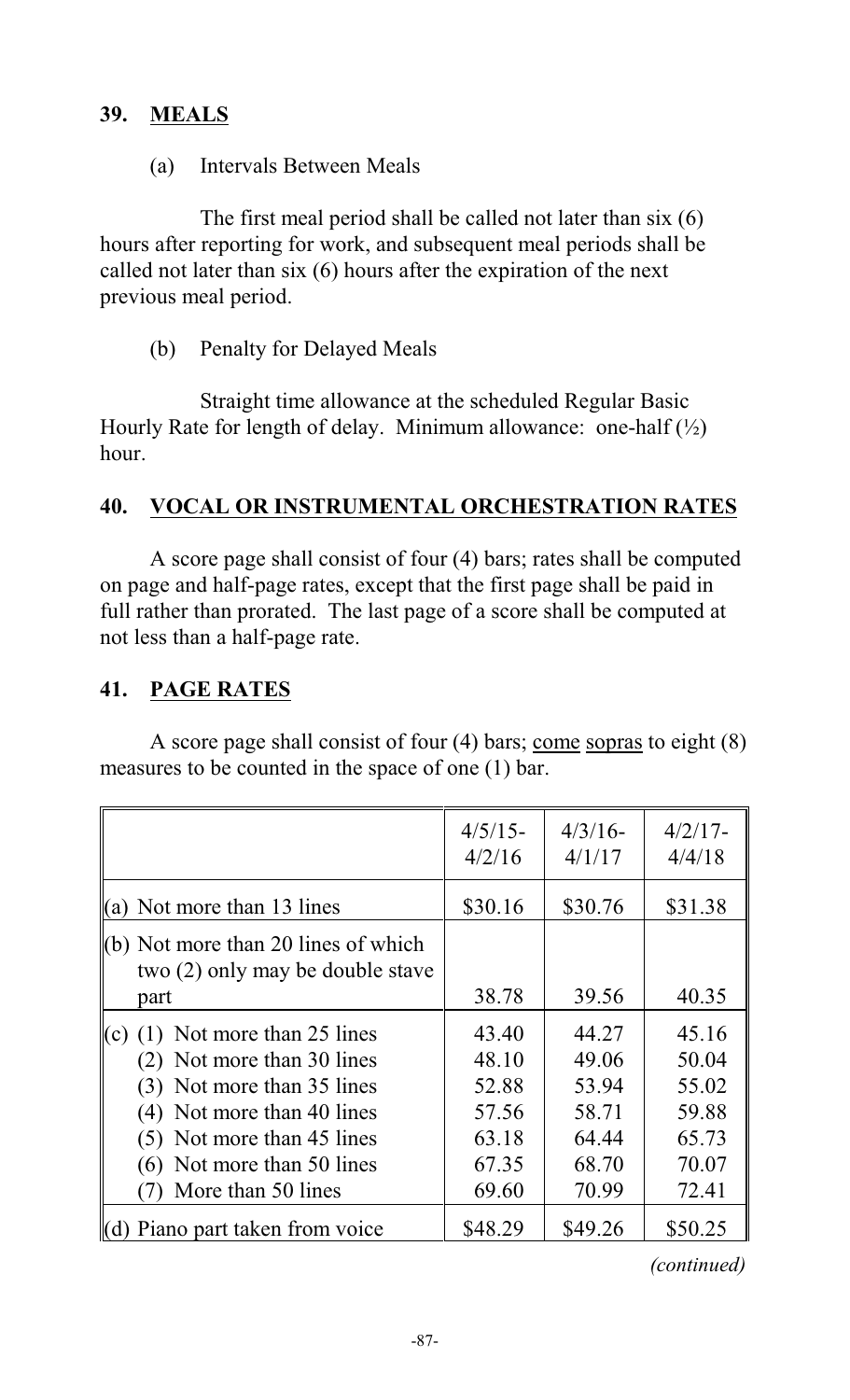*(continued)*

|     |                                                                                                                                                                                                      | $4/5/15$ -<br>4/2/16 | 4/3/16<br>4/1/17 | $4/2/17$ -<br>4/4/18 |
|-----|------------------------------------------------------------------------------------------------------------------------------------------------------------------------------------------------------|----------------------|------------------|----------------------|
| (e) | Taking down melody and making<br>lead sheet                                                                                                                                                          | 24.27                | 24.76            | 25.26                |
|     | Exact transcription of all parts of a composition from a mechanical<br>device, and creating or recreating the orchestration for a score page<br>-- time-and-one-half applicable orchestration scale. |                      |                  |                      |
| (f) | Conductor's part, from score                                                                                                                                                                         | 24.27                | 24.76            | 25.26                |
| (g) | Timing pictures, if requested to<br>attend recording sessions, per<br>hour                                                                                                                           | 48.29                | 49.26            | 50.25                |
|     | (h) Adding lines to an existing score<br>per line - per page                                                                                                                                         | 4.98                 | 5.08             | 5.18                 |
|     | Divisi parts: Count as one (1) line per instrument.                                                                                                                                                  |                      |                  |                      |
|     | Double stave parts: Count as two (2) lines.                                                                                                                                                          |                      |                  |                      |

The following in the aggregate will count as one (1) line of score: Bar numbers, page numbers, timings, clicks, scene cues and other supplementary information.

A "pick-up" will be computed as a full bar for orchestrators.

### **42. WEEKLY ENGAGEMENTS**

When an Orchestrator is guaranteed by written contract not less than forty (40) out of fifty-two (52) consecutive weeks at \$1799.20 (\$1835.18 effective April 3, 2016 and \$1871.88 effective April 2, 2017) or more per week, he/she shall not be entitled to any additional compensation based upon any of the above page rates.

When an Orchestrator is called to work at the above page rates, one (1) thirty (30) minute period of free consultation time shall be allowed; however, all waiting time shall be paid for at the rate of \$48.29 (\$49.26 effective April 3, 2016 and \$50.25 effective April 2, 2017) per hour.

### **43. MISCELLANEOUS WORK**

Time rates may be used only for adding parts to a score, on adjustments, work at rehearsals, take downs, alterations, additions and in other situations where page rates are impractical. The hourly rate for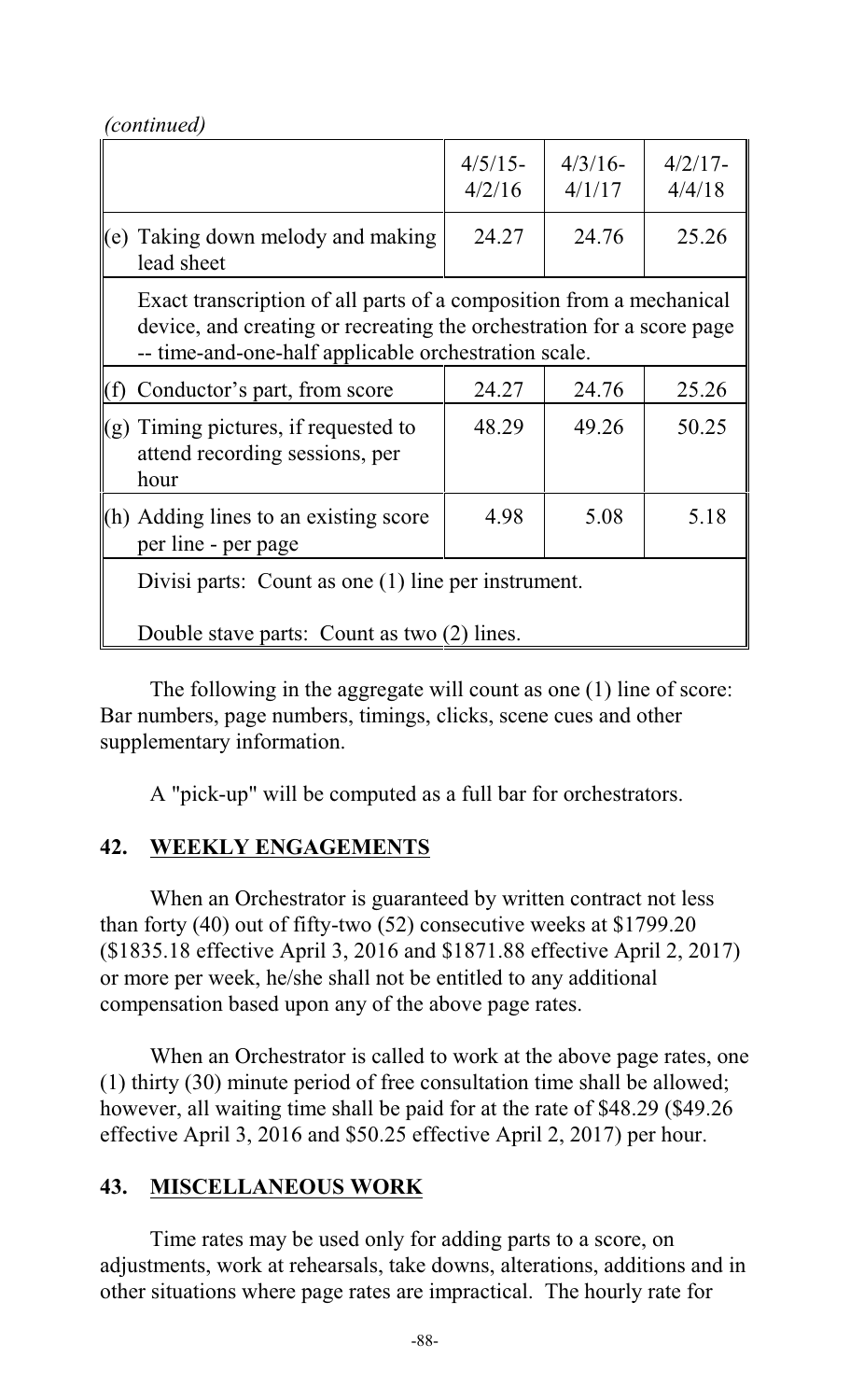time work shall be \$48.29 (\$49.26 effective April 3, 2016 and \$50.25 effective April 2, 2017) per hour.

## **44. ORCHESTRATIONS**

(a) Musical orchestrators and copyists must be paid at the prevailing motion picture orchestrating rate for all orchestrations or copyist rates for copying work, as the case may be, when initially used for motion pictures, but with no additional compensation for any subsequent motion picture use. This also applies to orchestrations already in the possession of any orchestra or band leader, which were originally made for other than motion picture purposes. This does not apply to contracts already executed. All orchestrations, already in the possession of the Producer and scored under this Agreement, shall be confined to motion pictures produced by the Producers.

(b) To the extent known at the time of filing of a Form B Contract or Orchestra Manager's Report, the identity of the orchestrator(s) will be listed on each such Contract or Report. In this regard, Composers will be asked to provide Producers with such information.

# **VI. MUSIC PREPARATION**

**45.** Librarians shall have supervision over all Assistant Librarians, Copyists and Proofreaders employed on all engagements.

**46.** When a Copyist is required to perform a Librarian's duties, he/she shall receive the applicable Librarian's daily *pro rata* rate as specified.

**47.** All paper and necessary working materials shall be supplied by the employer or furnished by the employee at cost. All printing of duplicate parts shall be supplied by the employer or furnished by the employee at cost. Messenger service (pick-up and delivery) shall be paid for by the employer.

Suitable chairs, tables, lighting and necessary equipment shall be made available by the Producer.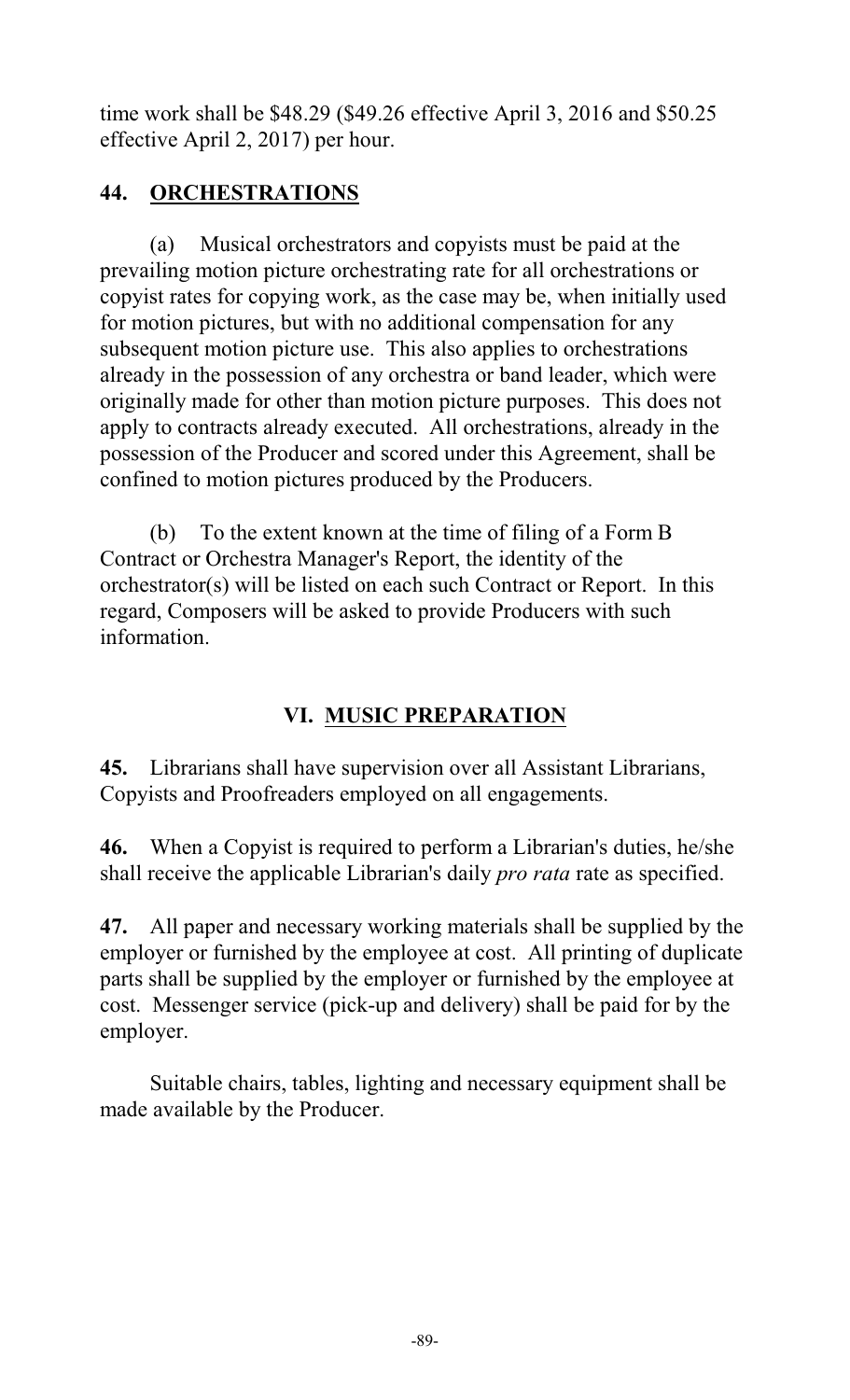### **48. COPYIST PAGE RATES**

(a) A Copyist engaged to do work shall be compensated by the page and shall be guaranteed not less than \$105.63 (\$107.74 effective April 3, 2016 and \$109.89 effective April 2, 2017) the engagement (it being understood that the Studio is entitled to the equivalent in service).

(b) All work is to be computed by the page and the half-page. Such page shall be deemed to consist of ten (10) staves (lines), including the heading, and a half-page shall consist of up to five staves (lines).

(c) The page rate for all pages shall be the amounts indicated below. The half-page rates for such pages shall be at one-half  $\frac{1}{2}$  of such page rates.

(d) All parts prepared for reproduction by any mechanical process (regardless of their usage) shall be charged for at double the listed rates.

(e) Transposition of any part, fifty percent (50%) or more of which is transposed, fifty percent (50%) extra. The above applies wherever transpositions are required under this Agreement.

(f) Special routine work, when two (2) or more scores, orchestral or vocal parts must be used or referred to in extracting the parts, shall be paid for at fifty percent (50%) more than the listed rates and there shall not be any charge for transposition.

(g) Work performed by a Copyist, under the direction and control of Producer, between the hours of 6:00 a.m. and 9:00 p.m., shall be paid at the basic rate. When a Copyist is ordered by Producer to work at night and performs his/her work as directed under Producer's control, then all of such work as is performed between 9:00 p.m. and midnight shall be paid at one hundred ten percent (110%) of the basic rate; all of such work as is performed between midnight and 6:00 a.m. shall be paid at one hundred fifty percent (150%) of the basic rate until the Copyist is dismissed. There shall be no compounding in pricing the computation.

(h) A copyist who works in excess of twelve (12) hours in a day, under the direction and control of the Producer, shall be paid at one hundred twenty-five percent (125%) of the basic rate, unless a higher premium rate applies.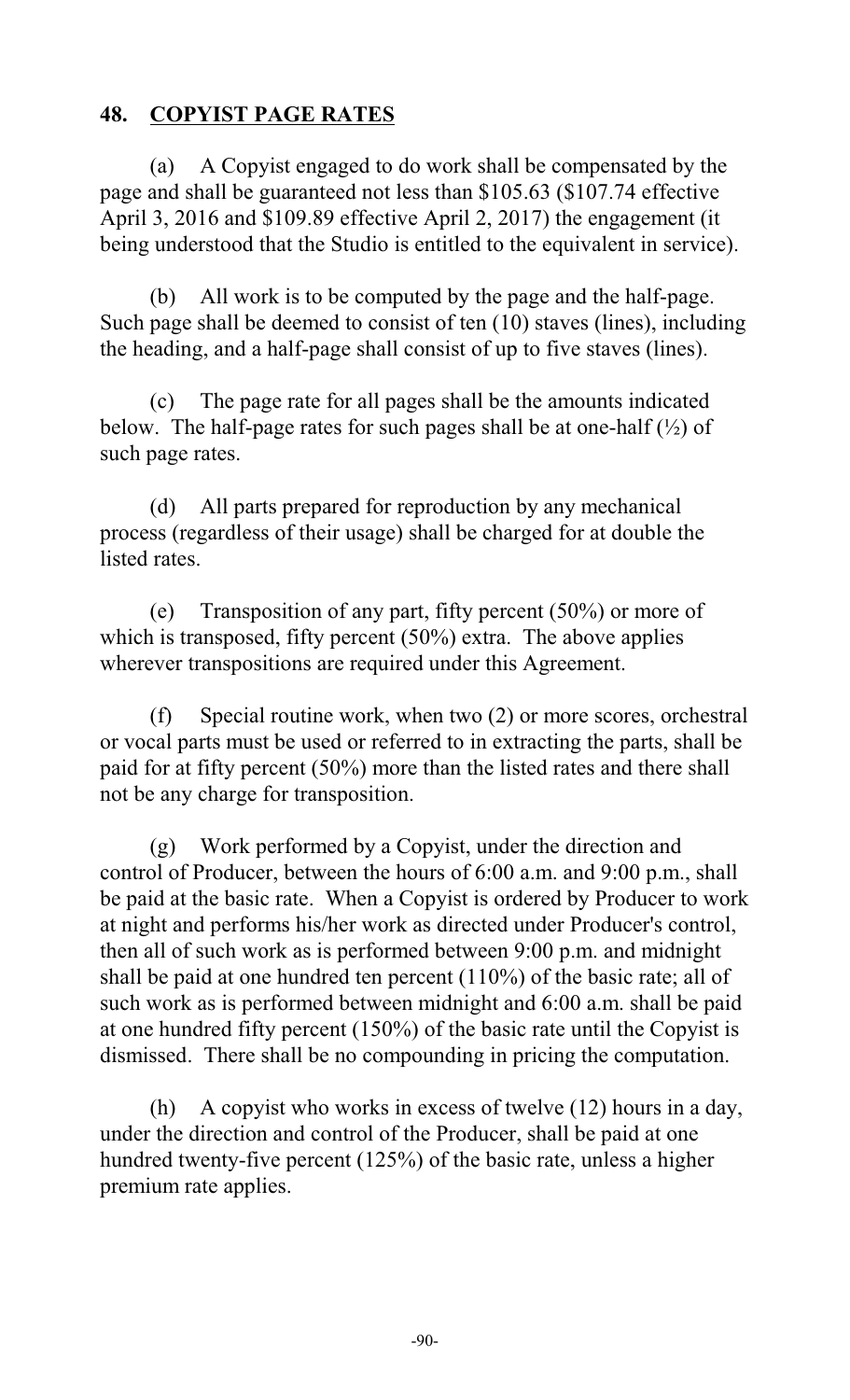|                                                                         | Basic Rates Page 10 Lines |            |            |
|-------------------------------------------------------------------------|---------------------------|------------|------------|
|                                                                         | <b>Effective Dates</b>    |            |            |
| <b>INSTRUMENTAL PARTS</b>                                               | $4/5/15$ -                | $4/3/16$ - | $4/2/17$ - |
|                                                                         | 4/2/16                    | 4/1/17     | 4/4/18     |
| <b>Single Notation</b><br>(a)                                           | \$5.92                    | \$6.04     | \$6.16     |
| (b) Divisi Parts (any part of which                                     |                           |            |            |
| 50% or more is divisi) shall be                                         |                           |            |            |
| computed at one and one-half<br>times the basic rate                    | 8.88                      | 9.06       | 9.24       |
|                                                                         |                           |            |            |
| $\left( \text{c} \right)$ Piano, banjo, guitar, harp, organ,<br>celeste | 10.11                     | 10.31      | 10.52      |
| (d) Piano with melody line cued                                         | 15.09                     | 15.39      | 15.70      |
| $(e)$ Piano with orchestral cues on                                     |                           |            |            |
| separate line, 3 brace                                                  | 16.01                     | 16.33      | 16.66      |
| Piano (two line part) with<br>(f)                                       |                           |            |            |
| orchestral cues incorporated                                            | 17.12                     | 17.46      | 17.81      |
| Classical, concert, symphonies or<br>(g)                                |                           |            |            |
| similar piano parts                                                     | 17.12                     | 17.46      | 17.81      |
| (h)<br>Writing in lyrics (each set)                                     | 2.42                      | 2.47       | 2.52       |
| Writing in foreign language<br>(i)                                      |                           |            |            |
| lyrics (consisting of 50% or more                                       |                           |            |            |
| of a page) each set                                                     | 2.85                      | 2.91       | 2.97       |
| (i)<br>Rehearsal letters, lettering or<br>numbering bars                | 0.95                      | 0.97       | 0.99       |
| $(k)$ Adding harmony chord symbols                                      |                           |            |            |
| to any part, at harmony changes                                         |                           |            |            |
| only                                                                    | 1.89                      | 1.93       | 1.97       |
| (1)<br>Song piano parts (including a                                    | 12.43                     | 12.68      | 12.93      |
| single set of lyrics)                                                   |                           |            |            |
| (m) Song piano parts (including a                                       |                           |            |            |
| single set of lyrics and chord                                          |                           |            |            |
| symbols at harmony changes<br>only)                                     | 14.26                     | 14.55      | 14.84      |
| $\langle$ (n) Adding symbols, other than                                |                           |            |            |
| chord symbols, for electronic                                           |                           |            |            |
| instruments or devices:                                                 |                           |            |            |
|                                                                         |                           |            |            |
| (1) Single stave parts                                                  | 2.45                      | 2.50       | 2.55       |
| Multiple stave parts                                                    | 1.34                      | 1.37       | 1.40       |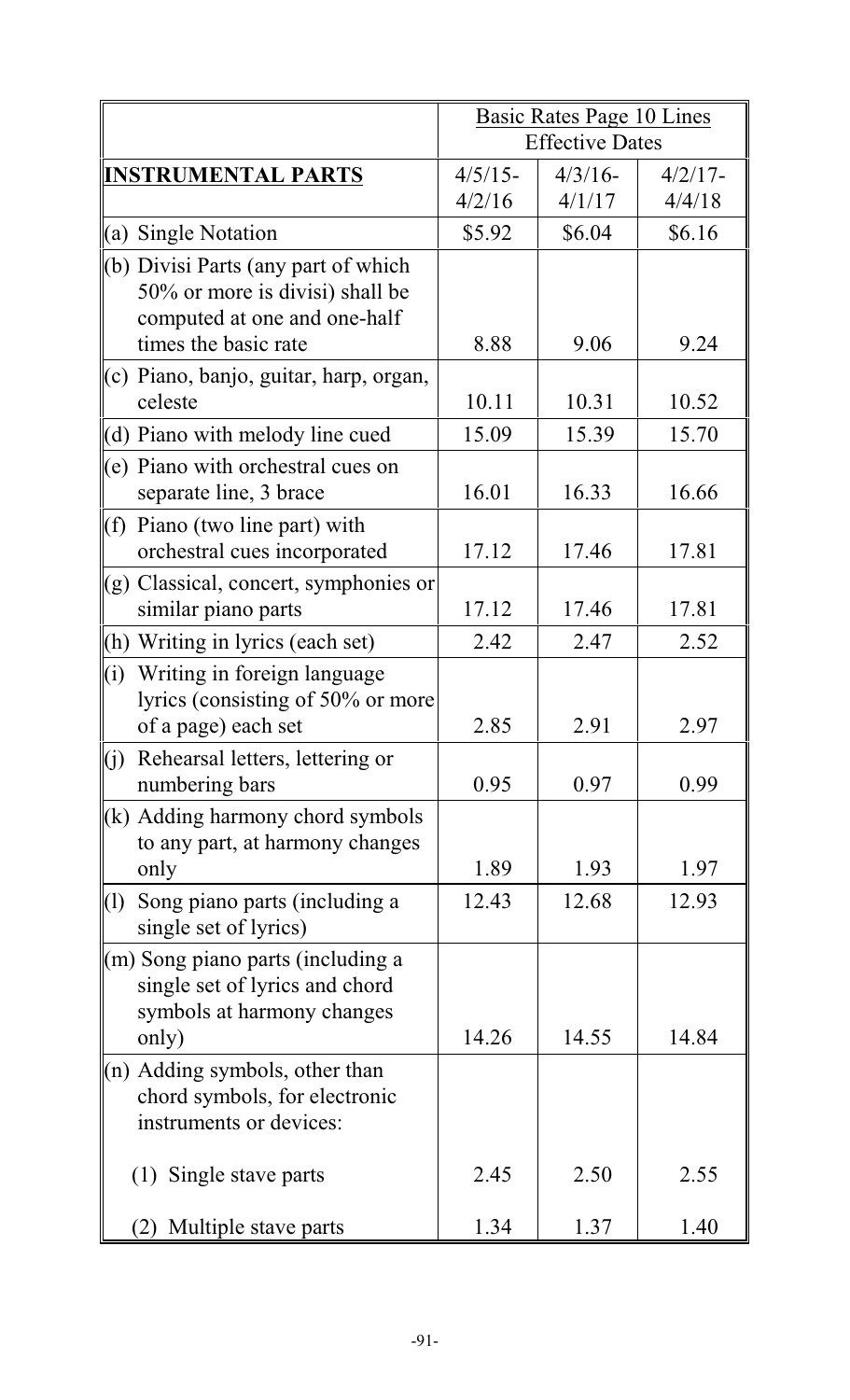|                                                          | Basic Rates Page 10 Lines<br><b>Effective Dates</b> |                      |                      |
|----------------------------------------------------------|-----------------------------------------------------|----------------------|----------------------|
| <b>VOCAL PARTS</b>                                       | $4/15/15$ -<br>4/2/16                               | $4/3/16$ -<br>4/1/17 | $4/2/17$ -<br>4/4/18 |
| $\ $ (a) Single voice line with single set<br>of lyrics  | \$8.36                                              | \$8.53               | \$8.70               |
| (b) Choir parts with single set of<br>lyrics             | 11.28                                               | 11.51                | 11.74                |
| $\parallel$ (c) Choir parts with double set of<br>lyrics | 13.74                                               | 14.01                | 14.29                |

|                                                                                                                                                      | Basic Rates Page 10 Lines<br><b>Effective Dates</b> |                      |                      |
|------------------------------------------------------------------------------------------------------------------------------------------------------|-----------------------------------------------------|----------------------|----------------------|
| <b>CONDUCTOR PARTS</b>                                                                                                                               | $4/5/15$ -<br>4/2/16                                | $4/3/16$ -<br>4/1/17 | $4/2/17$ -<br>4/4/18 |
| (a)<br>Single melody line only worded<br>instrumental cues                                                                                           | \$10.11                                             | \$10.31              | \$10.52              |
| $($ b) Lead lines with notated<br>instrumental cues (single or<br>double staff)                                                                      | 13.24                                               | 13.50                | 13.77                |
| $\ $ (c) From orchestral sketch or<br>condensed score (if reference to<br>score is required for this<br>classification, Section (d), shall<br>apply) | 15.81                                               | 16.13                | 16.45                |
| $\parallel$ (d) Constructed from score -<br>harmonically complete                                                                                    | 18.53                                               | 18.90                | 19.28                |

### **49. COPYING PARTS FROM SKETCH OR SCORE**

#### (a) Definitions

(1) Full Score: A visual representation of parts to be performed by instruments and/or voice of a musical ensemble systematically placed on a series of staves, one above the other, and in which none other than two (2) identical instruments are combined on a single staff.

(2) Condensed Score: A visual representation of a composition or arrangement in condensed form, when not more than four (4) instruments are combined on a single staff and remain on the same staff throughout.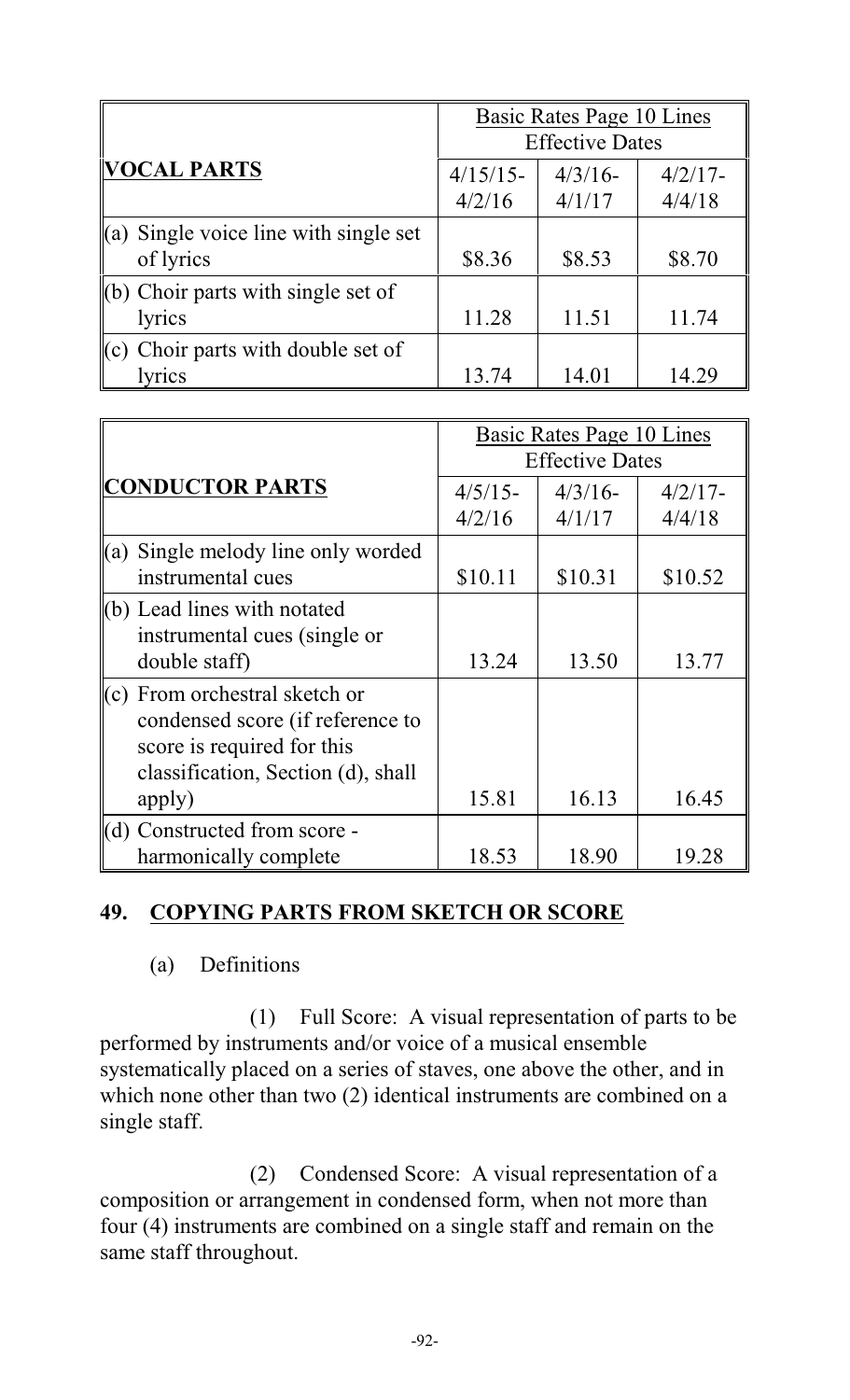(3) Sketch: A visual representation of a composition in condensed form wherein either more than four (4) instruments are notated on a single staff, or two (2) or more instruments do not remain on the same staff throughout, but fully setting forth the melodic, harmonic and rhythmic structure in such a manner that the Copyist may understand what was intended.

(4) Copying parts from a condensed score shall be charged for at basic page rates (including fifty percent (50%) extra for parts transposed) plus fifty percent (50%) additional for only those parts that are extracted from staves combining three (3) or more instruments.

(5) Copying parts from a sketch shall be charged for at basic page rates (including fifty percent (50%) extra for transposition) plus fifty percent (50%) additional overall.

### **50. PROOFREADER**

(a) With respect to proofreaders employed on a daily or weekly rate, after working on an overtime rate, eight (8) rest hours shall elapse before resuming single scales. When called back before the expiration of the eight (8) hour rest period and when intervening time between dismissal and recall is four (4) hours or less, then such intervening time and succeeding consecutive work hours shall be paid at the applicable overtime rate as though there had been no time off. If the intervening time between dismissal and recall is more than four (4) but less than eight (8) hours, such person shall be paid at the applicable overtime rate for all succeeding work time.

(b) Day Calls

|     |                                                                      | PER HOUR                 |         |            |
|-----|----------------------------------------------------------------------|--------------------------|---------|------------|
|     |                                                                      | <b>Effective Dates</b>   |         |            |
|     |                                                                      | $4/3/16$ -<br>$4/5/15$ - |         | $4/2/17$ - |
|     |                                                                      | 4/2/16                   | 4/1/17  | 4/4/18     |
|     | Eight (8) hours minimum call,<br>commencing between 8:00 a.m.        |                          |         |            |
|     | and midnight                                                         | \$22.71                  | \$23.16 | \$23.62    |
| (2) | For any hours (in the minimum<br>call) occurring after midnight      | 30.32                    | 30.93   | 31.55      |
| (3) | Overtime after eight (8) hours on<br>day calls, per hour or fraction |                          |         |            |
|     | thereof                                                              | 34.07                    | 34.74   | 35.43      |

 $\overline{P}$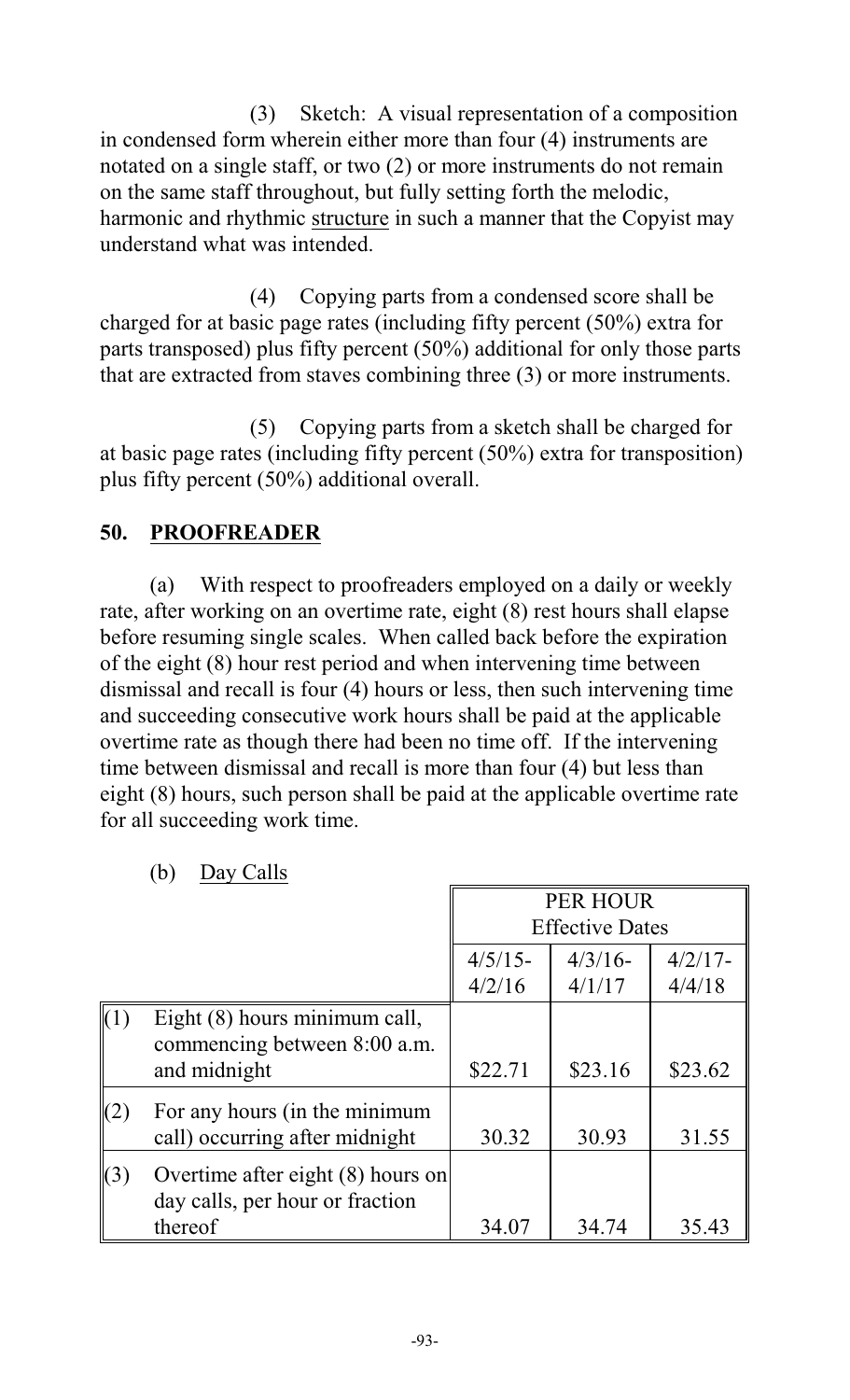## (c) Night Calls

|     |                                                            | PER HOUR                               |          |          |
|-----|------------------------------------------------------------|----------------------------------------|----------|----------|
|     |                                                            | <b>Effective Dates</b>                 |          |          |
|     |                                                            | $4/5/15$ -<br>$4/3/16$ -<br>$4/2/17$ - |          |          |
|     |                                                            | 4/2/16                                 | 4/1/17   | 4/4/18   |
|     | Six (6) hours minimum call,<br>commencing between midnight |                                        |          |          |
|     | and 8:00 a.m.                                              | \$181.85                               | \$185.49 | \$189.20 |
| (2) | Overtime after six $(6)$ hours, per                        |                                        |          |          |
|     | hour or fraction thereof                                   | 34.10                                  | 34.79    | 35.48    |

#### (d) Weekly Rates

|     |                                                                                                                                                                                                                                                        | PER HOUR<br><b>Effective Dates</b> |                  |                      |
|-----|--------------------------------------------------------------------------------------------------------------------------------------------------------------------------------------------------------------------------------------------------------|------------------------------------|------------------|----------------------|
|     |                                                                                                                                                                                                                                                        | $4/5/15$ -<br>4/2/16               | 4/3/16<br>4/1/17 | $4/2/17$ -<br>4/4/18 |
|     | Engagement of one (1) week, of<br>forty (40) working hours in five<br>(5) or fewer days between hours<br>of 8:00 a.m. and midnight, not<br>exceeding eight $(8)$ hours in any<br>day, time computed from time<br>called to time dismissed, per<br>week | \$863.47                           | \$880.74         | \$898.35             |
| (2) | Overtime, per hour or fraction<br>thereof to midnight                                                                                                                                                                                                  | 21.59                              | 22.02            | 22.46                |
| (3) | Overtime after midnight, per<br>hour or fraction thereof                                                                                                                                                                                               | 32.39                              | 33.03            | 33.69                |

(e) Paragraphs 48 and 49 shall be applicable to proofreaders.

(f) If an orchestrator is employed to proofread, he/she shall be paid at the orchestrator's rate. If a copyist is employed to proofread, he/she shall be paid at the copyist's rate.

### **51. MISCELLANEOUS**

When a copyist is engaged on work by the page and is required to cut, paste or render similar service, such service and/or waiting time after copyist reports for work to be paid for at the rate of \$25.41 (\$25.92 effective April 3, 2016 and \$26.44 effective April 2, 2017) per hour, in periods of not less than fifteen (15) minutes.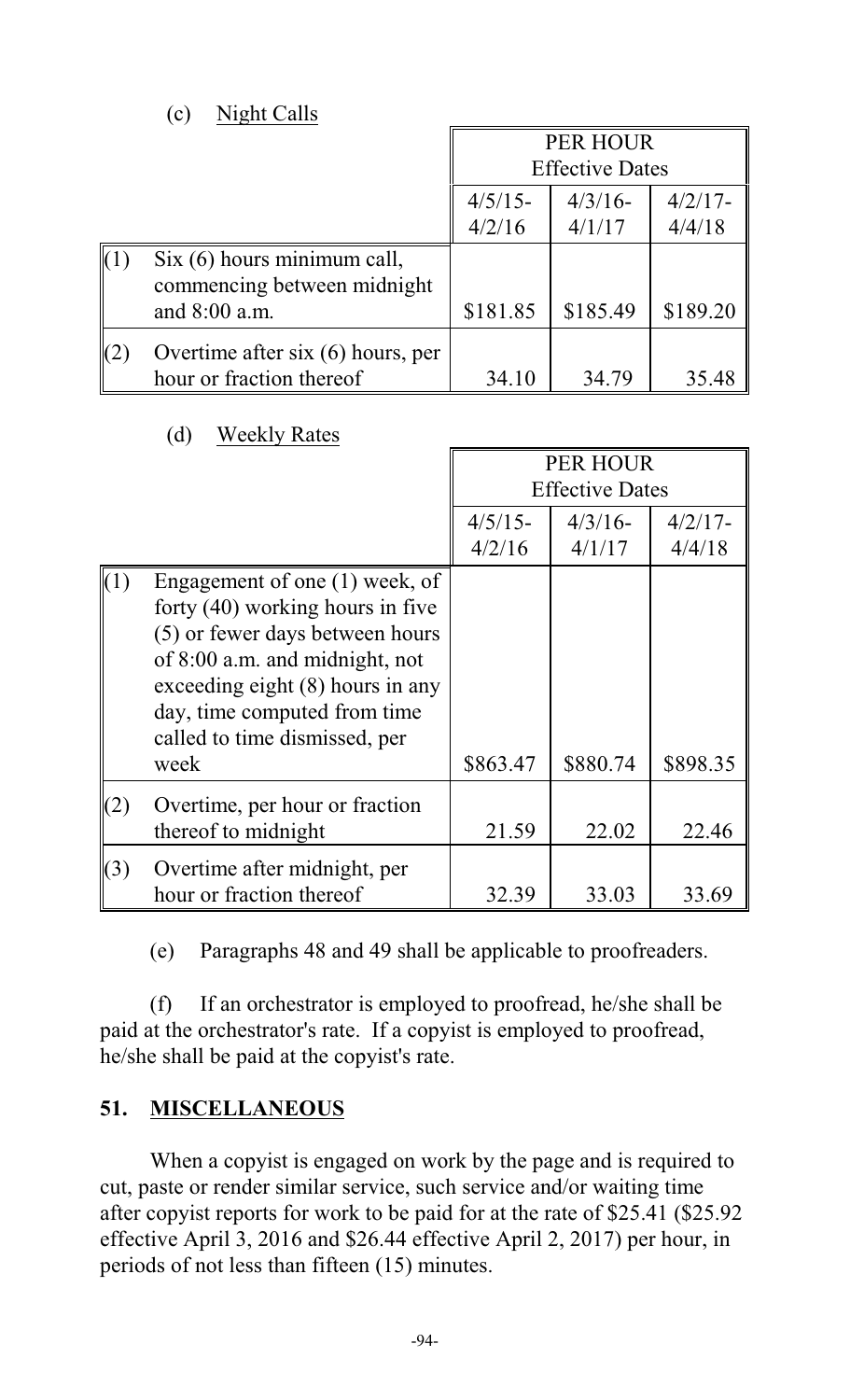**52. MEALS** (For daily and weekly employees only)

(a) Intervals Between Meals

The first meal period shall be called not later than six (6) hours after reporting for work, and subsequent meal periods shall be called not later than six (6) hours after the expiration of the next previous meal period.

(b) Penalty for Delayed Meals

Straight time allowance at the scheduled Regular Basic Hourly Rate for length of delay. Minimum allowance: one-half  $(\frac{1}{2})$ hour.

## **VII. LIBRARIANS**

**53.** Employees in charge of the Music Library, supervisor of Copyists, clerical, and research work in connection with all musical requirements, etc., are classed as Librarians, and shall receive not less than \$1,017.81 (\$1,038.17 effective April 3, 2016 and \$1,058.93 effective April 2, 2017) per five (5) day week of forty-three and two-tenths (43.2) cumulative hours, overtime at straight time. Minimum call: On any day other than day of a recording session, there shall not be less than a three (3) hour call at the existing hourly rate.

**54.** A Music Librarian is not permitted to perform the duties of any other classification of work enumerated in this schedule. A Music Librarian is authorized to act as contractor for the employment of Copyists on behalf of the Producer. When two (2) or fewer Copyists are engaged, a Librarian is permitted to do copying work.

All copying work performed by Librarians under the terms of this Agreement, at the direction of the Producer, shall be paid for at the applicable rates, but with no minimum guarantee.

**55.** When a Librarian is employed and the services of an Assistant are required, such Assistant shall receive not less than \$628.02 (\$640.58 effective April 3, 2016 and \$653.39 effective April 2, 2017) per five (5) day week of forty-three and two-tenths (43.2) cumulative hours overtime at straight time.

**56.** An Assistant Music Librarian is directly responsible to the Music Librarian.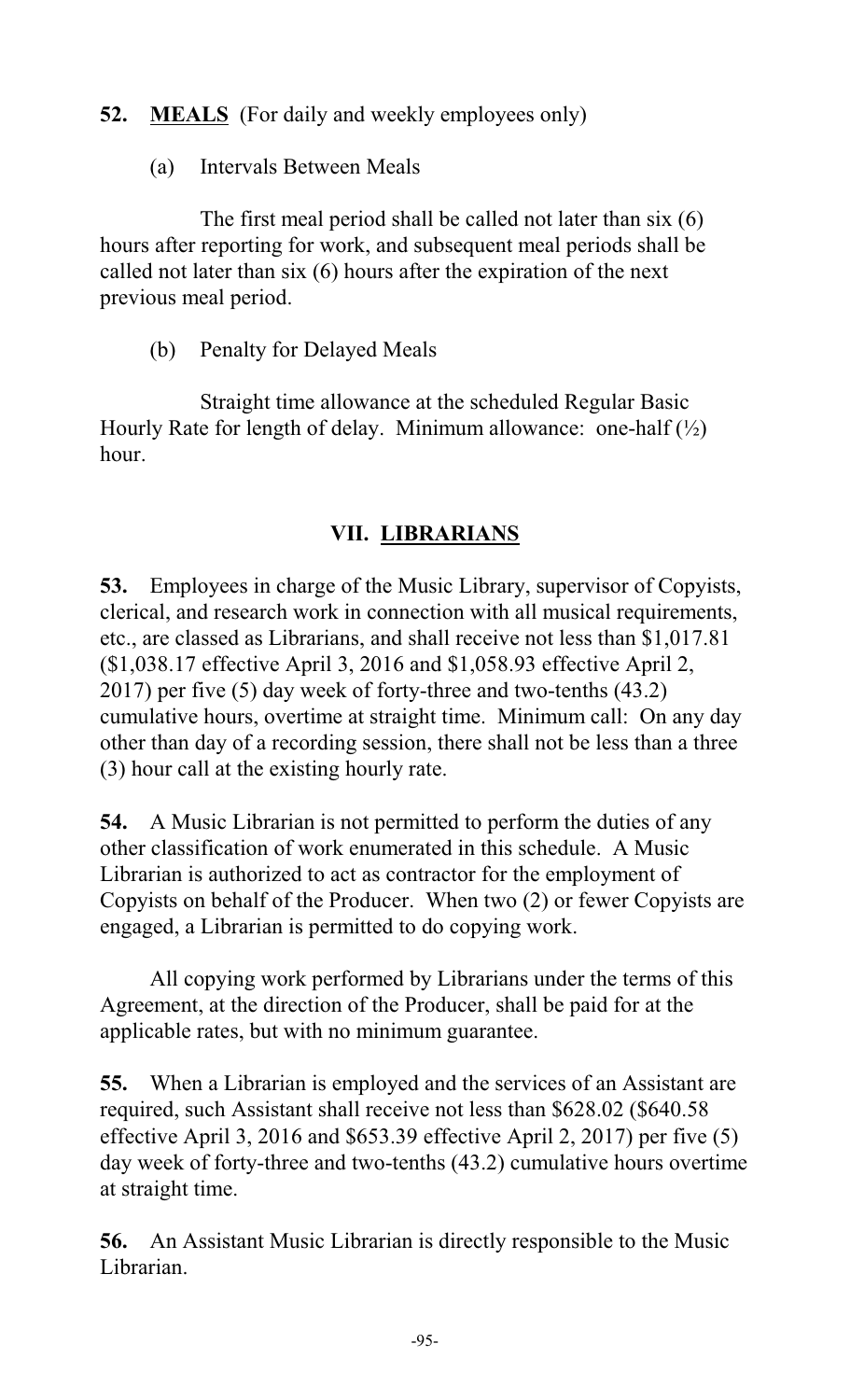**57.** In addition to assisting the Music Librarian, the Assistant Music Librarian may perform any of the other duties set forth in this schedule. All rates and regulations enumerated herein must be observed.

**58.** In connection with any so-called "package deal," the following shall apply:

(a) The Music Librarian employed shall be paid twenty-five percent (25%) as a surcharge of the cost of music preparation (copying and proofreading) only if said music preparation is done under his supervision.

(b) A Music Librarian employed for the recording session shall be paid \$272.72 (\$278.17 effective April 3, 2016 and \$283.73 effective April 2, 2017) for not to exceed eight (8) consecutive hours, excluding meal periods, on the day of such recording session. Such Music Librarian may do any emergency copying or make any corrections to music, on the set or the scoring stage. Overtime after eight (8) consecutive hours, excluding meal periods, shall be computed in one-half  $(\frac{1}{2})$  hour units at the rate of \$25.58 (\$26.09 effective April 3, 2016 and \$26.60 effective April 2, 2017) per each half-hour.

(c) Page rates shall apply for all copying on this type of operation, excluding copying as provided in subparagraph (b) above.

(d) When a Supervising Copyist (a copyist who secures the services of other copyists) is employed, he/she shall be paid the said twenty-five percent (25%) surcharge of the cost of music preparation (including copying done by him/her) when the services of more than one (1) copyist are necessary to complete the work assignment. The Supervising Copyist may also be the Music Librarian.

## **59. VACATION PAY**

In addition to the provisions of Paragraph 8, "Vacation Pay," above, the following additional vacation provisions shall apply to Librarians who meet the following necessary eligibility requirements:

### (a) Eligibility Requirements

Eligible employees shall be those employees who actually worked for Producer for twelve (12) consecutive "eligible" years, with an aggregate of not less than 2,400 "straight time" days worked with Producer in such twelve years.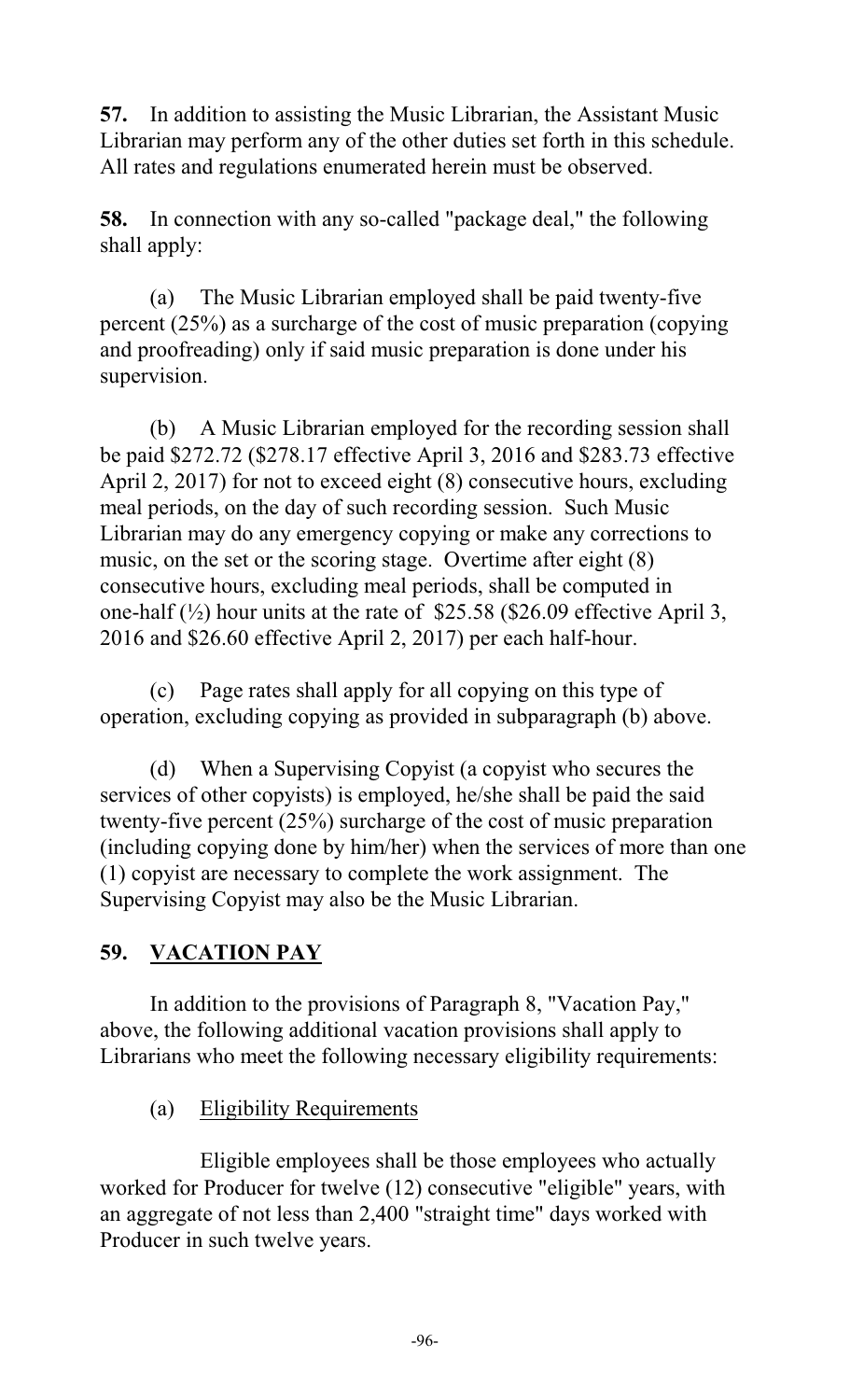As used in this provision, the term "year," shall mean the employee's personal income tax earnings year (also hereinafter referred to as "tax year"); the term "eligible year" shall mean a tax year in which the employee worked one hundred (100) or more "straight time" days for Producer.

Any tax year in which the employee actually works less than one hundred (100) "straight time" days for Producer shall be excluded in computing the required twelve (12) "eligible" tax years, and the "straight time" days worked in such year shall not be counted in computing the required aggregate 2,400 "straight time" days to be worked in such twelve (12) tax years.

Employees who fail to work more than one hundred (100) "straight time" days for such employer in each of any two (2) consecutive tax years shall, at the end of such second year, be considered a new employee hereunder with no previous employment credit with Producer, for the purpose of establishing the above eligibility requirements. Provided, however, that in determining such two (2) consecutive years, no year shall be included (and the "straight time" days worked in such year shall not be counted for any eligibility purposes hereunder) in which the employee could not work one hundred (100) "straight time" days for Producer due to either or both of the following:

(1) The period of recorded leaves of absence granted

by Producer;

(2) For the period during which the employee was absent and physically unable to work for Producer solely as a result of an "industrial accident" occurring to such employee while employed by Producer.

(b) Vacation Days and Pay

Commencing with November 1, 1960, such employees who become eligible on or after such date, as above provided, shall, beginning with the date they so become eligible, earn with Producer fifty percent (50%) more in vacation time and money, based upon the applicable Weekly or Daily employee vacation schedule set forth above; any such employee shall be limited to earning a maximum of only fifteen (15) days vacation per year. Provided that for the remainder of any such tax year in which such an employee becomes eligible, he/she shall only earn additional vacation time and money, as above provided, based solely on the "straight time" days he/she worked for Producer after he/she so became eligible and within the remaining portion of such year, to be computed separate and apart at the rate of one-half of the vacation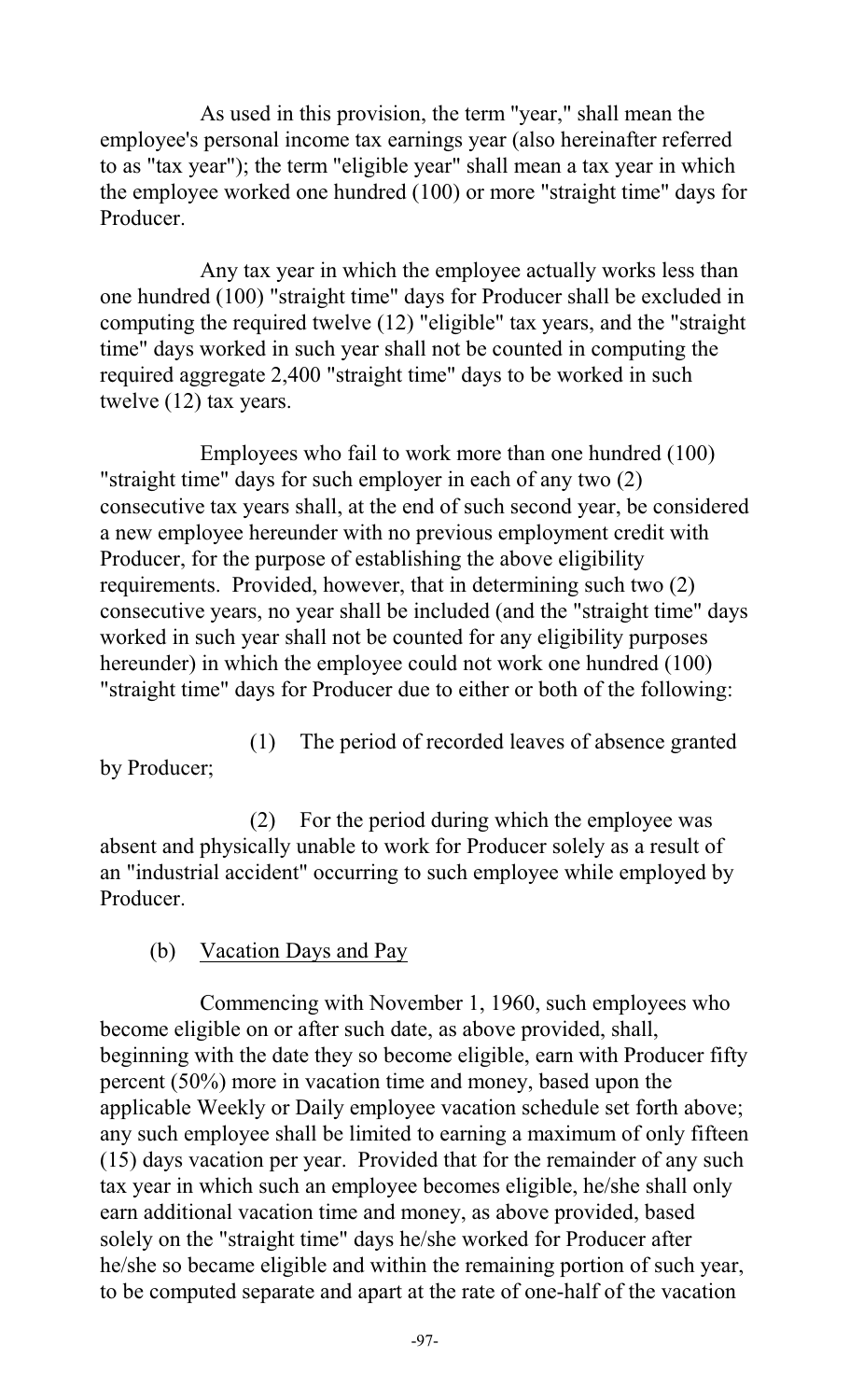benefit specified under the above applicable daily or weekly vacation schedule.

## (c) Loss of Eligibility

Employees who become eligible, as above provided, but who thereafter either resign from employment with Producer or fail to work for Producer more than one hundred fifty (150) "straight time" days in any one (1) tax year shall, as of the last day of such tax year, or, in the case of resignation, the date of such resignation, lose such eligibility and right to earn the additional vacation days and pay above provided; in such event, they shall thereupon be considered new employees hereunder with no previous employment credit with Producer for the purpose of subsequently establishing the above eligibility requirements.

In determining whether any employee loses his/her eligibility for failure to work for Producer more than one hundred fifty (150) "straight time" days in a tax year, as above provided, no such year shall be counted for this purpose in which the employee could not work at least one hundred fifty-one (151) "straight time" days for Producer due to either or both of the following:

(1) The period of recorded leaves of absence granted such employee by Producer;

(2) The period during which such employee was absent and physically unable to work for Producer solely as a result of an "industrial accident" occurring to him/her while employed by Producer.

(d) Eligibility Credit

For the purpose of determining "eligible" years and "loss of eligibility" only, as above provided, employees who leave the employ of Producer to perform military service, and who remain in the Armed Forces of the United States in accordance with the applicable National Selective Service Act (or other subsequently enacted comparable national legislation then in effect pertaining to such service) shall be credited as having worked for Producer the number of applicable days the employee would normally have been employed by Producer for "straight time" days in each workweek of the period of such service.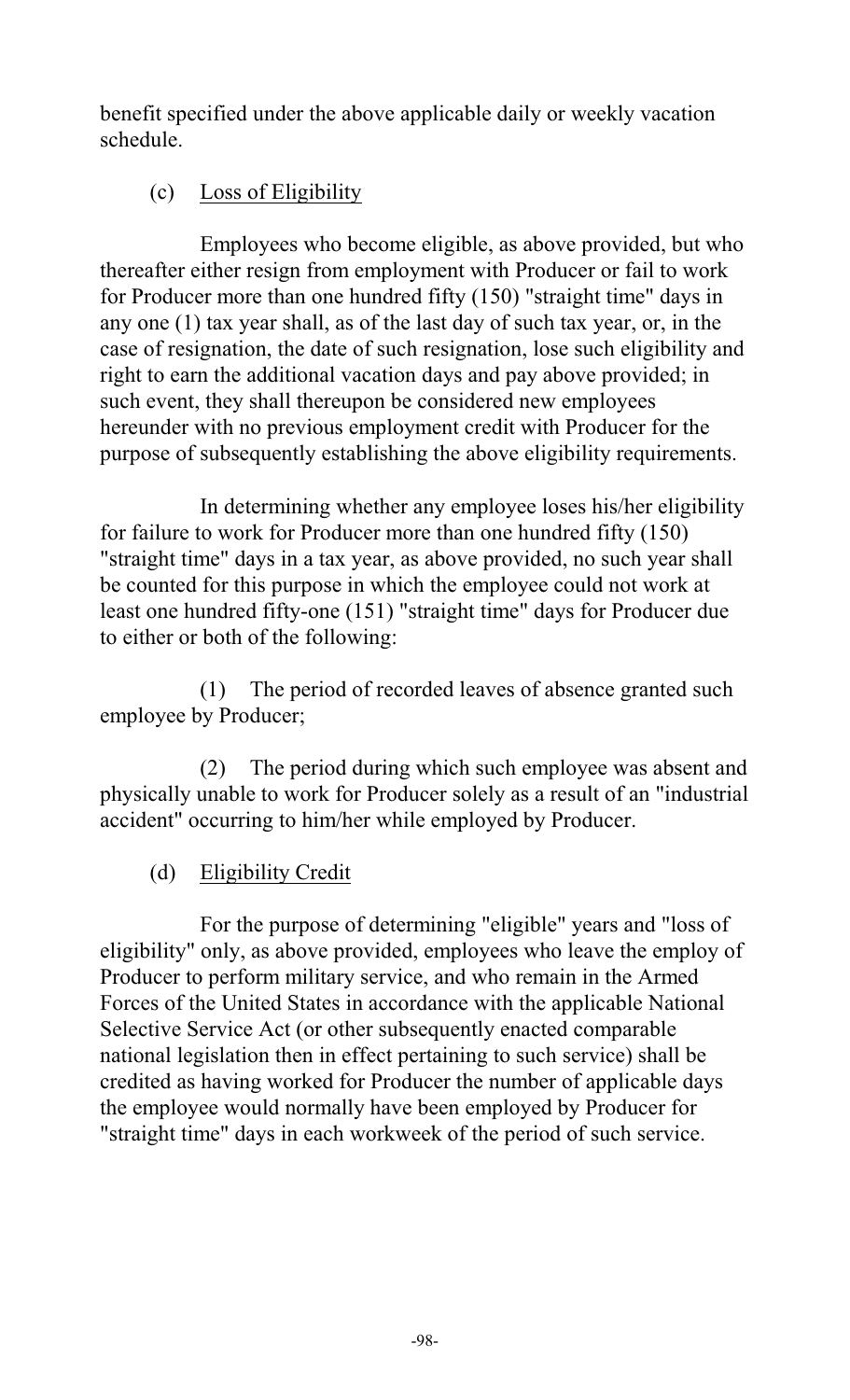### **60. NIGHT PREMIUMS**

Work time shall be paid for according to the following schedule:

| Hours Worked Between      | <b>Night Premium Rate</b> |
|---------------------------|---------------------------|
| Midnight and 1:00 a.m.    | 110% of hourly rate*      |
| 1:00 a.m. and $6:00$ a.m. | 120% of hourly rate*      |

\*hourly rate = weekly salary divided by  $43.2$ 

### **VIII. WAGE SCALES, HOURS OF EMPLOYMENT AND WORKING CONDITIONS FOR LOW BUDGET FILMS**

#### **61. LOW BUDGET FILMS**

(a) Scope

This Paragraph 61 shall apply to:

(1) motion pictures which are budgeted at \$5,000,000 or less per program hour and which are:

(i) long-form (90 minutes or longer) television motion pictures (*e.g*., movies-of-the-week);

(ii) long-form (90 minutes or longer) motion pictures produced for basic cable (*e.g.*, USA Network, Lifetime or TNT); or

(iii) long-form (90 minutes or longer) motion pictures produced for pay television (*e.g.*, HBO or Showtime); and

(2) at the election of the Producer, motion pictures initially released to videocassette which are:

- (i) 61 minutes or longer; and
- (ii) budgeted at \$7,500,000 or less.

If Producer elects to cover such motion picture under this Paragraph 61, then the videocassette medium shall be considered the primary market.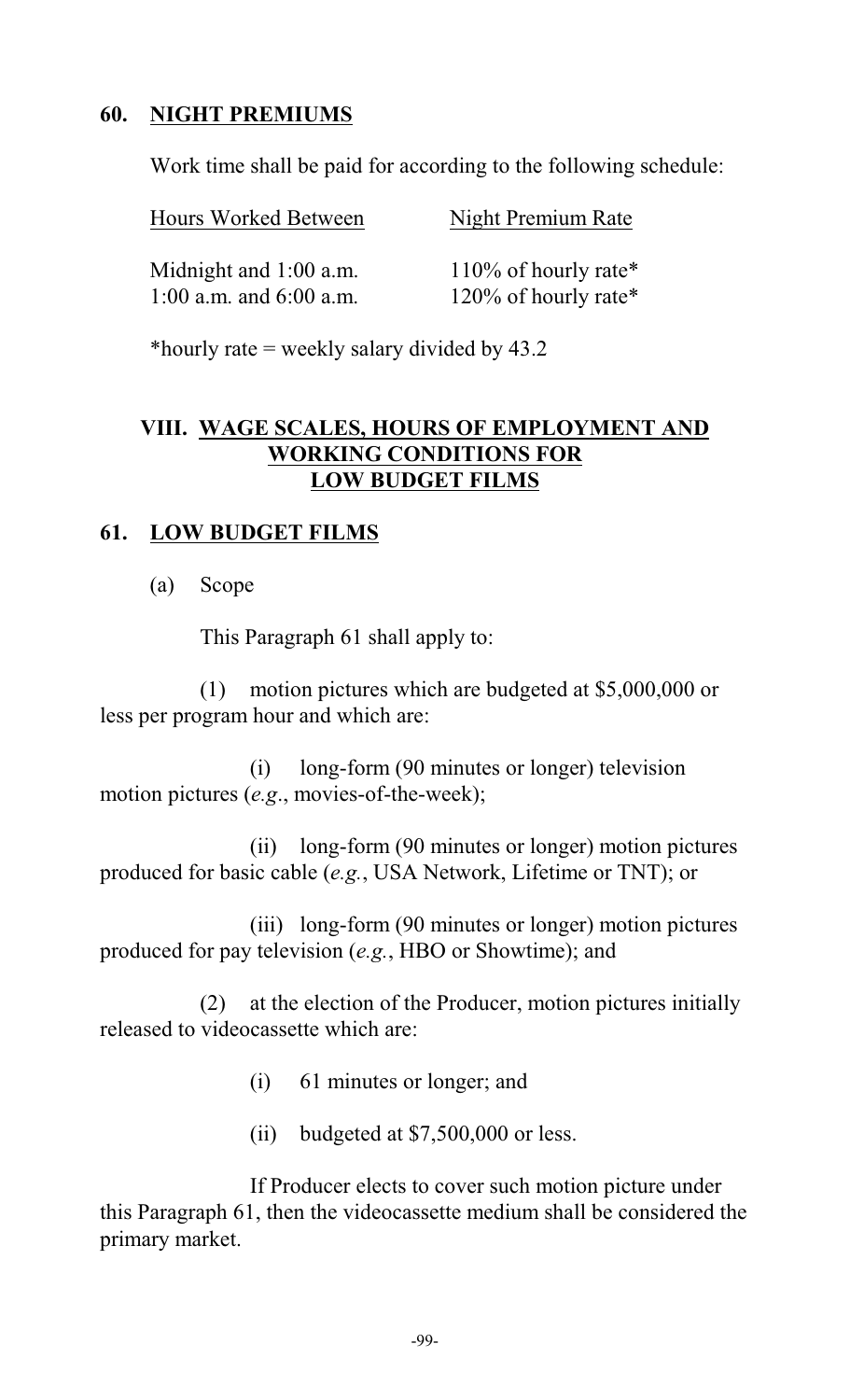(3) In addition, the following motion pictures shall be subject to this Paragraph 61 on a case-by-case basis subject to the prior written approval of the Federation (which approval shall not be unreasonably withheld):

 (i) long-form television motion pictures made for pay television and budgeted at more than \$5,000,000 per program hour; and

 (ii) motion pictures produced for basic cable or pay television that are not long-form motion pictures.

(4) This Paragraph 61 shall not apply to any Canadian producer who produces any product defined in subparagraph (a)(1) above in Canada.

(b) Reporting

(1) The budget shall be certified by the head of production, in a form approved by the Federation, and shall be submitted to the Federation no later than ninety-six (96) hours prior to the first scoring session for any such motion picture.

(2) Failure to provide the budget before the first scoring session shall result in an automatic upgrade to full scale for all wages and benefits provided by this Agreement regardless of the budget of the picture.

(3) Submission of any budget that is materially false shall result in an automatic upgrade to the full scale wages and benefits that otherwise would have been due under this Agreement plus a fifty percent (50%) penalty (based on full scale).

(c) Conditions

All the provisions of this Agreement shall also apply to Low Budget Films, except as specifically set forth below:

(1) Calls

All musicians shall be notified when they are initially engaged hereunder that the terms of such engagement shall be governed by the "Low Budget" provisions.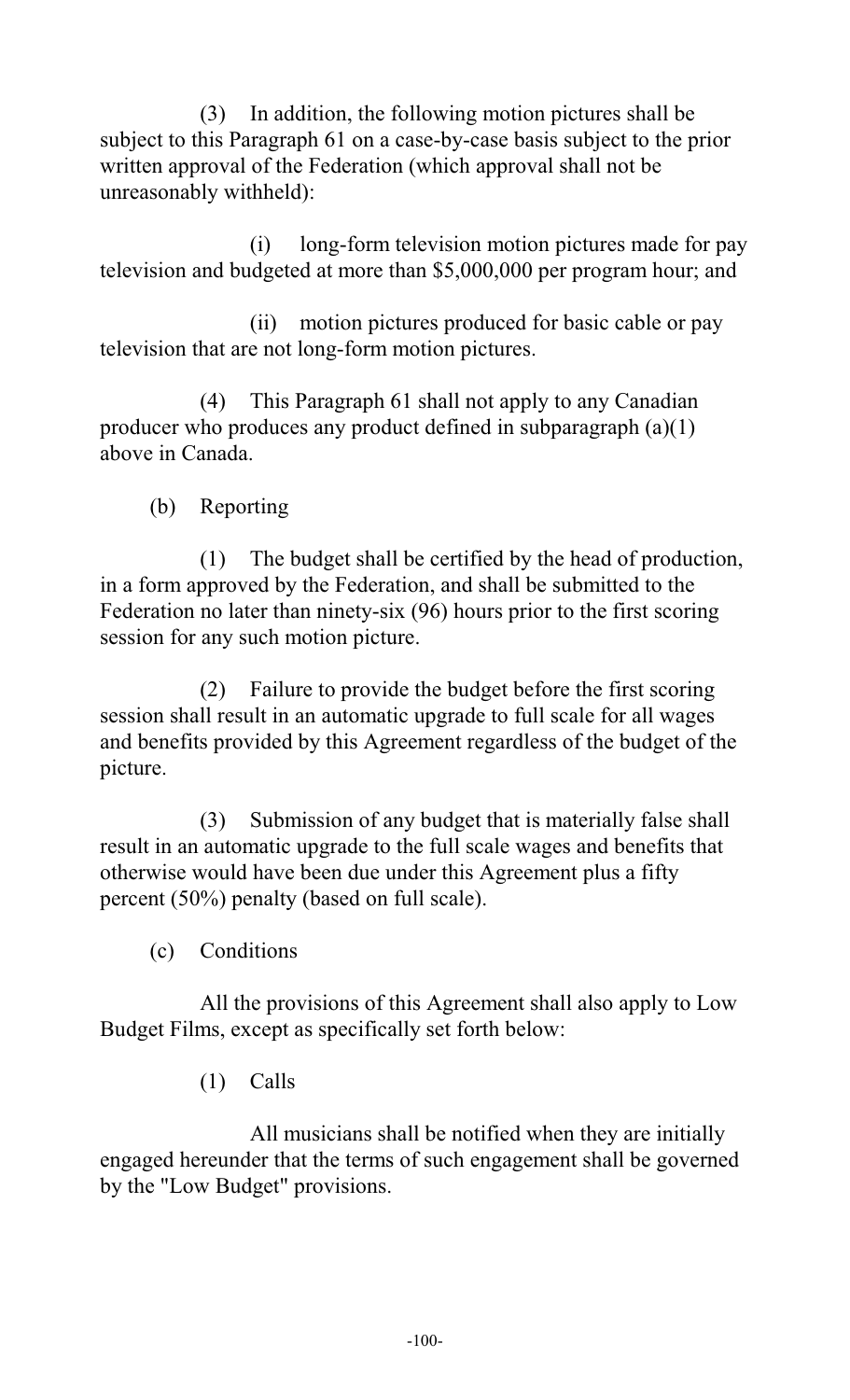## (2) Basic Scale

# (i) Recording Musicians

## (A) Real Time Rates

|                              | $4/5/15$ -<br>4/2/16 | $4/3/16$ -<br>4/1/17 | $4/2/17$ -<br>4/4/18 |
|------------------------------|----------------------|----------------------|----------------------|
| Basic scale per hour         |                      |                      |                      |
| $\parallel$ (3 hour minimum) | \$67.50              | \$68.85              | \$70.22              |
| 3 hour minimum               | 202.49               | 206.54               | 210.67               |

# (B) Electronic Multi-Tracking Rates

|                                 | Per musician, per hour     |          |            |
|---------------------------------|----------------------------|----------|------------|
|                                 | $4/3/16$ -<br>$4/5/15$ -   |          | $4/2/17$ - |
|                                 | 4/2/16                     | 4/1/17   | 4/4/18     |
| One musician employed under EMT |                            |          |            |
| rates:                          | \$254.96                   | \$260.06 | \$265.26   |
| Two or more musicians employed  |                            |          |            |
| under EMT rates:                | 224.97<br>229.47<br>234.06 |          |            |

## (ii) (A) Orchestration Rates

|                                 | $4/5/15$ - | 4/3/16  | $4/2/17$ - |
|---------------------------------|------------|---------|------------|
|                                 | 4/2/16     | 4/1/17  | 4/4/18     |
|                                 |            |         |            |
| 13 lines                        | \$25.92    | \$26.44 | \$26.97    |
| 20 lines                        | 33.34      | 34.01   | 34.69      |
| 25 lines                        | 37.33      | 38.08   | 38.84      |
| 30 lines                        | 41.39      | 42.22   | 43.06      |
| 35 lines                        | 45.46      | 46.37   | 47.30      |
| 40 lines                        | 49.47      | 50.46   | 51.47      |
| 45 lines                        | 54.34      | 55.43   | 56.54      |
| 50 lines                        | 57.93      | 59.09   | 60.27      |
| over 50 lines                   | 59.85      | 61.05   | 62.27      |
| Hourly rate                     | 41.50      | 42.33   | 43.18      |
| Hourly rate for midi/data files | 41.50      | 42.33   | 43.18      |
| Takedown/lead sheet page        | 20.85      | 21.27   | 21.70      |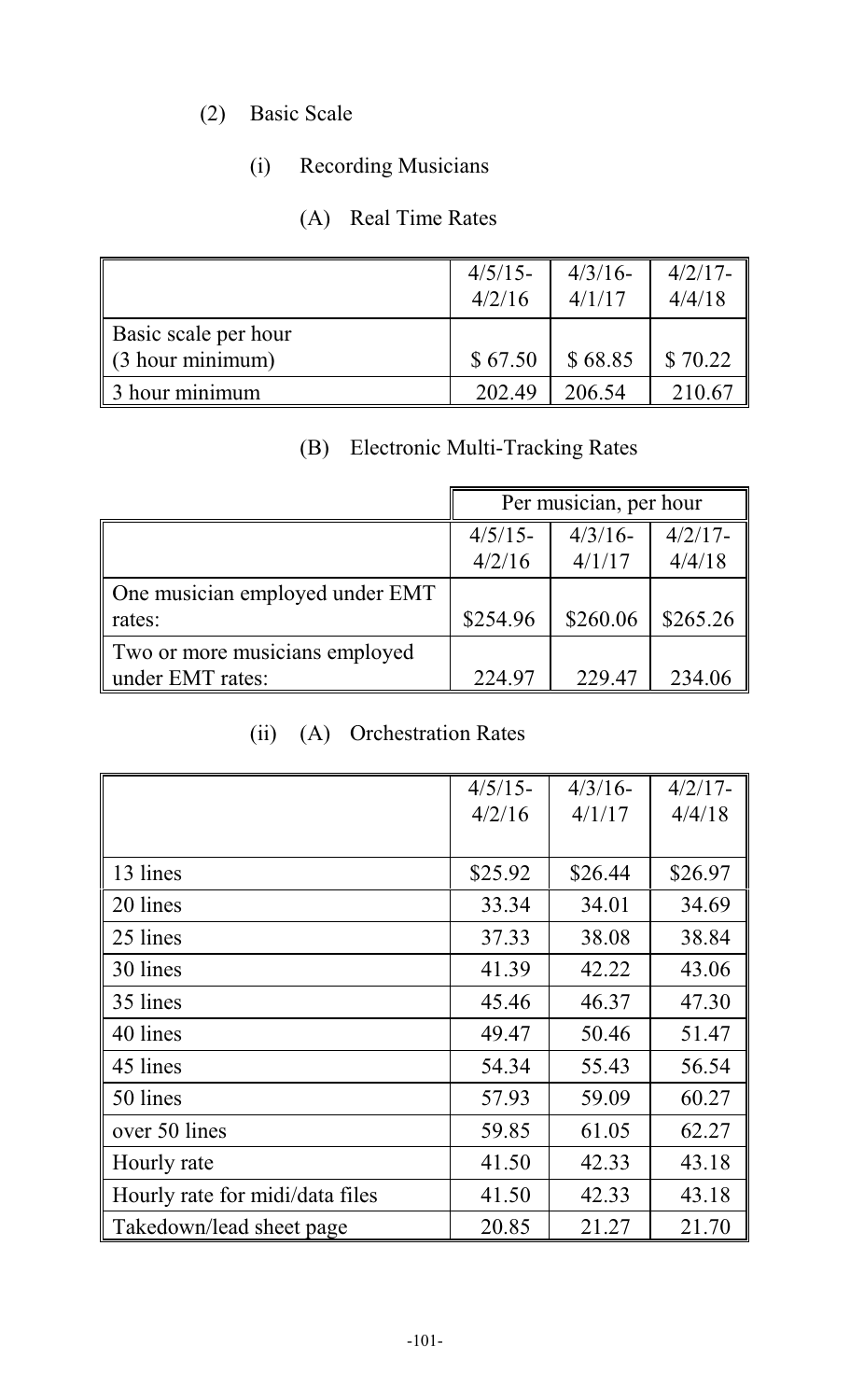(B) Health Plan contributions shall be paid in accordance with the following formula:

| <b>EFFECTIVE</b>     | <b>ORCHESTRATORS</b>                                           | <b>COPYISTS</b>                                               |
|----------------------|----------------------------------------------------------------|---------------------------------------------------------------|
| $4/5/15$ -<br>4/2/16 | $Wages$ /\$25.08 = hours<br>Hours x $$4.045 =$<br>contribution | $Wages/\$16.28 = hours$<br>Hours x $$4.045 =$<br>contribution |
| $4/3/16$ -<br>4/1/17 | $Wages$ /\$25.58 = hours<br>Hours x $$4.045 =$<br>contribution | $Wages/\$16.61 = hours$<br>Hours x $$4.045 =$<br>contribution |
| $4/2/17 -$<br>4/4/18 | $Wages$ /\$26.09 = hours<br>Hours x $$4.045 =$<br>contribution | $Wages/\$16.94 = hours$<br>Hours x $$4.045 =$<br>contribution |

(iii) Music Preparation

|                                        | $4/5/15$ - | $4/3/16$ - | $4/2/17$ - |
|----------------------------------------|------------|------------|------------|
|                                        |            |            |            |
|                                        | 4/2/16     | 4/1/17     | 4/4/18     |
| <b>Parts</b>                           |            |            |            |
| Single Line                            | \$5.12     | \$5.22     | \$5.32     |
| Single line, transposed                | 7.68       | 7.83       | 7.98       |
| Divisi or chorded                      | 7.68       | 7.83       | 7.98       |
| Divisi or chorded transposed           | 11.52      | 11.75      | 11.97      |
| Keyboard                               |            |            |            |
| Harp, organ, guitar, piano, etc.       | \$8.78     | \$8.96     | \$9.14     |
| Plus melody (vocal) cue                | 13.09      | 13.35      | 13.62      |
| Plus orchestral cues - separate staves | 13.90      | 14.18      | 14.46      |
| Two stave with orchestral cues         | 14.86      | 15.16      | 15.46      |
| <b>Adding Chord Symbols</b>            |            |            |            |
| Single stave                           | \$1.63     | \$1.66     | \$1.69     |
| Multistave                             | 1.63       | 1.66       | 1.69       |
| <b>Adding Electronic Symbols</b>       |            |            |            |
| Single stave                           | \$2.12     | \$2.16     | \$2.20     |
| Multistave                             | 1.15       | 1.17       | 1.19       |

| (A) Copyists - Regular |  |
|------------------------|--|
|                        |  |

*(continued)*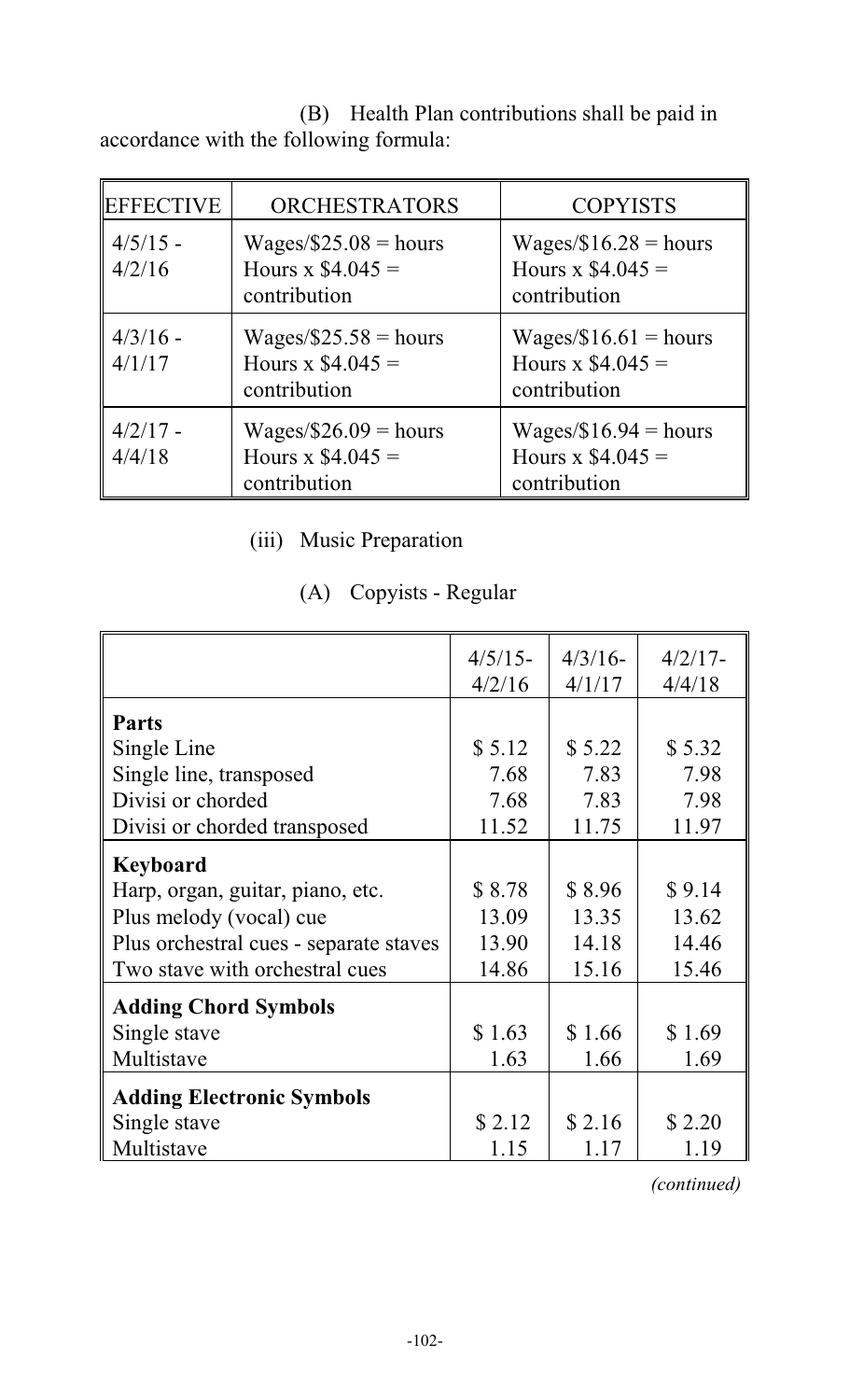*(continued)*

|                                       | $4/5/15$ -<br>4/2/16 | $4/3/16$ -<br>4/1/17 | $4/2/17$ -<br>4/4/18 |
|---------------------------------------|----------------------|----------------------|----------------------|
| <b>Vocal</b>                          |                      |                      |                      |
| Choir - 1 set lyrics                  | \$9.82               | \$10.02              | \$10.22              |
| Lead sheet - 1 set lyrics             | 8.87                 | 9.05                 | 9.23                 |
| Song copy - 3 stave 1 set lyrics      | 10.80                | 11.02                | 11.24                |
| Additional lyrics - per set (English) | 1.29                 | 1.32                 | 1.35                 |
| Additional lyrics - per set (Foreign) | 1.64                 | 1.67                 | 1.70                 |
| Single voice line with one set lyrics | 7.27                 | 7.42                 | 7.57                 |
| <b>Conductor Parts</b>                |                      |                      |                      |
| Lead line only - with worded cues     | \$8.78               | \$8.96               | \$9.14               |
| Lead line with notated instrumental   |                      |                      |                      |
| cues                                  | 11.49                | 11.72                | 11.95                |
| Harmonically complete from sketch     | 13.76                | 14.04                | 14.32                |
| Harmonically complete from score      | 16.10                | 16.42                | 16.75                |
| Adding bar numbers                    | 0.85                 | 0.87                 | 0.89                 |

(B) Copyists - Dup

|                                        | $4/5/15$ - | $4/3/16$ - | $4/2/17$ - |
|----------------------------------------|------------|------------|------------|
|                                        | 4/2/16     | 4/1/17     | 4/4/18     |
|                                        |            |            |            |
| <b>Parts</b>                           |            |            |            |
| Single Line                            | \$10.24    | \$10.44    | \$10.64    |
| Single line, transposed                | 15.36      | 15.66      | 15.96      |
| Divisi or chorded                      | 15.36      | 15.66      | 15.96      |
| Divisi or chorded transposed           | 23.04      | 23.50      | 23.94      |
| <b>Keyboard</b>                        |            |            |            |
| Harp, organ, guitar, piano, etc.       | \$17.56    | \$17.92    | \$18.28    |
| Plus melody (vocal) cue                | 26.18      | 26.70      | 27.24      |
| Plus orchestral cues - separate staves | 27.80      | 28.36      | 28.92      |
| Two stave with orchestral cues         | 29.72      | 30.32      | 30.92      |
| <b>Adding Chord Symbols</b>            |            |            |            |
| Single stave                           | \$3.26     | \$3.32     | \$3.38     |
| Multistave                             | 3.26       | 3.32       | 3.38       |
| <b>Adding Electronic Symbols</b>       |            |            |            |
| Single stave                           | \$4.24     | \$4.32     | \$4.40     |
| Multistave                             | 2.30       | 2.34       | 2.38       |

*(continued)*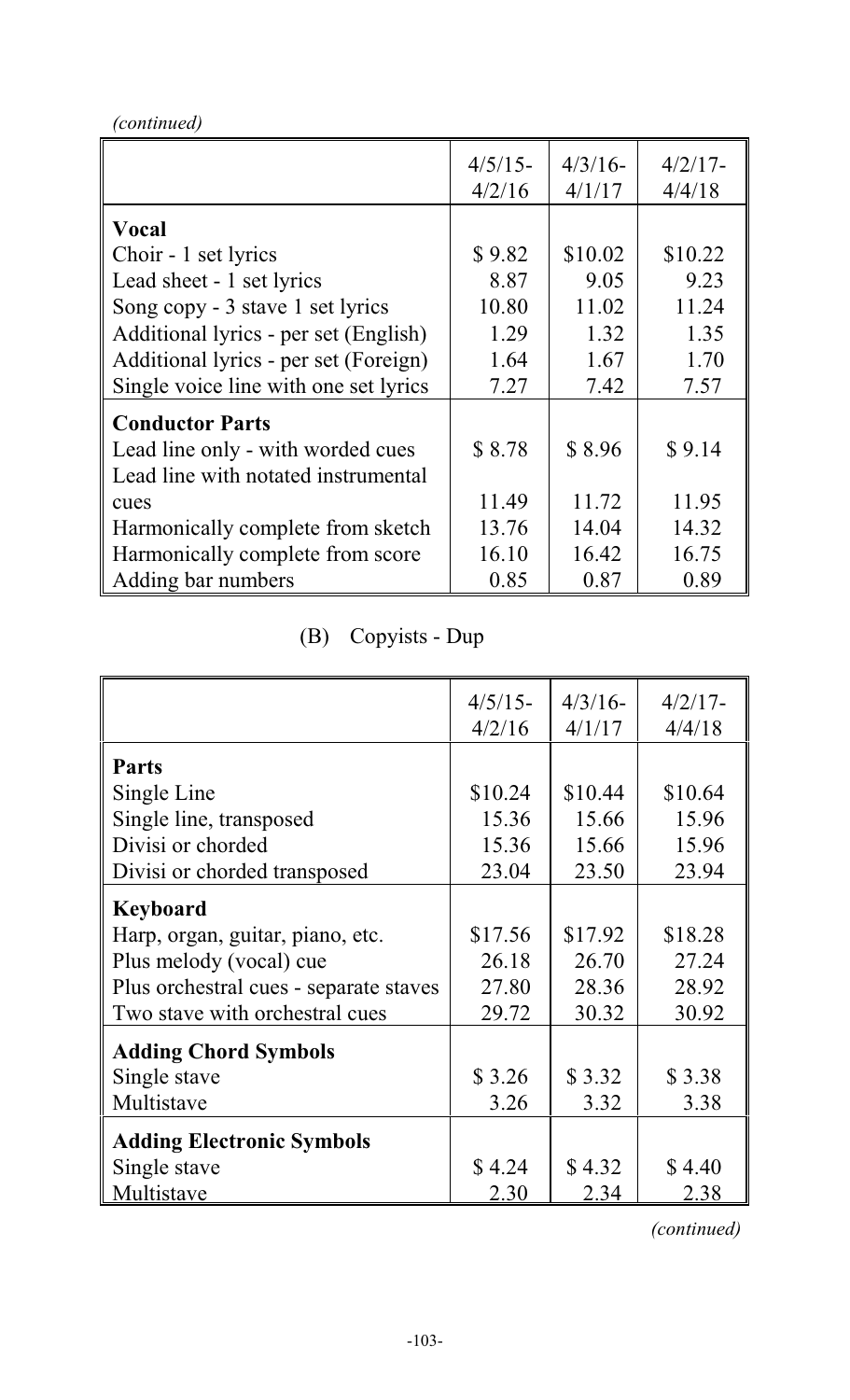*(continued)*

|                                     | $4/5/15$ -<br>4/2/16 | $4/3/16$ -<br>4/1/17 | $4/2/17$ -<br>4/4/18 |
|-------------------------------------|----------------------|----------------------|----------------------|
| <b>Master Rhythm</b>                | \$26.15              | \$26.67              | \$27.20              |
| <b>Conductor Parts</b>              |                      |                      |                      |
| Lead line only - with worded cues   | \$17.56              | \$17.92              | \$18.28              |
| Lead line with notated instrumental |                      |                      |                      |
| cues                                | 22.98                | 23.44                | 23.90                |
| Harmonically complete from sketch   | 27.52                | 28.08                | 28.64                |
| Harmonically complete from score    | 32.20                | 32.84                | 33.50                |
| Adding bar numbers                  | 1.70                 | 1.74                 | 1.78                 |

(iv)

|                                  | $4/5/15$ -<br>4/2/16 | 4/3/16<br>4/1/17 | $4/2/17$ -<br>4/4/18 |
|----------------------------------|----------------------|------------------|----------------------|
| Librarian                        |                      |                  |                      |
| Non-playing/playing over 8 hours | \$236.79             | \$241.53         | \$246.36             |
| Overtime over $\frac{1}{2}$ hour | 22.20                | 22.65            |                      |

(v)

|                                       | $4/5/15$ - | 4/3/16  | $4/2/17$ - |
|---------------------------------------|------------|---------|------------|
|                                       | 4/2/16     | 4/1/17  | 4/4/18     |
| Proofreading, per hour, no<br>minimum | \$33.13    | \$33.79 | \$34.47    |

(vi)

|                               | $4/5/15$ - | $4/3/16$ - | $4/2/17$ - |
|-------------------------------|------------|------------|------------|
|                               | 4/2/16     | 4/1/1      | 4/4/18     |
| <b>Minimum Call (Copyist)</b> | \$91.72    | \$93.55    | \$95.42    |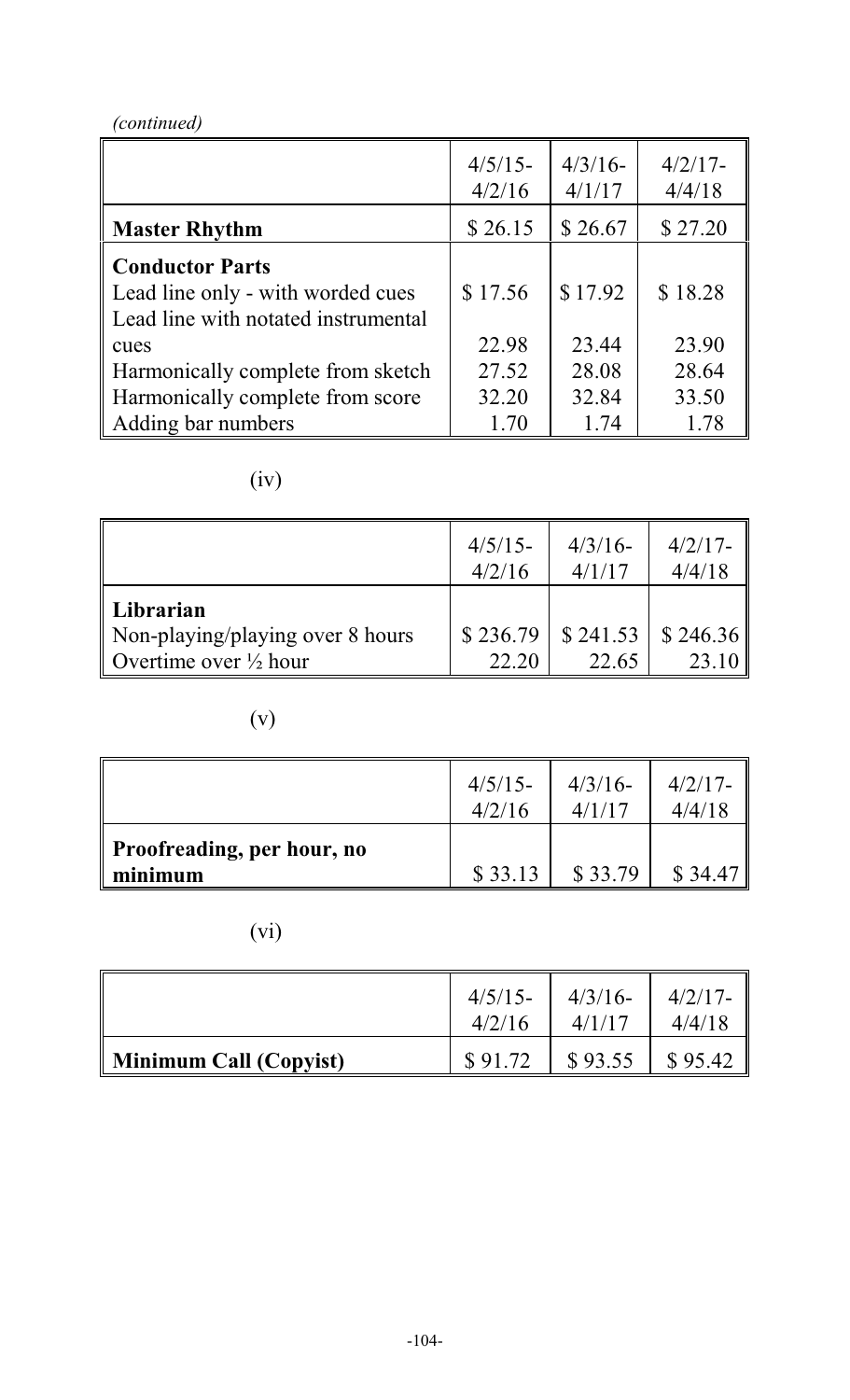(vii)

|                                                    | $4/5/15$ -<br>4/2/16 | $4/3/16$ -<br>4/1/17 | $4/2/17$ -<br>4/4/18 |
|----------------------------------------------------|----------------------|----------------------|----------------------|
| <b>Sound Consultant (per hour)</b>                 | \$58.93              | \$60.11              | \$61.31              |
| Time Rate (per hour)                               | 22.06                | 22.50                | 22.95                |
| $H\&W$ (1 hour of contribution for<br>each earned) | 16.28                | 16.61                | 16.94                |

(3) Vacations

Paragraph 8, "Vacation Pay," does not apply to amounts earned under this Paragraph 61.

## **IX. OPTIONAL SPECIAL RATES AND CONDITIONS FOR EPISODIC TELEVISION (INCLUDING PILOTS)**

## **62. OPTIONAL SPECIAL RATES AND CONDITIONS FOR FIRST 25 EPISODES OF A SERIES (INCLUDING THE PILOT)**

Paragraph 62 below may be utilized at the Producer's option and, to the extent utilized, shall supersede and modify the provisions of this Agreement, but only to the extent set forth below and as may be necessary to make conforming changes throughout this Agreement. In all other respects, the provisions of this Agreement shall remain in full force and effect.

If, in the Federation's judgment, any Producer is failing to comply with subparagraph (b)(3)(ii) below, the Federation shall meet with that Producer to resolve any non-compliance issues. In the event that such compliance issues are not resolved, the Federation shall have the unilateral right to withhold, on a Producer-by-Producer basis, the right to utilize these provisions. In the event the Federation takes such action, it shall notify the Producer and the Alliance of Motion Picture and Television Producers in writing.

(a) Scope

This Paragraph 62 applies only to scoring of underscore and theme and format music which takes place on or after April 14, 2010 for any of the first twenty-five (25) episodes of a series (including the pilot)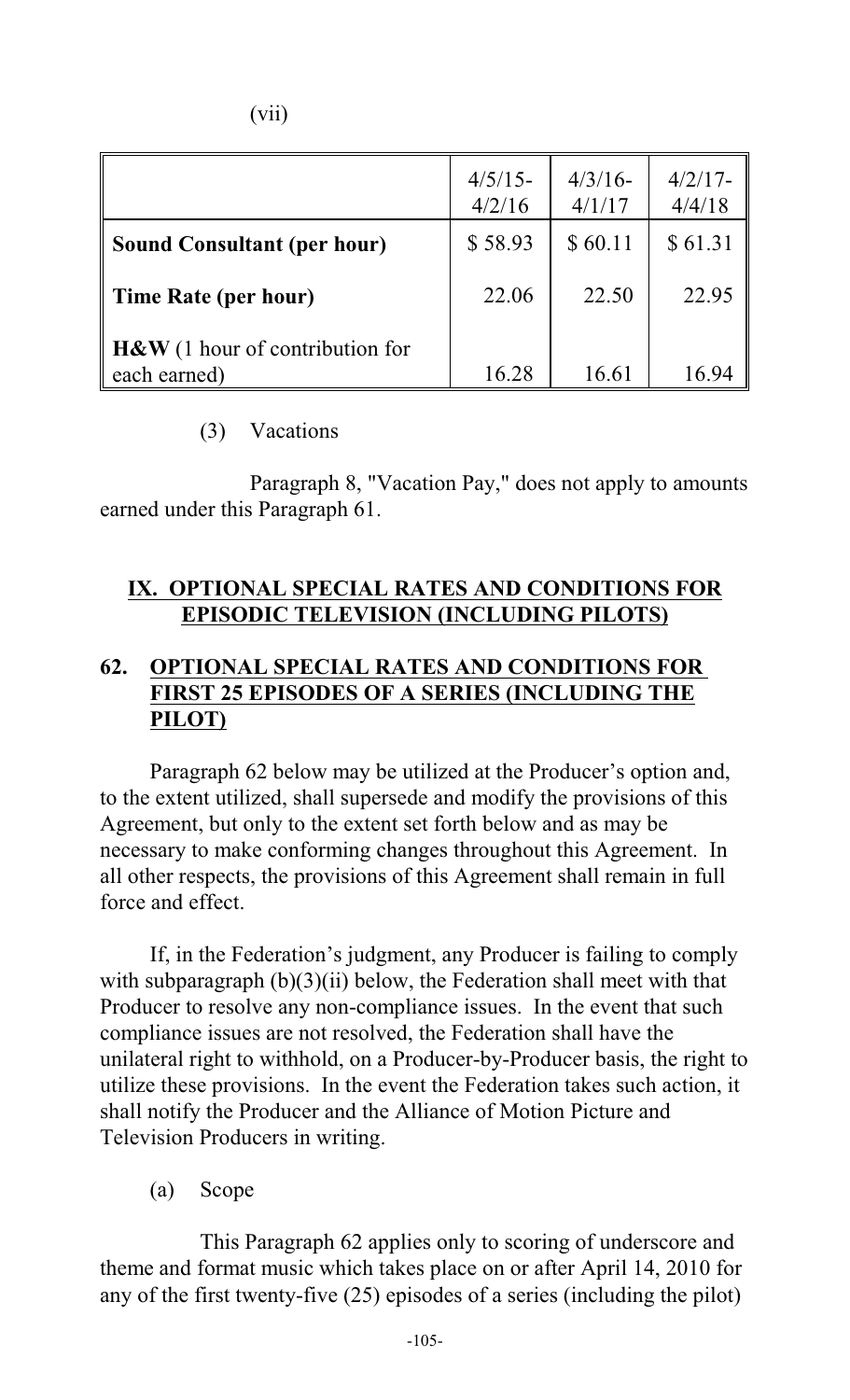for which an orchestra of fifteen (15) or more musicians, including leader and contractor, is utilized ("Special Episodic TV Session"). All other episodes will be scored in accordance with the terms and conditions of this Agreement without regard to this Paragraph 62. This Paragraph 62 does not apply to scoring sessions that take place in Canada.

# (b) Conditions

(1) All musicians shall be notified when they are initially engaged hereunder that the terms of such engagement shall be governed by the "Special Episodic TV Session" provisions.

(2) Basic scale for music preparation will be the same as under Paragraph 61(c)(2) (Low Budget Films).

(3) Basic scale for recording musicians will be as follows:

(i) When fewer than fifteen (15) musicians, including leader and contractor, are employed, the basic scale shall be the rate set forth in Schedule A of Paragraph 15(a)(1).

(ii) When fifteen (15) or more musicians, including leader and contractor, are employed, the basic scale shall be the rate set forth in Paragraph  $61(c)(2)$ .

(4) Paragraph 8, "Vacation Pay," does not apply to amounts earned under this Paragraph 62.

(5) Pension contributions for music prep persons employed under subparagraph (2) above and for recording musicians employed under subparagraph (3)(ii) above shall be made pursuant to Paragraph 3, "Pension Fund," in a sum equal to eleven percent (11%) of all wages earned, computed at scale. For recording musicians employed under subparagraph (3)(i) above, pension contributions shall be made in accordance with Paragraph 3, "Pension Fund."

(6) If any music recorded using a Special Episodic TV Session is re-used for any episode scored after the first 25 episodes (including the pilot), payment will be based on the regular wage scales set forth in this Agreement and not on the wage scales set forth in this Paragraph 62.

(7) Music recorded under this Paragraph 62 for any episode of a series may be used only in that episode and other episodes of the same series.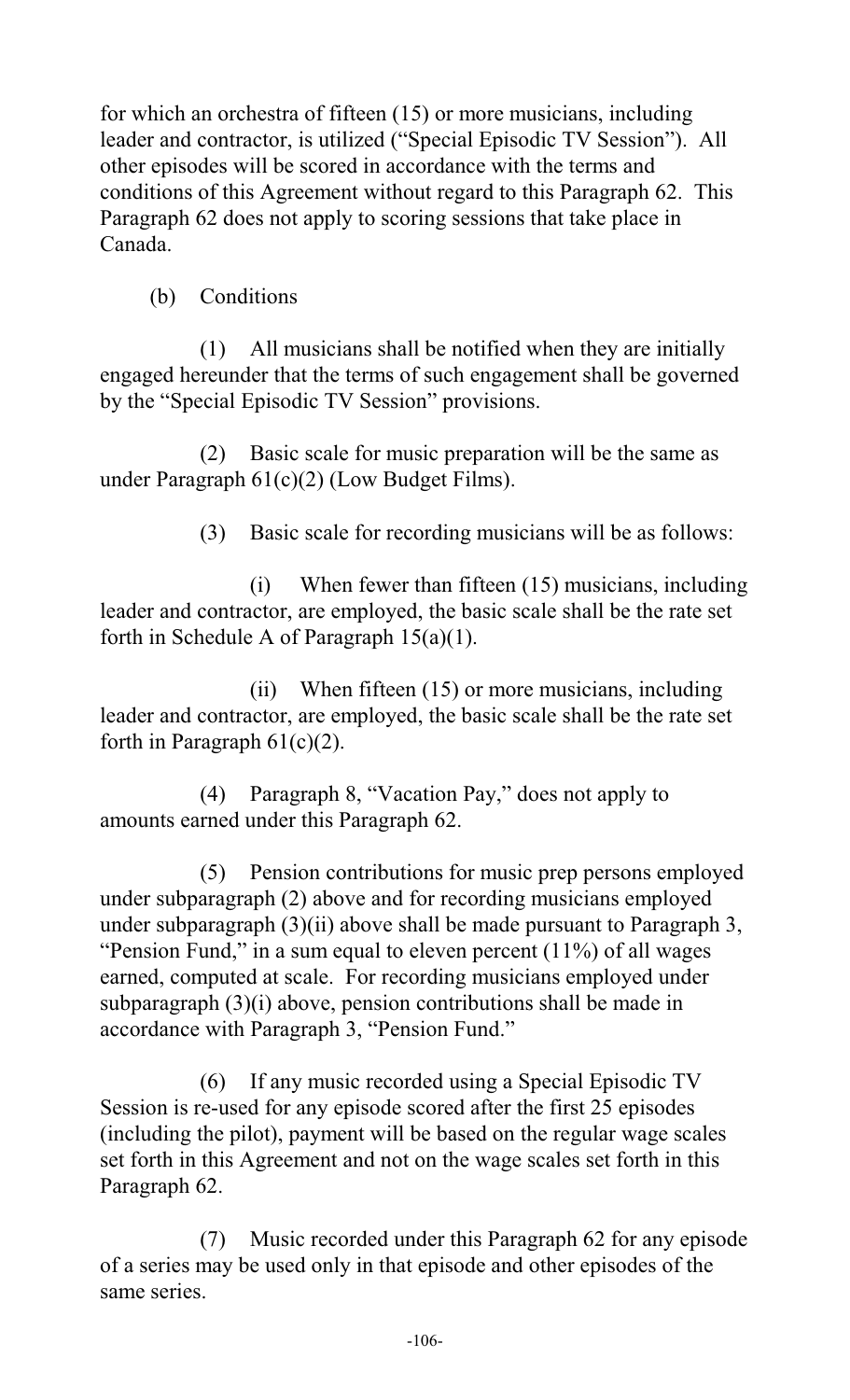(c) Except as set forth in this Paragraph 62, all of the terms and conditions of this Agreement shall apply to Special Episodic TV Sessions.

(d) If the Producer fails to comply with any requirement of this Paragraph 62 with respect to any session, this Paragraph 62 shall not apply and the session shall be treated for all purposes as a regular session.

# **ON BEHALF OF THE COMPANIES IN THE MULTI-EMPLOYER UNIT REPRESENTED BY THE ALLIANCE OF MOTION PICTURE AND TELEVISION PRODUCERS**

By: \_\_\_\_\_\_\_\_\_\_\_\_\_\_\_\_\_\_\_\_\_\_\_\_\_\_\_ \_\_\_\_\_\_\_\_\_\_\_\_\_\_\_\_\_\_\_\_

Carol A. Lombardini, President Date

## **AMERICAN FEDERATION OF MUSICIANS OF THE UNITED STATES AND CANADA**

By: \_\_\_\_\_\_\_\_\_\_\_\_\_\_\_\_\_\_\_\_\_\_\_\_\_\_\_ \_\_\_\_\_\_\_\_\_\_\_\_\_\_\_\_\_\_\_\_

Ray Hair, President Date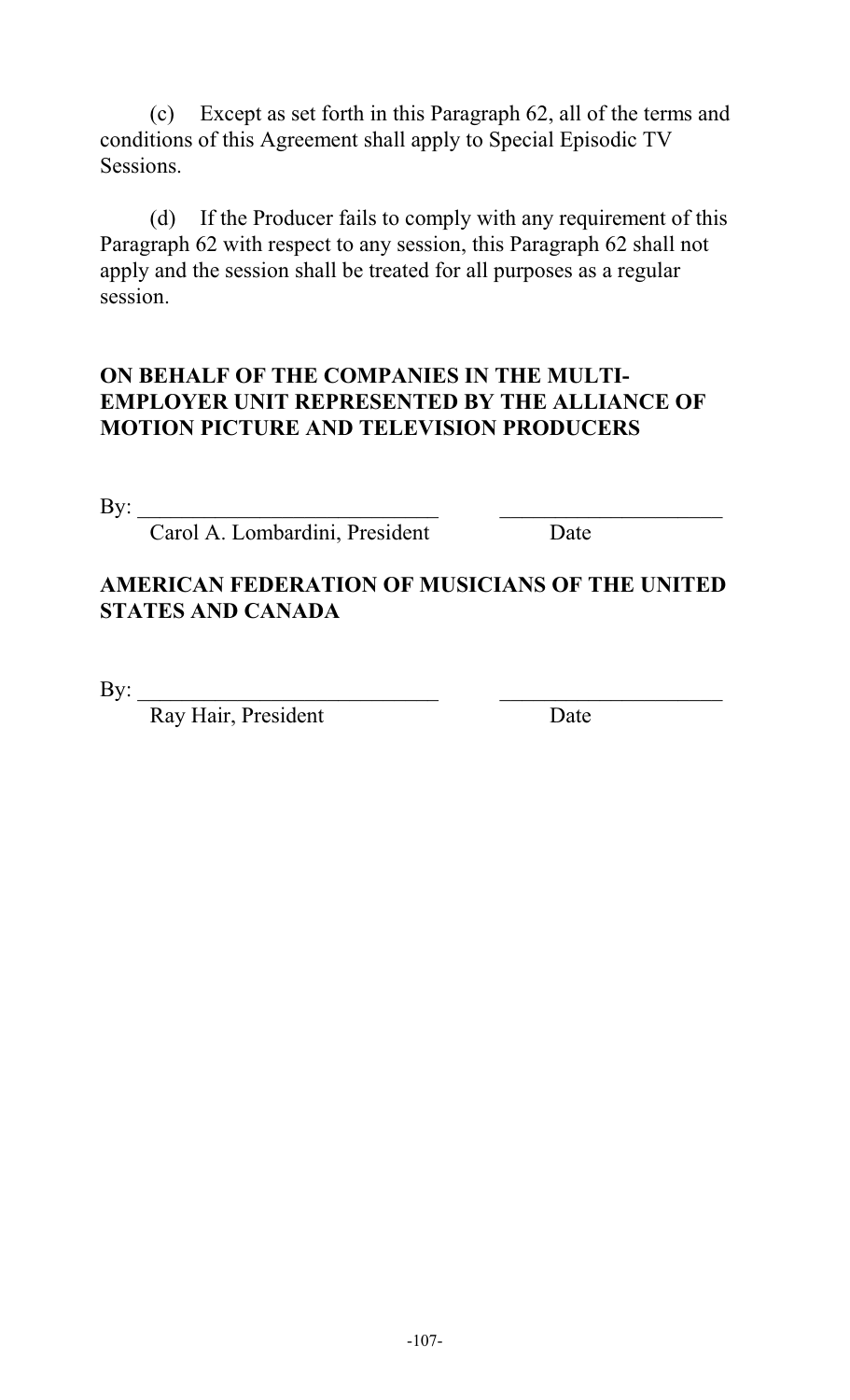## **FILM MUSICIANS SECONDARY MARKETS FUND AGREEMENT**

**THIS AGREEMENT** is made as of the 16th day of February, 2002, and amended as of August 14, 2005, April 14, 2010 and April 5, 2015 by and between the Alliance of Motion Picture and Television Producers, Inc., for and on behalf of the companies named herein, and such other of its member companies as shall hereafter agree to contribute to the fund referred to hereafter (individually called "Producer" and collectively called "Producers"), the undersigned administrator ("Administrator") of the Film Musicians Secondary Markets Fund ("Secondary Markets Fund"), and the American Federation of Musicians of the United States and Canada ("Federation").

# **W I T N E S S E T H:**

A. Heretofore, the Association of Motion Picture and Television Producers, Inc. (the "Association"), as agent for certain of the "Producers," executed and delivered a "Special Payments Agreement" (the "1972 Special Payments Fund Agreement") pursuant to its undertaking so to do as provided in the AFM Basic Television and Motion Picture Agreement of 1972 and the AFM Basic Television Film Agreement of 1972.

B. It is the intention of the parties hereto to enter into an agreement which, as to such parties, continues the arrangement provided for in the 1972 Special Payments Fund Agreement and which contains the same terms and conditions as are in such 1972 Special Payments Fund Agreement, but renames the Fund as the "Film Musicians Secondary Markets Fund."

C. Each Producer, by its duly authorized agent, the Alliance of Motion Picture and Television Producers, Inc., has executed and delivered this Agreement pursuant to its undertaking so to do as provided by AFM Basic Theatrical Motion Picture Agreement of 2015 (the "Basic Theatrical Agreement") and AFM Basic Television Motion Picture Agreement of 2015 (the "Basic Television Agreement"), simultaneously herewith entered into by the Federation.

D. Each Producer by executing and delivering this Agreement assumes the duties and obligations to be performed and undertaken by each such Producer hereunder. The Administrator has been designated collectively by the Producers, who have requested it to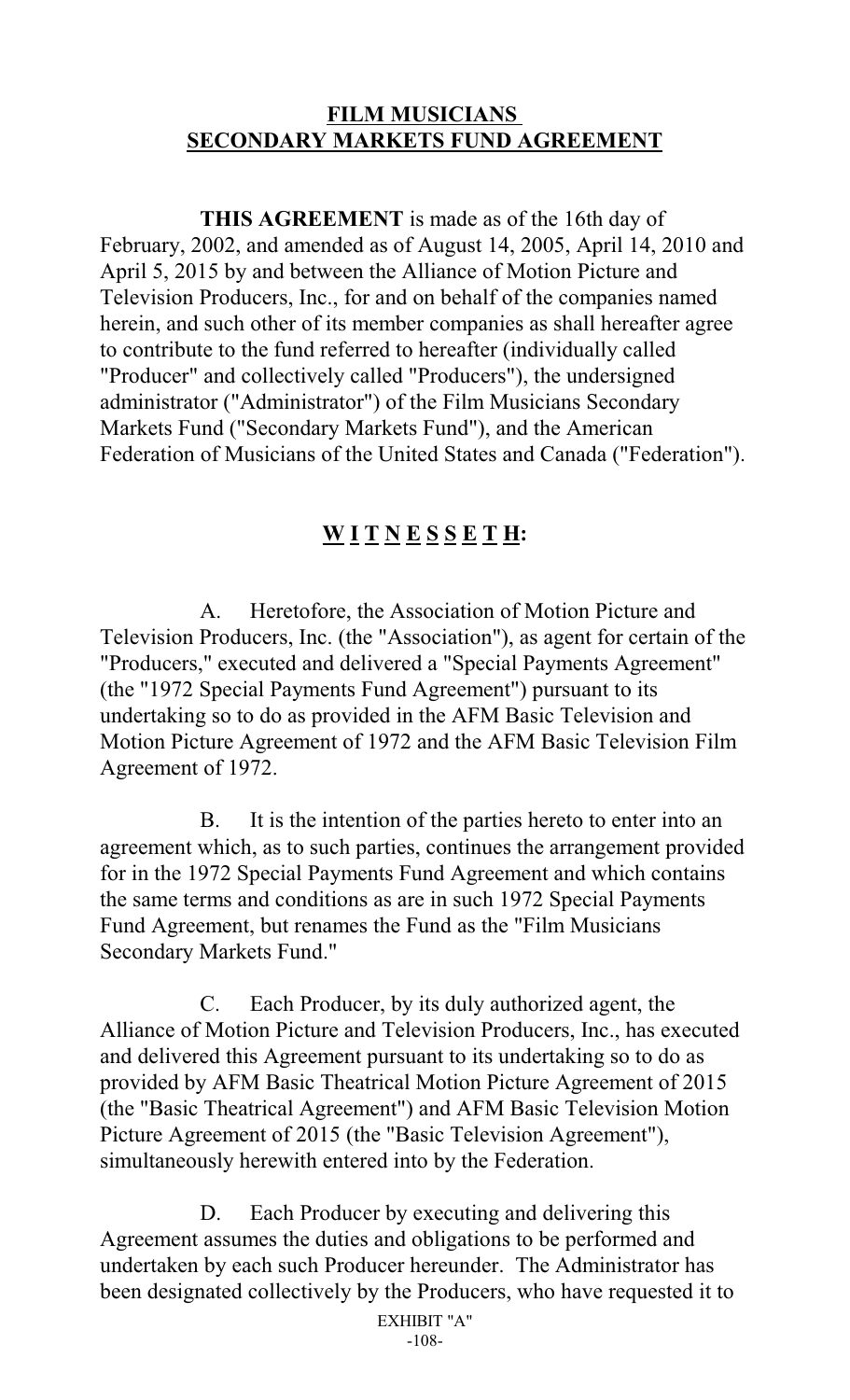assume and perform the duties of the Administrator hereunder and it is willing to do so in the manner prescribed herein.

**NOW, THEREFORE,** in consideration of the promises, of the mutual covenants herein contained, of the undertakings assumed by each Producer, and of the undertakings assumed herein by the Administrator at the request of the Producers, it is agreed as follows:

1. (a) There are incorporated herein, and made a part hereof as though fully set forth herein, Articles 15 and 16 of the Basic Theatrical Agreement and Article 14 of the Basic Television Agreement (the "Operative Articles").

(b) Subject to Paragraph 2(c) hereof, each Producer shall make payments to the Administrator called for in the Operative Articles.

(c) Each Producer, on or before sixty (60) days after the end of the calendar quarter, will pay to the Administrator such portion of the aforesaid payments as may have accrued pursuant to the terms of the Operative Articles during the preceding calendar quarter. Each payment hereunder shall be accompanied by reports required by the Operative Articles. A Producer who is delinquent in any payment hereunder for more than sixty (60) days after written notice from the Secondary Markets Fund shall pay both the amount due and liquidated damages in the amount of ten percent  $(10\%)$  per annum  $(.833\%$  per month), calculated from the date of delinquency.

The foregoing provision shall not apply in the following circumstances:

(i) for residuals payable in connection with the purchase of libraries. The Producer shall give notice to the Secondary Markets Fund in such cases. The Producer shall assist the Secondary Markets Fund in its endeavor to obtain compliance with any residual obligations which accrued prior to the date of the purchase. The Secondary Markets Fund shall cooperate with the Producer in furnishing records or verifying previous payments to enable the Producer to begin making residual payments accruing on and after the date of the purchase as expeditiously as possible.

(ii) in the case of underpayments caused by the omission of one (1) or more musicians from the B Form or OMR;

(iii) in the event of a *bona fide* dispute between the Producer and the Federation and/or the Secondary Markets Fund as to whether, or the extent to which, payments are owed to the Secondary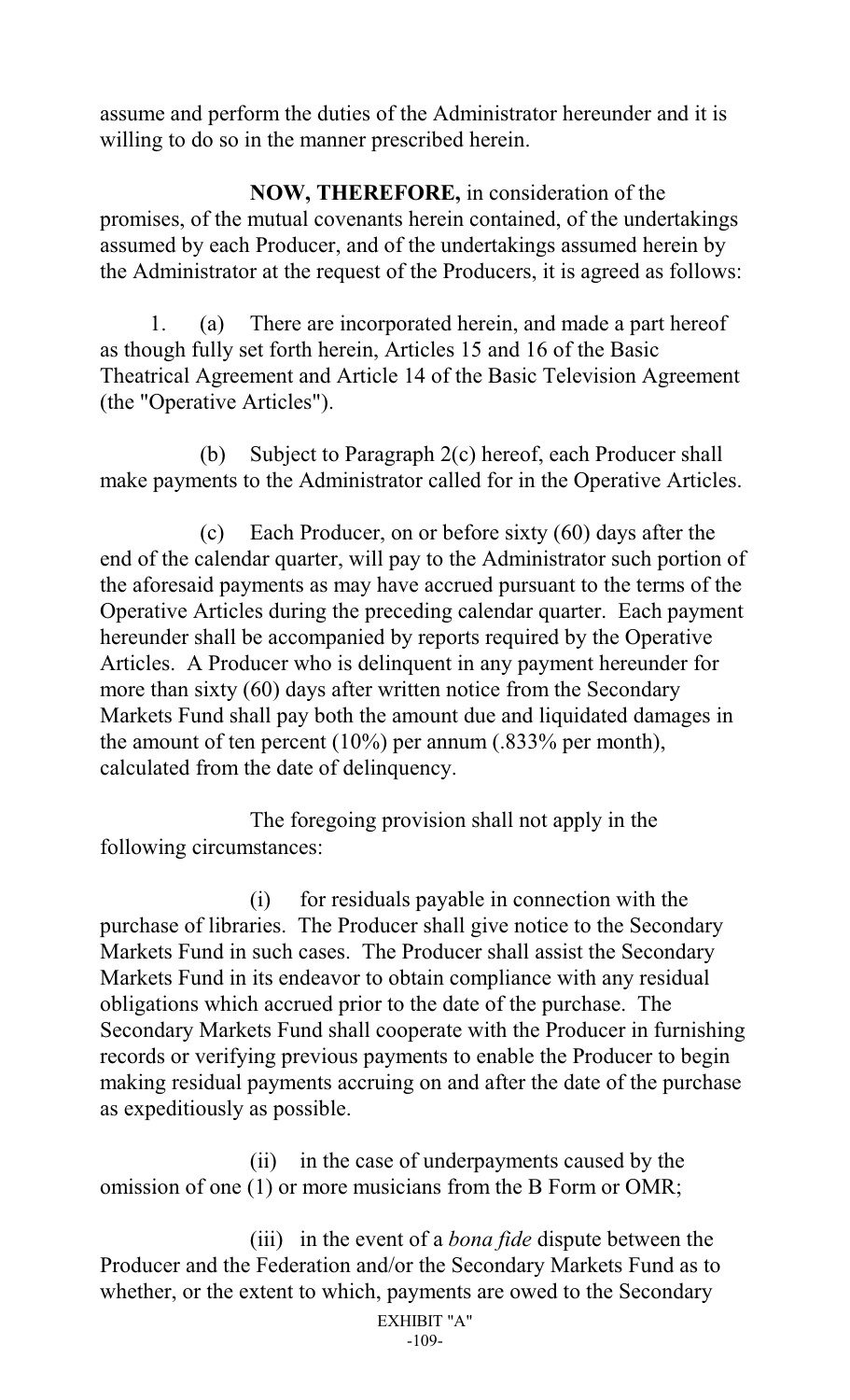Markets Fund. In such event, there will be no late payment charges during the pendency of the dispute provided that the Producer pays the undisputed amount on time.

(d) All payments and supporting documentation and any other communications from each Producer to the Administrator shall be sent to the Administrator at its office located at 15910 Ventura Blvd., Suite 900, Encino, California 91436.

2. (a) The Administrator accepts the duties hereby assigned to it and shall establish the proper administrative machinery and processes necessary for the performance of its duties hereunder.

The Administrator each year shall, as soon as practicable after the end of the Secondary Markets Fund's fiscal year (March 31st) distribute the musicians' share of the Secondary Markets Fund (as defined in the Operative Articles). Each participating musician shall receive such amounts as are designated as payable to him/her in the Operative Articles; and in determining said amount, the Administrator shall determine that part of the musicians' share of the Secondary Markets Fund allocable to each television motion picture covered by the Operative Articles.

Within fifteen (15) business days after the distribution of the musicians' share, the Administrator shall forward the FMSMF Pension Contribution, as defined in the AFM Basic Theatrical and Television Motion Picture Agreements, to the American Federation of Musicians' and Employers' Pension Fund. Such payments shall not constitute a contribution made on behalf of any particular individual nor shall they be included in the pension benefit of any particular individual.

Contemporaneously with the distribution of the musicians' share of the Secondary Markets Fund under Paragraph 2(a) hereof, the Administrator shall provide to the Federation the identity of each musician to whom, or on whose behalf, a distribution was made together with all other information that the Administrator provided to the musician (including but not limited to the gross and net amount of the distribution, the title of each television motion picture upon which such distribution was based and the amount of distribution attributable to each such television motion picture).

In the event of the death of a musician entitled to a distributive share hereunder, the Administrator shall distribute such share to the beneficiary designated by such musician on a form provided by the Administrator for such purpose or, if no beneficiary be so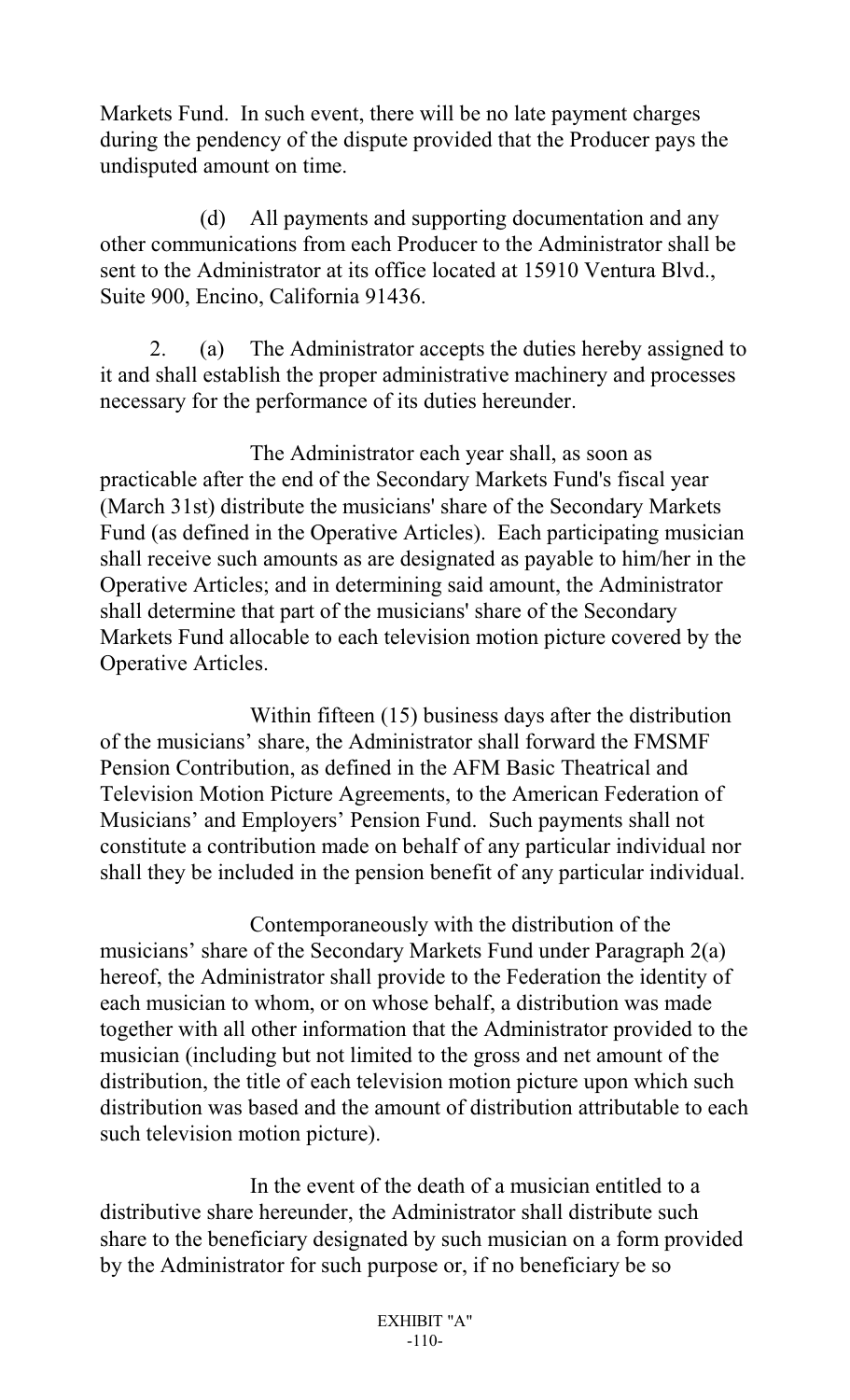designated, then to the surviving spouse of such musician; or if there be no such person, to the musician's estate.

(b) The Producers, individually and collectively, hereby irrevocably designate the Administrator as their agent to pay from the Producers' share of the Secondary Markets Fund any Social Security tax, federal and/or state unemployment insurance tax, other employment taxes, disability insurance premiums, and/or worker's compensation premiums, which may be owing by the Producer individually and/or collectively, as employer or employers, with respect to the distribution of the musicians' share of the Secondary Markets Fund.

(c) Notwithstanding any other provision of this Agreement to the contrary, the Administrator shall refund to each Producer that part of the Producer's payment to the Secondary Markets Fund representing a part or all of said Producer's portion of the total employer taxes and insurance premiums which may be payable under the Operative Articles and this Agreement with respect to the distribution of the musicians' share of the Secondary Markets Fund, which the Producer, at the time it makes its annual payment to the Secondary Markets Fund, may request be refunded to it, or which must be paid by the Producer, and not the Secondary Markets Fund, to the relevant government agency or authority pursuant to any law, rule, regulation, ruling or other communication of any government agency or authority. Any such refund, and all reports, returns, information or other material, completed in proper form for reporting or filing, which is necessary for payment, and reporting or filing with respect thereto, of any such employer taxes or insurance premiums to the relevant government agency or authority by each Producer shall be transmitted to each Producer by the Administrator so as to enable the Producer to timely, accurately and completely make such payments and reports or filings. If a refund is made to a Producer under this Paragraph 2(c), the Administrator shall not be responsible for payment of said Producer's employer taxes or insurance premiums payable under the Operative Articles and this Agreement with regard to the distribution of the musicians' share of the Secondary Markets Fund with respect to which the refund is made. Should any government agency or authority require information, returns, reports or other material in regard to employer taxes or insurance premiums payable with respect to any distribution of the musicians' share of the Secondary Markets Fund to be filed or reported by any Producer, rather than the Secondary Markets Fund, (even though payment of such employer taxes or insurance premiums is made by the Secondary Markets Fund), or should any Producer request that it, rather than the Secondary Markets Fund, file or report such information, returns, reports or other material, the Administrator shall transmit to the Producer all such reports, returns, information or other material,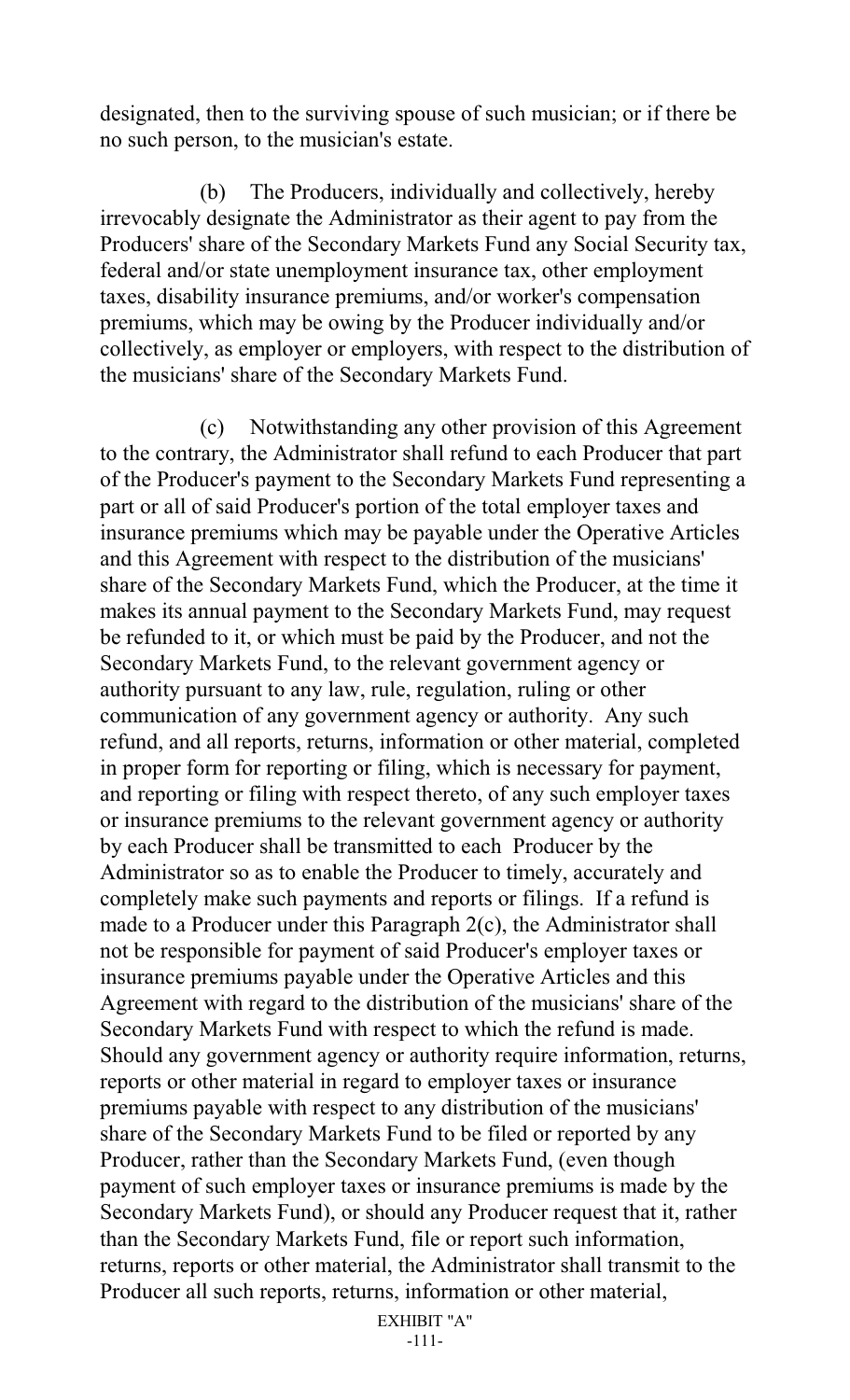completed in proper form for reporting or filing, so as to enable the Producer to make such filing or reporting timely, completely and accurately.

For purposes of this Paragraph 2(c), the term "Producer" shall include any party which has undertaken, pursuant to the Operative Articles, a Producer's obligation to make payments to the Secondary Markets Fund and any other party which has acted as agent on behalf of a Producer with respect to payment to the Secondary Markets Fund.

(d) The Federation has agreed to furnish to the Administrator, and to cause its local unions to furnish to the Administrator, all data in the possession or subject to the control thereof which is necessary and proper to assist in the orderly and accurate distribution to musicians as provided herein, and to request the Trustees of the American Federation of Musicians and Employers Pension Fund to do likewise upon reimbursement of all costs reasonably incurred thereby in so doing.

(e) The Administrator shall indemnify and hold the Producers harmless out of the Secondary Markets Fund against any liability for making any of the payments to the musicians under Paragraph 2(a) hereof or any payments of employment taxes and insurance premiums which may be required to be made by the Administrator under Paragraph 2(c) hereof, it being the express intent of the parties that all such payments are to be made out of the Secondary Markets Fund with no further cost or expense of any kind whatsoever to the Producers. Without limitation of the foregoing, the Administrator also shall obtain insurance coverage satisfactory to the Producers and to the Federation, to guarantee the full and faithful performance of its duties as herein described.

(f) In making distribution to musicians hereunder, the Administrator shall clearly and legibly display the following legend on all checks, vouchers, letters or documents of transmittal: "This is a special payment to you by the Motion Picture and Television Producers who are operating under the AFM Basic Theatrical Motion Picture Agreement, as amended, negotiated by the American Federation of Musicians," and/or "This is a special payment to you by the Motion Picture and Television Producers who are operating under the AFM Basic Television Motion Picture Agreement negotiated by the American Federation of Musicians."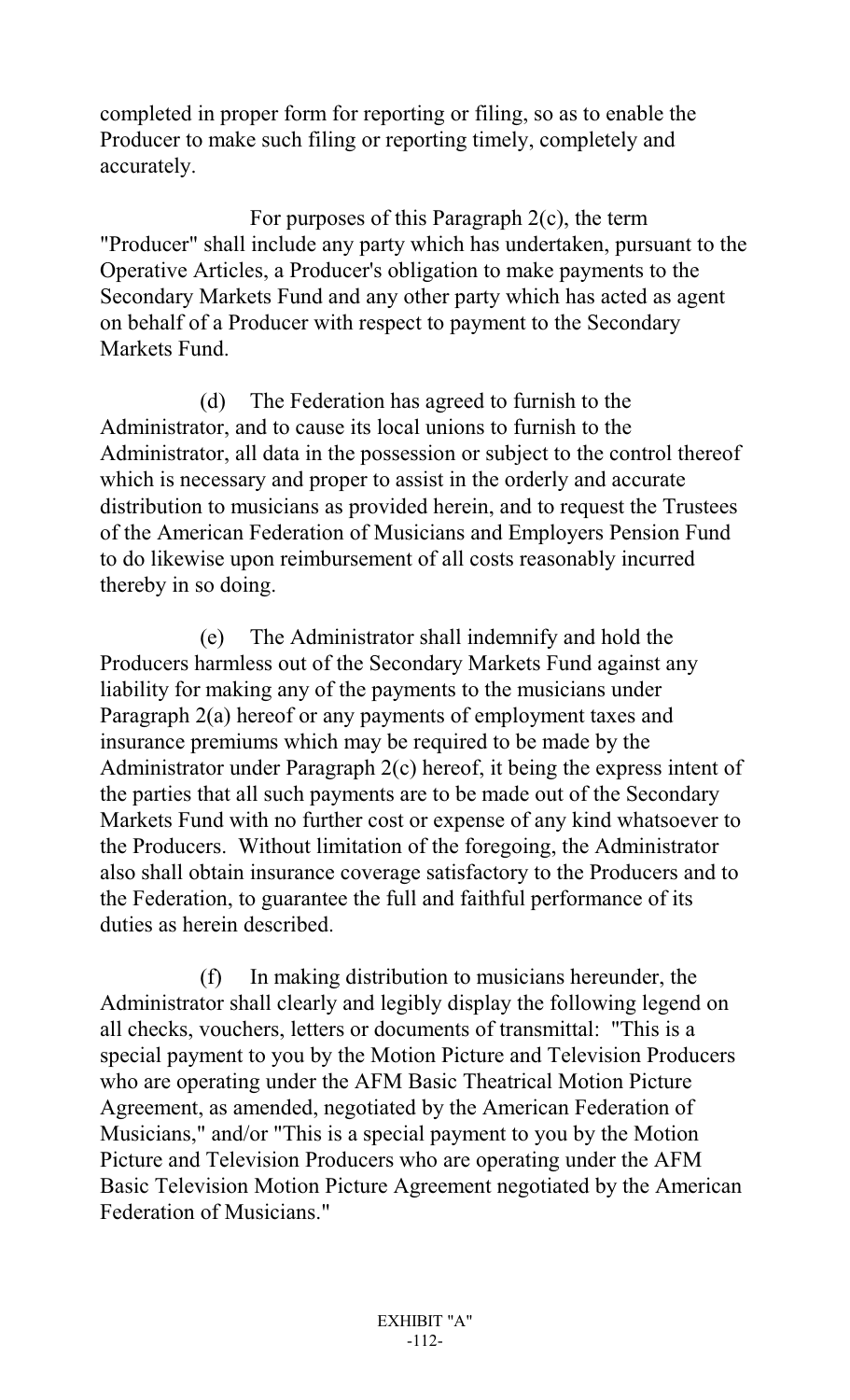(g) If a musician for whom a distributive share has been set apart cannot be found or if payment under this Agreement has been tendered but is not completed after efforts which the Administrator deems reasonable, the Administrator shall add such share ("unclaimed share") to a reserve account and hold the same pending receipt of claim until the end of the third fiscal year after the date on which such share was first payable. Thereafter, the unclaimed share shall be redeposited in the musicians' share of the Secondary Markets Fund as defined in the Operative Articles for distribution as provided in Paragraph 2(a). If, subsequent to the redeposit of such unclaimed share, the musician asserts a valid claim with respect to such unclaimed amount, the Administrator shall pay such claim ("Past-Year's Claim") and such payment shall be deemed an expense of the Secondary Markets Fund.

(h) Any payments otherwise due to musicians which shall be less than fifty dollars (\$50.00) in the aggregate shall be regarded as "de minimis" ("de minimis amounts") and shall be added to a reserve account. However, for musicians who elect to "go paperless" by receiving communication from the Secondary Markets Fund via direct deposit, any payments less than ten dollars (\$10.00) in the aggregate otherwise due to such musicians shall be regarded as "de minimis." Provided that, when the de minimis amount(s) so deposited to a musician's credit, when added to any current distribution due such musician, equals or exceeds the sum of ten dollars (\$10.00) or fifty dollars (\$50.00), as applicable, said de minimis amount(s) shall be added to such current distribution and paid to such musician.

(i) If for any reason, payments are made to any person from the Fund in excess of the amount that is due and payable to that person, the Administrator shall have full authority, in his/her sole and absolute discretion, to recover the amount of any overpayment (plus interest and costs). That authority shall include, but shall not be limited to: (i) the right to reduce benefits payable in the future to the person who received the overpayment; (ii) the right to reduce benefits payable to a surviving spouse or other beneficiary who is, or may become, entitled to receive payments following the death of that person; and/or (iii) the right to initiate a lawsuit or take such other legal action as may be necessary to recover any overpayment (plus interest and costs).

(j) Notwithstanding any other provision of this Agreement, the Administrator may implement a program under which a participating musician entitled to a distribution pursuant to the terms of this Secondary Markets Fund Agreement who is also a participant in the Flex Plan may elect to reduce his or her distribution by a specified amount, which amount shall instead be paid on the musician's behalf to the Flex Plan on a pre-tax basis.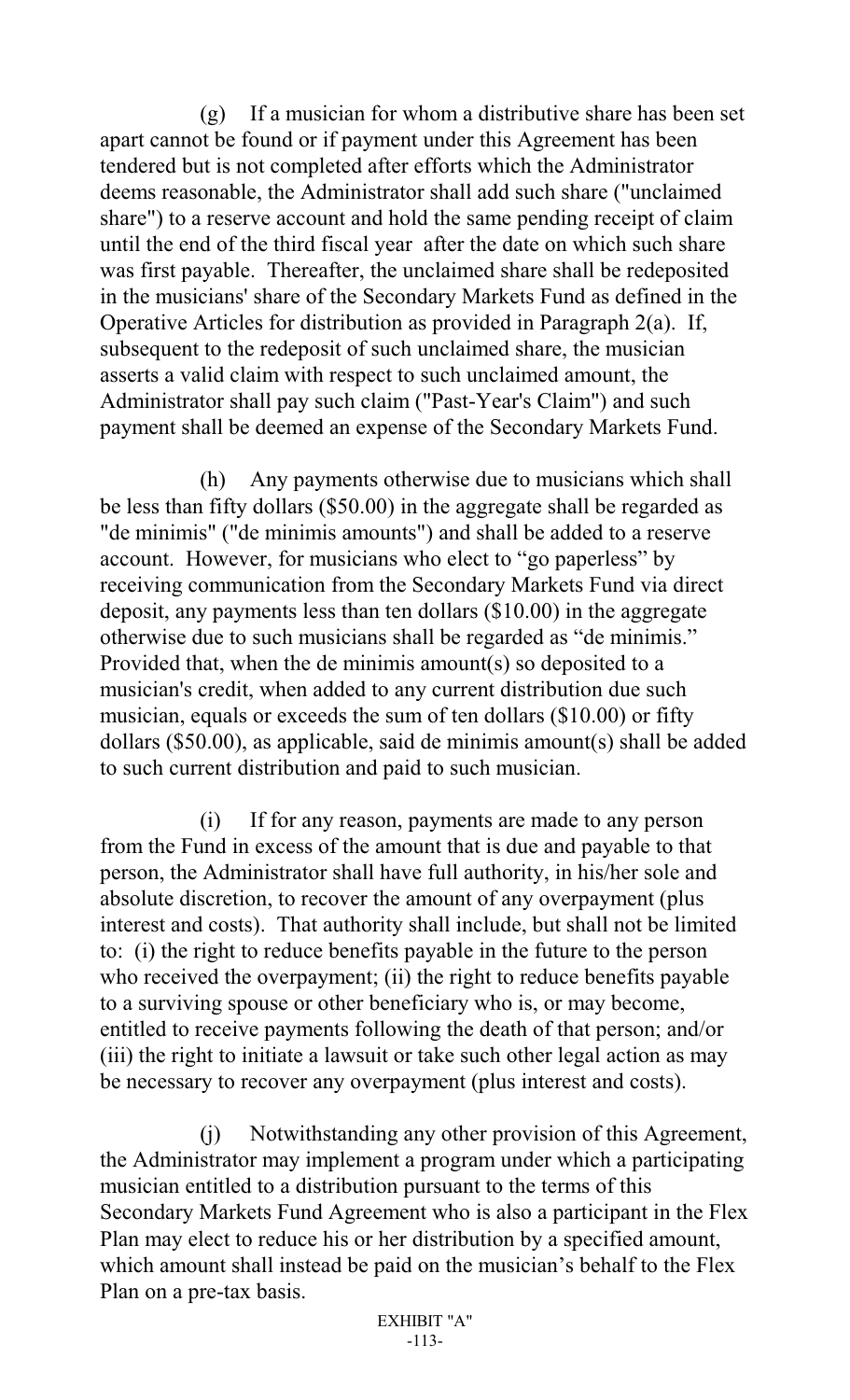3. (a) In the event that any Producer shall default in the payment of any sums to the Administrator when the same shall become due pursuant to this Agreement, the Administrator shall have the duty, right and power forthwith to commence action or to take any other proceedings as shall be necessary for the collection thereof, including the power and authority to compromise and settle with the Federation's consent. The Administrator's reasonable expenses, attorneys' fees and other disbursements incurred in the collection of any overdue sums shall be paid to the Administrator by the Producers so defaulting and such payment shall be added to the Secondary Markets Fund.

(b) Nothing contained herein shall create any cause of action in favor of any musician as defined in the Basic Theatrical Agreement or in the Basic Television Agreement against any Producer, but the Federation may enforce distribution of the musicians' share of the Secondary Markets Fund on behalf of the individual musicians.

(c) The Administrator shall deposit all money and property received by it, with or without interest, with any bank or trust company, insured by the Federal Deposit Insurance Corporation and having capital, surplus and undivided profits exceeding Five Million Dollars (\$5,000,000); provided, however, that in the event that Canadian dollars are receivable by the Administrator and it is not feasible or desirable to convert such Canadian dollars into United States funds, such Canadian funds and any securities purchased therewith may be deposited in the Chartered Bank of the Dominion of Canada, anything herein to the contrary notwithstanding. The Administrator shall invest and re-invest all money and property received by it in accordance with a statement of investment policy prepared by the Fund's investment consultant and approved by the Oversight Committee, and in accordance with the provisions of Paragraph 3(d) below. Such investments may be made without regard to the proportion which any such investment or investments may bear to the entire amount of the Secondary Markets Fund and to sell, exchange and otherwise deal with such investments as to the Administrator may seem desirable.

(d) In connection with the collection of any sums due to it hereunder, the Administrator may consent to and participate in any composition of creditors, bankruptcy, reorganization or similar proceedings, and in the event that as a result thereof the Administrator shall become the holder of assets other than money, obligations to pay money conditioned only as to the time of payment, or property of the class specified in Paragraph 3(c) hereof (which assets are in this subsection (d) called "property"), the Administrator may consent to and participate in any plan of reorganization, consolidation, merger, combination, or other similar plan, and consent to any contract, lease,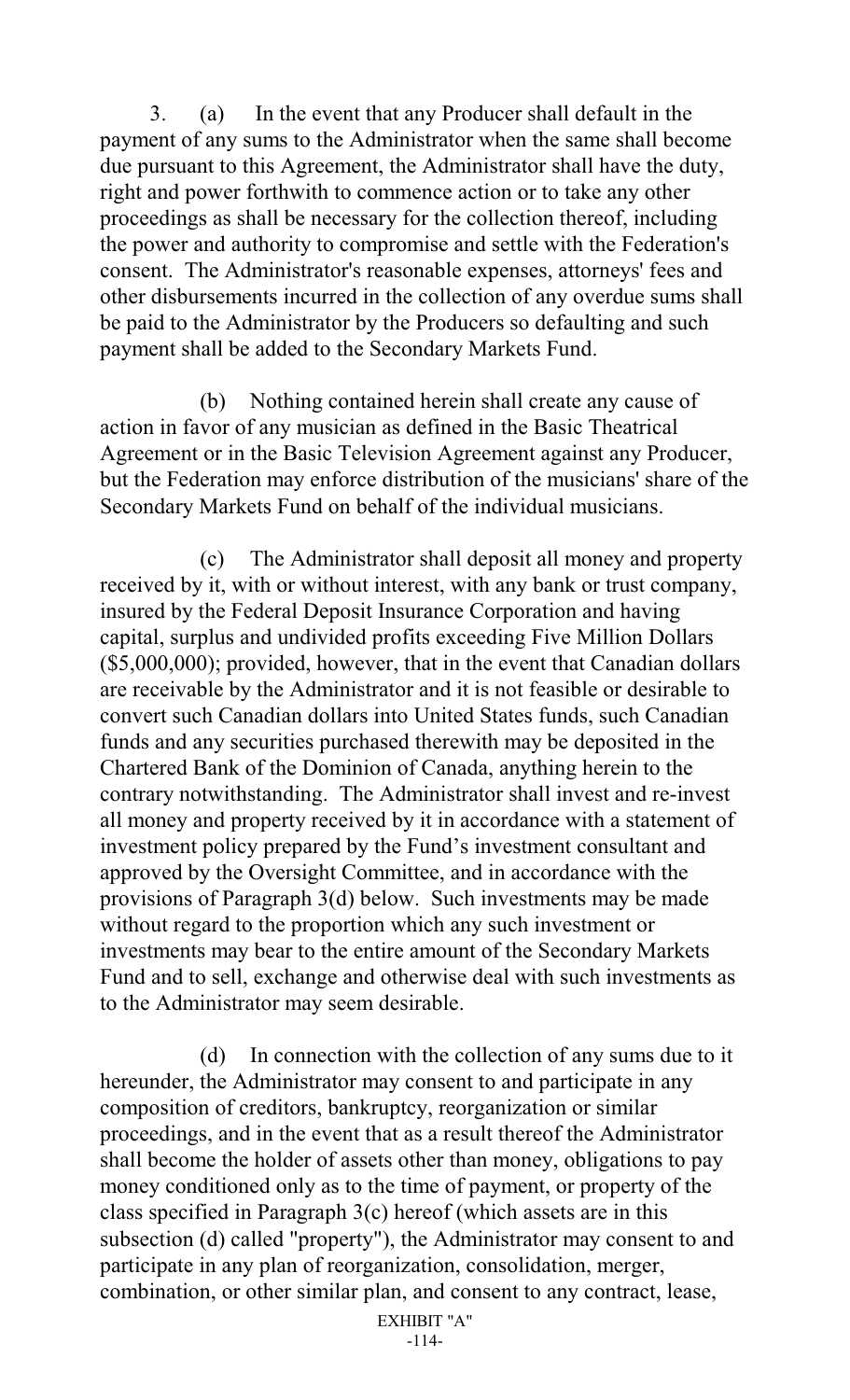mortgage, purchase, sale or other action by any corporation pursuant to such plan and accept any property which might be received by the Administrator under any such plan, whether or not such property is of the class in which the Administrator, by Paragraph 3(c) hereof, is authorized to invest the Secondary Markets Fund; the Administrator may deposit any such property with any protective, reorganization or similar committee, delegate discretionary power thereto, and pay part of its expenses and compensation and any assessment levied with respect to such property; the Administrator may exercise all conversion, subscription, voting and other rights of whatsoever nature pertaining to any such property, and grant proxies, discretionary or otherwise, in respect thereof and accept any property which may be acquired by the Administrator by the exercise of any such rights, whether or not such property is of the class in which the Administrator, by Paragraph 3(c) hereof, is authorized to invest the Secondary Markets Fund. Anything to the contrary contained in this Paragraph 3(d) notwithstanding, the Administrator shall reasonably endeavor to dispose of any such property in order that the Secondary Markets Fund, to the fullest extent possible, at all times shall be comprised as specified in Paragraph 3(c) hereof.

(e) Parties dealing with the Administrator shall not be required to look to the application of any monies paid to the Administrator.

(f) Provided that the Administrator exercises due diligence and the highest standard of professional conduct in performing duties for the Secondary Markets Fund, the Administrator will not be liable for any loss or damage resulting from anything done or omitted in good faith, nor shall the Administrator be subject to any personal liability for monies received and expended in accordance with the provisions of this Agreement. The Secondary Markets Fund will secure any insurance coverage which may be necessary or advisable by virtue of this subparagraph (f).

(g) The fiscal year of the Secondary Markets Fund shall be the twelve month period from April 1 to the next March 31. Within ninety (90) days after the end of each fiscal year, the Administrator shall furnish a statement for such fiscal year of its operations to each Producer hereto making payments to the Administrator and to the Federation. Such statements shall set forth in detail the properties and monies on hand and the operations of the Administrator during the immediately preceding fiscal year, including without limiting the details of any compromise or settlement made by the Administrator with any Producer, and such other information and data as shall be appropriate to inform fully the recipients of such statements and shall be certified by an independent certified public accountant.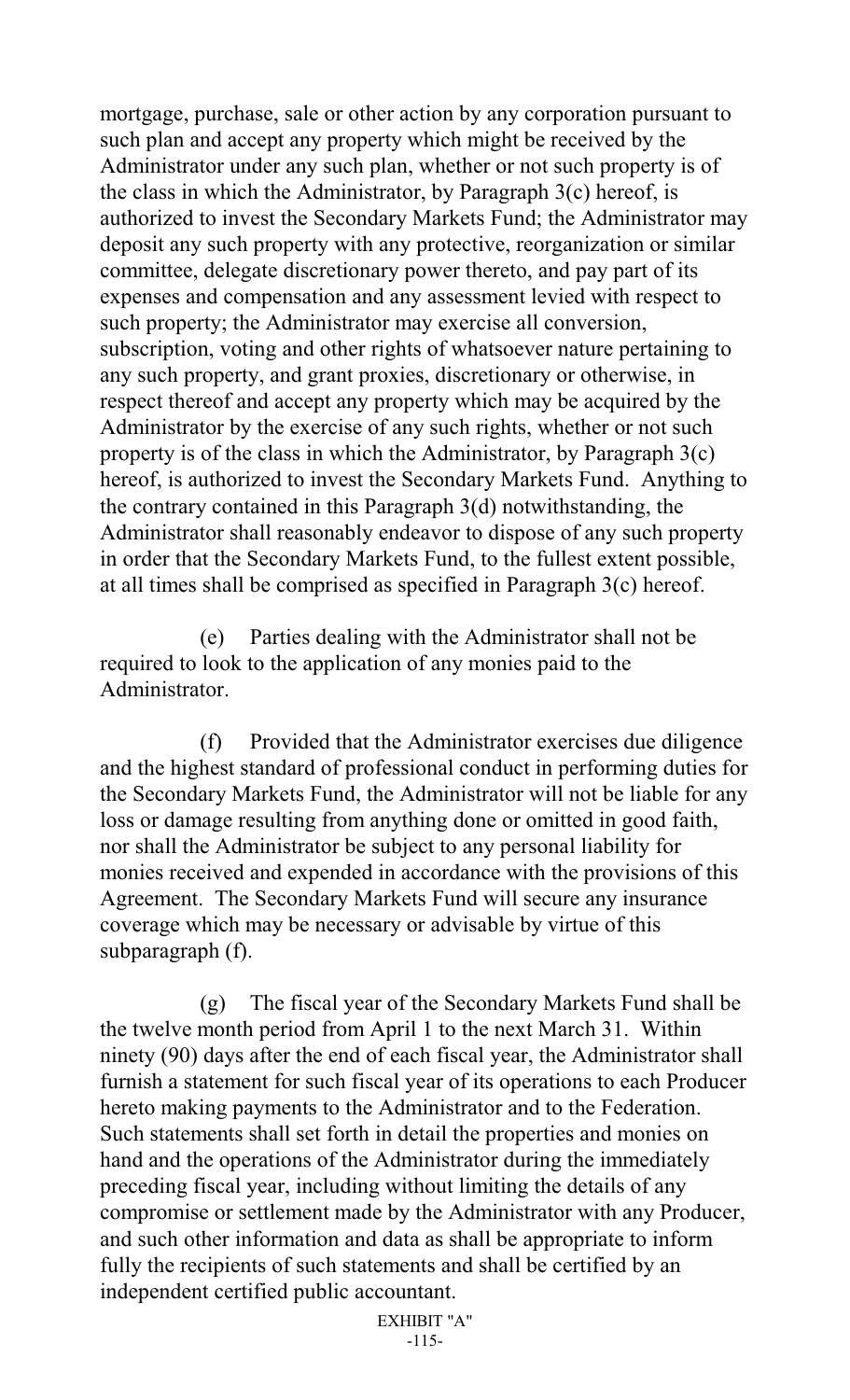(h) The Administrator, at all times without limitation to the duration of this Agreement, shall keep full and accurate records and accounts concerning all transactions involving the receipt and expenditure of monies hereunder and the investment and reinvestment thereof, all in convenient form and pursuant to approved and recognized accounting practices. Each Producer and the Federation shall have the right from time to time, without limitation to the duration of this Agreement, and at all reasonable times during business hours, to have their respective duly authorized agents examine and audit the Administrator's records and accounts for the purpose of verifying any statements and payments made by the Administrator pursuant to this Agreement, during a period not exceeding two (2) years preceding such examination. The Administrator shall afford all necessary facilities to such authorized agents to make such examination and audit and to make extracts and excerpts from said records and accounts as may be necessary or proper according to approved and recognized accounting practices.

(i) No musician shall have any right to assign all or any portion of the payments to which such musician shall become entitled hereunder, and any attempted assignment of all or any portion of such payments shall be null and void and of no legal effect; provided, however, that the Administrator shall recognize and honor lawful assignments to the Federation of a portion of the payments to which any musician shall become entitled hereunder.

4. (a) The Oversight Committee ("Committee") will consist of one (1) or more Producer representatives (but not exceeding three (3) such representatives) appointed by the AMPTP. A representative or representatives of the AFM (but not exceeding three (3) such representatives) appointed by the AFM President shall serve as liaison(s) to the Committee and may attend all Committee meetings on a nonvoting basis and review all written materials provided by the Secondary Markets Fund to the Committee that are not subject to a confidentiality agreement. Materials that are subject to a confidentiality agreement shall be available for review by only one liaison designated for that purpose by the AFM President, upon request of such liaison. Confidential materials so provided shall not be copied and shall be returned to the Secondary Markets Fund when any issues pertaining to such materials have been resolved.

The Committee will meet at periodic intervals at least annually. The Secondary Markets Fund shall pay for all reasonable expenses incurred by the Committee members and the AFM liaison(s) in carrying out the Committee's activities.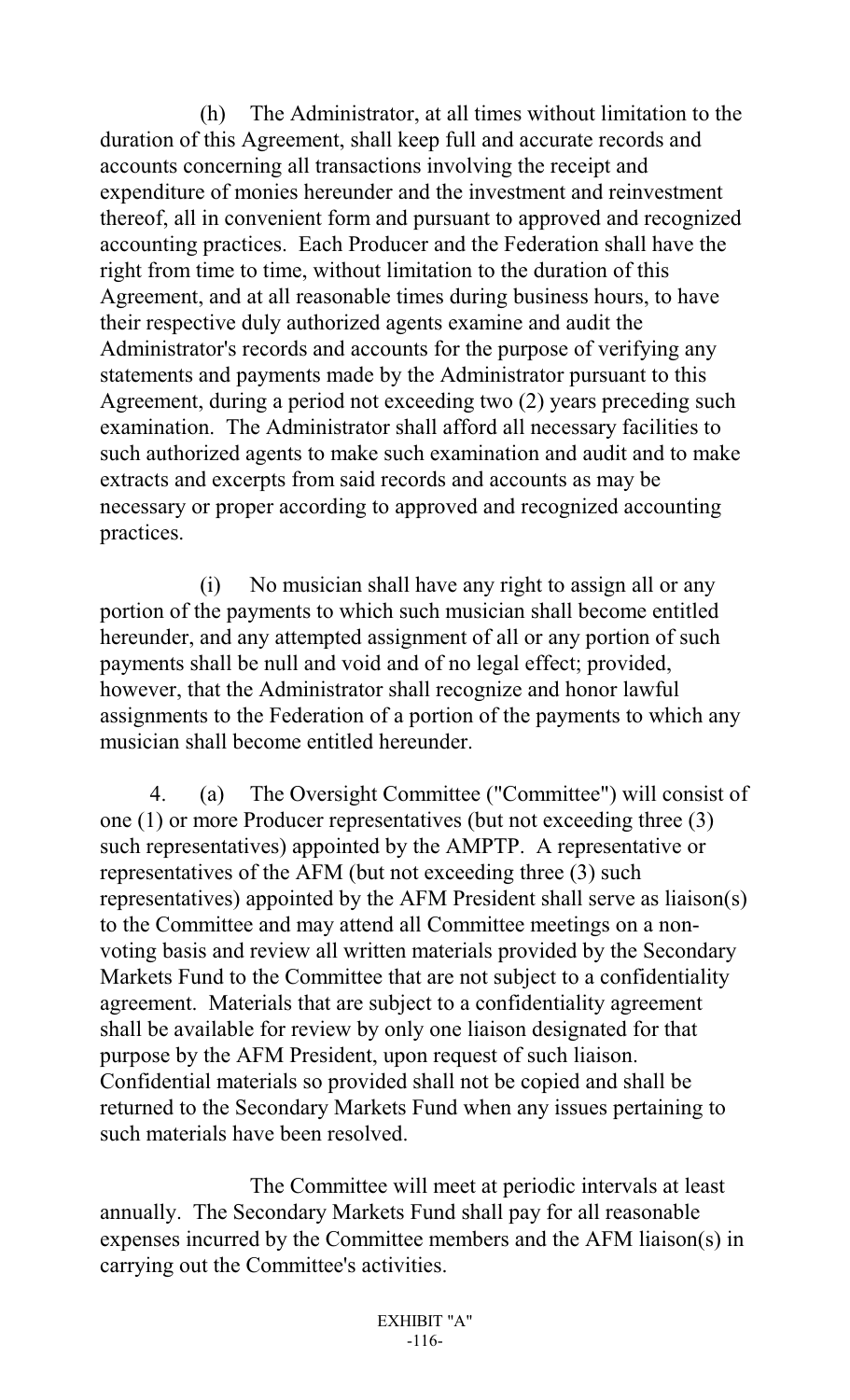The Committee members and the AFM liaison(s) will be covered by any necessary or advisable liability insurance policy, which will be paid for by the Secondary Markets Fund.

(b) The AMPTP will have the right to replace any Producer representative(s) on the Committee by written notice to the Administrator and to the President of the AFM, and the AFM President will have the right to replace any AFM liaison(s) to the Committee by written notice to the Administrator and to the President of the AMPTP.

5. (a) The annual budget for the costs associated with the operation of the Secondary Markets Fund, including the compensation of the Administrator,\* shall be approved by the Committee after consultation with the AFM liaison(s). Such approval may be withheld only if the Committee reasonably determines that the budgeted amounts with which the Committee disagrees do not in a cost-effective manner further the purposes for which the Secondary Markets Fund is maintained.

(b) The manner in which the collection and audit program are functioning will be reviewed by the Committee. Contribution and audit reports may be reviewed by the Oversight Committee and AFM liaison(s) upon their request solely for the purpose of evaluating the collection and audit program, subject to the following: (i) the members of the Committee shall be bound by any confidentiality agreements applicable to such contribution and audit reports; (ii) to the extent that such contribution and audit reports are subject to a confidentiality agreement, the Secondary Markets Fund shall make them available for review only to the AFM liaison so designated for that purpose in accordance with the provisions of Paragraph 4(a) above; and (iii) if a Producer representative of the Oversight Committee is an employee of a contributing employer, such representative may review any collection or audit reports, including those relating to contributing employers other than such representative's own employer, but only to the extent such reports do not contain confidential information with respect to such other contributing employers. Any issues as to whether information should be disclosed to such Producer representative pursuant to this subparagraph 5(b)(iii) shall be submitted to an AMPTP representative for review and advice.

6. (a) The Administrator shall be subject to removal by the Committee after consultation with the AFM liaison(s).

<sup>\*</sup> Note that the compensation of the Administrator shall be established by majority vote of a committee consisting of three members appointed by the President of the Federation and three members appointed by the AMPTP.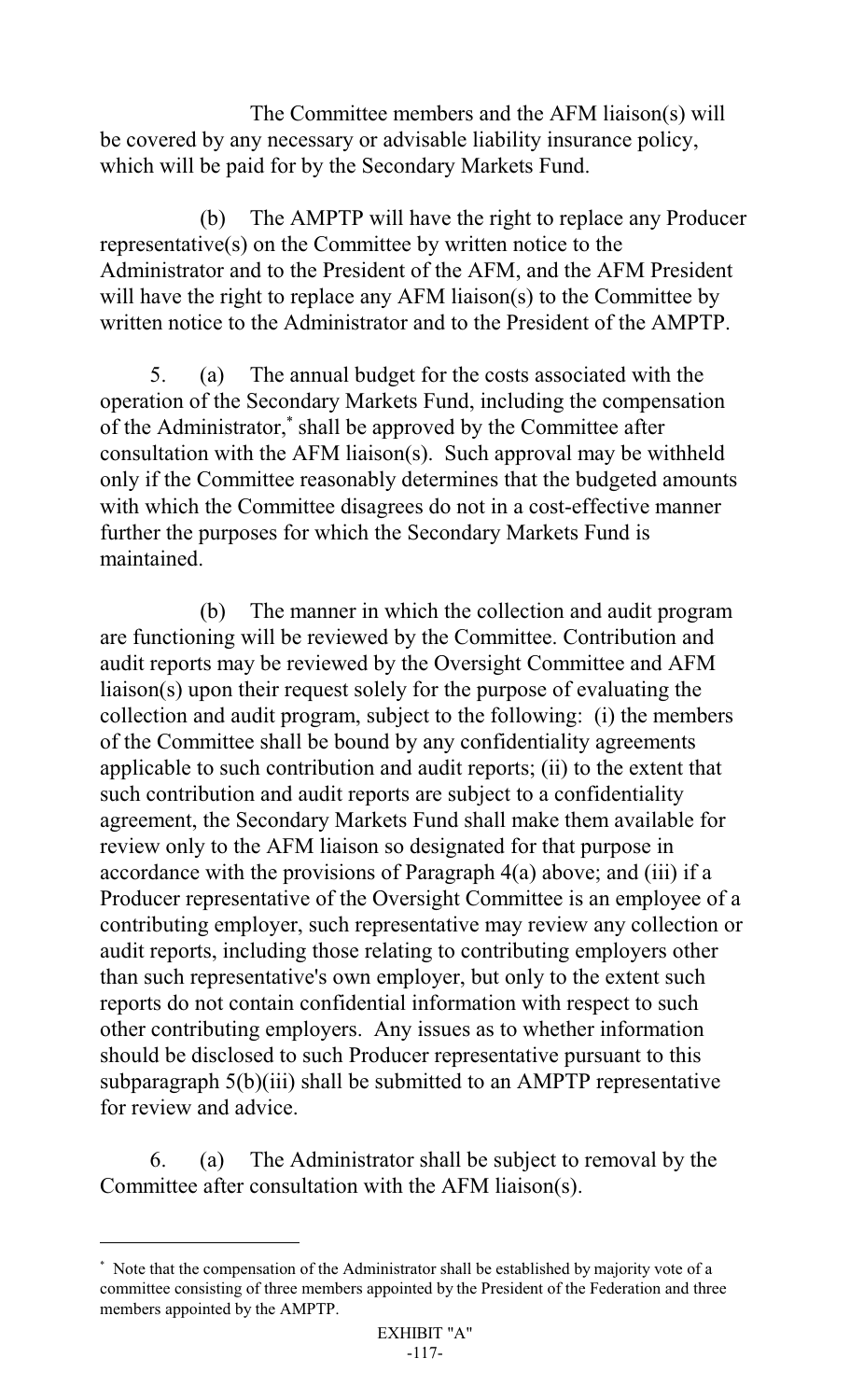(b) No Administrator or member of the Committee under this Agreement shall be a representative of labor, or of any union, or of employees within the meaning of Section 302(b) of the Labor Management Relations Act, 1947.

7. Any person, firm, corporation, association or other entity may apply to become an additional Producer to this Agreement by executing and delivering to the Administrator three (3) counterparts of Schedule 1 hereto attached. The Administrator shall indicate acceptance of such application by appropriately completing such application, executing three (3) counterparts, and delivering one (1) such counterpart to such additional Producer at the Administrator's office in Encino, California and one (1) such counterpart to the Federation. The Administrator shall forthwith advise the Federation of the execution and delivery of such agreement, and regularly advise all other Producers thereof.

8. Upon termination of the Fund, all assets not distributed in accordance with Paragraph 2(a) will be used to defray administrative expenses of the Fund, and thereafter will be transferred to another trust or organization having a purpose similar to the Fund, provided that under no circumstances may any of the Fund assets inure to the benefit of any Producer or the Federation. In the event that no other trust or organization having a purpose similar to the Trust's can be identified, any remaining fund assets shall be transferred to a tax-exempt charitable organization operating in the State of California, to be selected by the Oversight Committee.

9. This Agreement shall be governed, construed and regulated in all respects by the laws of the State of California; however, New York law shall continue to apply with respect to matters relating to audit reports issued by the Secondary Markets Fund before February 16, 2002.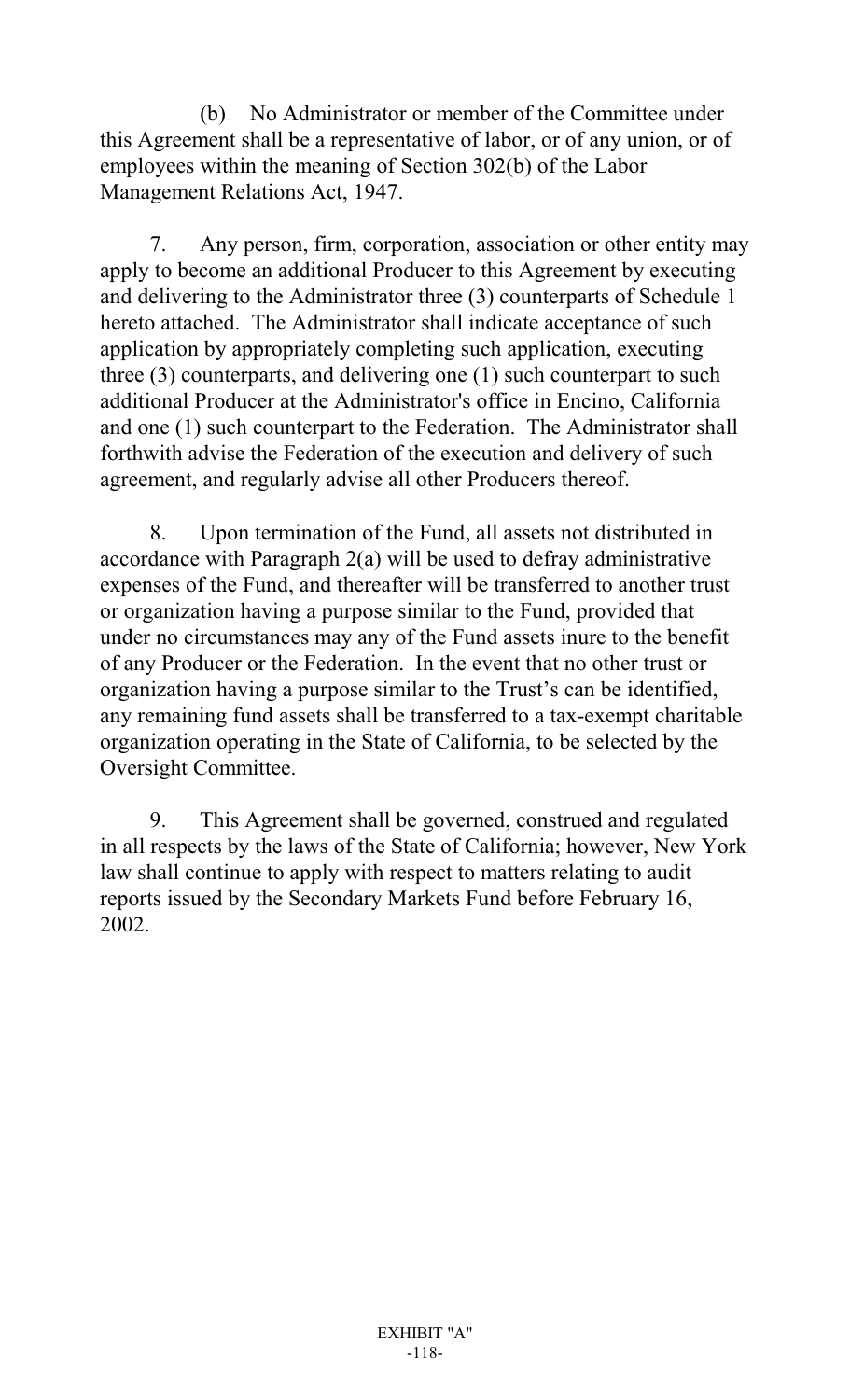**IN WITNESS WHEREOF**, each Producer, by the Alliance and the Federation have hereunto set their respective names and seals, or have caused these presents to be executed by a duly authorized officer or officers thereof and their corporate seals affixed thereto as of the date set forth below.

## **FOR THE ALLIANCE OF MOTION PICTURE AND TELEVISION PRODUCERS ON BEHALF OF "PRODUCER" PARTIES NAMED HEREIN**

By: \_\_\_\_\_\_\_\_\_\_\_\_\_\_\_\_\_\_\_\_\_\_\_\_\_\_\_\_ \_\_\_\_\_\_\_\_\_\_\_\_\_\_\_\_\_\_\_\_

 Carol A. Lombardini Date President

# **AMERICAN FEDERATION OF MUSICIANS OF THE UNITED STATES AND CANADA**

By: \_\_\_\_\_\_\_\_\_\_\_\_\_\_\_\_\_\_\_\_\_\_\_\_\_\_\_ \_\_\_\_\_\_\_\_\_\_\_\_\_\_\_\_\_\_\_\_

Ray Hair Date President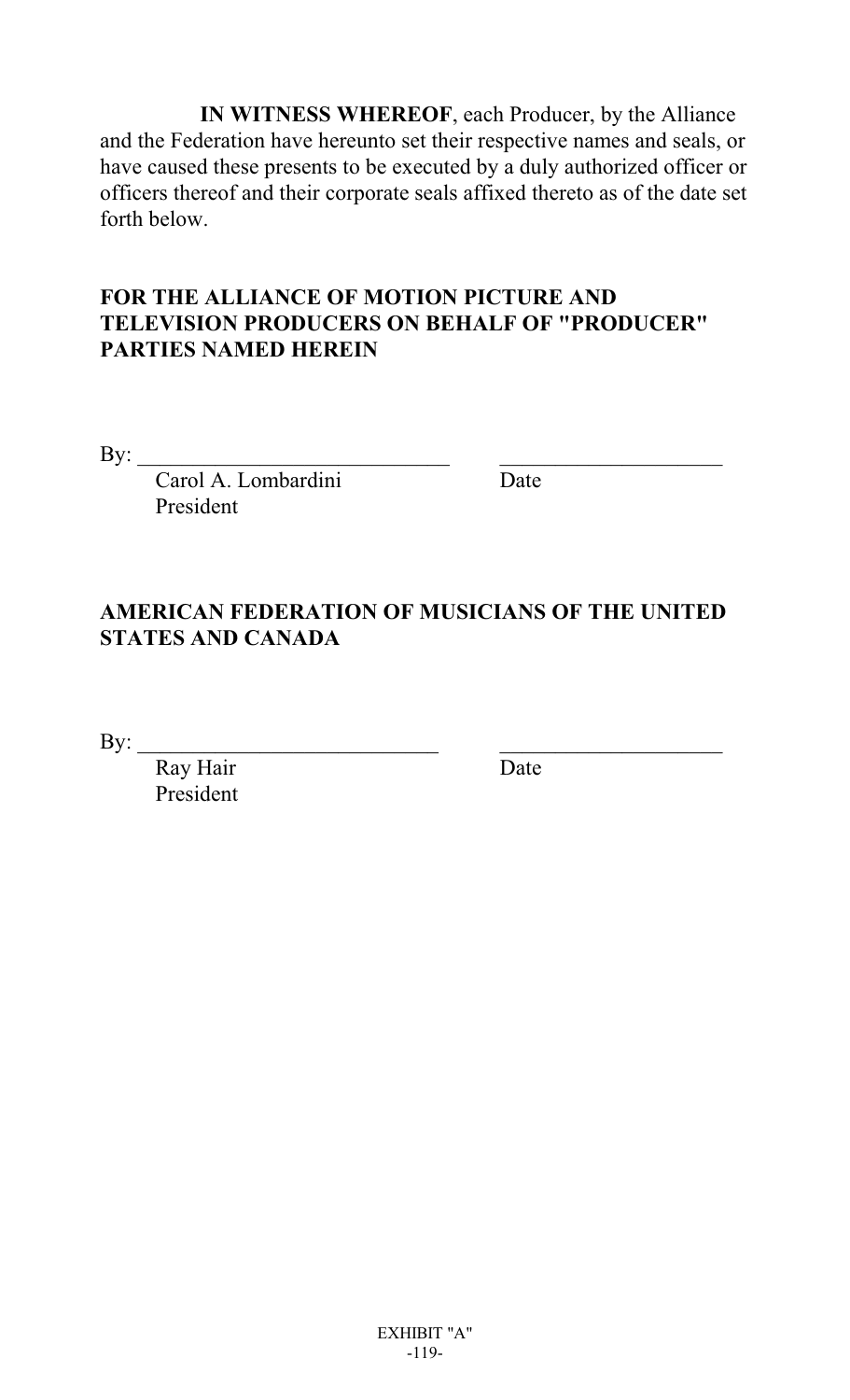## DECLARATION REGARDING INCOME TAX WITHHOLDING

## Musicians Employed by the Day

I, \_\_\_\_\_\_\_\_\_\_\_\_\_\_\_\_\_\_\_\_\_\_\_\_\_\_\_\_\_\_\_\_\_\_\_\_\_\_\_\_\_\_\_\_\_\_\_\_ declare: (Your Name)

1. That \_\_\_\_\_\_\_\_\_\_\_\_\_\_\_\_\_\_\_\_\_\_\_\_\_\_\_\_\_\_ is the only employer for whom I am working during the calendar week commencing on  $\overline{\phantom{a}}$ , 20 $\overline{\phantom{a}}$ .

2. That should I hereafter secure additional employment for wages during said calendar week, I will notify the above-named employer of said fact within ten (10) days after the beginning of said additional employment.

3. That it is my desire to have my federal income taxes withheld on a weekly rather than daily schedule pursuant to Internal Revenue Service Tax Regulation Section 31.3402(c)-1.

I declare under penalty of perjury that the foregoing is true and correct.

Dated: \_\_\_\_\_\_\_\_\_\_\_\_\_\_\_\_\_\_\_\_\_\_\_\_\_\_\_\_\_\_\_\_\_

 $\overline{\phantom{a}}$  ,  $\overline{\phantom{a}}$  ,  $\overline{\phantom{a}}$  ,  $\overline{\phantom{a}}$  ,  $\overline{\phantom{a}}$  ,  $\overline{\phantom{a}}$  ,  $\overline{\phantom{a}}$  ,  $\overline{\phantom{a}}$  ,  $\overline{\phantom{a}}$  ,  $\overline{\phantom{a}}$  ,  $\overline{\phantom{a}}$  ,  $\overline{\phantom{a}}$  ,  $\overline{\phantom{a}}$  ,  $\overline{\phantom{a}}$  ,  $\overline{\phantom{a}}$  ,  $\overline{\phantom{a}}$ 

Signature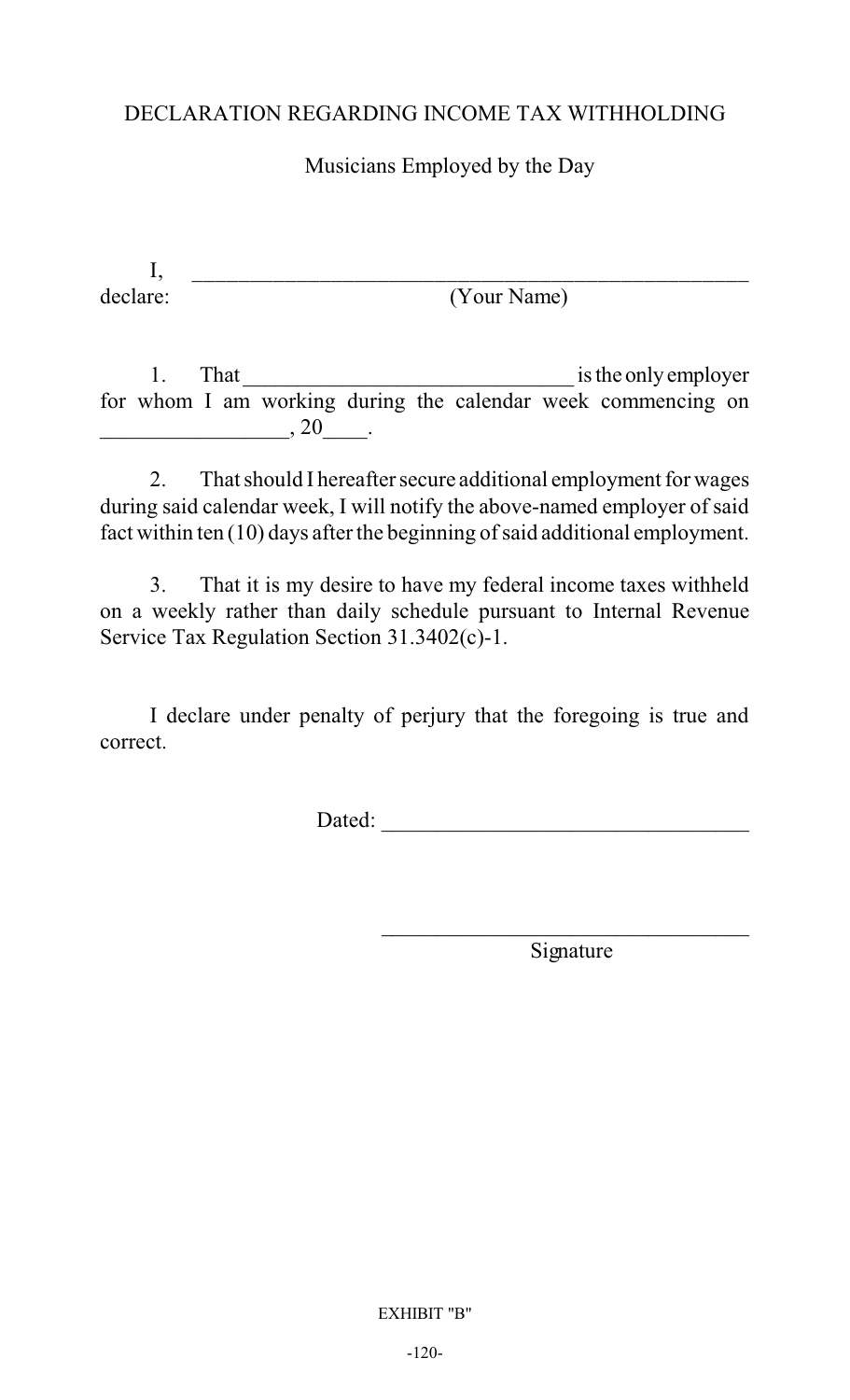#### EXHIBIT C PAYMENT OPTIONS FOR SOUND TRACK RECORDS USING SOUND TRACK RECORDED UNDER ANY TELEVISION MOTION PICTURE AGREEMENT

|                                                                                | <b>DEFAULT</b><br>Article 8(b)                                         | <b>OPTION 1</b><br><b>Article 8E</b>                                                                                                                                                                                                                                                                                                                                                                                                                                 | <b>OPTION 2</b><br><b>Article 8D</b>                                                                                                                                                                                                                     | <b>OPTION 3</b><br>Article $8C(a)$ and (b)                                                                                                                                                                                                                                        | <b>OPTION 4</b><br>Article 8C(c)                                                                                                                                                         | <b>OPTION 5</b><br><b>Article 8F</b>                                                                                                                                       |
|--------------------------------------------------------------------------------|------------------------------------------------------------------------|----------------------------------------------------------------------------------------------------------------------------------------------------------------------------------------------------------------------------------------------------------------------------------------------------------------------------------------------------------------------------------------------------------------------------------------------------------------------|----------------------------------------------------------------------------------------------------------------------------------------------------------------------------------------------------------------------------------------------------------|-----------------------------------------------------------------------------------------------------------------------------------------------------------------------------------------------------------------------------------------------------------------------------------|------------------------------------------------------------------------------------------------------------------------------------------------------------------------------------------|----------------------------------------------------------------------------------------------------------------------------------------------------------------------------|
| <b>TYPE</b><br>OF<br><b>RELEASE</b>                                            | Any sound track<br>record                                              | Any sound track record or digital<br>download released in connection with a<br>television motion picture if:<br>♦ Required musician/AFM credits<br>included with physical sound track<br>record (or posted or downloadable in<br>the case of a digital download); and<br>♦ AFM receives 75 CDs (or 25 "white<br>label" CDs if released only in digital<br>format)                                                                                                    | Any sound track record<br>released in connection with a<br>television motion picture<br>(unless record includes music<br>scored in Canada) if:<br>◆ Required musician/AFM<br>credits included with physical<br>sound track; and<br>◆ AFM receives 75 CDs | Any sound track record<br>released in connection with<br>a television motion picture                                                                                                                                                                                              | Any sound track record<br>released in connection with<br>the television motion<br>picture that uses 7-1/2<br>minutes or less of the sound<br>track from the television<br>motion picture | Singles released on or after<br>April 14, 2010 in<br>connection with a television<br>motion picture other than as<br>a part of a sound track<br>album                      |
| <b>PAYMENTS DUE ON</b><br><b>RELEASE</b>                                       | 100% of SRLA wages<br>$(15\%$ discount may<br>apply: see box<br>below) | No payments due at release, but Form B<br>contract reflecting payment at 50% of<br>SRLA wages must be provided to the<br>AFM upon release.                                                                                                                                                                                                                                                                                                                           | 25% of SRLA wages<br>(15% discount may apply: see<br>box below)                                                                                                                                                                                          | 50% of SRLA wages<br>(15% discount may apply: see<br>box below)                                                                                                                                                                                                                   | Scale wages that would be<br>payable if the recording<br>were made under the<br>"special session scale"<br>provisions of the SRLA in<br>effect when the sound<br>recording is released   |                                                                                                                                                                            |
| <b>DEFERRED</b><br><b>PAYMENTS BASED</b><br><b>ON UNITS</b><br><b>RELEASED</b> |                                                                        | 50% of SRLA wages once sales reach<br>$\bullet$<br>15,000 units* (15% discount may<br>$apply - see box below)$<br>50% of SRLA wages once sales reach<br>$\bullet$<br>50,000 units* (15% discount may<br>$apply - see box below)$<br>20% of SRLA wages once sales<br>$\bullet$<br>reach 100,000 units* (15% discount<br>may apply $-$ see box below)<br>*Individually downloaded recordings (i.e.<br>single tracks from an entire sound track<br>album) = $1/12$ unit | ♦ 25% of SRLA wages once<br>sales exceed 25,000 units<br>♦ 50% of SRLA wages once<br>sales exceed 50,000 units<br>♦ 20% of SRLA wages once<br>sales exceed 100,000 units                                                                                 | ♦ 50% of SRLA wages once<br>net sales exceed 50,000<br>units<br>♦ 20% of SRLA wages once<br>net sales exceed 100,000<br>units unless:<br>$\Rightarrow$ Required musician/AFM<br>credits included with<br>physical sound track<br>record; and<br>$\Rightarrow$ AFM receives 75 CDs | N/A                                                                                                                                                                                      | ♦ 50% of SRLA wages once<br>sales exceed 200,000 units<br>♦ 50% of SRLA wages once<br>sales exceed 380,000 units<br>♦ 20% of SRLA wages once<br>sales exceed 450,000 units |

The sole purpose of this chart is to summarize the provisions of the Agreement. To the extent that any of the information contained in this chart is inconsistent with any provision of the Agreement, the provision of the Agreement will govern.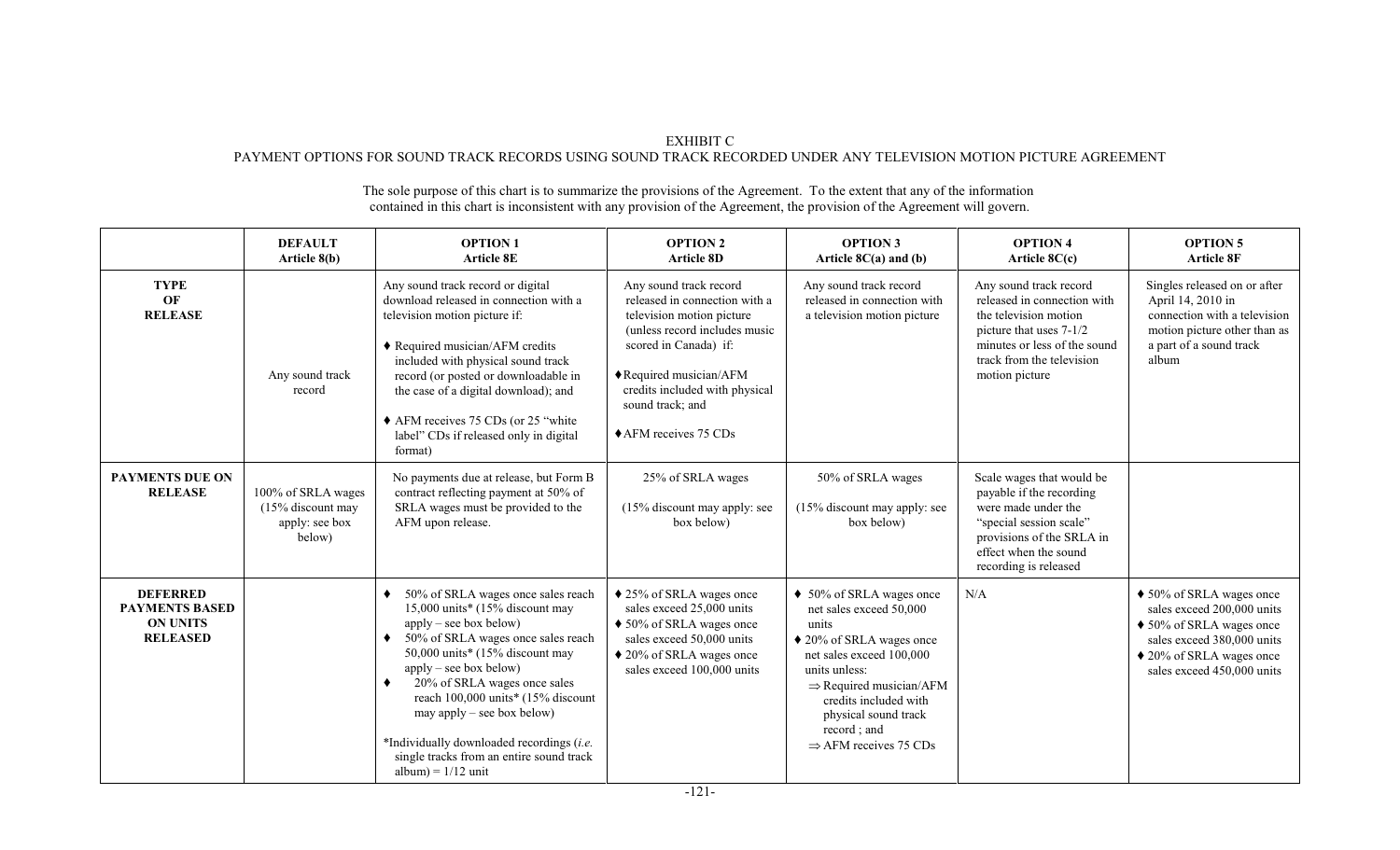|  | SRLA wages = scale wages under "basic scale" provisions of Sound Recording Labor Agreement ("SRLA") in effect when sound track record is released<br>Pension contributions also due on all payments<br>Producer may apply a 15% discount to payments under the Default Provision or Option 1 (or to the first payment under Options 2 or 3) if: |
|--|-------------------------------------------------------------------------------------------------------------------------------------------------------------------------------------------------------------------------------------------------------------------------------------------------------------------------------------------------|
|  | the sound track record is a physical release (or a digital release under Option 1)                                                                                                                                                                                                                                                              |
|  | the sound track record uses 40 (45 in the case of Option 3) minutes or more of music originally recorded for the picture, and                                                                                                                                                                                                                   |
|  | the sound track record utilizes 75 (80 in the case of Option 3) or more musicians (excluding orchestrators and music prep), and                                                                                                                                                                                                                 |
|  | required musician/AFM credits included with physical sound track record (or posted or downloadable in the case of a digital download under Option 1)                                                                                                                                                                                            |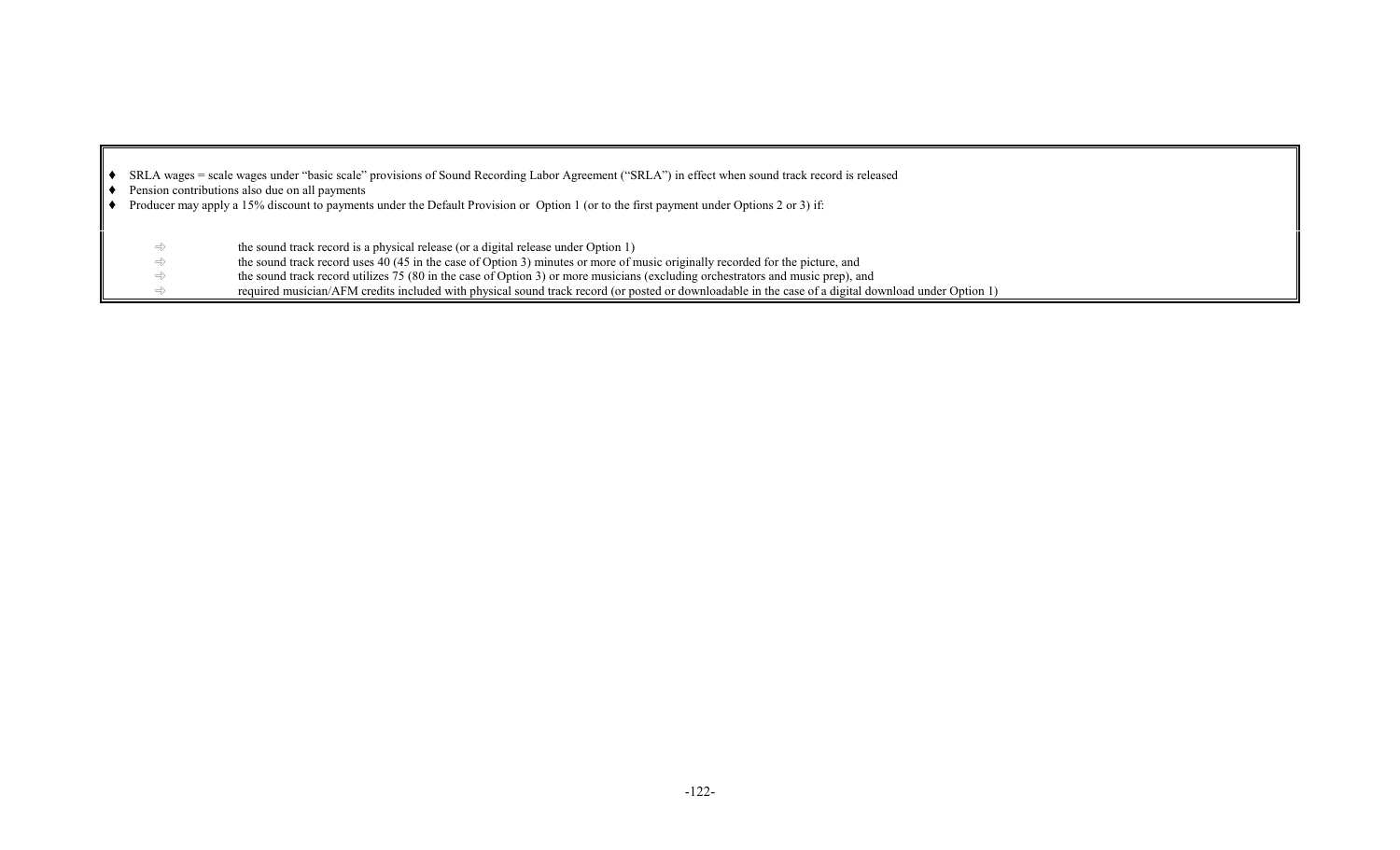#### **SUPPLEMENTAL AGREEMENT BETWEEN AMERICAN FEDERATION OF MUSICIANS AND EMPLOYERS LISTED IN ATTACHMENT #1**

This Supplemental Agreement between the American Federation of Musicians ("Union") and the Employers listed in Attachment #1 ("Employers") supplements the parties' collective bargaining agreement (the "CBA") dated April 5, 2015.

Employer will contribute to the American Federation of Musicians and Employers' Pension Fund (the "Fund") in accordance with the contribution schedule of the rehabilitation plan adopted by the Board of Trustees of the Fund on April 15, 2010 (the "2010 Rehabilitation Plan"), which is incorporated by reference in this Supplemental Agreement. Specifically, the Employer's contribution rate under the CBA will be set at eleven and ninety-nine one-hundredths percent (11.99%) of all wages earned, computed at scale, under Paragraphs 61, 62 and 63 of the Basic Theatrical Motion Picture and Basic Television Motion Picture Agreements and at ten and ninetenths percent (10.9%) of all wages earned, computed at scale, under all other provisions of those Agreements.

The rates set forth in this Supplemental Agreement will be discontinued immediately and will revert to the rates in effect on May 31, 2010 (the "Non-Supplemental Agreement Rates") when both of the following events have occurred: (i) rates higher than the Non-Supplemental Agreement Rates are no longer required by the rehabilitation plan of the American Federation of Musicians and Employers' Pension Fund and (ii) the American Federation of Musicians and Employers' Pension Fund repeals in full its procedure that provides that an employer and collective bargaining agreement is not acceptable to the Board of Trustees of such Fund in the event of a reduction in the rate of contributions.

All remaining provisions of the CBA remain in effect to the extent they are consistent with the 2010 Rehabilitation Plan.

\_\_\_\_\_\_\_\_\_\_\_\_\_\_\_\_\_\_\_\_\_\_\_\_\_\_\_\_\_\_\_\_\_\_\_\_\_ \_\_\_\_\_\_\_\_\_\_\_\_\_\_\_\_\_\_\_\_\_\_\_\_\_\_\_\_\_\_\_\_\_\_\_\_

AGREED TO this  $5<sup>th</sup>$  day of April , 2015,

listed in Attachment #1 of Musicians

On behalf of the Employers On behalf of the American Federation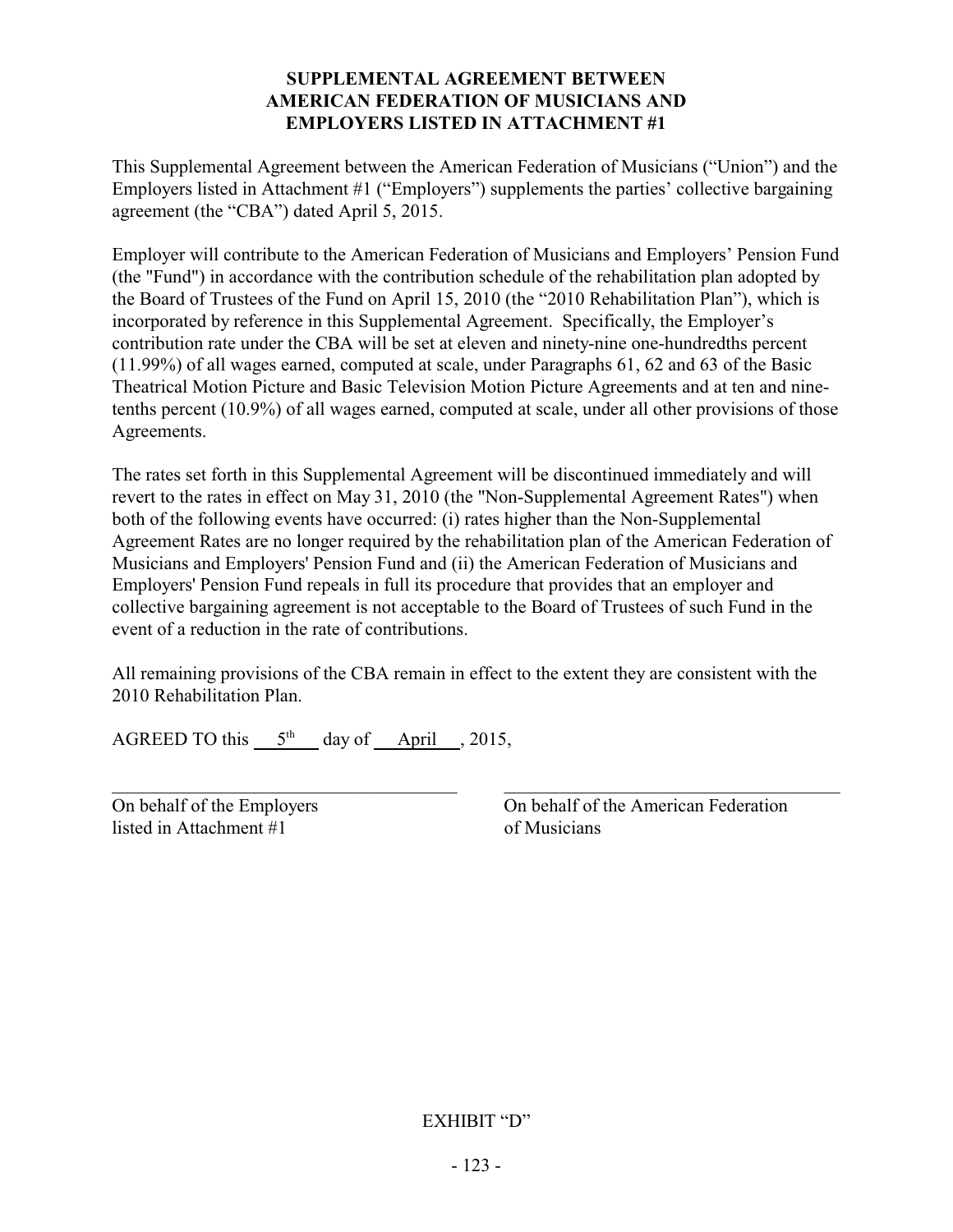#### **ATTACHMENT #1**

#### **American Federation of Musicians Basic Theatrical Motion Picture Agreement:**

BTW Productions, Inc. Cast & Crew Talent Services, LLC Columbia Pictures Industries, Inc. EPSG Talent Services Film Payment Services, Inc. J-Mac Music, Inc. Metro-Goldwyn-Mayer Pictures Inc. Monarch Consulting, Inc. dba PAEINC Paramount Pictures Corporation Sabron, Inc. Savant Productions, Inc. Twentieth Century Fox Film Corporation Universal City Studios LLLP Walt Disney Pictures Warner Bros. Pictures

#### **American Federation of Musicians Basic Television Motion Picture Agreement:**

ABC Studios Ald Productions, Inc. Cast & Crew Talent Services, LLC CBS Studios Inc. CPT Holdings, Inc. EPSG Talent Services Film Payment Services, Inc J-Mac Music, Inc. MGM Television Entertainment Inc. Monarch Consulting, Inc. dba PAEINC New Liberty Productions, Inc. Paramount Pictures Corporation Sabron, Inc. Savant Productions, Inc. Twentieth Century Fox Film Corporation Universal Network Television LLC Walt Disney Pictures Warner Bros. Television

#### EXHIBIT "D"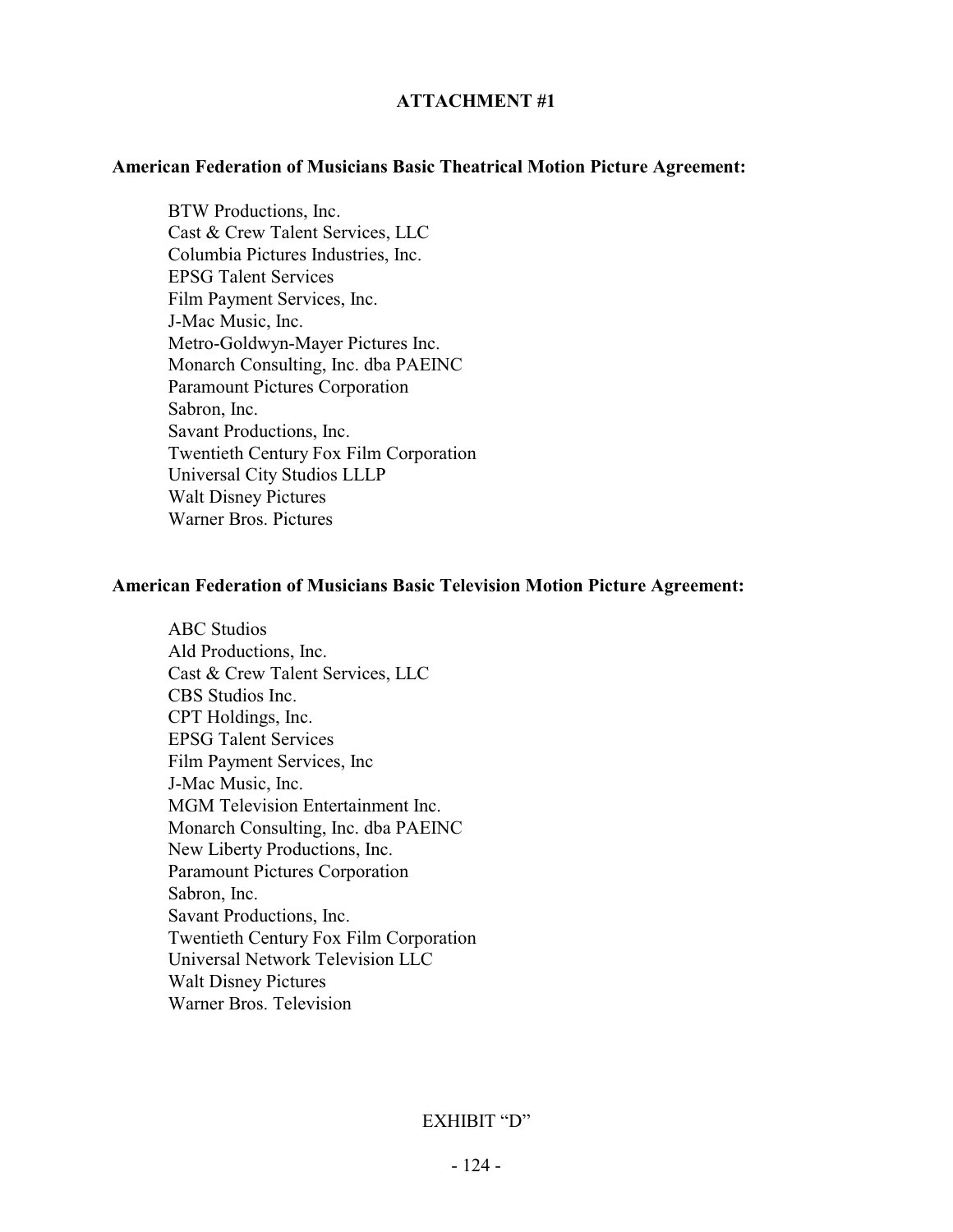#### May 13, 1992 Revised as of March 23, 1994

Steve Young President American Federation of Musicians 1500 Broadway New York, New York 10036

#### Re: Due Dates for Payments to Musicians Pursuant to Sound Track Records Released in Connection with Motion Pictures

Dear Steve:

The purpose of this letter is to confirm the agreements reached between the parties during the course of the Joint Industry-Federation Cooperative Committee meetings held April 21-22, 1992 and August 18-19, 1993. The parties have agreed that Article 8C.(1) of the Basic Theatrical Motion Picture Agreement and Article 8C.(1) of the Television Film Agreement shall be interpreted and applied as follows:

If a Producer elects to compensate musicians who rendered services with respect to any sound track record released in connection with any theatrical motion picture and/or television film pursuant to the provisions of Article 8C.(1) through (3), then the phrase "[u]pon release of the record" in subparagraph (1) shall mean that the payment will be made no later than 45 days after the "street date" and, further, that the Producer will exert all reasonable efforts to cause the phonograph record companies to make payments to the musicians within thirty (30) days after "street date." Additionally, if the Federation obtains, in direct negotiations with the phonograph record companies, a commitment from those companies to make payments in less than thirty (30) days, that time limitation shall apply with respect to the payments due under subparagraph (1) referred to above.

Sincerely,

J. Nicholas Counter III

AGREED TO:

Steve Young President, AFM

 $\overline{\phantom{a}}$  , which is a set of the set of the set of the set of the set of the set of the set of the set of the set of the set of the set of the set of the set of the set of the set of the set of the set of the set of th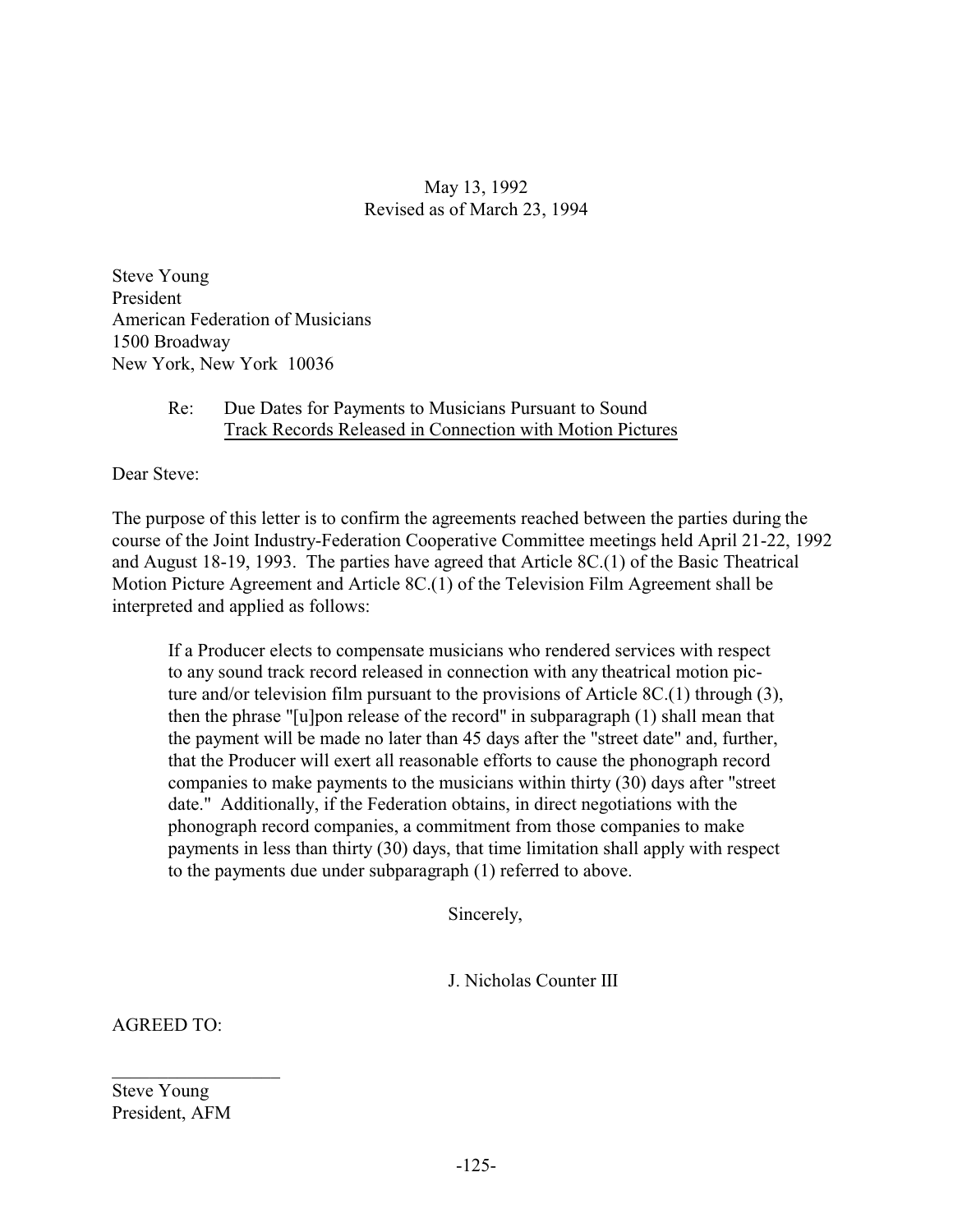### As of May 13, 1992 Revised as of February 16, 2002

Thomas F. Lee President American Federation of Musicians 1500 Broadway New York, New York 10036

### Re: Side Letter Agreement -- "Participating Musicians"

Dear Tom:

This will confirm the agreement of the parties with respect to the distribution to the musicians of the payments made pursuant to Article 14 of the Basic Television Film Agreement. It is understood that, for purposes of distributing the musicians' share the of Secondary Markets Fund, the term "participating musician" shall include musicians to whom a new use payment is due under Article 8B. of the Television Film Agreement, as evidenced by the Form B report for the live session.

Sincerely,

J. Nicholas Counter III

JNC:sjk

AGREED TO:

Thomas F. Lee President, AFM

 $\mathcal{L}_\text{max}$  , where  $\mathcal{L}_\text{max}$  , we have the set of the set of the set of the set of the set of the set of the set of the set of the set of the set of the set of the set of the set of the set of the set of the set of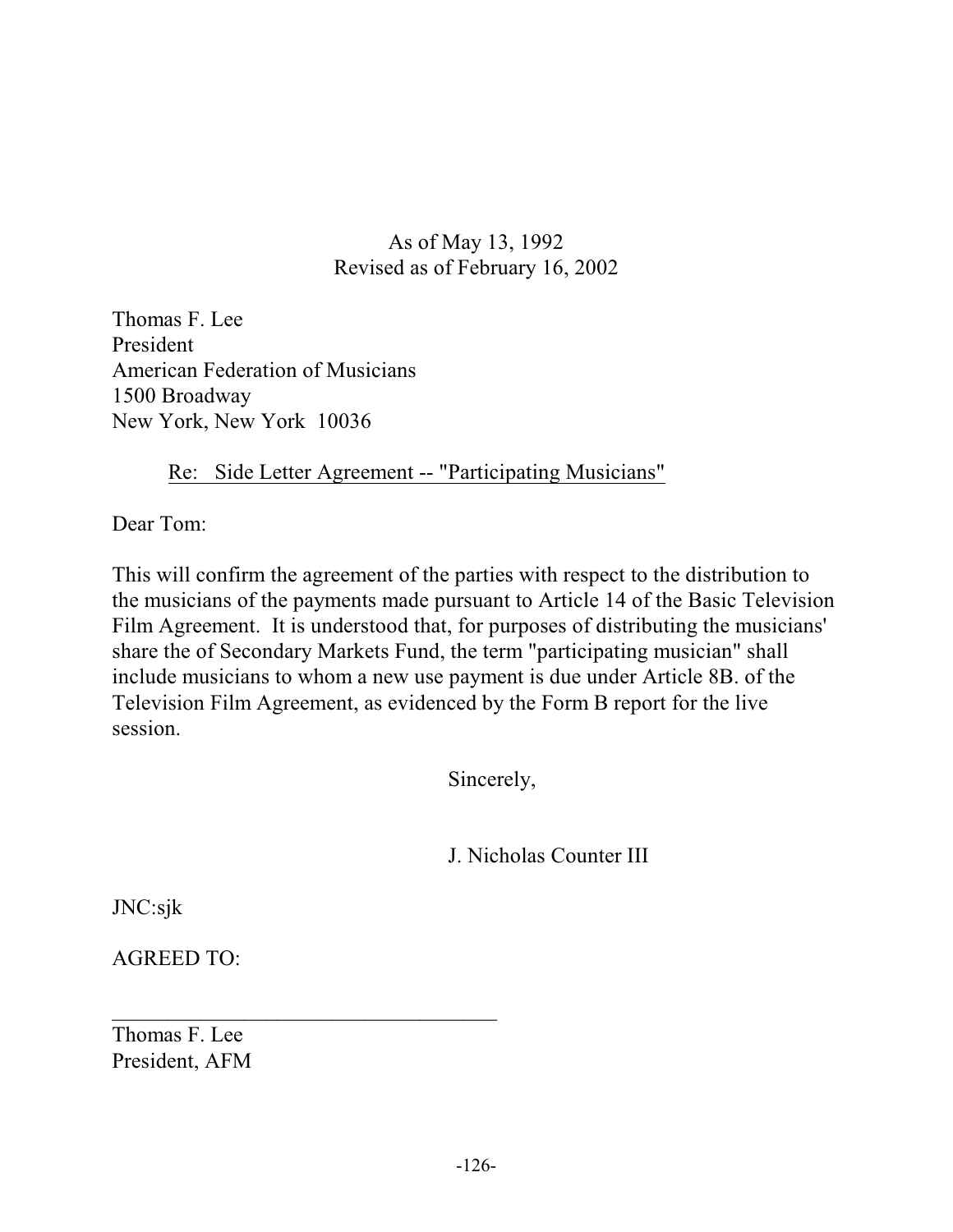As of February 19, 1993

Mark Tully Massagli President American Federation of Musicians 1500 Broadway New York, New York 10036

Dear Mark:

During the 1993 negotiations between the AFM and the Employers represented by the AMPTP, the parties agreed that the report form to the Special Payments Fund would contain certain information. Among other things, the parties agreed that the production number of the motion picture and the name of the production entity would, if available, be included in the report form.

As to those Employers represented by the AMPTP, it is understood that such information shall be considered available only if it is contained in the system which generates the Special Payments Fund report.

Sincerely,

J. Nicholas Counter III

JNC:sjk

ACCEPTED AND AGREED:

 $\mathcal{L}_\text{max}$  , where  $\mathcal{L}_\text{max}$  , we have the set of the set of the set of the set of the set of the set of the set of the set of the set of the set of the set of the set of the set of the set of the set of the set of

Mark Tully Massagli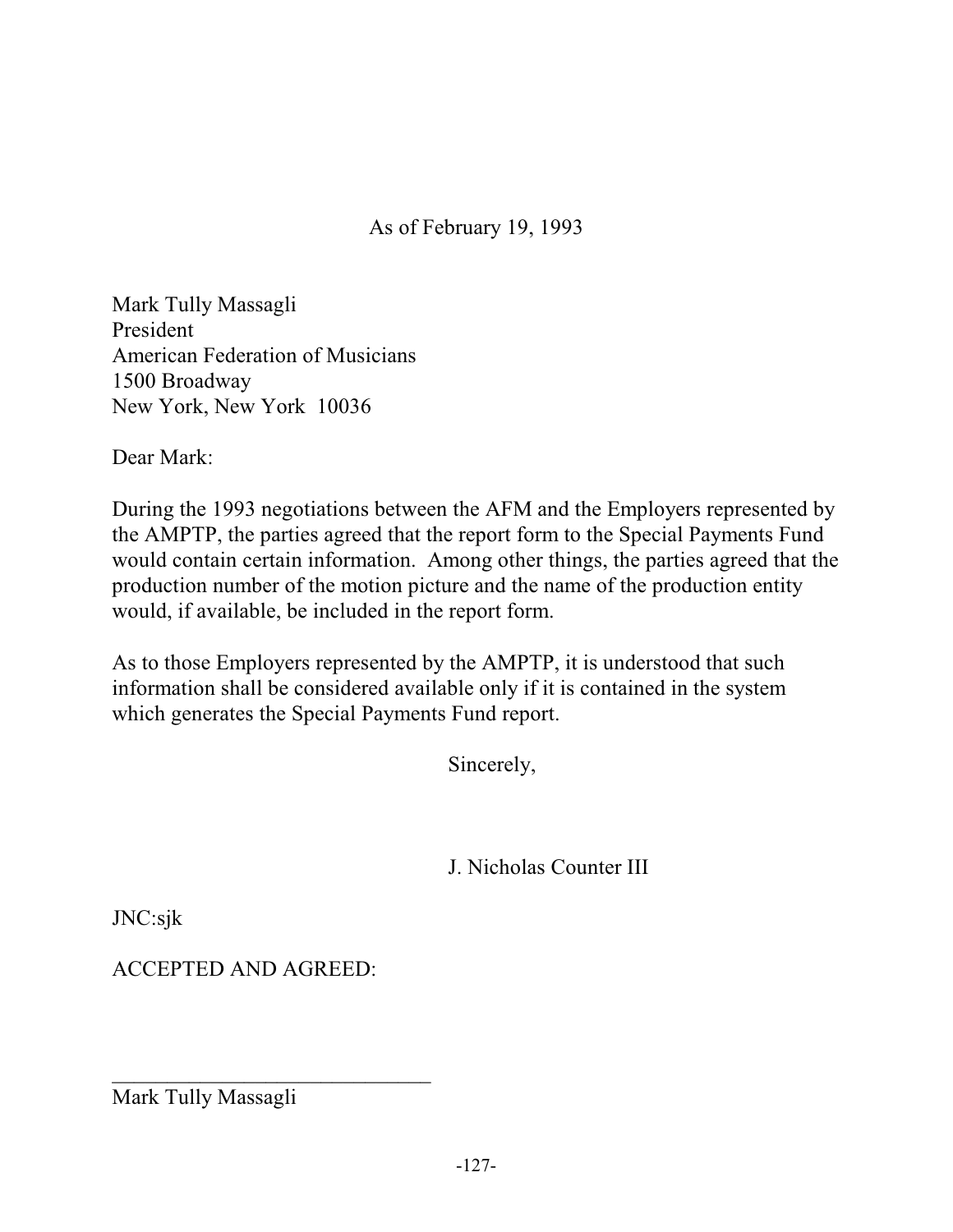**ALLIANCE OF MOTION PICTURE & TELEVISION PRODUCERS**

15301 Ventura Boulevard, Building E, Sherman Oaks, CA 91403 Tel: 818.995.3600 • Fax: 818.285.4450 • www.amptp.org

Carol A. Lombardini Direct: 818.935.5930 President

As of April 14, 2010 Revised as of April 5, 2015

Ray Hair President American Federation of Musicians 1500 Broadway New York, New York 10036

### **Re: Exhibition of Motion Pictures Transmitted Via New Media**

Dear Ray:

This Sideletter confirms the understanding of the American Federation of Musicians of the United States and Canada ("the Federation") and the Alliance of Motion Picture and Television Producers, on behalf of the Producers it represented in negotiations for the successor agreement to the 2005 AFM Basic Television Film Agreement (hereinafter "the Television Agreement") (collectively "the parties"), concerning the application of the 2015 Television Agreement to the exhibition on the Internet, mobile devices (such as cell phones or PDAs) and any other new media platform known as of April 14, 2010 (hereinafter collectively referred to as "New Media") of theatrical and television motion pictures, the principal photography of which commenced on or after July 1, 1971.

#### 1. If the Consumer Pays

a. License for Limited Period or Fixed Number of Exhibitions

When the subscriber pays for the program either on a subscription or per-picture basis, and when the payment is in exchange for the right to view the motion picture for a fixed and limited period of time or a fixed number of exhibitions, the Producer shall pay one percent (1%)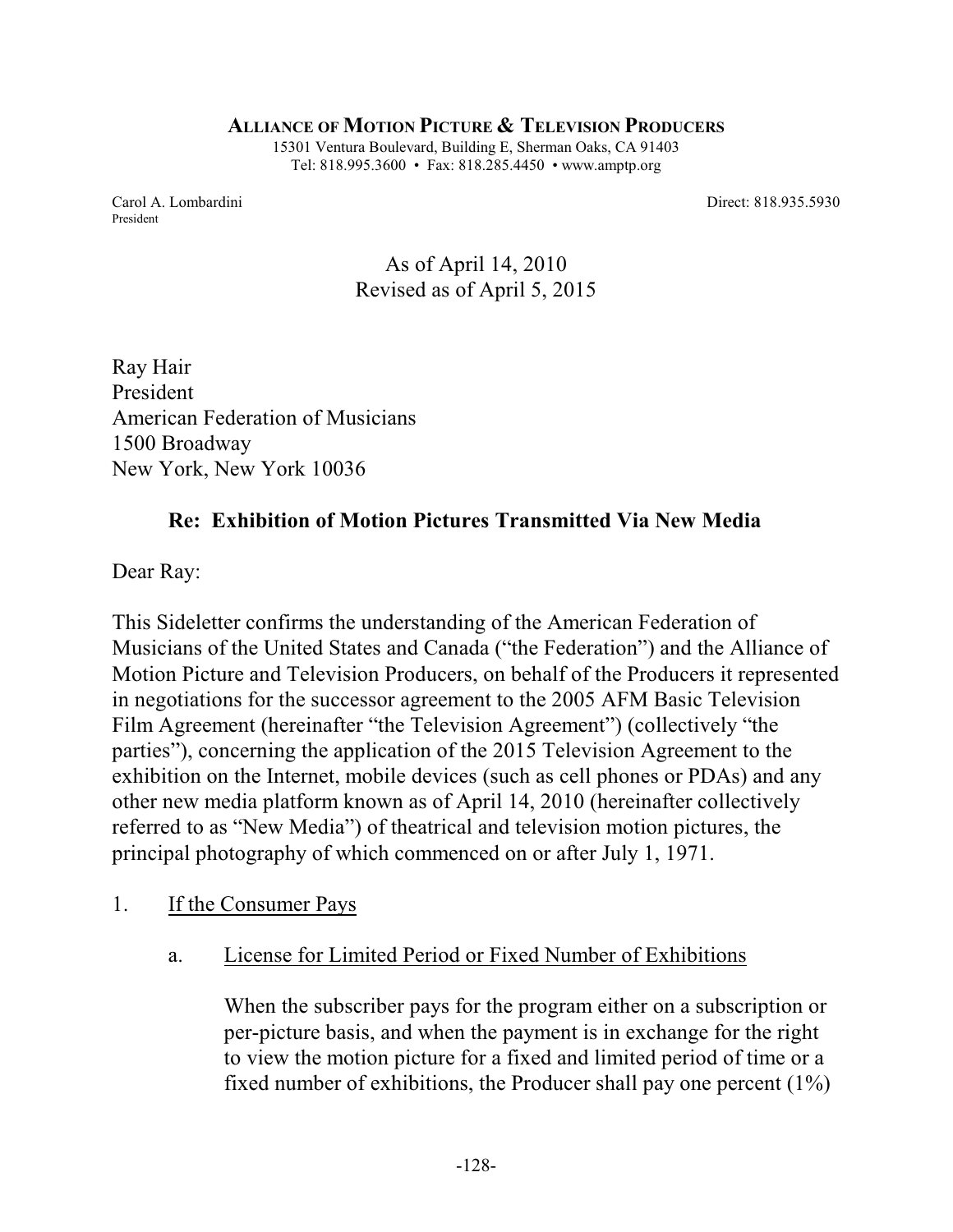of "Producer's gross," as defined in Paragraph 3 below.<sup>1</sup> Said amount shall be paid to the Administrator of the Film Musicians Secondary Markets Fund for distribution to participating musicians based upon each musician's *pro rata* share for the motion picture.

### b. Paid Permanent Downloads ("Download-to-Own" or "Electronic Sell Through") ("EST")

The following shall apply only to motion pictures released after ratification:

If the consumer pays for an EST copy of a theatrical motion picture, the Producer shall pay 1% of 20% of "Producer's gross," as that term is defined in Paragraph 3 below, for the first 50,000 units and 1.8% thereafter.

If the consumer pays for an EST copy of a television motion picture, the Company shall pay 1% of 20% of "Producer's gross," as that term is defined in Paragraph 3 below, for the first 100,000 units and 1.9% thereafter.

Said amount shall be paid to the Administrator of the Film Musicians Secondary Markets Fund for distribution to participating musicians based upon each musician's *pro rata* share for the motion picture.

### 2. If the Consumer Does Not Pay

Should the Producer stream a theatrical motion picture on a free-to-theconsumer basis on advertiser-supported services transmitted via the Internet or mobile device, it shall pay 1% of "Producer's gross," as defined in Paragraph 3 below. Said amount shall be paid to the Administrator of the

 $<sup>1</sup>$  As bargaining history, this language is based upon the following model: studio licenses to</sup> Movielink (formerly know as Moviefly) the right to transmit the motion picture on the Internet to the viewer who pays Movielink on a subscription or per-picture basis. Such payment would enable the viewer to view the motion picture for a fixed and limited period of time or limited number of exhibitions. For example, if Columbia Pictures, through Columbia-TriStar Home Entertainment, licenses to Movielink the right to exhibit a Columbia Pictures film, the residuals shall be based upon 100% of the license fee paid by Movielink to Columbia-TriStar Home Entertainment for such picture.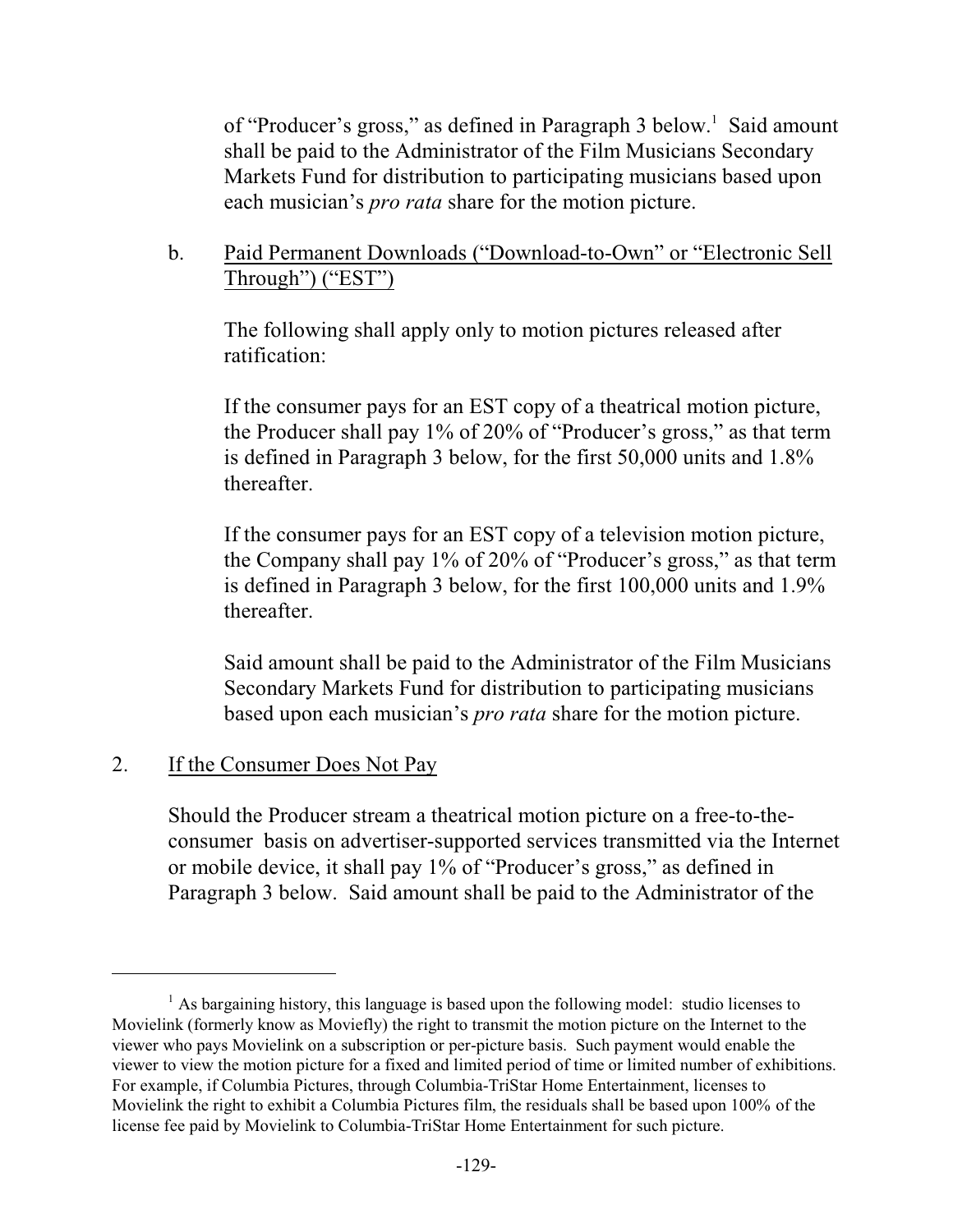Film Musicians Secondary Markets Fund for distribution to participating musicians based upon each musician's *pro rata* share for the motion picture.

#### 3. "Producer's Gross"

#### a. Definition

The term "Producer's gross," for purposes of all uses in new media of theatrical motion pictures made for traditional media, shall be as defined in Article  $16(b)(1)(i)(A)(1)$ , (B), (C) and (D) of the Theatrical Agreement, as applicable. The term "Producer's gross," for purposes of all uses in new media of television motion pictures made for traditional media, shall be as defined in Article  $14(b)(1)(i)(A)(1)$ , (B), (C) and (D) of the Television Agreement, as applicable. "Producer's gross" is subject to the Producer's right to prorate on a comparable basis as provided in Article  $14(b)(1)(v)$  of the Television Agreement and Article  $16(b)(1)(v)$  of the Theatrical Agreement when the music sound track for the picture is scored using musicians employed under the Television or Theatrical Agreements and using musicians not covered under those Agreements. 2

When the "Producer's gross" derived from new media exploitation is received from a related or affiliated entity that acts as the exhibitor/retailer of such picture, then the "Producer's gross" received by the Producer from the licensing of such rights shall be measured by the exhibitor/retailer's payments to unrelated and unaffiliated entities in arms' length transactions for comparable pictures, or, if none, then the amounts received by the Producer from unrelated and unaffiliated exhibitors/retailers in arms' length transactions for comparable pictures, or, if none, a comparable exhibitor/retailer's payments to comparable unrelated and unaffiliated entities in arms' length transactions for comparable pictures.

 $2^{2}$  For sake of clarity, "Producer's gross" specifically includes advertising revenues when the license, distribution, or other agreement provides for sharing in such revenues.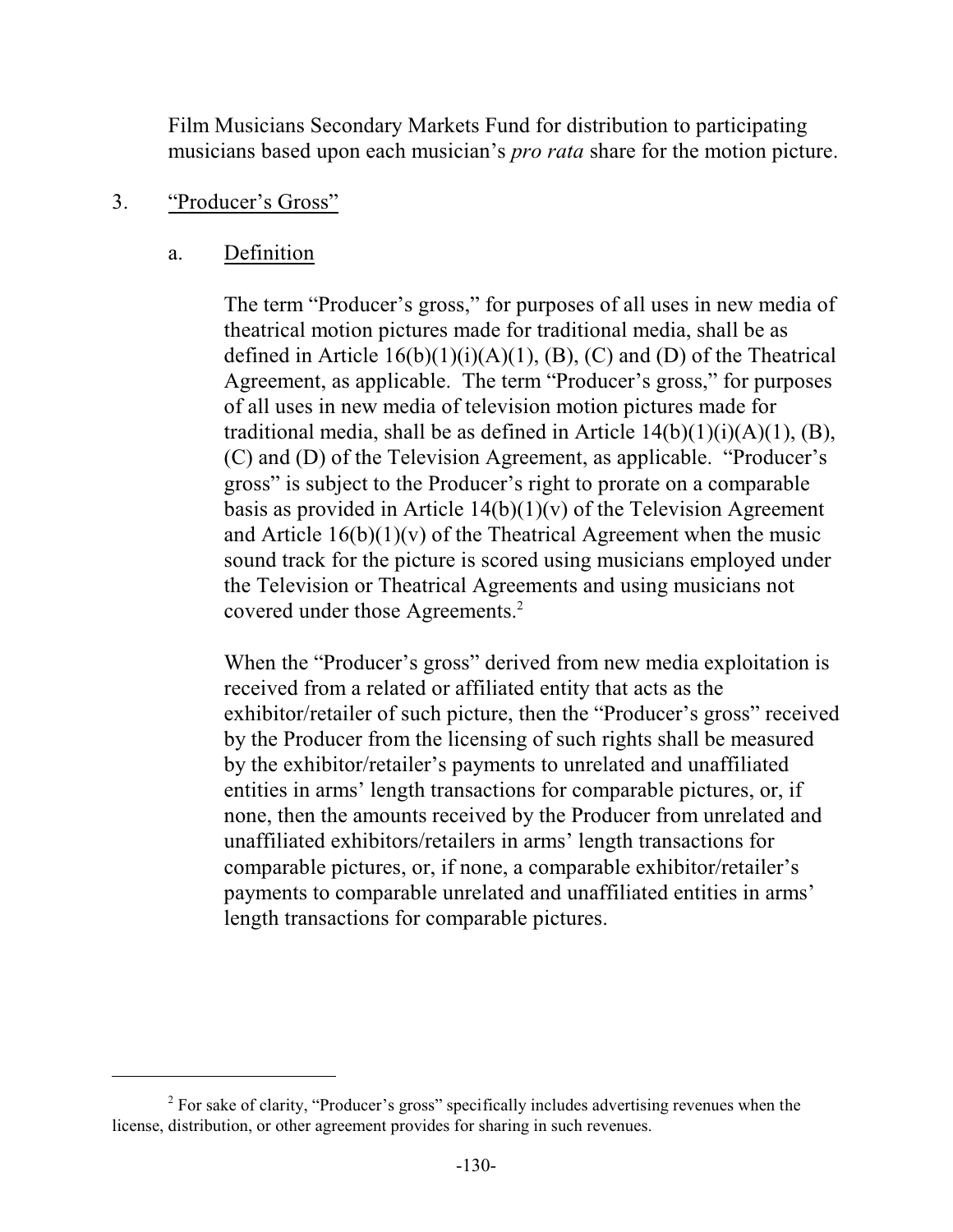#### b. Agreements and Data

On a quarterly basis commencing January 1, 2015, within ten (10) business days after such request, the Producer shall provide for inspection by the Federation's designated employee or auditor, at Producer's premises in Los Angeles, full access<sup>3</sup> to all unredacted license, distribution, and other agreements pertaining to new media exploitation of covered pictures that were entered into during the immediately preceding quarter. In any subsequent quarterly inspection, the Federation's designated employee or auditor may reinspect any agreements previously inspected and inspect any agreements not previously inspected.

Upon request, in a manner to be mutually agreed upon in good faith, the Producer shall expeditiously provide, or make available, to the Federation data in its possession or control, or the possession or control of its related distribution entities, regarding the new media exploitation of covered pictures, such as number of downloads or streams by source and ad rates, where relevant to the payments required under this Sideletter.

#### c. Recordkeeping and Reporting

Payment for exploitation of covered pictures in new media shall be due sixty (60) days after the end of the quarter in which the "Producer's gross" from such exploitation is received. The Producer shall accompany such payments with reports regarding the "Producer's gross" derived from such exploitation, which shall be specified by medium and source whenever reasonably possible and will be separated from revenues derived from exploitation of such picture in traditional media.

When the Producer allocates revenues between new media rights and other rights in any such picture, among new media rights in multiple such pictures, or otherwise, it shall specify such allocation.

<sup>&</sup>lt;sup>3</sup> Full access includes access to all agreements, notwithstanding any confidentiality clause contained therein, and access to all sideletters, exhibits, addenda, and other ancillary documents.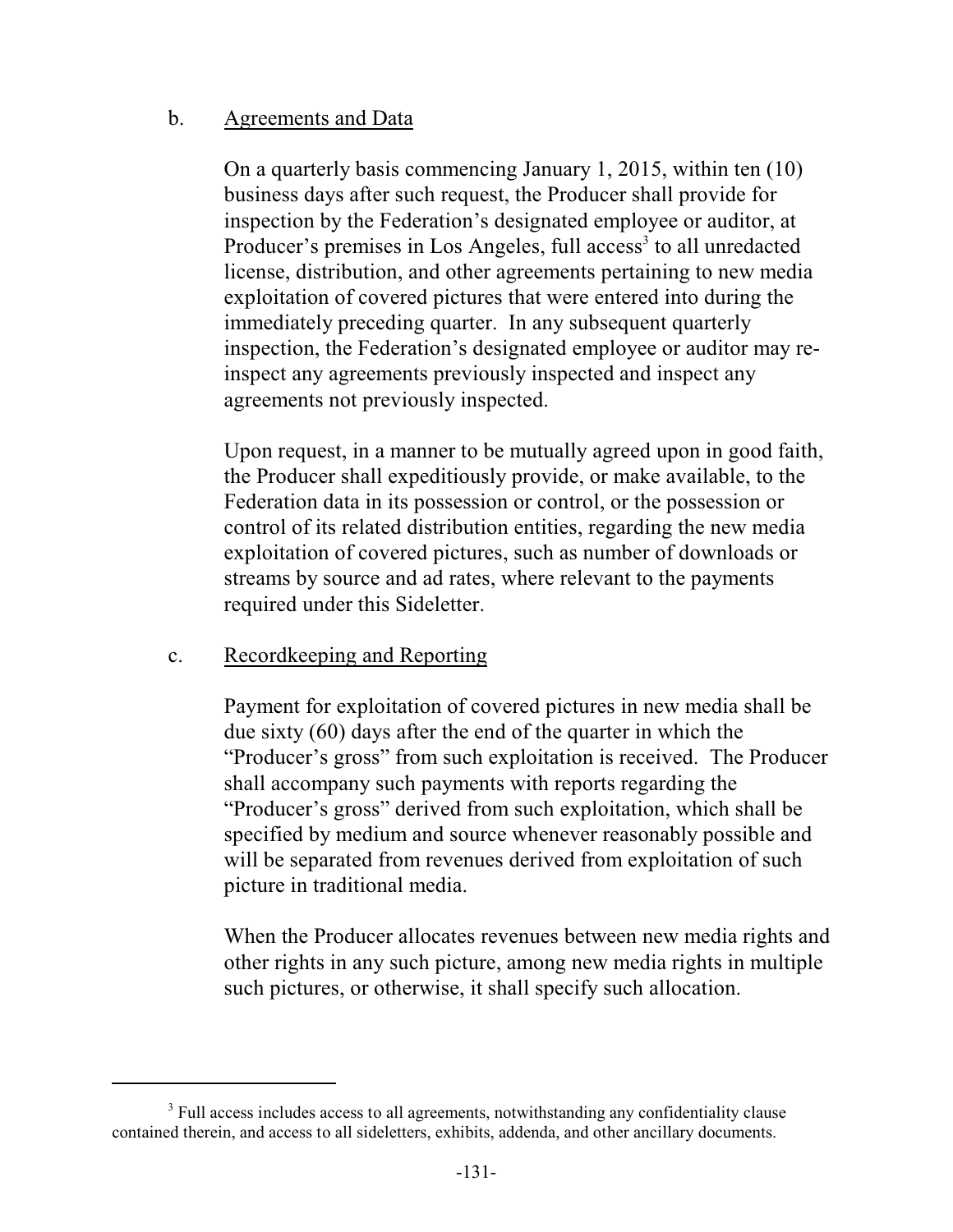### d. Confidentiality

The information provided to the Federation by the Producer will be treated as confidential and appropriate arrangements will be made to safeguard the confidentiality of that information.

### e. Reservation of Rights

With respect to television motion pictures, the Producer has agreed to a separate payment for this use in new media because exhibition in new media is at this time outside the primary market. The Producer reserves the right in future negotiations to contend that the pattern of release has changed so that this use constitutes or is a part of the primary market of distribution of television motion pictures and that, therefore, no additional payment should be made with respect to the exhibition of television programs (including those covered by this Agreement) in new media. The Federation reserves the right in future negotiations to contend to the contrary, and further to assert that regardless of whether other exhibitions are or have become part of the primary market, residual provisions for television motion pictures so exhibited should be improved.

#### 4. Sunset Clause

The parties recognize that this Sideletter is being negotiated at a time when the business models and patterns of usage of theatrical and television motion pictures in New Media are in the process of exploration, experimentation and innovation. Therefore, all provisions of this Sideletter expire on the termination date of this Agreement and will be of no force and effect thereafter. No later than sixty (60) days before that expiration date, the parties will meet to negotiate new terms and conditions for use of television motion pictures in New Media to be in effect thereafter.

The parties further acknowledge that conditions in this area are changing rapidly and that the negotiation for the successor agreement will be based on the conditions that exist and reasonably can be forecast at that time. For example, the parties acknowledge that with respect to the formula in Paragraph 1.b. for electronic sell-through of television motion pictures, the growth of electronic sell-through could adversely impact traditional home video sales. In future negotiations, the parties agree that the criteria to be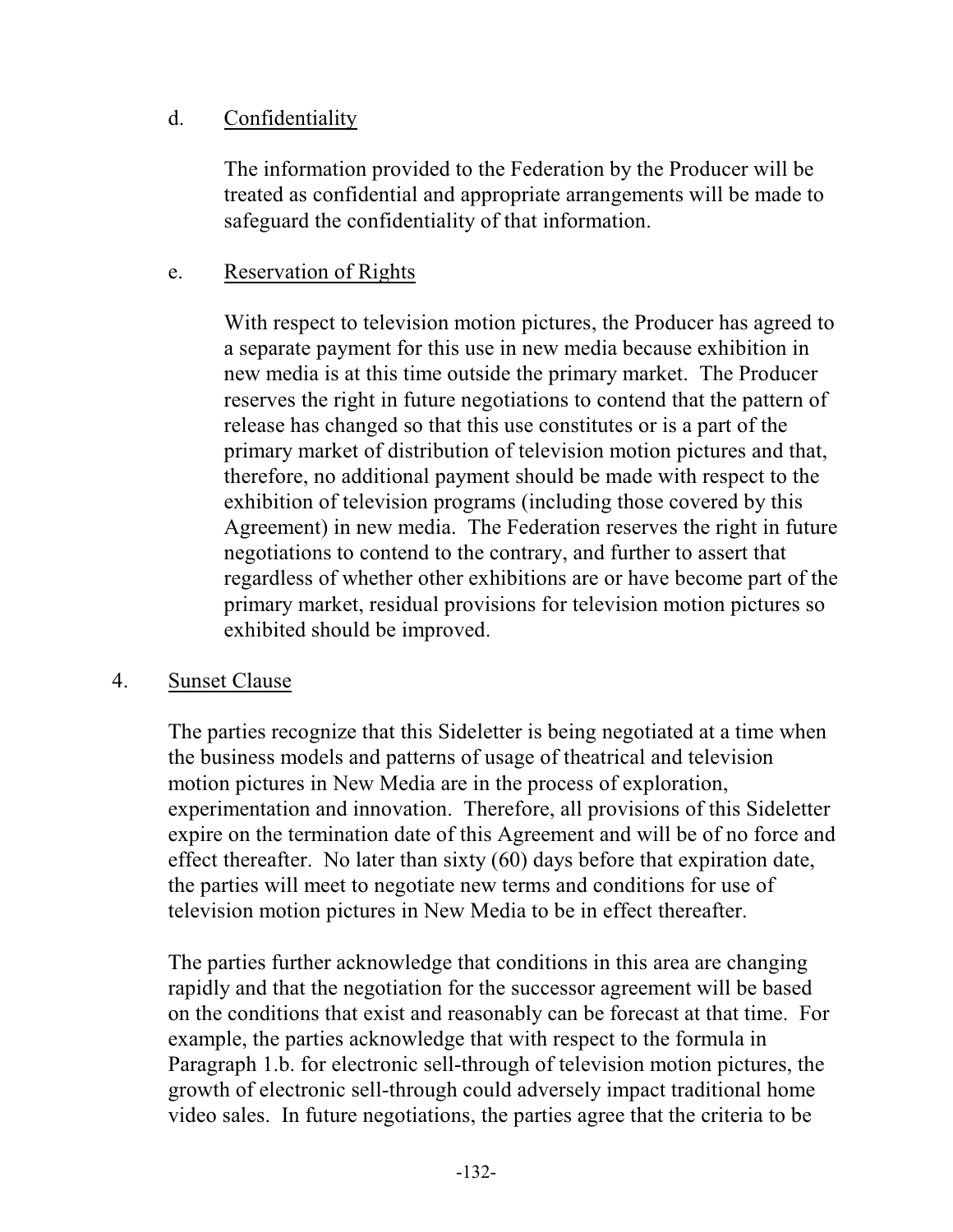considered in good faith in determining whether the electronic sell-through residual should be increased or decreased include patterns of cannibalization of the home video market and changes in the wholesale price.

Sincerely,

Carol A. Lombardini

ACCEPTED AND AGREED:

 $\overline{\phantom{a}}$  , which is a set of the set of the set of the set of the set of the set of the set of the set of the set of the set of the set of the set of the set of the set of the set of the set of the set of the set of th Ray Hair, President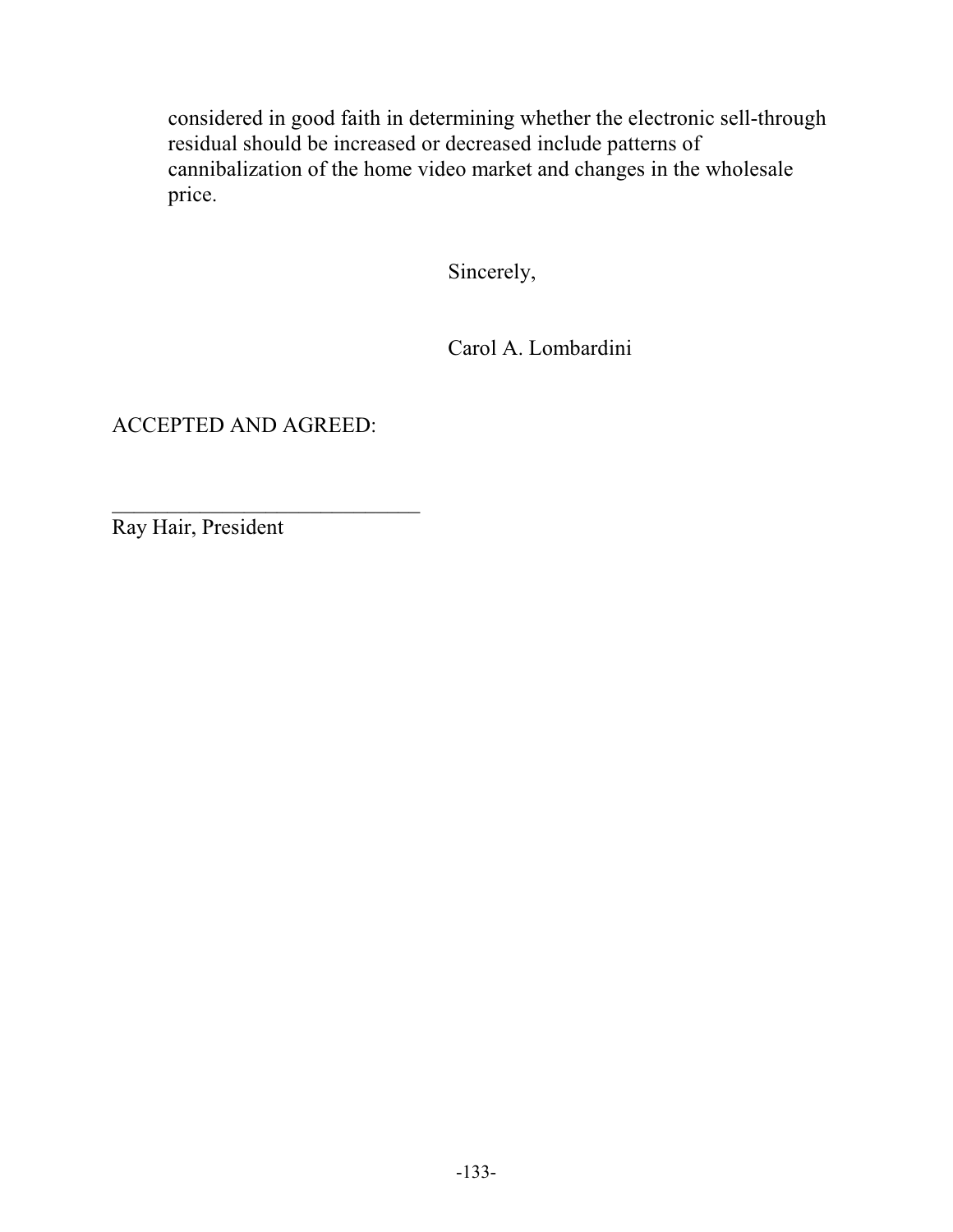#### **ALLIANCE OF MOTION PICTURE & TELEVISION PRODUCERS**

15301 Ventura Boulevard, Building E, Sherman Oaks, CA 91403 Tel: 818.995.3600 • Fax: 818.285.4450 • www.amptp.org

Carol A. Lombardini Direct: 818.935.5930 President carol@amptp.org carol@amptp.org

> As of April 14, 2010 Revised as of April 5, 2015

Ray Hair President American Federation of Musicians 1500 Broadway New York, New York 10036

#### **Re: Productions Made for New Media**

Dear Ray:

This Sideletter confirms the understanding of the American Federation of Musicians of the United States and Canada ("the Federation") and the Alliance of Motion Picture and Television Producers, on behalf of the Producers it represented in the negotiations for a successor agreement to the 2005 American Federation of Musicians Basic Television Film Agreement (collectively "the parties"), concerning the terms and conditions applicable to the production of entertainment motion pictures of the type that have traditionally been covered under said Agreement that are made for the Internet, mobile devices, or any other new media platform in existence as of April 14, 2010 (hereinafter collectively referred to as "New Media"). With respect to such productions intended for initial use in new media, the parties agree as follows:

The parties mutually recognize that the economics of New Media production are presently uncertain and that greater flexibility in terms and conditions of employment is therefore mutually beneficial. If one or more business models develop such that New Media production becomes an economically viable medium, then the parties mutually recognize that future agreements should reflect that fact.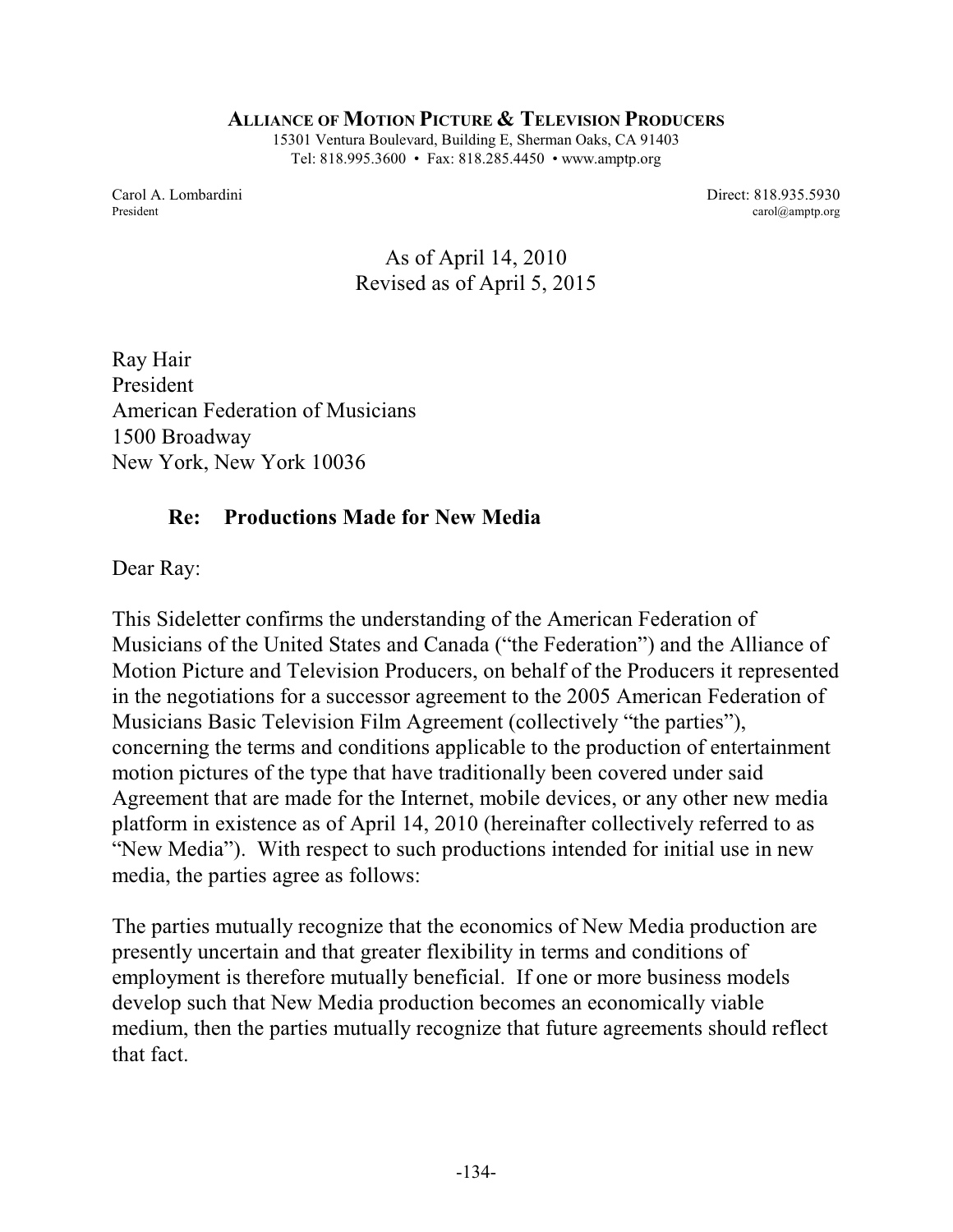#### **A. Recognition**

The Producer recognizes the Federation as the exclusive bargaining representative of employees employed within the classifications covered by the Basic Television Film Agreement (hereinafter "the Television Agreement") on entertainment motion pictures of the type traditionally covered under the Television Agreement which are intended for initial exhibition in New Media, but excluding "Experimental New Media Productions," as that term is defined below, and produced within the geographic scope covered by the aforementioned Agreement.

#### **B. Coverage**

Coverage shall be at the Producer's option with respect to "Experimental New Media Productions." Should the Producer elect to cover an Experimental New Media Production, the terms and conditions applicable to employment on Original New Media Productions, as set forth in Paragraph D. below, shall apply.

An "Experimental New Media Production" is defined as any Original New Media Production: (1) for which the actual cost of production does not exceed: (a) \$15,000 per minute of program material as exhibited, and (b) \$300,000 per single production as exhibited, and (c) \$500,000 per series of programs produced for a single order; and (2) on which fewer than two (2) recording musicians (but excluding those recording musicians who perform MIDI transcription services exclusively) are working within the geographic scope of the Television Agreement, each of whom has worked under the Basic Theatrical Motion Picture Agreement, the Basic Television Film Agreement, the TV Videotape Agreement, the Sound Recording Labor Agreement or the Television or Radio Canadian Broadcasting System Agreements within the last three  $(3)$  years.<sup>1</sup>

The actual cost of the Experimental New Media Production shall consist of all direct costs actually incurred in connection with the Production. The only costs excluded in determining the actual cost of production shall be development costs, overhead charges, financing costs (*i.e.,* loan origination fees, gap fees, legal fees and interest), contingency of up to ten percent

<sup>&</sup>lt;sup>1</sup> The Producer shall be entitled to rely on the representation of the employee as to whether he or she meets this work experience requirement.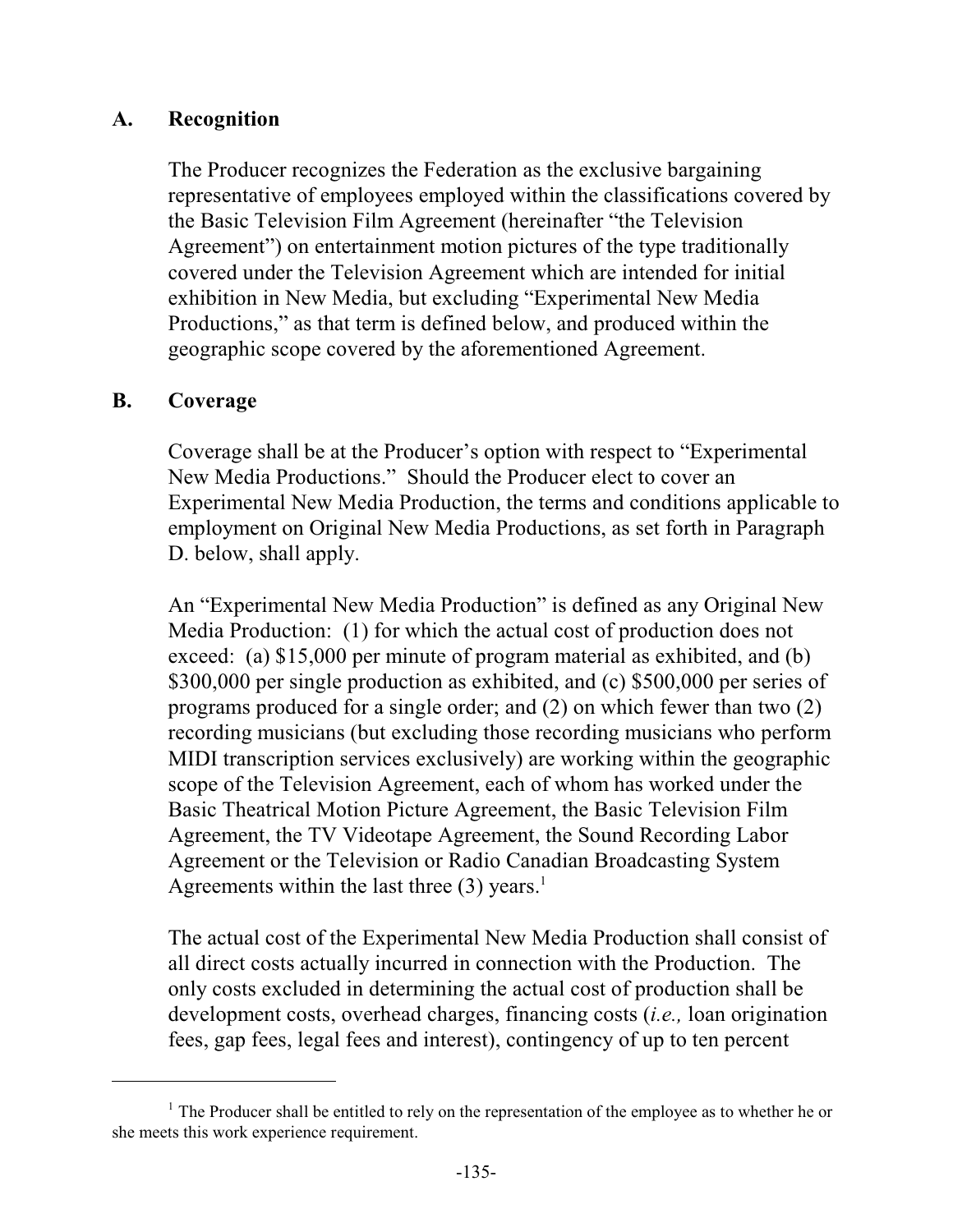(10%), essential elements insurance costs, the cost of the completion bond, marketing expenses, contingent payments to talent or other parties which are based on the proceeds derived from the exploitation of the Production and received after recoupment of the negative cost, and delivery items required by sales agents, distributors or sub-distributors (*i.e.,* delivery materials beyond the answer print, Video Master if the Production is delivered on videotape, or the digital equivalent if the Production is delivered in a digital format).

If the Producer began production of an "Experimental New Media Production" which the Producer elected not to cover under the terms of this Sideletter, but subsequently employs two (2) or more recording musicians on the production as provided in the second paragraph of this Paragraph B., then said production shall automatically be deemed covered hereunder, starting from the first day on which at least two (2) or more such recording musicians are so employed on the production and continuing until the production is finished.

### **C. Terms and Conditions of Employment on Derivative New Media Productions**

A "Derivative New Media Production" is a dramatic production for New Media based on an existing dramatic free television motion picture covered by the Television Agreement ("the source production"). For purposes of this sideletter only, the term "dramatic" refers to live action or animated productions of a dramatic nature, including situation comedies, but excluding documentaries.

Employees may be employed by a Producer and assigned to a Derivative New Media Production as part of their regular workday (*i.e.,* the guaranteed call) on the source production. The work for the Derivative Production shall be considered part of the workday for the Employees on the source production and shall trigger overtime if work on the Derivative Production extends the workday on the source production past the point at which overtime would normally be triggered on the source production. All other terms and conditions, including benefits, shall continue as if the employee were continuing to work on the source production.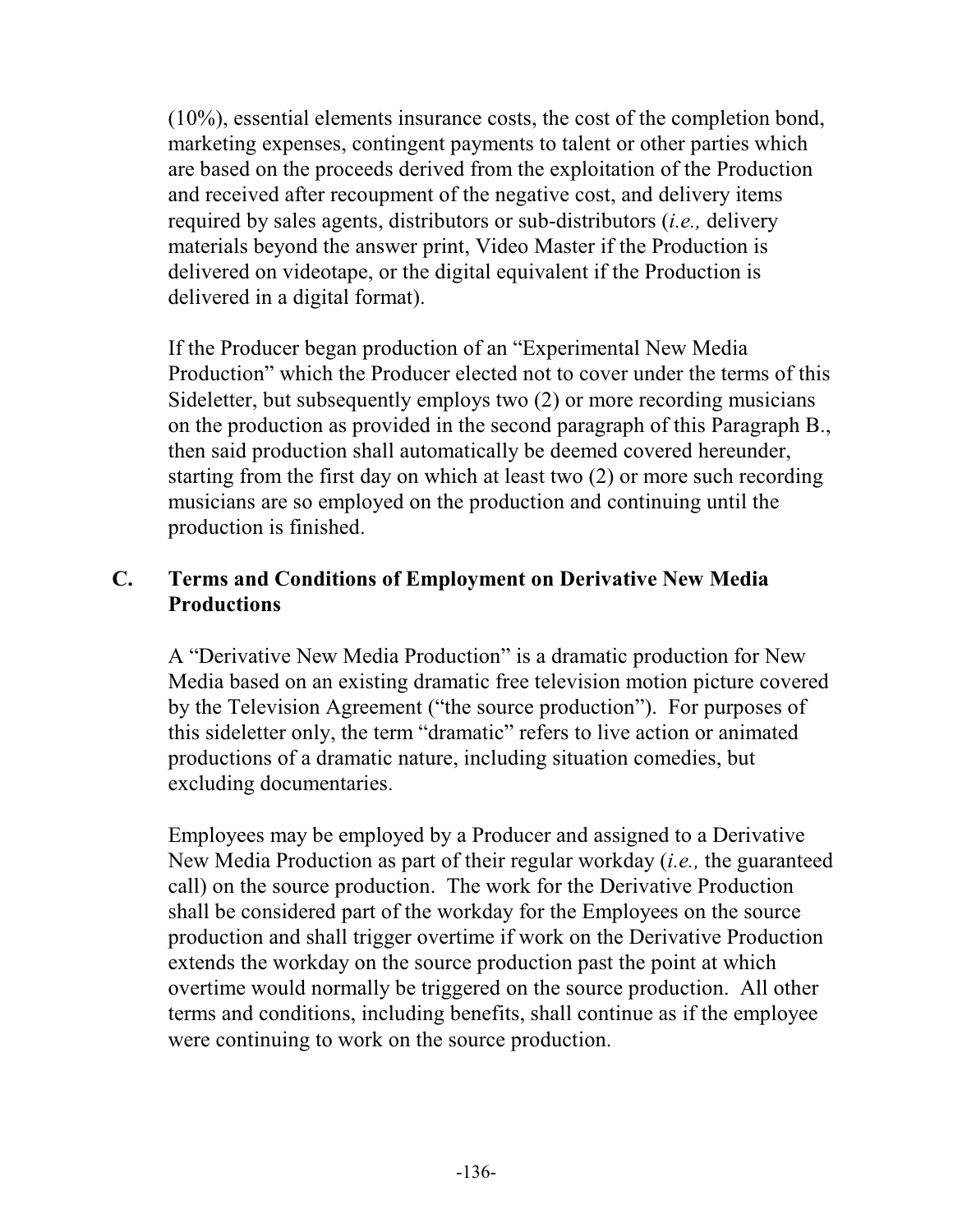In all other situations, terms and conditions of employment are freely negotiable between the Employee and the Producer, except for those provisions identified in Paragraph E. below.

### **D. Terms and Conditions of Employment on Original New Media Productions**

Terms and conditions of employment on Original New Media Productions are freely negotiable between the Employee and the Producer, except for those provisions identified in Paragraph E. below.

### **E. Other Provisions**

### (1) Union Security

The provisions of Article 4, "Union Security," of the Television Agreement shall apply to New Media Productions.

### (2) Pension and Health

On covered New Media Productions budgeted at \$25,000 or less per minute (using the same cost elements as described in the third paragraph of Paragraph B. above), Producer's only obligation hereunder shall be to make contributions on behalf of each Employee employed under the terms of this Sideletter in accordance with the provisions of Paragraph 4 of the Television Agreement, except that such contributions shall be based only on the greater of hours worked or guaranteed.

On New Media Productions budgeted at more than \$25,000 per minute (using the same cost elements as described in the third paragraph of Paragraph B. above), or when Employees are assigned by the Producer to a Derivative New Media Production as part of their regular workday on the source production, Producer shall be obligated to make pension and health contributions in accordance with the provisions of Paragraphs 3 and 4, respectively, of the Television Agreement, on behalf of each Employee employed under the terms of this Sideletter.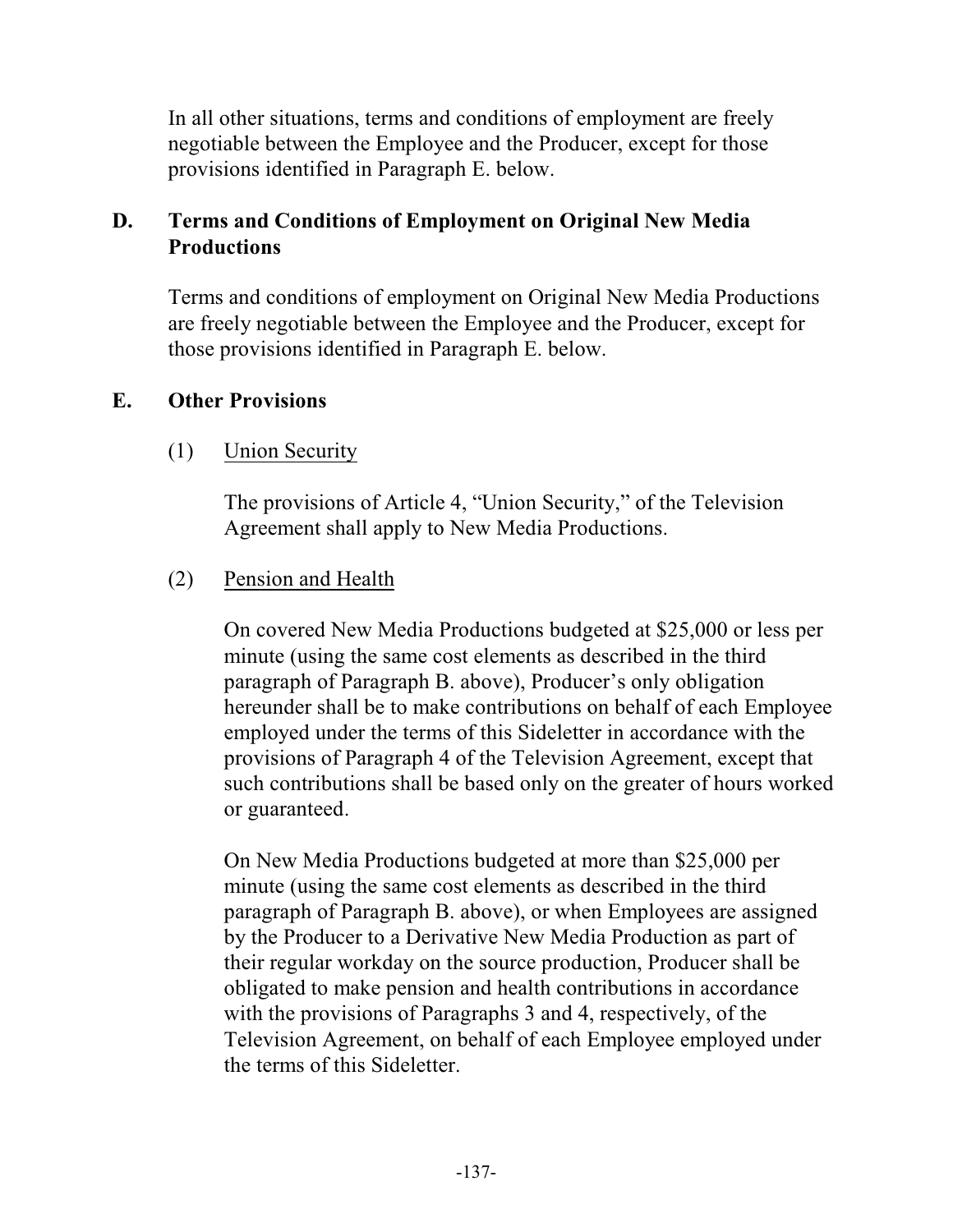To the extent pension contributions are required under the terms of this Sideletter, the wages negotiated by the employee shall be deemed to be scale wages for the purpose of contributions to the Pension Plan.

### (3) No Scoring Requirements

It is expressly understood and agreed that there shall be no scoring requirements applicable to Productions made for New Media, including any live scoring requirement.

- (4) Use of Previously Recorded Music
	- (a) The Producer may use up to two (2) minutes, in the aggregate, of music, with or without the accompanying footage, recorded under an AFM Agreement(s) in a New Media Production, as such production is initially exhibited, without additional payment, provided that, within thirty (30) days of initial exhibition of the New Media Production, the Producer notifies the Federation in writing of such use, along with identification of the source agreement(s), if known.
	- (b) Terms and conditions for the use in a New Media Production, as such production is initially exhibited, of music, with or without the accompanying footage, previously recorded under an AFM Agreement(s) (other than under this sideletter) which exceeds two (2) minutes in the aggregate, shall be determined by agreement between the Producer and the Federation.
	- (c) Notwithstanding the foregoing, no payment shall be due for the use of music sound track from the source production in a Derivative New Media Production.
- (5) If the Producer should sell, assign, transfer, license or otherwise dispose of the distribution rights to a Derivative and/or Original New Media Production for any market for which residual payments are required under the terms of this Sideletter, Producer shall obtain from the buyer, licensee or distributor a separate agreement, made expressly for the benefit of the Film Musicians Secondary Markets Fund, requiring such buyer, licensee or distributor to comply with the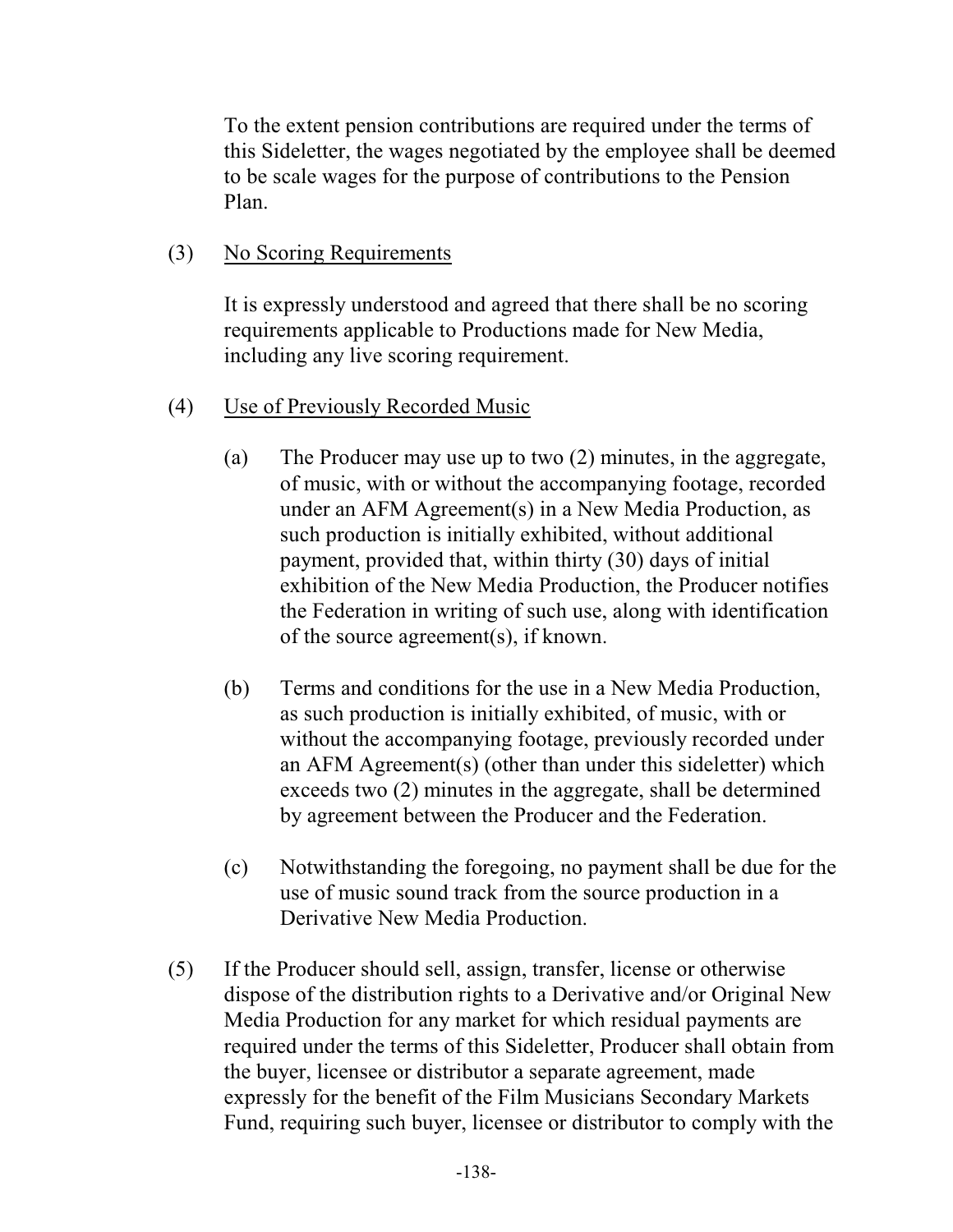provisions of this Sideletter. Such agreement shall be in the following form:

> "The undersigned, (insert name of buyer, licensee or distributor) herein for convenience referred to as the 'Buyer,' hereby agrees with that all

(insert name of Producer)

Derivative and/or Original New Media Productions covered by the Sideletter Re 'Productions Made for New Media' (herein referred to as 'the Sideletter') are subject to the provisions of Paragraph F. therein, relating to the payment to the Film Musicians Secondary Markets Fund ("Secondary Markets Fund") of residuals for the use of such productions in traditional media and in New Media, and the Buyer hereby agrees, expressly for the benefit of the Secondary Markets Fund, to make the payments required thereby. It is expressly understood and agreed that the rights of Buyer to exploit or license the exploitation of such Derivative and/or Original New Media Productions in any market for which residual payments are required under the terms of the Sideletter shall be subject to and conditioned upon payment of such residuals to the Secondary Markets Fund as provided under Paragraph F. of the Sideletter, and it is agreed that the Secondary Markets Fund shall be entitled to seek injunctive relief and damages against Buyer in the event such payments are not made.

"Buyer shall be liable to make the payments described above, but only based upon rights actually acquired by Buyer and only for the period it holds such rights.

"The undersigned agrees to keep or have access to complete records showing the income derived from the distribution of such Derivative and/or Original New Media Productions in any market for which residual payments are required under the terms of the Sideletter, within the entire territory for which Buyer is granted such rights, and the Federation, and/or Secondary Markets Fund shall have the right at all reasonable times to inspect such records. The undersigned shall give the Federation prompt written notice of the date on which each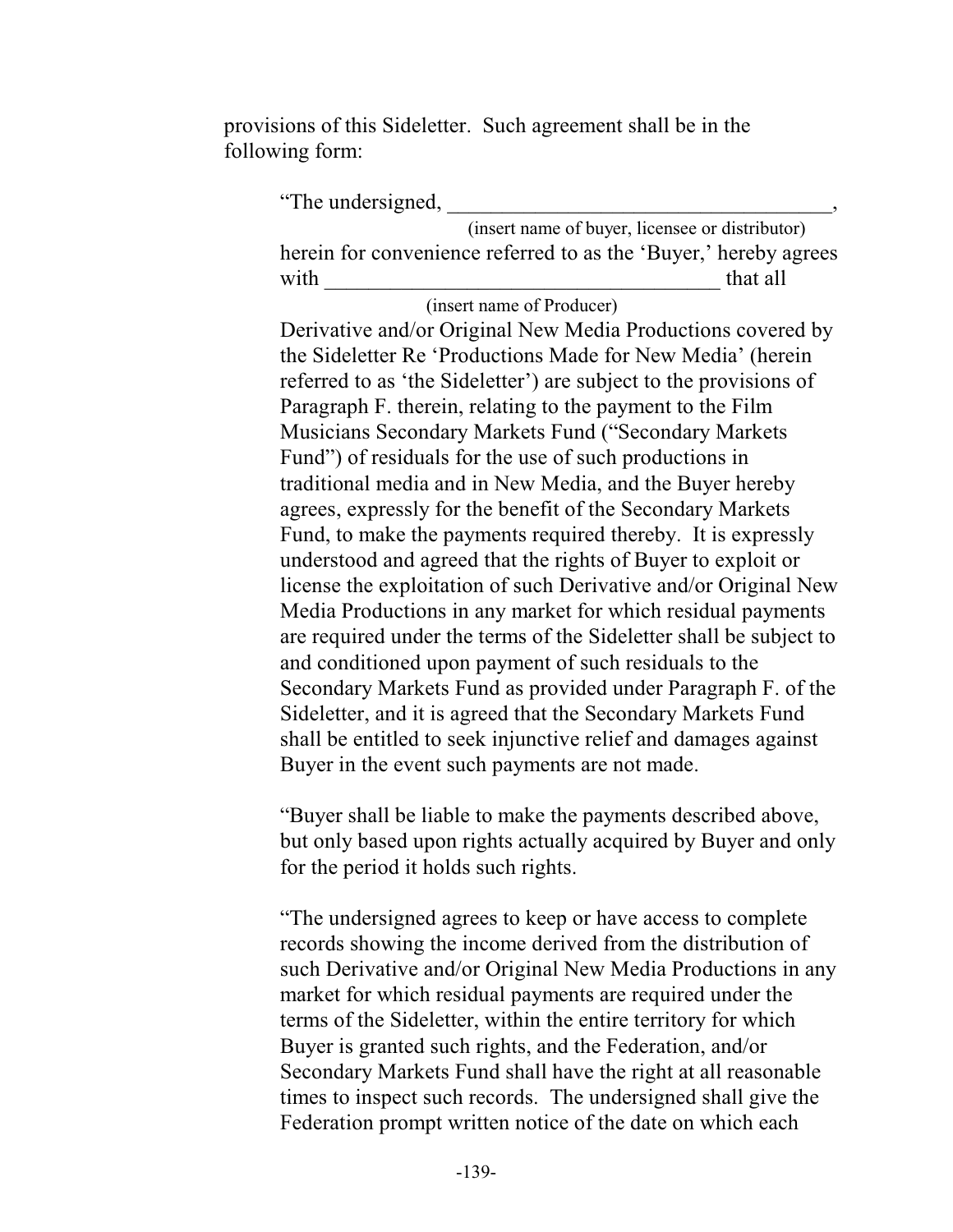such production covered hereby is first exploited in any such market. An inadvertent failure to comply with said requirement of notice shall not constitute a default by the undersigned hereunder, provided such default is cured promptly after notice thereof from the Federation.

"Buyer further agrees that in the event of a sale, transfer, license or assignment of the distribution rights to the Derivative and/or Original New Media Production, Buyer shall obtain from the purchaser, transferee, licensee or assignee an Assumption Agreement covering the rights disposed of in the form set forth herein and shall provide an executed copy of such Assumption Agreement to the Federation. Upon delivery of such Assumption Agreement, Buyer shall not be further liable to the Federation and/or Secondary Markets Fund for the keeping of any records related to or the payments required based upon the rights covered under the Assumption Agreement for the exploitation of the Derivative and/or

Original New Media Production in any market for which residual payments are required under the terms of the Sideletter, and the Federation and Secondary Markets Fund agree to look exclusively to the purchaser, transferee, licensee or assignee executing such Assumption Agreement for the keeping of such books or records and for making the payments attributable to the rights acquired. In the event Buyer fails to deliver such Assumption Agreement, it shall continue to be liable for the keeping of records and for the residual payments due under terms of the Sideletter for the exploitation of the Derivative and/or Original New Media Production."

It is understood that additional provisions may be included in form Assumption Agreements, so long as such additional provision(s) do not vary or alter the terms of the foregoing Assumption Agreement.

Producer agrees to give notice to the Federation within thirty (30) days of each sale, transfer or license of the distribution rights to an Original and/or Derivative New Media Production for any market for which residual payments are required under the terms of the Sideletter, with the name and address of the Buyer, assignee or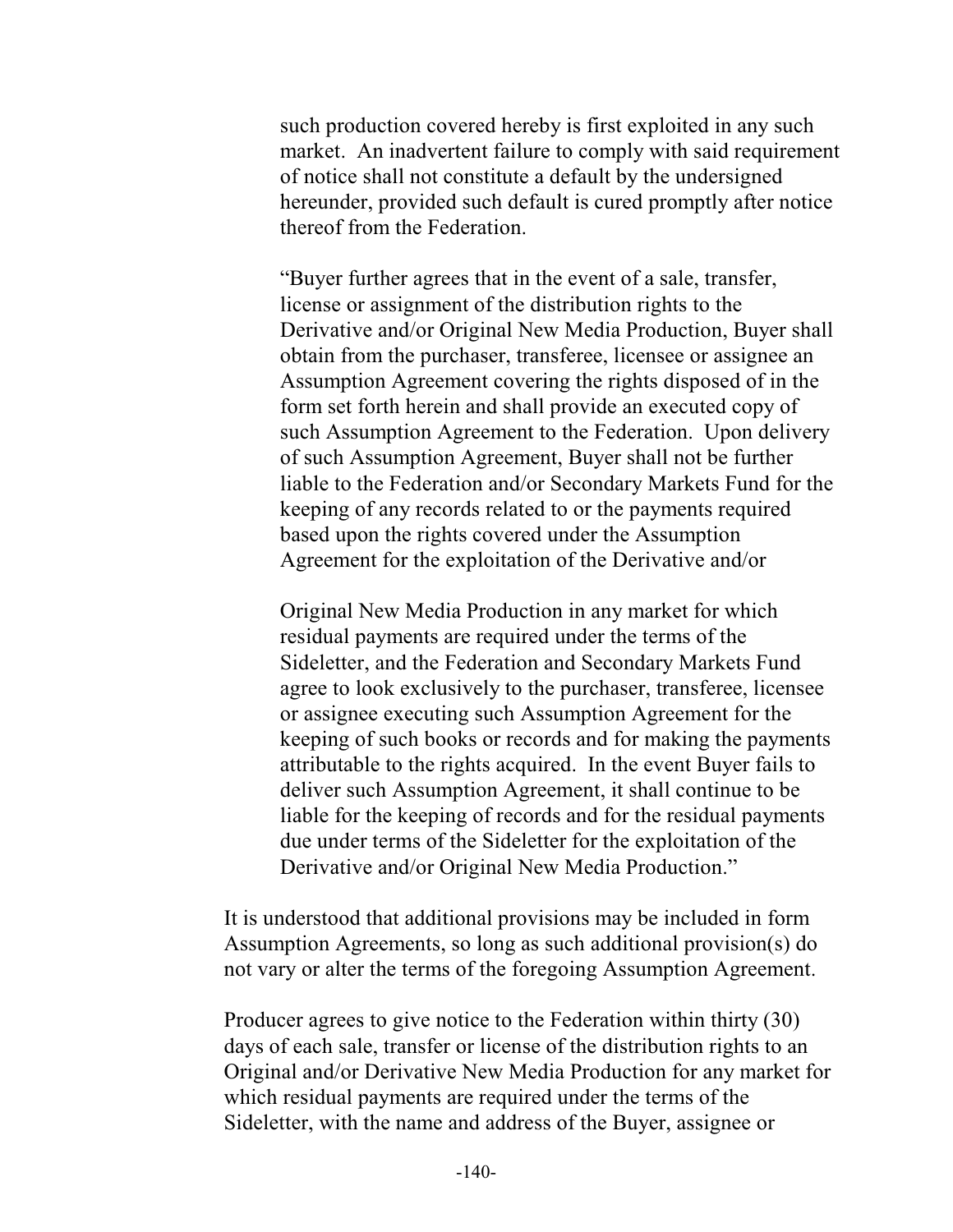distributor, and to deliver to the Federation an executed copy of each Assumption Agreement entered into by the Producer. An inadvertent failure on the part of the Producer to comply with any of the provisions of this subparagraph (5) shall in no event constitute a default by the Producer hereunder or a breach of this Agreement, provided that such failure is cured promptly after notice thereof from the Federation.

Upon delivery of such Assumption Agreement, Producer, or any subsequent owner obtaining the execution of such Assumption Agreement, shall not be further liable to the Federation for the keeping of any such records or the payments required hereunder insofar as they relate to the exploitation of the Derivative and/or Original New Media Production in any market for which residual payments are required under the terms of the Sideletter, and the

Secondary Markets Fund agrees to look exclusively to the party last executing such an Assumption Agreement for the keeping of such records and payments.

(6) A Payroll Company that is a party signatory to the AFM Basic Television Film Agreement of 2015 may grant the use of its signatory status on a production-by-production basis to any Producer not a party signatory for the purpose of producing Derivative and/or Original New Media Productions under this Sideletter, provided that no session shall be allowed unless an executed Assumption Agreement in the following form has been provided to the Local Union in advance of the session.

"The undersigned \_\_\_\_\_\_\_\_\_\_\_\_\_\_\_\_\_\_\_\_\_\_\_\_\_\_\_\_\_\_\_\_\_\_,

 (insert name of Payroll Company) herein for convenience referred to as the 'Payroll Company,' hereby agrees with

 (insert name of non-signatory producer) that Derivative and/or Original New Media Productions covered by the Sideletter Re 'Productions Made for New Media' (herein referred to as 'the Sideletter') are subject to the provisions of Paragraph F. therein, relating to the payment to the Film Musicians Secondary Markets Fund ("Secondary Markets Fund") of residuals for the use of such productions in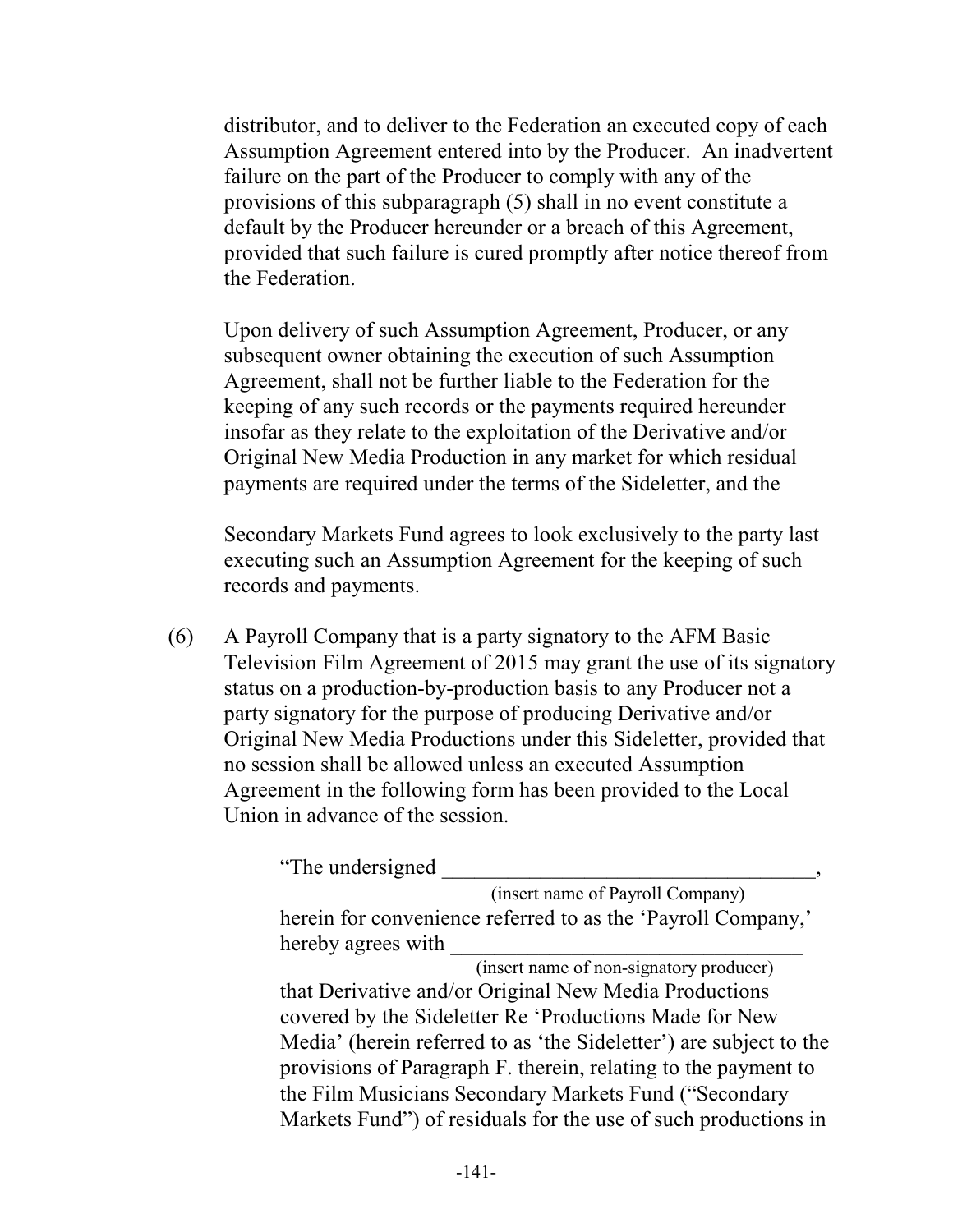traditional media and in New Media; and the Producer hereby agrees to abide by all provisions of the Sideletter. Producer also hereby agrees, expressly for the benefit of the Secondary Markets Fund, to make the payments required by the Sideletter. It is expressly understood and agreed that the rights of any such Producer to exploit or license the exploitation of Derivative and/or Original New Media Productions in any market for which residual payments are required under the terms of the Sideletter shall be subject to and conditioned upon payment of such residuals to the Secondary Markets Fund, as provided in Paragraph F. of the Sideletter, and it is further agreed that the Secondary Markets Fund shall be entitled to seek injunctive relief and damages against Producer in the event any such payments are not made.

"The undersigned Producer agrees to keep or have access to complete books and records showing the income derived from the sale, lease, license or distribution of Derivative and/or Original New Media Productions in any market for which residual payments are required under the terms of the Sideletter, within the entire territory for which Producer is granted such rights, and the Federation and Secondary Markets Fund shall have the right at all reasonable times to examine and inspect such books and records. The undersigned shall give the Federation prompt written notice of the date on which each such production covered hereby is first exploited in such markets. An inadvertent failure to comply with said notice requirements shall not constitute a default by the undersigned Producer provided that such default is cured promptly after notice thereof from the Federation."

Upon delivery of such Assumption Agreement, the Payroll Company shall not be further liable to the Federation for the keeping of any such records or the payment(s) required for the exploitation of the Derivative and/or Original New Media Production in markets for which residual payments are required under the terms of this Sideletter, and the Secondary Markets Fund agrees to look exclusively to the Producer who is the party to the Assumption Agreement for the keeping of such books and records and payments.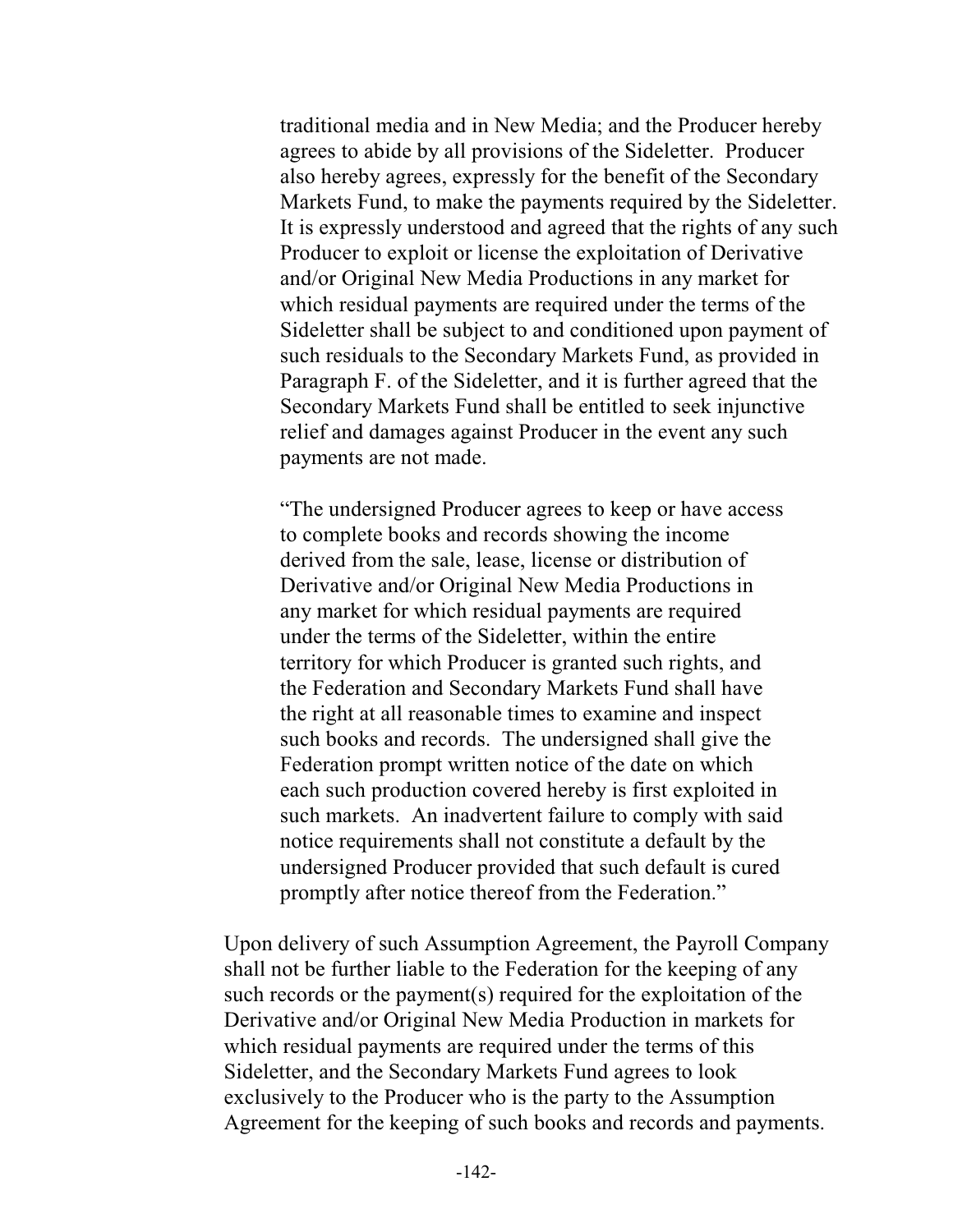(7) Effective April 3, 2016, Paragraph 26 of the Television Agreement shall apply to sideline musicians employed on dramatic Original or Derivative New Media Productions made for initial exhibition on a subscription consumer pay platform transmitted via New Media (*e.g.*, Netflix) which meet the following "high budget" criteria:

| <b>Length of Program as Initially</b><br>Exhibited*                                               | "High Budget" Threshold |
|---------------------------------------------------------------------------------------------------|-------------------------|
| 20-35 Minutes                                                                                     | \$1,300,000 and above   |
| 36-65 Minutes                                                                                     | \$2,500,000 and above   |
| 66 Minutes or more                                                                                | \$3,000,000 and above   |
| * Programs less than 20 minutes are not considered "high budget,"<br>regardless of their budgets. |                         |

#### **F. Use of New Media Programs**

Only covered New Media Productions shall generate residual payments and then only in accordance with the following:

- (1) Use in New Media
	- (a) The Producer shall have the right to use an Original New Media Production budgeted at \$25,000 or less per minute (using the same cost elements as described in the third paragraph of Paragraph B. above) on any new media platform without limitation as to time, and without payment of residuals.
	- (b) The Producer shall have the right to use an Original New Media Production budgeted at more than \$25,000 per minute (using the same cost elements as described in the third paragraph of Paragraph B. above) or a Derivative New Media Production without the payment of residuals under the following circumstances:
		- (i) When such New Media Production is used on any freeto-the-consumer, advertiser-supported platform; and
		- (ii) When such New Media Production is first released on a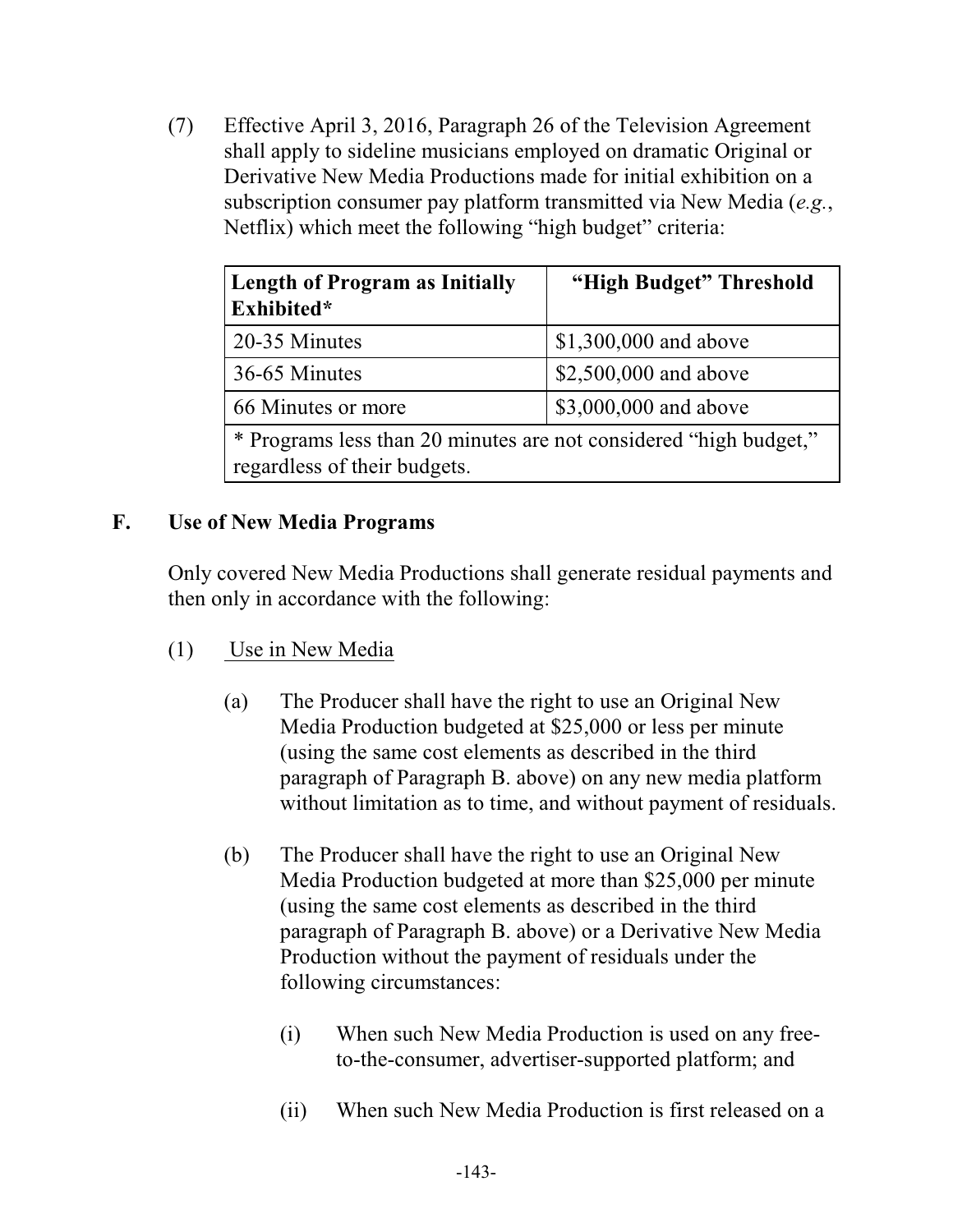consumer pay platform (*i.e.,* download-to-rent, download-to-own or paid streaming), even if it is subsequently released on a free-to-the-consumer, advertiser-supported platform.

- (c) If an Original New Media Production budgeted at more than \$25,000 per minute (using the same cost elements as described in the third paragraph of Paragraph B. above) or a Derivative New Media Production is initially released on a free-to-theconsumer, advertiser-supported platform and is subsequently released on consumer pay platforms (*i.e.,* download-to-own, download to rent or paid streaming), then Producer shall have a twenty-six (26) consecutive week period of use on consumer pay platforms, commencing with the first day of use on consumer pay platforms, without the payment of residuals. If the Producer uses the New Media Production on consumer pay platforms beyond such twenty-six (26) consecutive week period, then Producer shall pay 1% of "Producer's gross," as that term is defined in Paragraph 3 of the "Sideletter re Exhibition of Motion Pictures via New Media," attributable to use on consumer pay platforms beyond the twenty-six (26) consecutive week period. Said amount shall be paid to the Administrator of the Film Musicians Secondary Markets Fund for distribution to participating musicians based upon each musician's *pro rata* share for the New Media Production.
- (d) If an Original New Media Production budgeted at more than \$25,000 per minute (using the same cost elements as described in the third paragraph of Paragraph B. above) or a Derivative New Media Production is initially released simultaneously on free-to-the-consumer, advertiser-supported platforms and to consumer pay platforms (*i.e.,* download-to-own, download-torent or paid streaming), then Producer shall have a twenty-six (26) consecutive week period of use on consumer pay platforms, commencing with the first day of use on consumer pay platforms, without the payment of residuals. If the Producer uses the New Media Production on consumer pay platforms beyond such twenty-six (26) consecutive week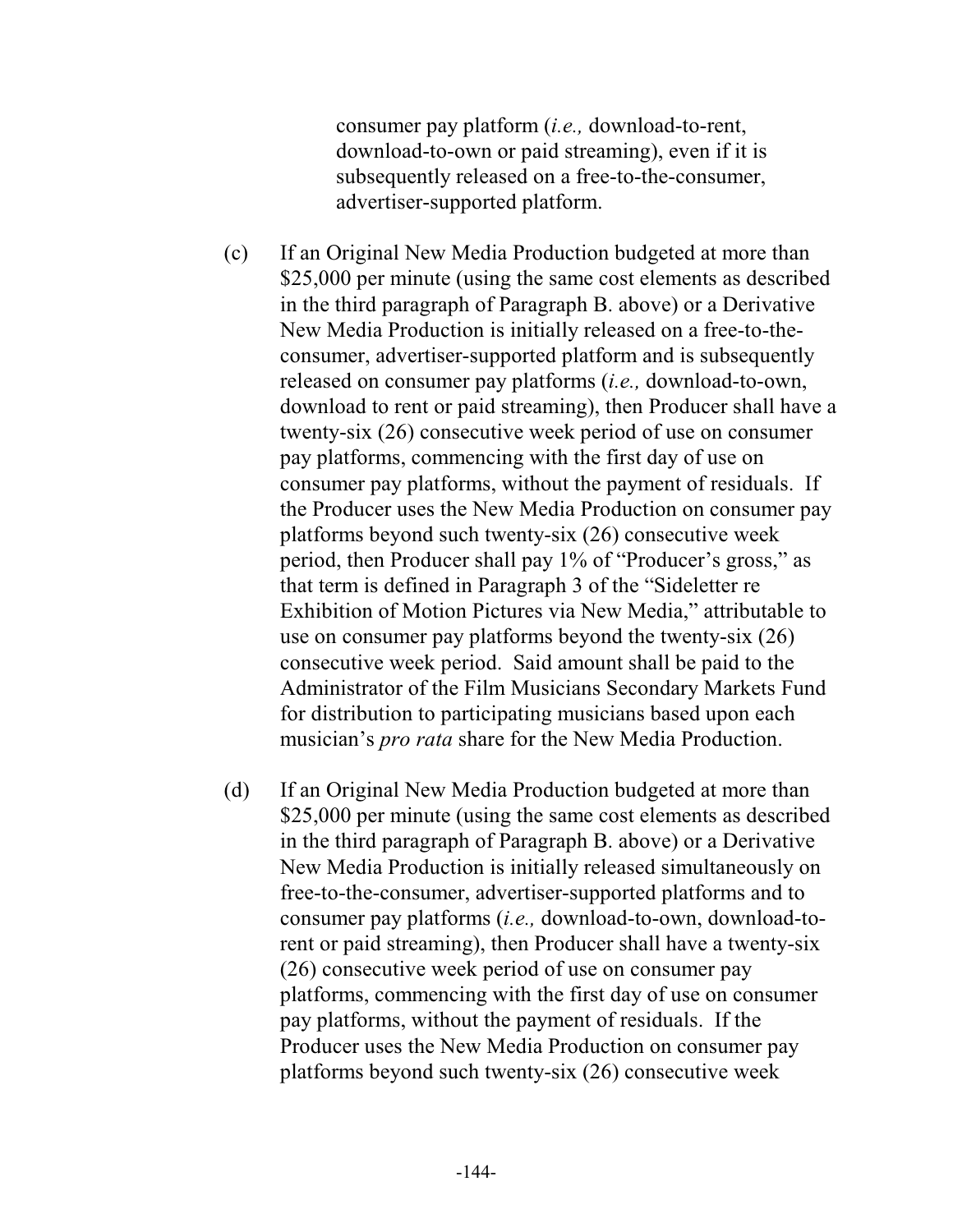period, then Producer shall pay 1% of the "Producer's gross," as that term is defined in Paragraph 3 of the "Sideletter re Exhibition of Motion Pictures Transmitted via New Media," realized from any subsequent license which includes use on consumer pay platforms, which "gross" is attributable to use on consumer pay platforms beyond the twenty-six (26) consecutive week period, measured from the first day of use on consumer pay platforms under the first license. Said amount shall be paid to the Administrator of the Film Musicians Secondary Markets Fund for distribution to participating musicians based upon each musician's *pro rata* share for the New Media Production.

# (2) Use in Traditional Media

The applicable provisions of Article 14 with respect to exhibition on "pay television," as that term is defined in Article  $14(a)(iii)(2)$  of the Television Agreement, shall apply when a covered New Media Production is exhibited on pay television.<sup>2</sup> The applicable provisions of Article 14 with respect to exhibition on "cassettes," as that term is defined in Article  $14(a)(iii)(1)$ , shall apply when a covered New Media Production is exhibited on videocassettes or DVDs.

# (3) General

It is understood that the proration provisions set forth in Article  $14(b)(i)(5)$  of the Television Agreement shall also apply when music sound track for a New Media Production is scored partially with employees covered under this Sideletter and partially with employees not covered under this Sideletter.

# **G. "Sunset" Clause**

The parties recognize that these provisions are being negotiated at a time when the business models and patterns of usage of productions in New Media are in the process of exploration, experimentation and innovation. Therefore, the provisions of this Sideletter (except the provisions of

 $2^2$  For this purpose, in-flight exhibition shall be treated as an exhibition on "pay television."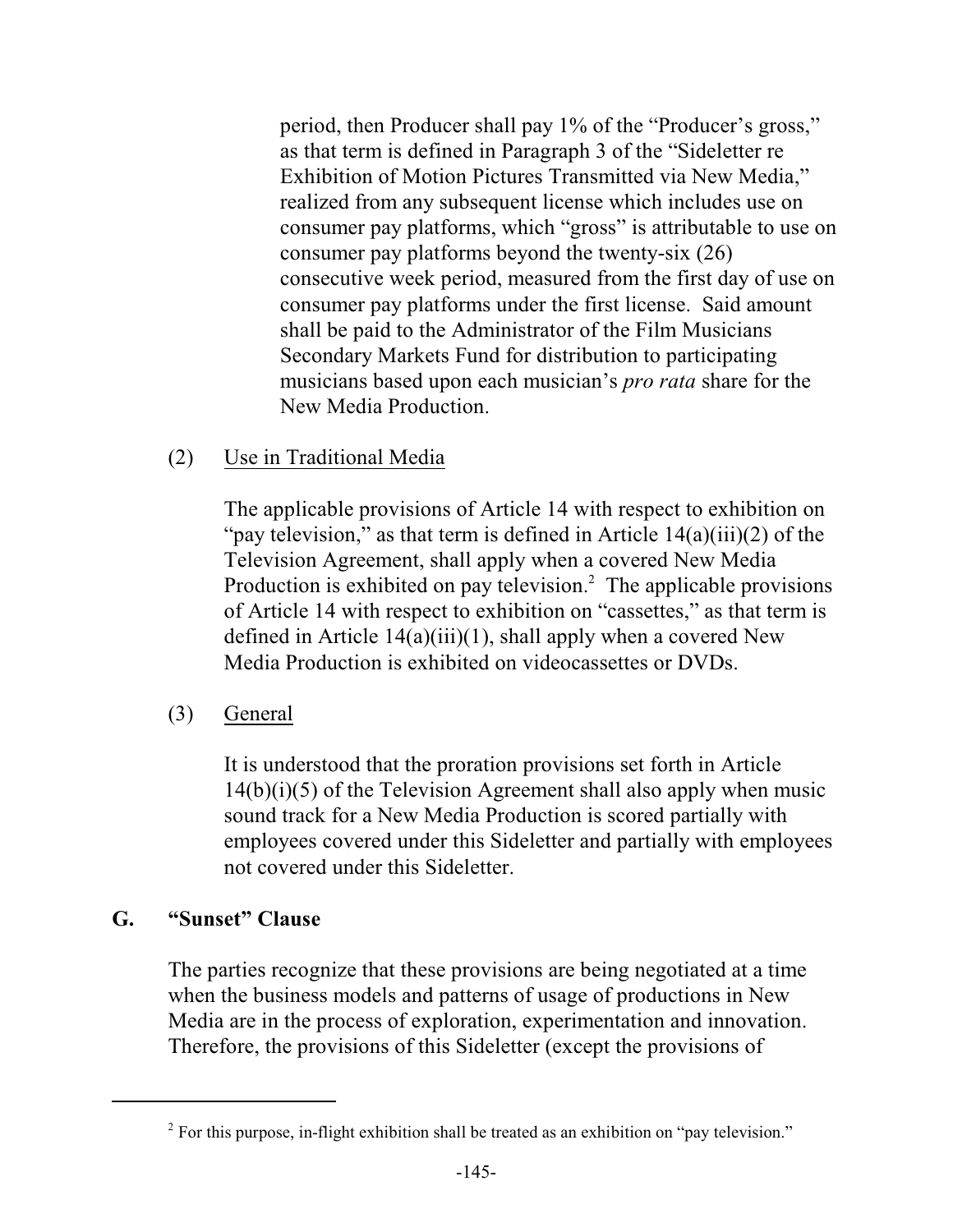Paragraph A., "Recognition") shall expire on the termination date of this Agreement and will be of no force and effect thereafter. No later than sixty (60) days before that expiration date, the parties will meet to negotiate new terms and conditions concerning productions made for New Media.

The parties further acknowledge that conditions in this area are changing rapidly and that the negotiation for the successor agreement will be based on the conditions that exist and reasonably can be forecast at that time.

Sincerely,

Carol A. Lombardini

ACCEPTED AND AGREED:

 $\overline{\phantom{a}}$  , which is a set of the set of the set of the set of the set of the set of the set of the set of the set of the set of the set of the set of the set of the set of the set of the set of the set of the set of th Ray Hair, President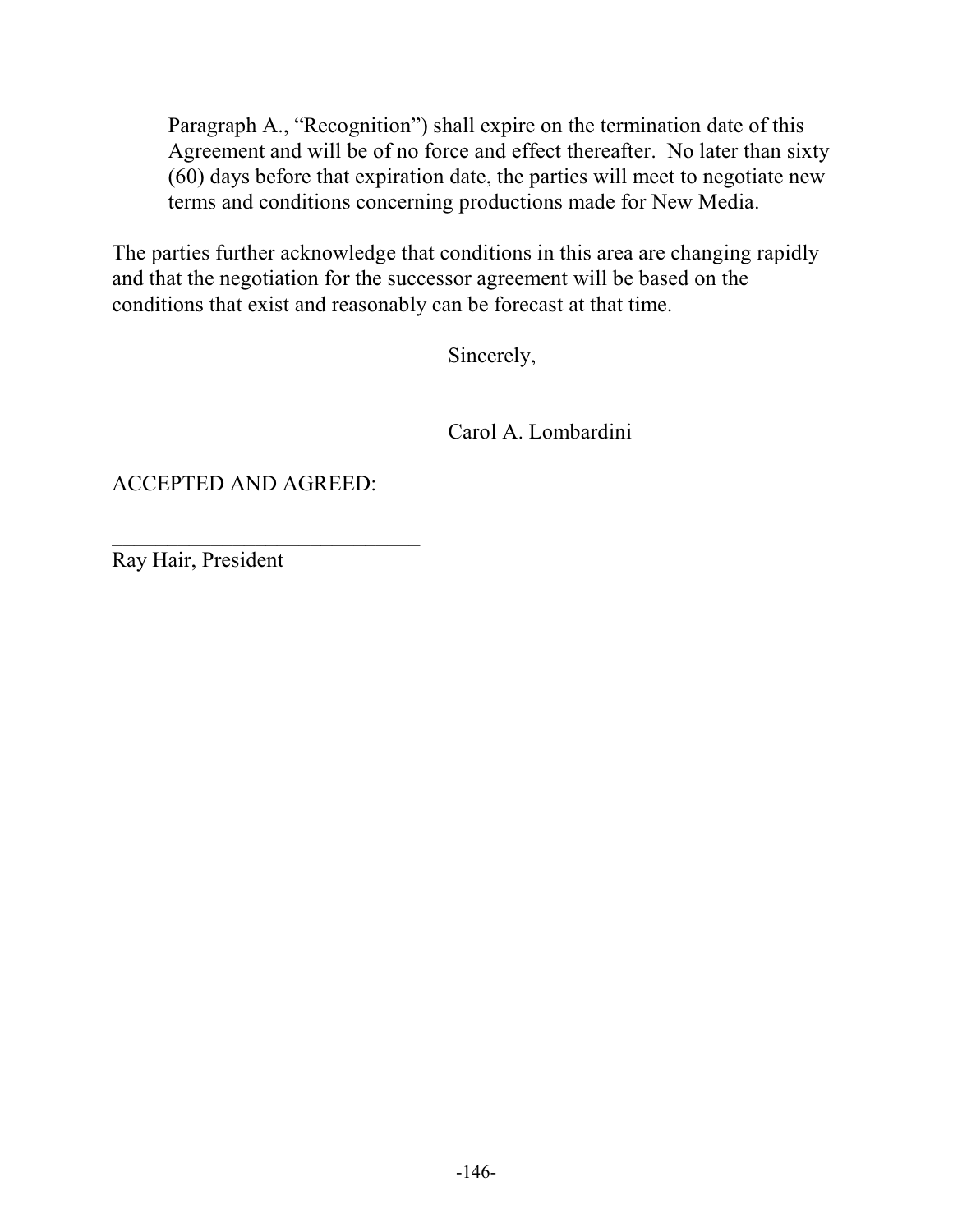As of February 19, 1993

Mark Tully Massagli President American Federation of Musicians 1500 Broadway New York, New York 10036

Dear Mark:

During the course of the 1993 negotiations for the Basic Television and Basic Theatrical Motion Picture Agreements, the AFM expressed its concern that allowing documentary programs to fall under the "news" use provision of Article 8A.(a) of the Agreements may result in reuses of music sound track not intended by the parties.

To that extent, the Producers have agreed that, with respect to documentary programs, in order to meet the "news" use requirements of Article 8A.(a), the reuse of music from a motion picture sound track must accompany the footage for which such music was originally recorded.

Sincerely,

J. Nicholas Counter III

JNC:sjk

ACCEPTED AND AGREED:

 $\mathcal{L}_\text{max}$  , where  $\mathcal{L}_\text{max}$  , we have the set of the set of the set of the set of the set of the set of the set of the set of the set of the set of the set of the set of the set of the set of the set of the set of Mark Tully Massagli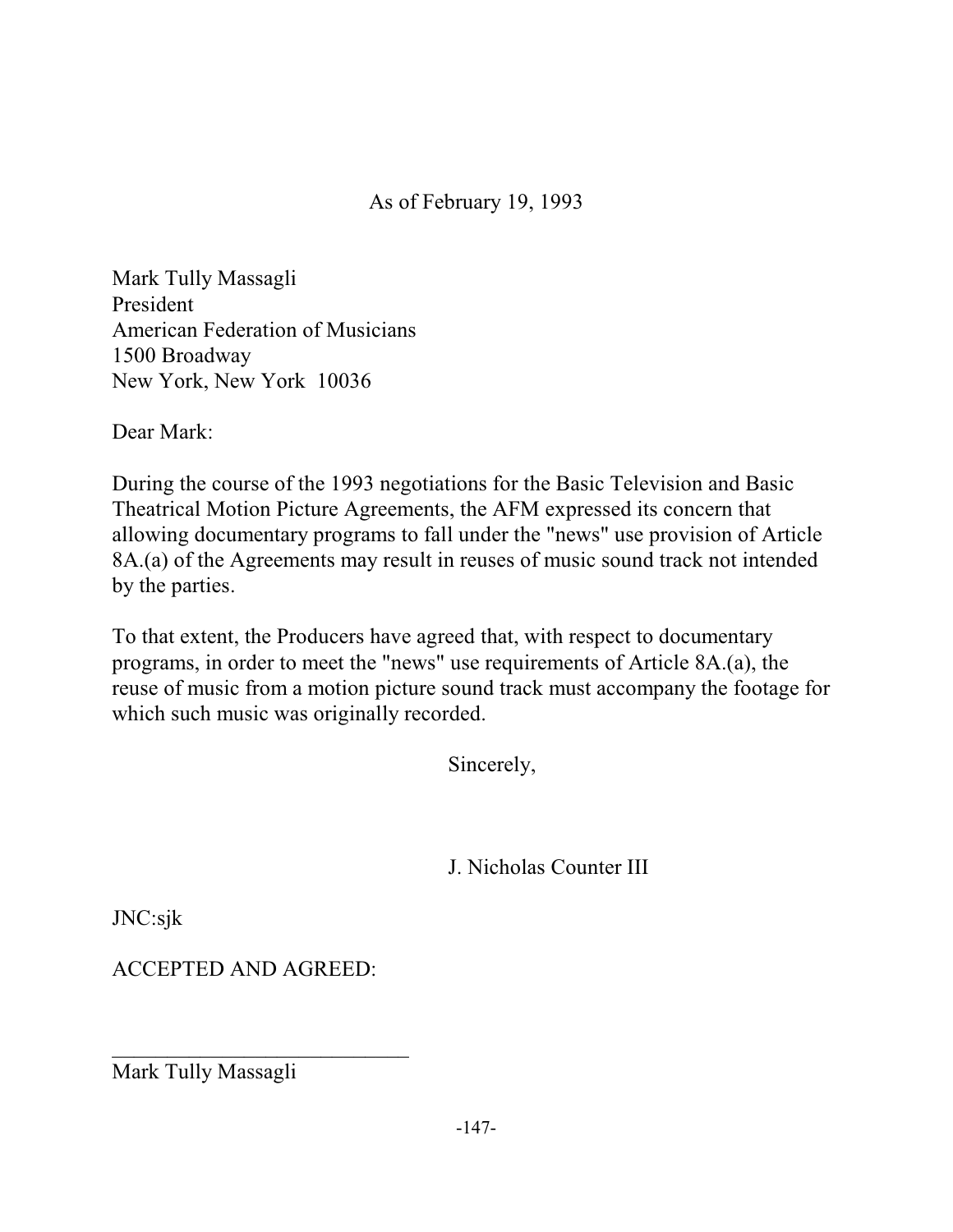As of February 19, 1993

Mark Tully Massagli President American Federation of Musicians 1500 Broadway New York, New York 10036

Dear Mark:

During the course of the 1993 negotiations for the Basic Television Film Agreement and the Basic Theatrical Motion Picture Agreements, the parties agreed to change the language in the form "Buyer's Assumption Agreement" which appears in the "Supplemental Markets" and "Post '60 Theatrical Motion Pictures" provisions of those Agreements.

This letter will reaffirm that our mutual intention in making those modifications was to confirm the parties' longstanding, mutually agreed-upon interpretation of those provisions.

Sincerely,

J. Nicholas Counter III

JNC:sjk

ACCEPTED AND AGREED:

 $\mathcal{L}_\text{max}$  , where  $\mathcal{L}_\text{max}$  , we have the set of the set of the set of the set of the set of the set of the set of the set of the set of the set of the set of the set of the set of the set of the set of the set of Mark Tully Massagli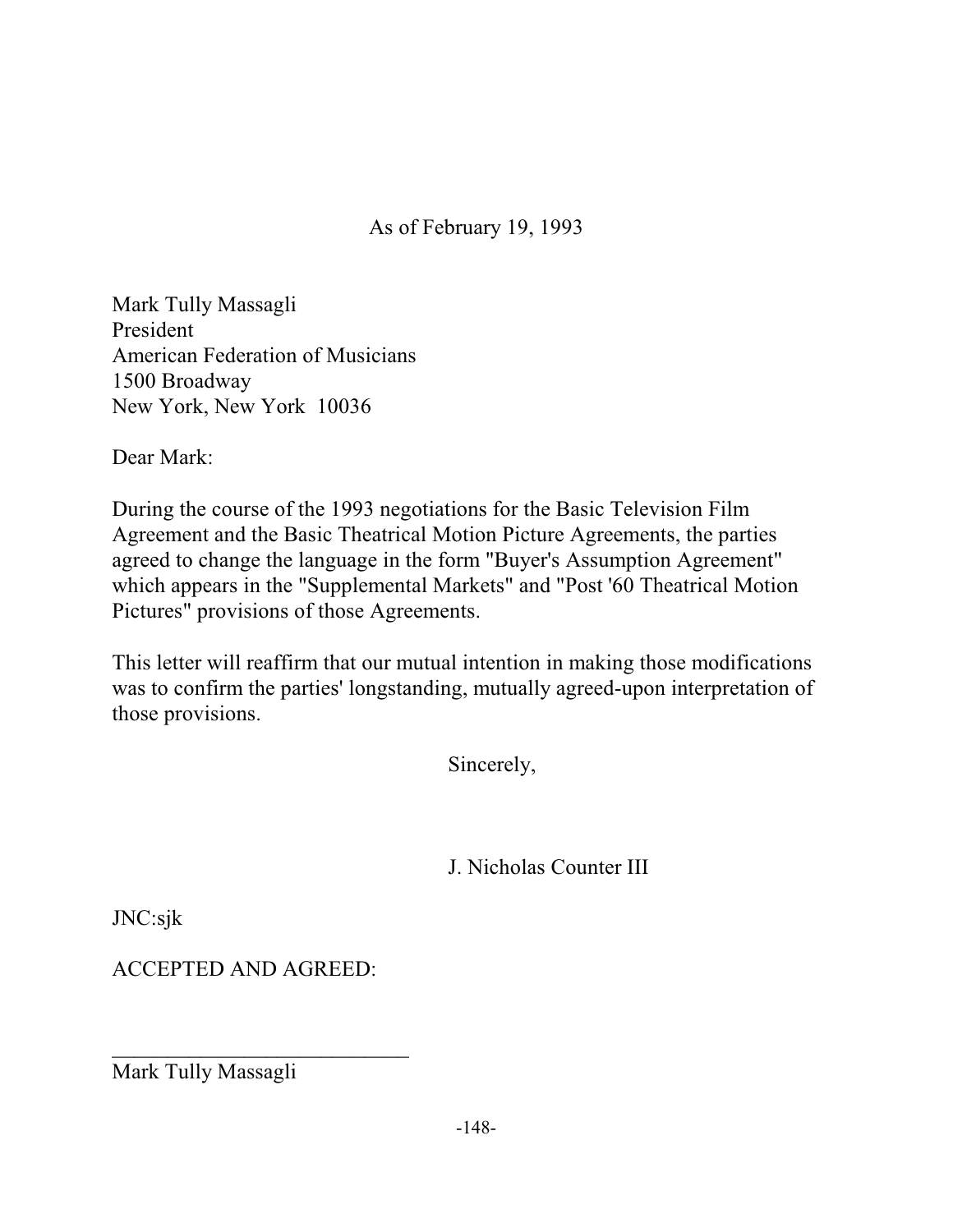As of February 19, 1987

J. Martin Emerson President American Federation of Musicians 1500 Broadway New York, New York 10036

Dear Martin:

If, during the term of this Agreement, the Producers negotiate modifications of the Supplemental Markets provisions of the Directors Guild of America Basic Agreement, the Writers Guild of America Theatrical and Television Basic Agreement and the Producer-Screen Actors Guild Codified Basic Agreement, then the Producers may, upon thirty (30) days written notice to the Federation, reopen the Supplemental Markets provisions of the AFM Basic Film Television Agreement and the AFM Basic Theatrical Motion Picture Agreement.

Sincerely,

J. Nicholas Counter III

JNC:sjk

ACCEPTED AND AGREED:

 $\frac{1}{2}$  ,  $\frac{1}{2}$  ,  $\frac{1}{2}$  ,  $\frac{1}{2}$  ,  $\frac{1}{2}$  ,  $\frac{1}{2}$  ,  $\frac{1}{2}$  ,  $\frac{1}{2}$  ,  $\frac{1}{2}$  ,  $\frac{1}{2}$  ,  $\frac{1}{2}$  ,  $\frac{1}{2}$  ,  $\frac{1}{2}$  ,  $\frac{1}{2}$  ,  $\frac{1}{2}$  ,  $\frac{1}{2}$  ,  $\frac{1}{2}$  ,  $\frac{1}{2}$  ,  $\frac{1$ 

J. Martin Emerson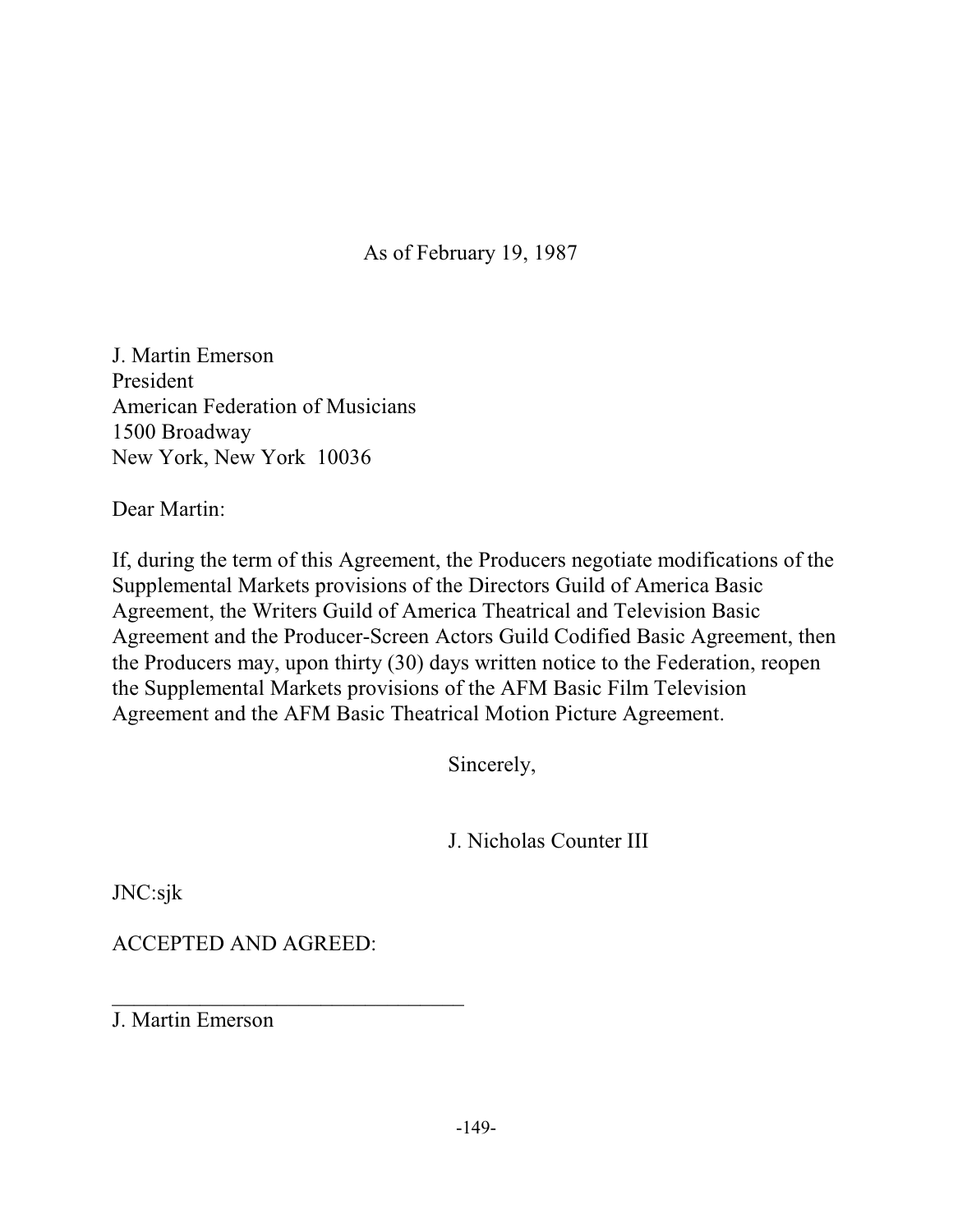As of March 23, 1994

Steve Young President American Federation of Musicians 1500 Broadway New York, New York 10036

### **Re: Pro Rata Formula for Post '60s and Supplemental Markets Payments when Scoring Takes Place Partly in the U.S. and/or Canada and Partly Outside the U.S. and Canada**

Dear Steve:

This will confirm that the formula for determining percentage payments into the Special Payments Fund, as set forth in Article 14(b)(i)(5) of the AFM Basic Television Motion Picture Agreement of 1996, shall also apply in the following circumstances:

Supplemental Markets payments which were due for any motion picture prior to May 1, 1992 may be prorated in accordance with the formula set forth in the above-mentioned Articles, provided that such picture satisfies the criteria for prorating set forth therein and, provided further, that such payments had not, prior to the effective date of this letter agreement, been remitted to the Special Payments Fund at the full one percent  $(1\%)$  rate. (Supplemental Markets payments which were due for a motion picture prior to May 1, 1992 may not be prorated, even if the picture satisfies the criteria for proration, if such payments had been remitted to the Special Payments Fund at the full one percent (1%) rate.)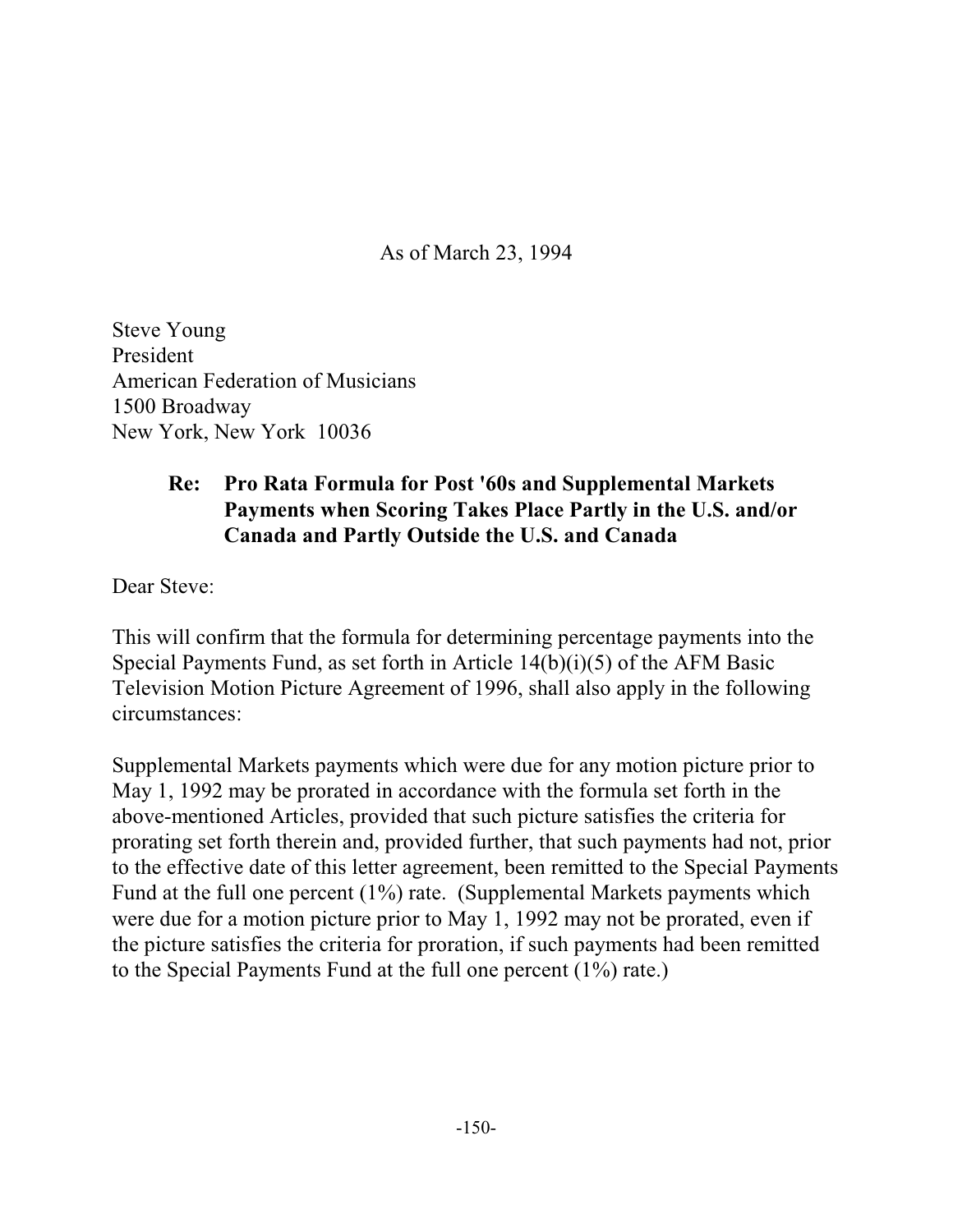Steve Young As of March 23, 1994

The Producer may also prorate Supplemental Markets payments due after May 1, 1992 on any motion picture in accordance with the formula set forth in the abovementioned Articles with respect to a motion picture which meets the criteria for proration set forth in the above-mentioned Articles.

If, prior to the effective date of this agreement, the Producer has made any payment in excess of the amount that would have been required under the proration formula set forth in the above-mentioned Articles, it shall not be entitled to a refund of such excess amount, nor shall it be entitled to an offset or credit against any other payments due pursuant to the Supplemental Markets provisions.

Sincerely,

J. Nicholas Counter III President

ACCEPTED AND AGREED:

 $\mathcal{L}_\text{max}$  , where  $\mathcal{L}_\text{max}$  , we have the set of the set of the set of the set of the set of the set of the set of the set of the set of the set of the set of the set of the set of the set of the set of the set of

Steve Young President, AFM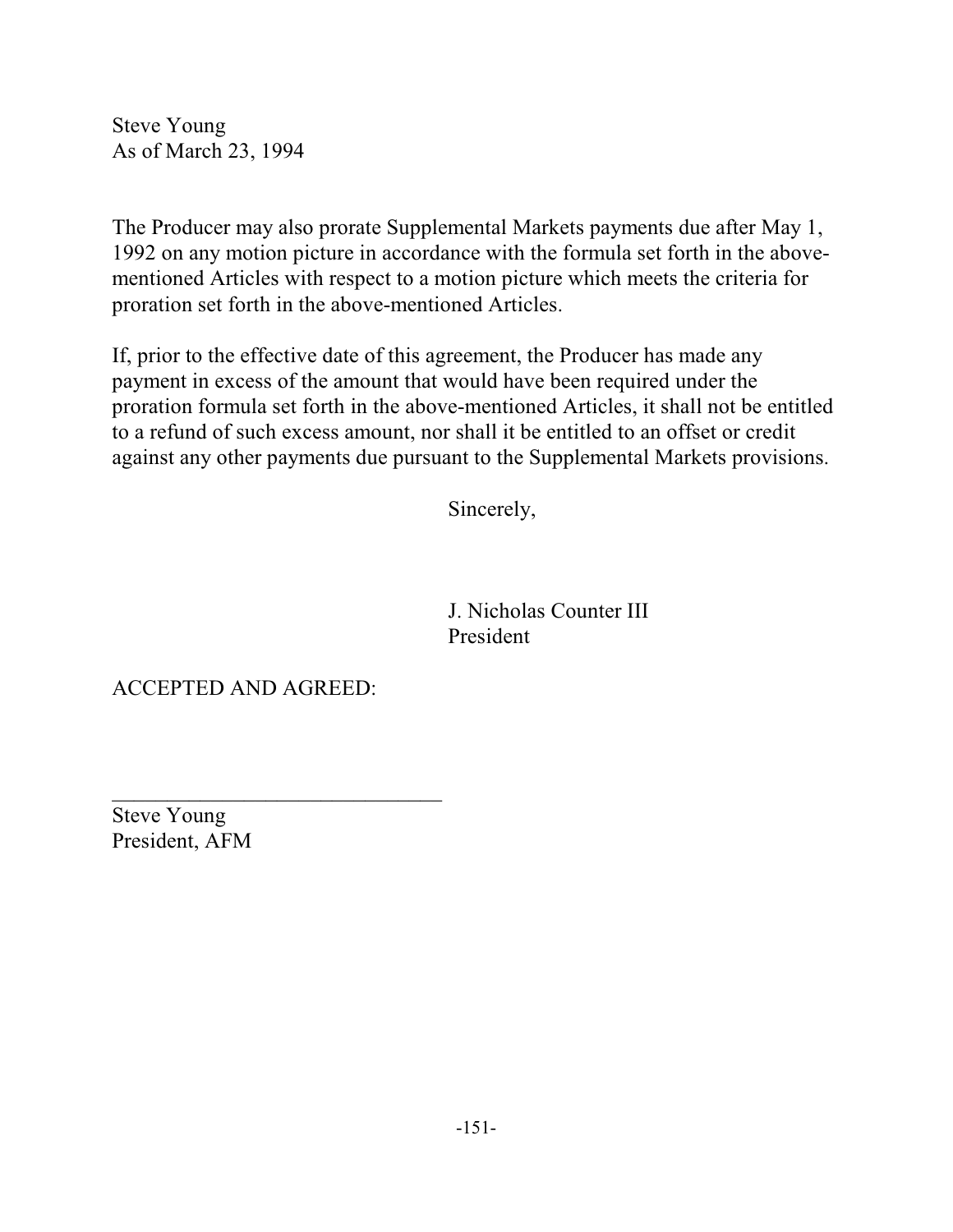As of February 16, 1999

Steve Young President American Federation of Musicians 1500 Broadway New York, New York 10036

#### **Re: Definition of "Network"**

Dear Steve:

Reference is made to the provisions of Paragraph  $15(a)(5)(iv)(B)$  of the 1999 Basic Television Motion Picture Agreement. During the 1999 negotiations, the parties agreed to revise the last sentence of that clause to read as follows:

> "As used herein, television shows produced for 'network prime time' exhibition means shows produced for ABC, CBS, NBC or any other entity which qualifies as a 'network' under Section 73.662(f) of the rules of the Federal Communications Commission (FCC), unless the FCC determines that such entity is not a 'network' for the purposes of such Section, and aired during the hours of 8:00 p.m. to 11:00 p.m. (Eastern Standard or Daylight Time, Pacific Standard or Daylight Time), Monday through Saturday, or 7:00 p.m. to 11:00 p.m. (Eastern Standard or Daylight Time, Pacific Standard or Daylight Time) on Sunday."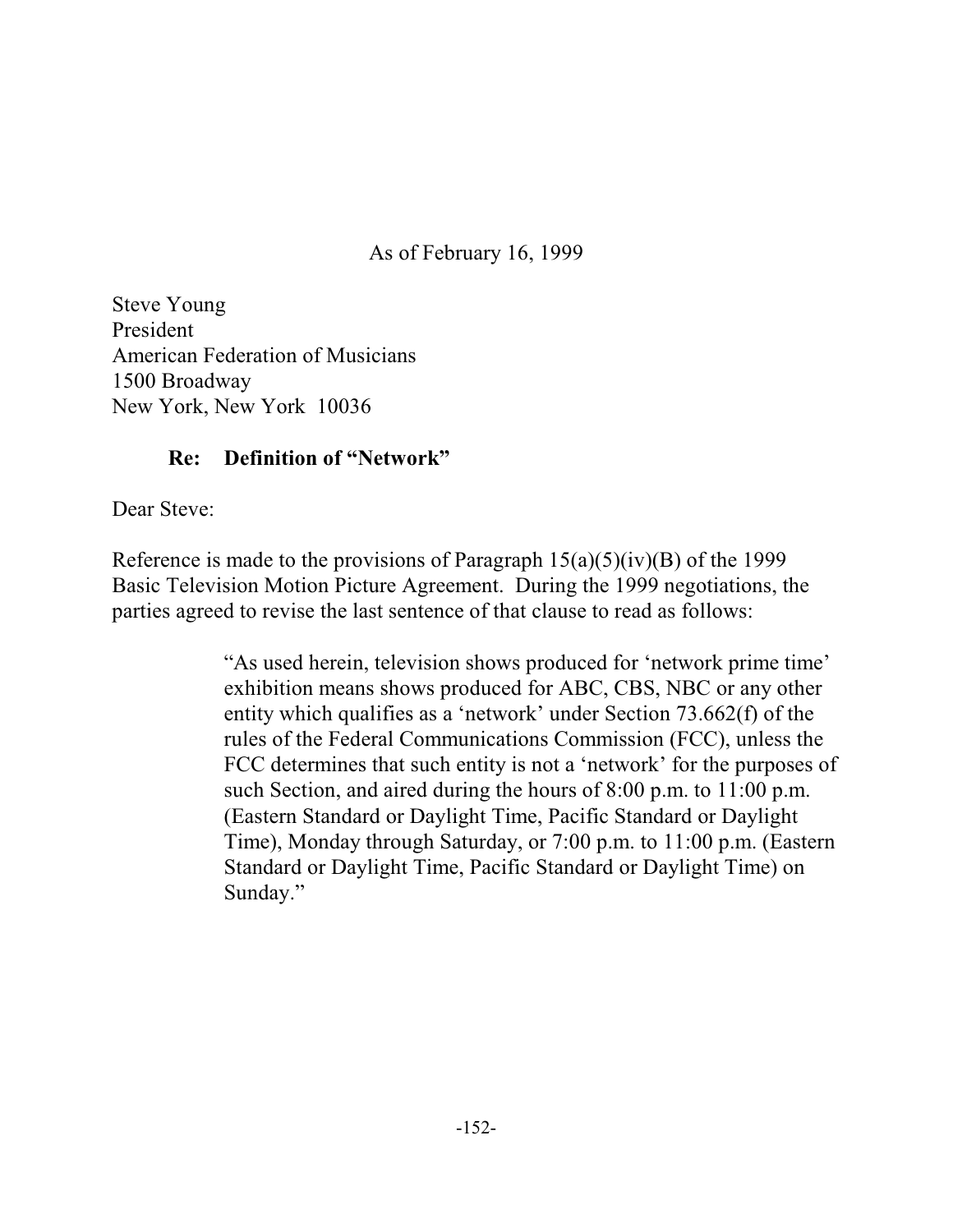Steve Young As of February 16, 1999

This will memoralize our understanding, in reaching that Agreement, that the only networks meeting the foregoing definition as of the date of our agreement are ABC, CBS and NBC.

Sincerely,

J. Nicholas Counter III

ACCEPTED AND AGREED

 $\mathcal{L}_\text{max}$  , where  $\mathcal{L}_\text{max}$  , we have the set of the set of the set of the set of the set of the set of the set of the set of the set of the set of the set of the set of the set of the set of the set of the set of

Steve Young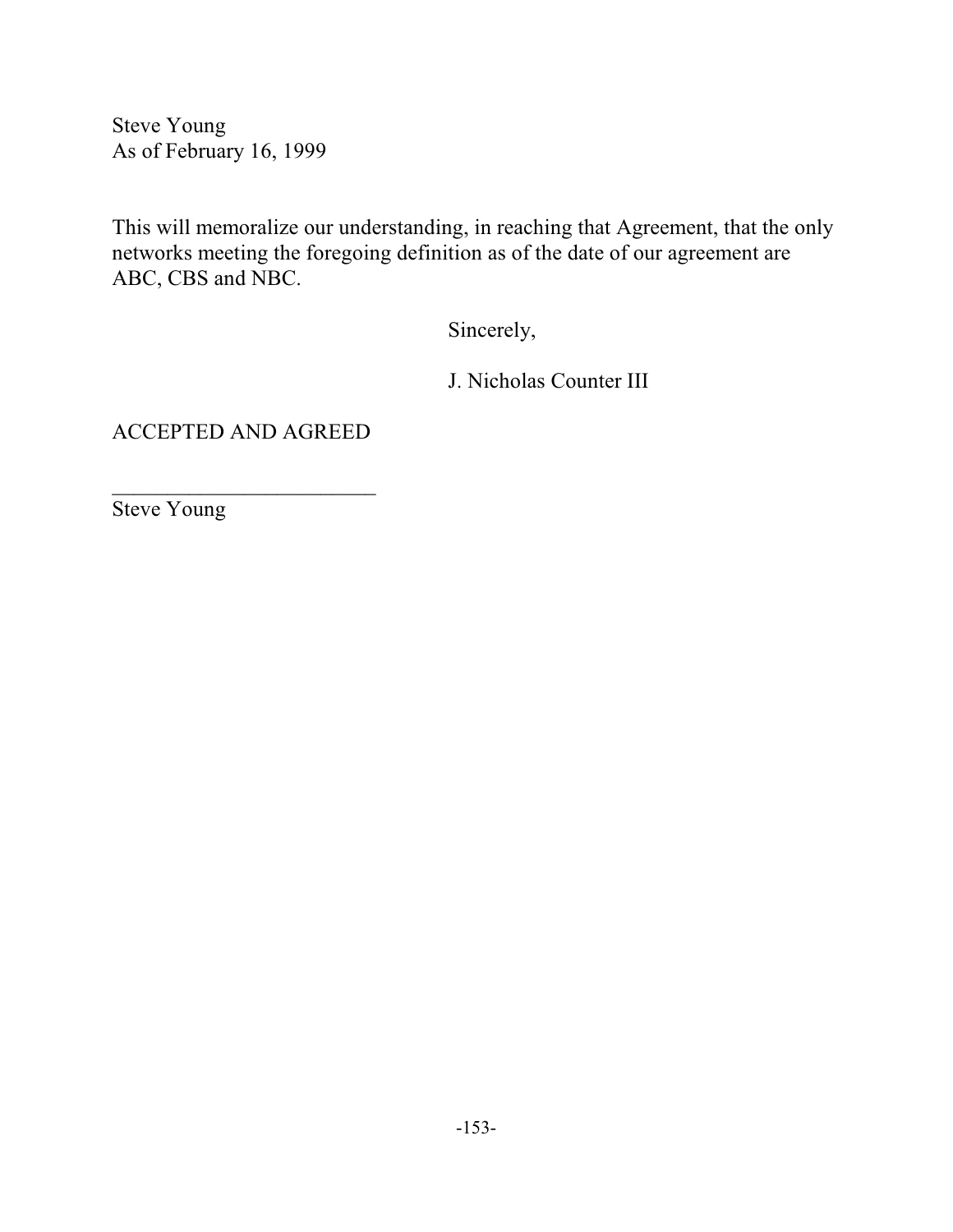### As of February 16, 1999 Revised as of February 16, 2002

Thomas F. Lee President American Federation of Musicians 1500 Broadway New York, New York 10036

Dear Tom:

Reference is made to the provisions of Paragraph 1(c) of Exhibit "A," the Special Payments Fund Agreement (renamed in the 2002 American Federation of Musicians Basic Television Motion Picture Agreement as the "Film Musicians Secondary Markets Fund"), of the American Federation of Musicians Basic Television Motion Picture Agreement of 1999. During the 1999 negotiations between the Federation and the AMPTP, the parties agreed to add a new last sentence to this clause which provides:

"A Producer who is delinquent in any payment hereunder for more than sixty (60) days after written notice from the Fund shall pay both the amount due and liquidated damages in the amount of ten percent (10%) per annum (.833% per month), calculated from the date of delinquency."

This will confirm that notwithstanding the addition of that language, the parties agree that the Producer members of the AMPTP, in recognition of their past history with respect to the payment of residuals, shall continue to be subject to the last sentence of Paragraph 1(c) of Exhibit "A," the Special Payments Fund Agreement, of the 1996 Basic Television Motion Picture Agreement. That sentence provides:

"A Producer who is delinquent in any payment hereunder for more than sixty (60) days after written notice from the Fund shall, within ten (10)